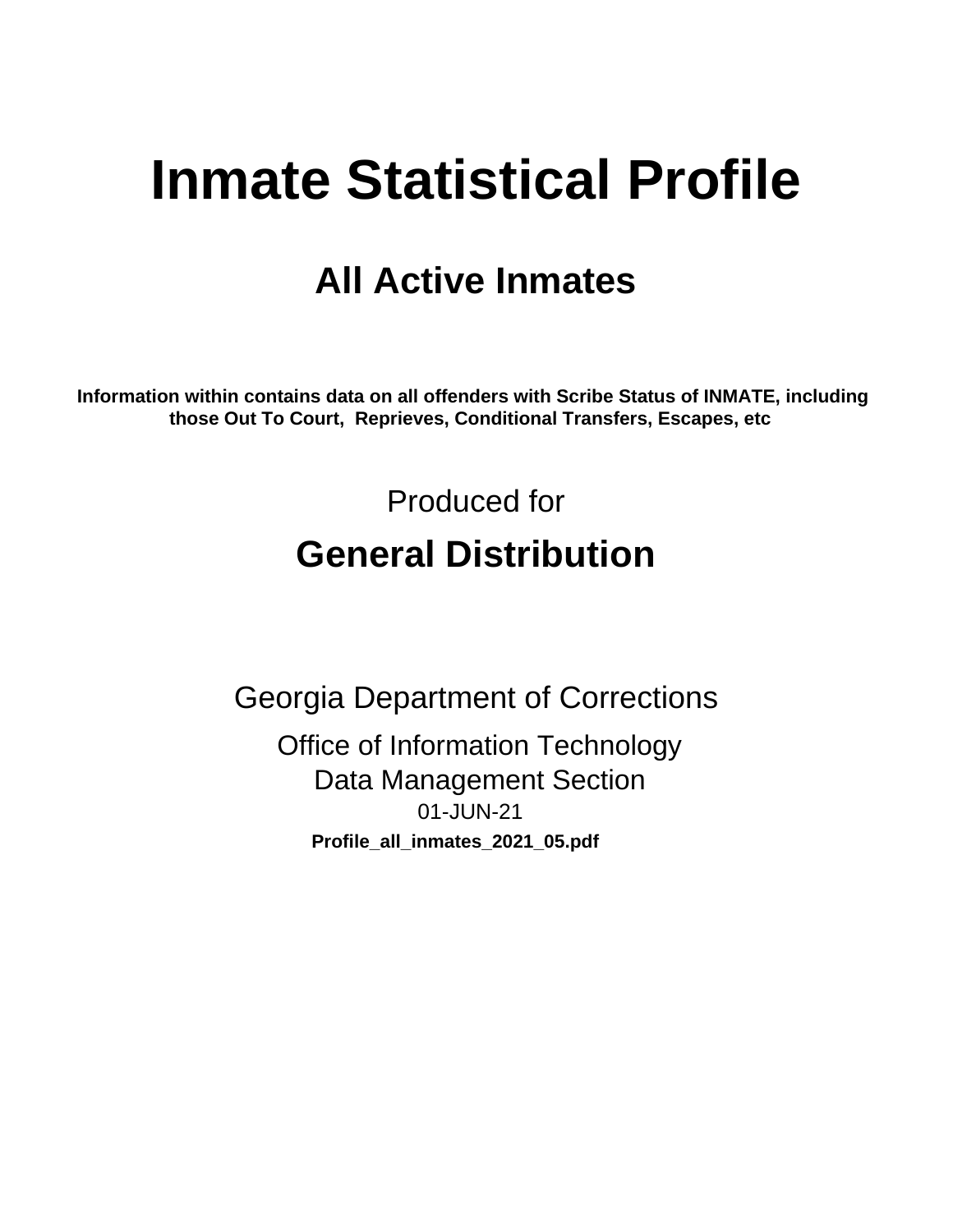## Inmate Statistical Profile 01-JUN-21

Contents

**All Active Inmates** 

Produced for General Distribution

## **Table of Contents**

| <b>Demographic information</b>                                        |
|-----------------------------------------------------------------------|
| 4 Current age, broken out in ten year age groups                      |
| 5 Race group                                                          |
| 6 Marital status, self-reported at entry to prison                    |
| 7 Number of Inmates with Dependents, self-reported at entry to prison |
| 8 Religious affiliation, self-reported at entry to prison             |
| 9 Home county - self-reported at entry to prison                      |
| 14 Employment status before prison, self-reported at entry to prison  |
| 15 Age at admission                                                   |
| 17 Age at admission                                                   |
| 20 Height, measured at entry to prison                                |
| 22 Weight, measured at entry to prison                                |
| 23 Military service                                                   |
| <b>Correctional information</b>                                       |
| 24 Type of admission to prison                                        |
| 25 Current / last supervision level                                   |
| 26 Current / last institution type                                    |
| 27 Institution type - transitional centers                            |
| 28 Institution type - county prisons                                  |
| 30 Institution type - state prisons                                   |
| 32 Institution type - private prisons                                 |
| 33 Institution type - inmate boot camp                                |
| 34 Number of disciplinary reports                                     |
| 35 Number of transfers                                                |
| 36 Number of escapes                                                  |
| 37 Split sentence - Probation to follow                               |
| 38 Probable future release type of still active inmates               |
| 39 Time served in current (or last) institution                       |
| Educational, psychological and physical information                   |
| 40 Highest grade level attained                                       |
| 41 Culture fair IQ scores                                             |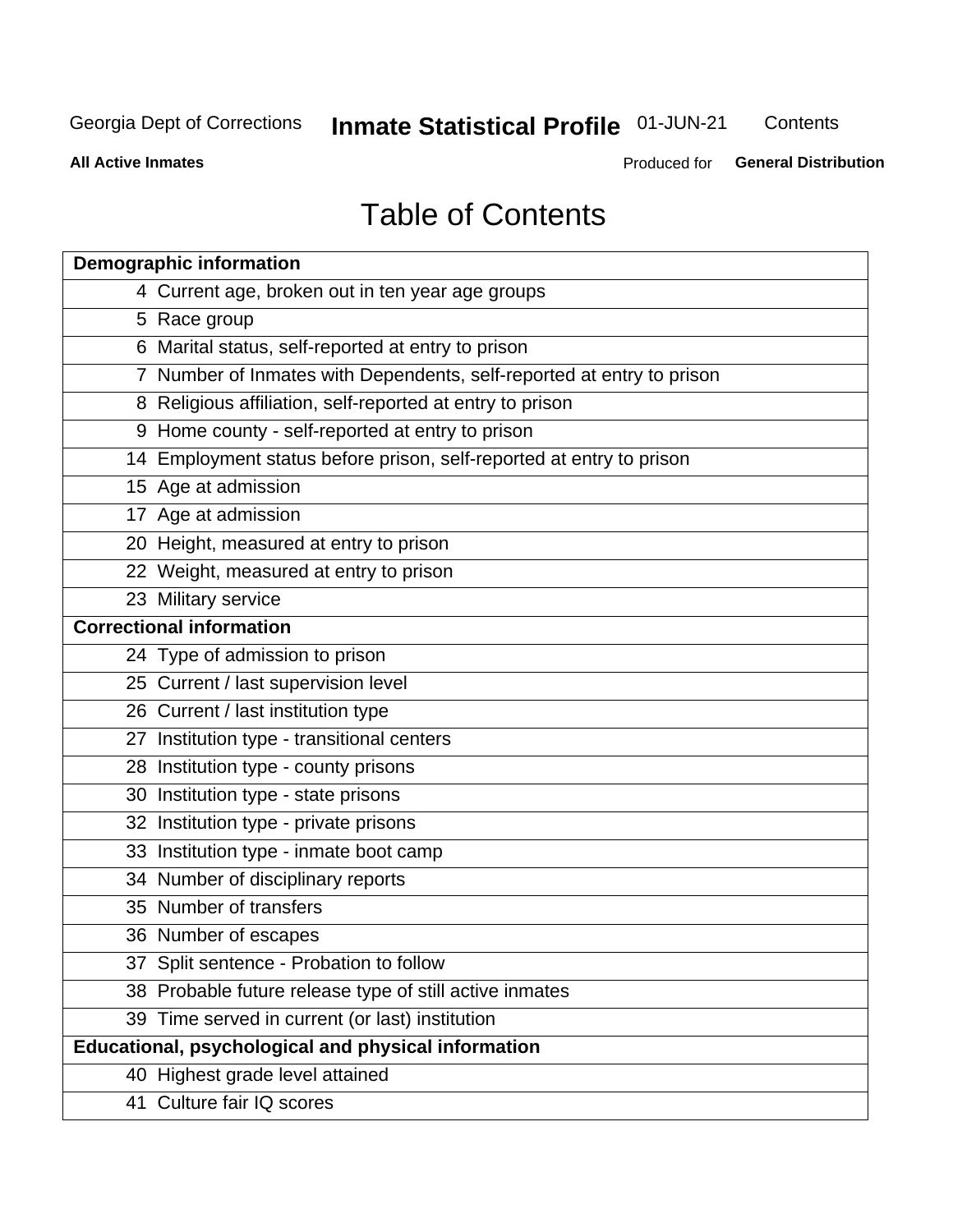## Inmate Statistical Profile 01-JUN-21

Contents

**All Active Inmates** 

**General Distribution** Produced for

## **Table of Contents**

| Educational, psychological and physical information              |
|------------------------------------------------------------------|
| 42 Wide Range Achievement Test (WRAT) reading score              |
| 43 Wide Range Achievement Test (WRAT) math score                 |
| 44 Wide Range Achievement Test (WRAT) spelling score             |
| 45 Current / last mental health treatment level                  |
| 46 PULHESDWIT medical scale - 'P' overall condition ('P'hysical) |
| 47 PULHESDWIT medical scale - 'U' upper body                     |
| 48 PULHESDWIT medical scale - 'L' lower body                     |
| 49 PULHESDWIT medical scale - 'H' hearing                        |
| 50 PULHESDWIT medical scale - 'E' vision                         |
| 51 PULHESDWIT medical scale -'S' psychiatric                     |
| 52 PULHESDWIT medical scale - 'D' dental                         |
| 53 PULHESDWIT medical scale - 'W' work ability                   |
| 54 PULHESDWIT medical scale - 'I' impairment                     |
| 55 PULHESDWIT medical scale - 'T' transportability               |
| <b>Crimes and criminal history information</b>                   |
| 56 Number of prior Georgia incarcerations                        |
| 57 Prison sentence in years                                      |
| 58 Primary offense, broken out into felonies vs misdemeanors     |
| 59 Primary offense, broken out into six broad crime categories   |
| 60 Primary offense, detailed offense code                        |
| 68 County of conviction of primary offense                       |
| 73 Circuit of conviction of primary offense                      |
| 75 Years served (jail + prison) in this incarceration            |
| <b>Medical information</b>                                       |
| 76 Results of most recent HIV test                               |
| 77 Results of most recent tuberculosis test                      |
| 78 Results of most recent syphilis test                          |
| 79 Results of most recent Hepatitis-C test                       |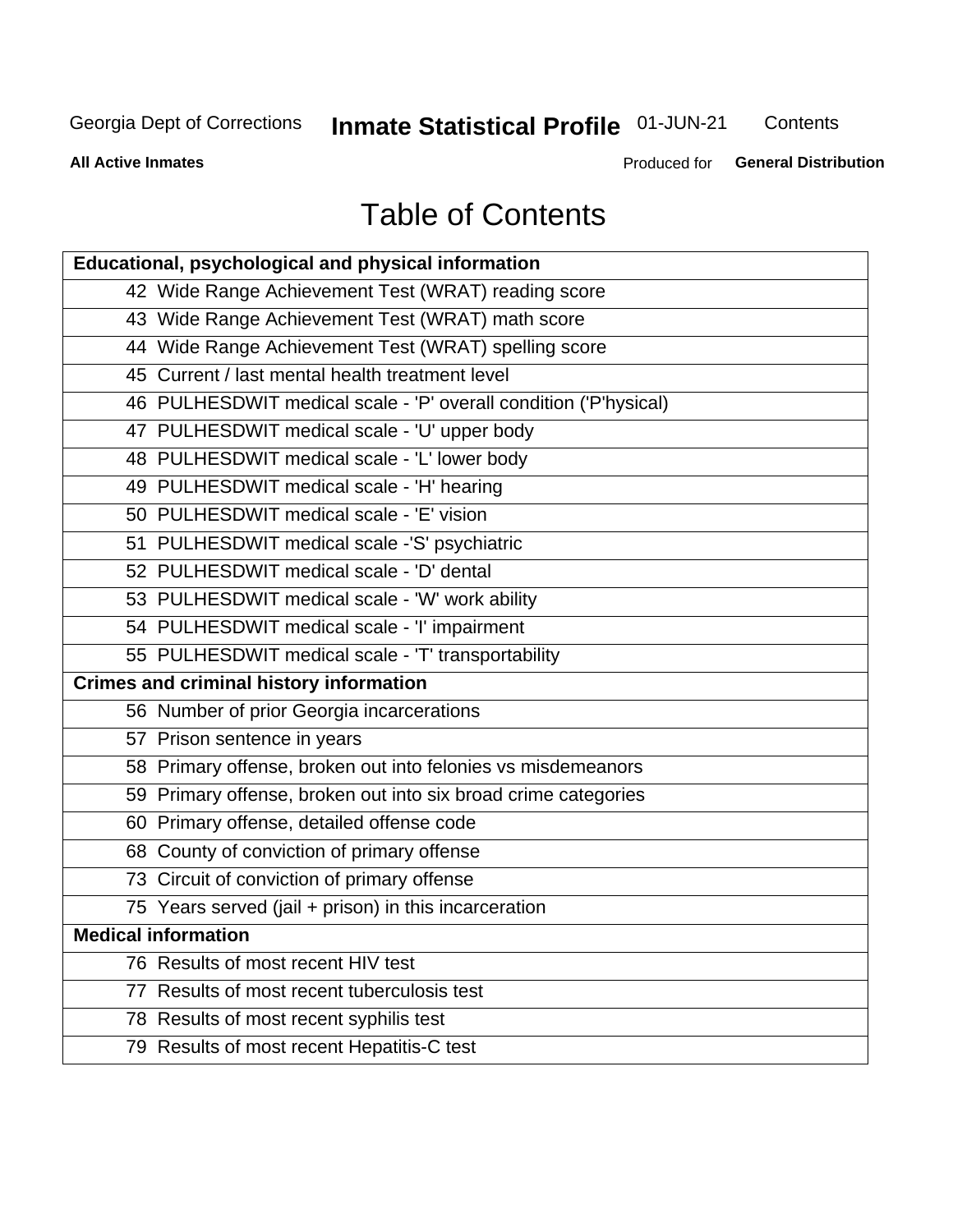#### **All Active Inmates**

#### Produced for General Distribution

## Current age, broken out in ten-year age groups

COL % - percent each COUNT is of its particular column

|                          | <b>Male</b>  |          |        | <b>Female</b>   |        |       | <b>Total</b> |        |
|--------------------------|--------------|----------|--------|-----------------|--------|-------|--------------|--------|
| <b>Current Age</b>       | <b>Count</b> | Col %    | Row %  | <b>Count</b>    | Col %  | Row % | <b>Total</b> | Col %  |
| <b>Teens (1-19)</b>      | 326          | 0.76%    | 95.32% | 16 <sup>1</sup> | 0.55%  | 4.68% | 342          | 0.74%  |
| <b>Twenties (20-29)</b>  | 10,164       | 23.62%   | 93.76% | 677             | 23.18% | 6.24% | 10,841       | 23.59% |
| Thirties (30-39)         | 13,321       | 30.96%   | 92.76% | 1,039           | 35.57% | 7.24% | 14,360       | 31.25% |
| <b>Forties (40-49)</b>   | 9,729        | 22.61%   | 93.32% | 696             | 23.83% | 6.68% | 10,425       | 22.69% |
| <b>Fifties (50-59)</b>   | 6,120        | 14.22%   | 94.42% | 362             | 12.39% | 5.58% | 6,482        | 14.11% |
| <b>Sixties (60-69)</b>   | 2.701        | 6.28%    | 95.98% | 113             | 3.87%  | 4.02% | 2,814        | 6.12%  |
| Seventy + (70 and above) | 672          | $1.56\%$ | 97.39% | 18              | 0.62%  | 2.61% | 690          | 1.50%  |
| <b>Total Reported</b>    | 43,033       | 100%     | 93.64% | 2,921           | 100%   | 6.36% | 45,954       | 100%   |

| NOT<br>τeα<br>        | $\sim$ $\sim$<br>، ۱- ب |                | 348    |
|-----------------------|-------------------------|----------------|--------|
| $f \wedge f \wedge f$ | 43,380                  | רכם כ<br>Z,JZZ | 46.302 |

| <b>Mean</b><br>(average)       | 39.54 | 38.31 | 39.46 |
|--------------------------------|-------|-------|-------|
| Median (middle)                | 38    |       | 38    |
| <b>Mode</b><br>(most frequent) |       | vu    |       |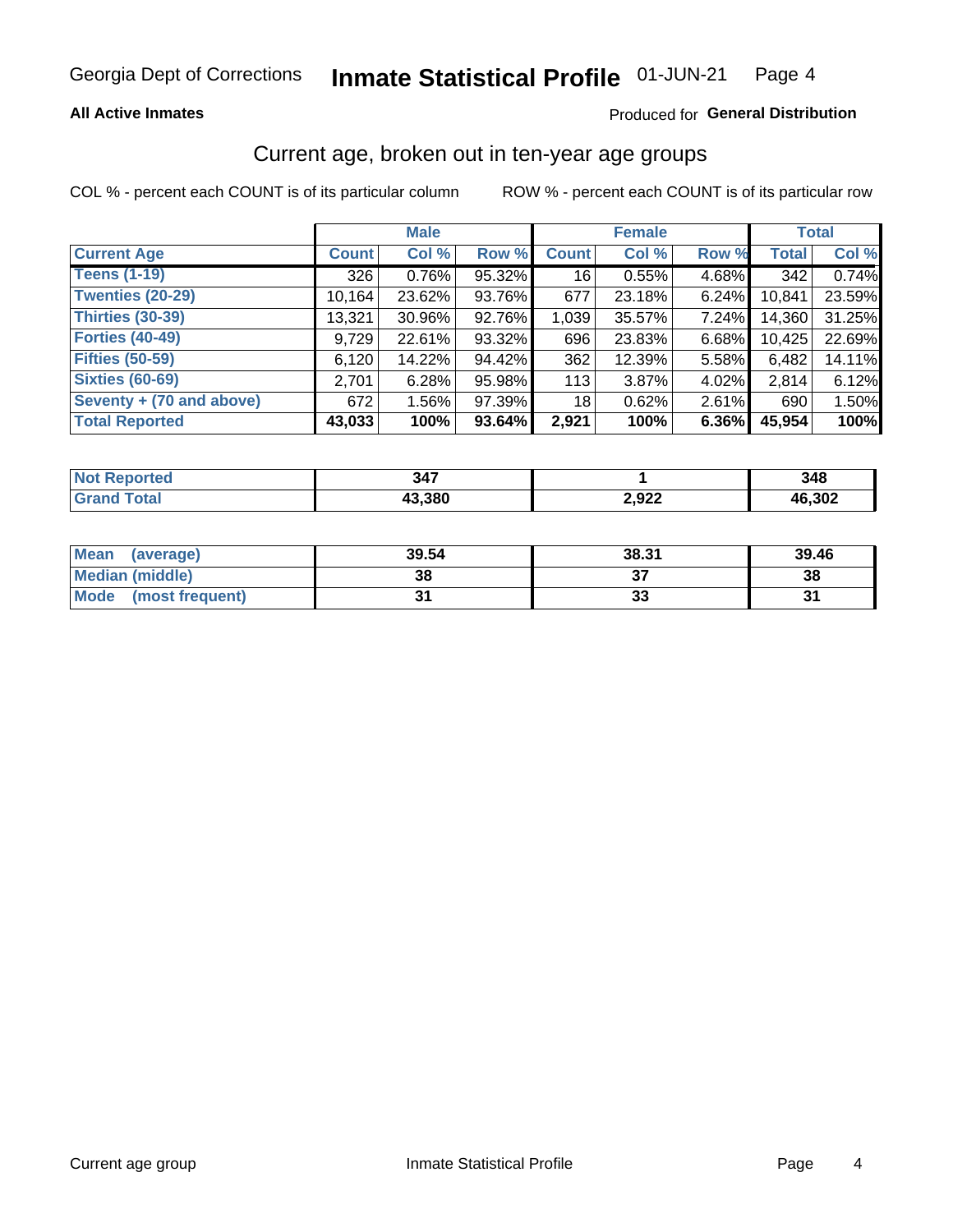#### Inmate Statistical Profile 01-JUN-21 Page 5

#### **All Active Inmates**

#### **Produced for General Distribution**

### Race group

COL % - percent each COUNT is of its particular column

|                                   |                 | <b>Male</b> |         |             | <b>Female</b> |          |              | <b>Total</b> |  |
|-----------------------------------|-----------------|-------------|---------|-------------|---------------|----------|--------------|--------------|--|
| <b>Race Group</b>                 | <b>Count</b>    | Col %       |         | Row % Count | Col %         | Row %    | <b>Total</b> | Col %        |  |
| <b>White</b>                      | 14,833          | 34.19%      | 89.54%  | 1,733       | 59.31%        | 10.46%   | 16,566       | 35.78%       |  |
| <b>Black</b><br>2                 | 26,508          | 61.11%      | 95.90%  | 1,134       | 38.81%        | 4.10%    | 27,642       | 59.70%       |  |
| <b>Other</b><br>5.                | 10              | $.02\%$     | 83.33%  | 2           | $.07\%$       | 16.67%   | 12           | .03%         |  |
| <b>Asian</b><br>6                 | 139             | $.32\%$     | 95.86%  | 6           | .21%          | 4.14%    | 145          | .31%         |  |
| <b>Unknown</b><br>9               | 4               | $.01\%$     | 100.00% |             |               |          | 4            | .01%         |  |
| <b>Hispanic</b><br>10             | .863            | 4.29%       | 97.64%  | 45          | 1.54%         | 2.36%    | 1,908        | 4.12%        |  |
| <b>Native American</b><br>$12 \,$ | 23 <sub>1</sub> | $.05\%$     | 92.00%  | 2           | $.07\%$       | $8.00\%$ | 25           | .05%         |  |
| <b>Total Reported</b>             | 43,380          | 100%        | 93.69%  | 2,922       | 100%          | 6.31%    | 46,302       | 100%         |  |

| orted<br>Nt          |        |       |        |
|----------------------|--------|-------|--------|
| <b>otal</b><br>"Gra. | 43,380 | 2,922 | 46,302 |

| m | <br>w |  |
|---|-------|--|
|   |       |  |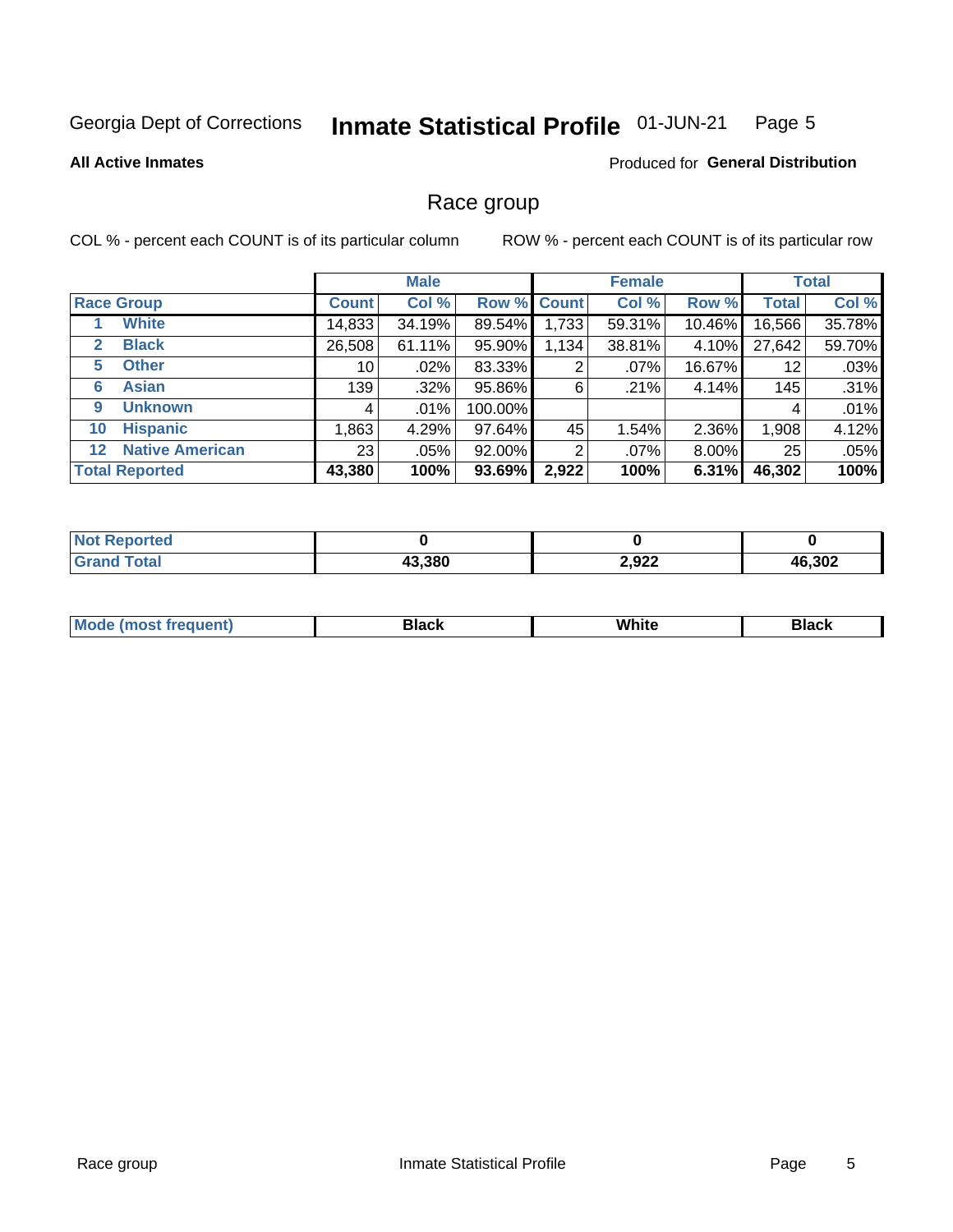#### Inmate Statistical Profile 01-JUN-21 Page 6

**All Active Inmates** 

#### Produced for General Distribution

## Marital status, self-reported at entry to prison

COL % - percent each COUNT is of its particular column

|                            | <b>Male</b>  |        |        | <b>Female</b> |        |        | <b>Total</b> |        |
|----------------------------|--------------|--------|--------|---------------|--------|--------|--------------|--------|
| <b>Marital Status</b>      | <b>Count</b> | Col %  | Row %  | <b>Count</b>  | Col %  | Row %  | <b>Total</b> | Col %  |
| <b>Unknown</b><br>$\bf{0}$ | 1,879        | 4.33%  | 91.97% | 164           | 5.61%  | 8.03%  | 2,043        | 4.41%  |
| <b>Divorced</b><br>D       | 3,875        | 8.93%  | 90.75% | 395           | 13.52% | 9.25%  | 4,270        | 9.22%  |
| <b>Married</b><br>M        | 5,451        | 12.57% | 91.61% | 499           | 17.08% | 8.39%  | 5,950        | 12.85% |
| <b>S</b> Separated         | 1,395        | 3.22%  | 90.70% | 143           | 4.89%  | 9.30%  | 1,538        | 3.32%  |
| <b>Unmarried</b><br>U      | 30,290       | 69.82% | 94.98% | 1,602         | 54.83% | 5.02%  | 31,892       | 68.88% |
| <b>Widow</b><br>W          | 490          | 1.13%  | 80.46% | 119           | 4.07%  | 19.54% | 609          | 1.32%  |
| <b>Total Reported</b>      | 43,380       | 100%   | 93.69% | 2,922         | 100%   | 6.31%  | 46,302       | 100%   |

| orted<br><b>NOT</b>  |        |                |        |
|----------------------|--------|----------------|--------|
| $\sim$ $\sim$ $\sim$ | 13,380 | רכם כ<br>2,JLL | 46,302 |

|--|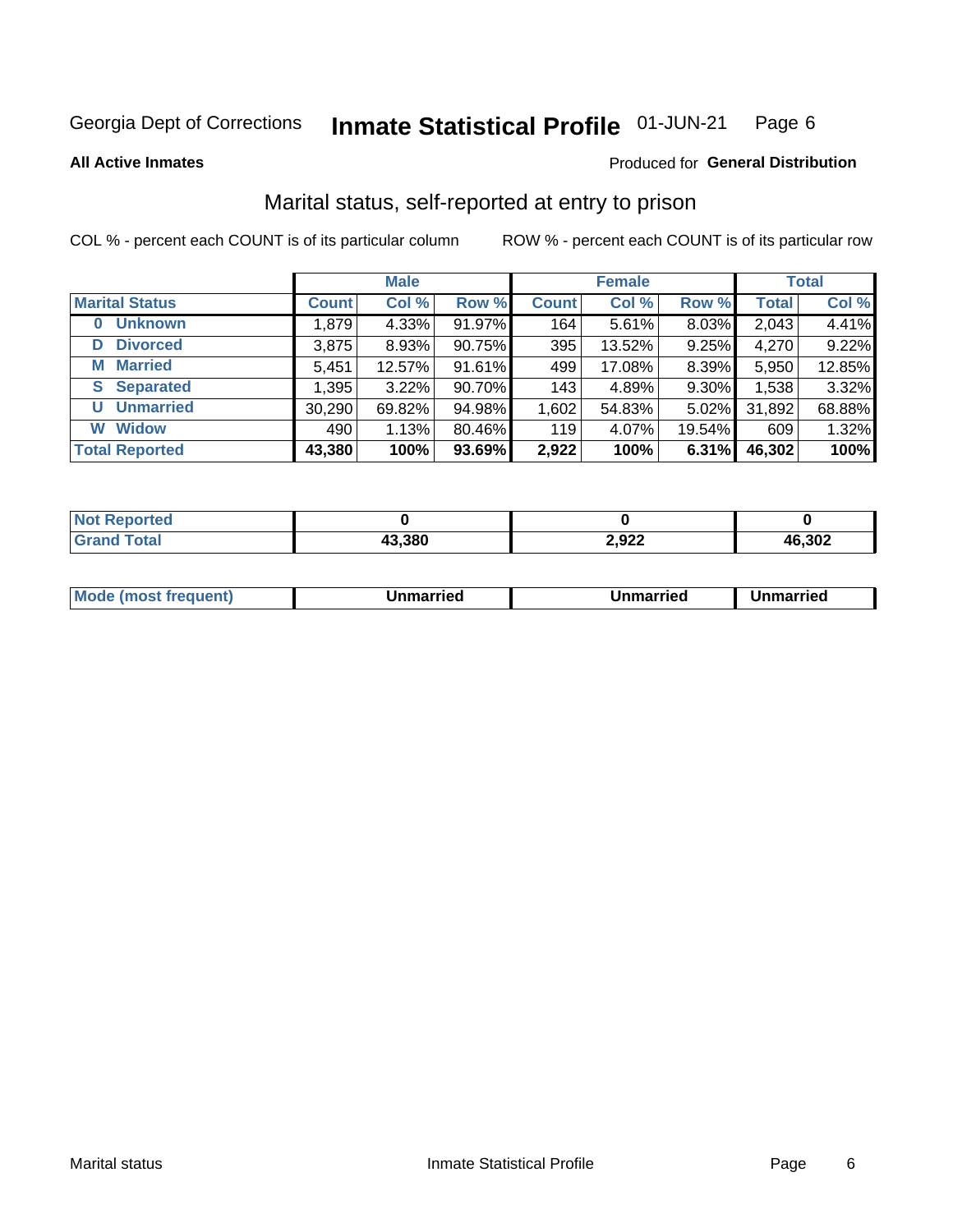#### Inmate Statistical Profile 01-JUN-21 Page 7

#### **All Active Inmates**

#### Produced for General Distribution

## Number of Inmates with Dependents, Self-Reported at Entry to Prison

COL % - percent each COUNT is of its particular column

|                             |              | <b>Male</b> |        |              | <b>Female</b> |       | <b>Total</b> |        |
|-----------------------------|--------------|-------------|--------|--------------|---------------|-------|--------------|--------|
| <b>Number of dependents</b> | <b>Count</b> | Col %       | Row %  | <b>Count</b> | Col %         | Row % | <b>Total</b> | Col %  |
| l 0                         | 13,231       | 36.94%      | 92.47% | 1,077        | 43.05%        | 7.53% | 14,308       | 37.34% |
|                             | 8,294        | 23.16%      | 94.73% | 461          | 18.43%        | 5.27% | 8,755        | 22.85% |
| $\overline{2}$              | 6,276        | 17.52%      | 93.69% | 423          | 16.91%        | 6.31% | 6,699        | 17.48% |
| $\mathbf{3}$                | 3,787        | 10.57%      | 93.05% | 283          | 11.31%        | 6.95% | 4,070        | 10.62% |
| $\overline{\mathbf{4}}$     | 2,000        | 5.58%       | 92.89% | 153          | 6.12%         | 7.11% | 2,153        | 5.62%  |
| 5                           | 1,023        | 2.86%       | 94.90% | 55           | 2.20%         | 5.10% | 1,078        | 2.81%  |
| 6                           | 546          | 1.52%       | 95.62% | 25           | 1.00%         | 4.38% | 571          | 1.49%  |
| 7                           | 257          | 0.72%       | 95.54% | 12           | 0.48%         | 4.46% | 269          | 0.70%  |
| 8                           | 167          | 0.47%       | 95.98% |              | 0.28%         | 4.02% | 174          | 0.45%  |
| 9                           | 79           | 0.22%       | 97.53% | 2            | 0.08%         | 2.47% | 81           | 0.21%  |
| 10                          | 57           | 0.16%       | 95.00% | 3            | 0.12%         | 5.00% | 60           | 0.16%  |
| Over 10                     | 99           | 0.28%       | 99.00% |              | 0.04%         | 1.00% | 100          | 0.26%  |
| <b>Total Reported</b>       | 35,816       | 100%        | 93.47% | 2,502        | 100%          | 6.53% | 38,318       | 100%   |

| 7.564  | חרו<br>44 Y     | 7.984  |
|--------|-----------------|--------|
| 13.380 | $\sim$<br>L.JLL | 46,302 |

| Mean (average)          | .52 | 1.36 | l.51 |
|-------------------------|-----|------|------|
| <b>Median (middle)</b>  |     |      |      |
| Mode<br>(most frequent) |     |      |      |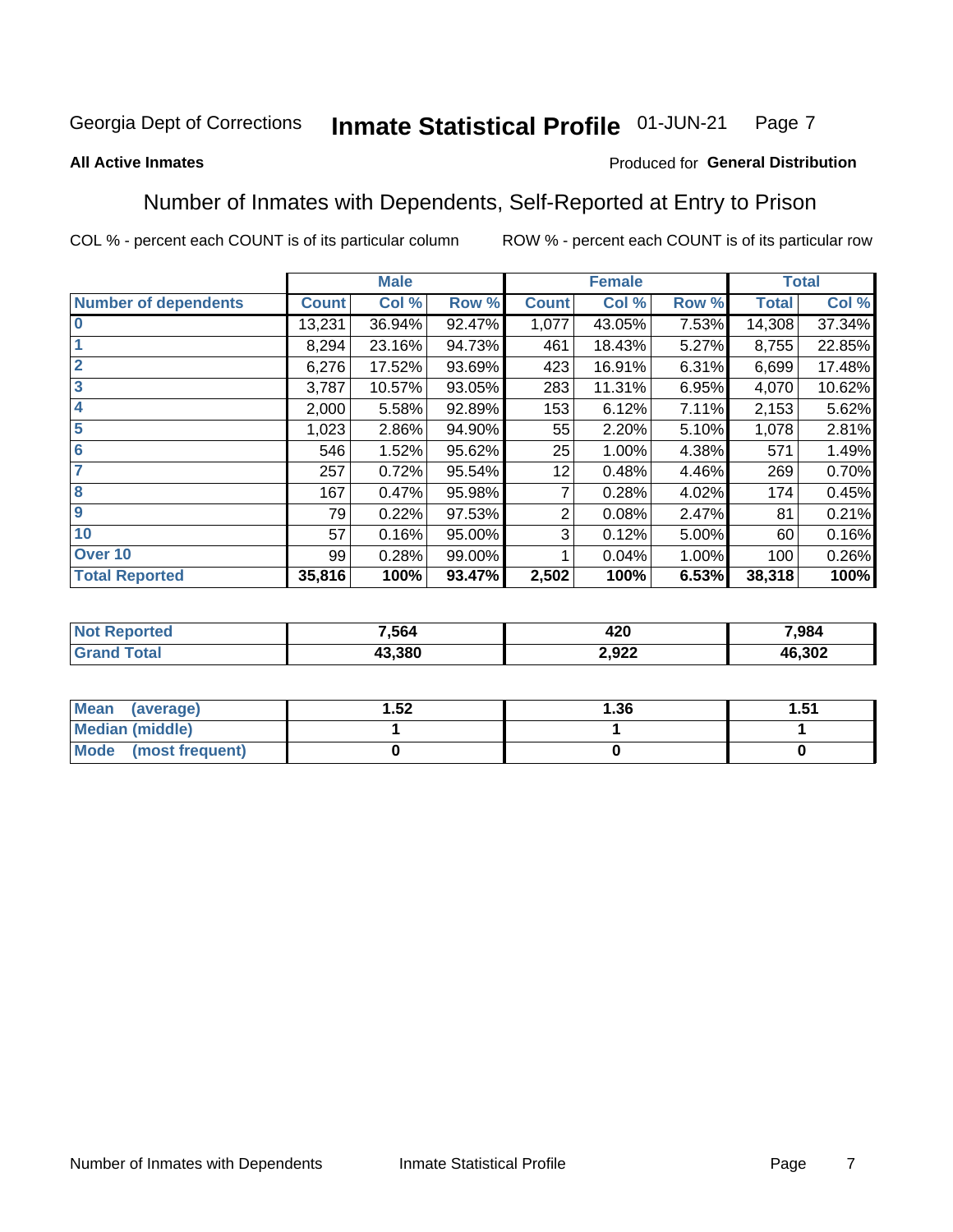#### Inmate Statistical Profile 01-JUN-21 Page 8

#### **All Active Inmates**

#### Produced for General Distribution

## Religious affiliation, self-reported at entry to prison

COL % - percent each COUNT is of its particular column

|                         |                              |                 | <b>Male</b> |         |                         | <b>Female</b> |                  |                | <b>Total</b> |
|-------------------------|------------------------------|-----------------|-------------|---------|-------------------------|---------------|------------------|----------------|--------------|
|                         | <b>Religious Affiliation</b> | <b>Count</b>    | Col %       | Row %   | <b>Count</b>            | Col %         | Row <sup>%</sup> | <b>Total</b>   | Col%         |
| 1                       | <b>Islam</b>                 | 1,844           | 8.12%       | 95.30%  | $\overline{91}$         | 3.80%         | 4.70%            | 1,935          | 7.71%        |
| $\overline{\mathbf{2}}$ | <b>Catholic</b>              | 1,044           | 4.60%       | 90.39%  | 111                     | 4.63%         | 9.61%            | 1,155          | 4.60%        |
| 3                       | <b>Baptist</b>               | 10,238          | 45.10%      | 91.17%  | 991                     | 41.36%        | 8.83%            | 11,229         | 44.74%       |
| 4                       | <b>Methodist</b>             | 305             | 1.34%       | 91.87%  | 27                      | 1.13%         | 8.13%            | 332            | 1.32%        |
| 5                       | <b>Episcopal</b>             | 30              | .13%        | 88.24%  | $\overline{\mathbf{4}}$ | .17%          | 11.76%           | 34             | .14%         |
| $\overline{6}$          | <b>Presbyterian</b>          | 58              | .26%        | 95.08%  | 3                       | .13%          | 4.92%            | 61             | .24%         |
| 7                       | <b>Church Of God</b>         | 299             | 1.32%       | 92.86%  | 23                      | .96%          | 7.14%            | 322            | 1.28%        |
| 8                       | <b>Holiness</b>              | 389             | 1.71%       | 87.22%  | 57                      | 2.38%         | 12.78%           | 446            | 1.78%        |
| $\overline{9}$          | <b>Jewish</b>                | $\overline{75}$ | .33%        | 79.79%  | 19                      | .79%          | 20.21%           | 94             | .37%         |
| 10                      | <b>Anglican</b>              | 24              | .11%        | 92.31%  | $\mathbf 2$             | .08%          | 7.69%            | 26             | .10%         |
| 11                      | <b>Greek Orthodox</b>        | $\overline{5}$  | .02%        | 71.43%  | $\overline{2}$          | .08%          | 28.57%           | $\overline{7}$ | .03%         |
| 12                      | <b>Hindu</b>                 | $\overline{15}$ | .07%        | 93.75%  | $\mathbf{1}$            | .04%          | 6.25%            | 16             | .06%         |
| 13                      | <b>Buddhist</b>              | 51              | .22%        | 92.73%  | $\overline{4}$          | .17%          | 7.27%            | 55             | .22%         |
| $\overline{14}$         | <b>Taoist</b>                | $\overline{4}$  | .02%        | 100.00% |                         |               |                  | 4              | .02%         |
| 15                      | <b>Shintoist</b>             | $\mathbf 1$     | .01%        | 100.00% |                         |               |                  | 1              | .01%         |
| 16                      | <b>Seventh Day Adventist</b> | 63              | .28%        | 75.90%  | 20                      | .83%          | 24.10%           | 83             | .33%         |
| 17                      | <b>Jehovah Witness</b>       | 233             | 1.03%       | 87.59%  | 33                      | 1.38%         | 12.41%           | 266            | 1.06%        |
| 18                      | <b>Latter Day Saints</b>     | 26              | .11%        | 86.67%  | 4                       | .17%          | 13.33%           | 30             | .12%         |
| 19                      | Quaker                       | $\overline{2}$  | .01%        | 100.00% |                         |               |                  | $\overline{2}$ | .01%         |
| 20                      | <b>Other Prot</b>            | 1,215           | 5.35%       | 98.38%  | 20                      | .83%          | 1.62%            | 1,235          | 4.92%        |
| 21                      | <b>Messianic Judaism</b>     | 47              | .21%        | 24.35%  | $\overline{1}$ 46       | 6.09%         | 75.65%           | 193            | .77%         |
| 22                      | <b>Asatru-Odinism</b>        | $\overline{2}$  | .01%        | 100.00% |                         |               |                  | $\overline{2}$ | .01%         |
| 23                      | <b>Hebrew Israelite</b>      | 65              | .29%        | 92.86%  | $\sqrt{5}$              | .21%          | 7.14%            | 70             | .28%         |
| 24                      | <b>Nation Of Islam</b>       | 40              | .18%        | 86.96%  | 6                       | .25%          | 13.04%           | 46             | .18%         |
| 25                      | <b>Native American</b>       | 25              | .11%        | 100.00% |                         |               |                  | 25             | .10%         |
| 26                      | Pagan                        | $\overline{7}$  | .03%        | 87.50%  | $\mathbf{1}$            | .04%          | 12.50%           | 8              | .03%         |
| 27                      | <b>Pentecostal</b>           | 84              | .37%        | 74.34%  | 29                      | 1.21%         | 25.66%           | 113            | .45%         |
| 28                      | <b>Rastafari</b>             | 12              | .05%        | 57.14%  | $\boldsymbol{9}$        | .38%          | 42.86%           | 21             | .08%         |
| 29                      | <b>Wiccan</b>                | $\overline{25}$ | .11%        | 89.29%  | $\overline{3}$          | .13%          | 10.71%           | 28             | .11%         |
| 30                      | <b>No Religion</b>           | 1,385           | 6.10%       | 89.99%  | 154                     | 6.43%         | 10.01%           | 1,539          | 6.13%        |
| 31                      | Christian -                  | 3,884           | 17.11%      | 86.06%  | 629                     | 26.25%        | 13.94%           | 4,513          | 17.98%       |
|                         | <b>Unspecified</b>           |                 |             |         |                         |               |                  |                |              |
| 96                      | <b>None</b>                  | 1,205           | 5.31%       | 99.83%  | $\overline{2}$          | .08%          | .17%             | 1,207          | 4.81%        |
|                         | <b>Total Reported</b>        | 22,702          | 100%        | 90.45%  | 2,396                   | 100%          | 9.55%            | 25,098         | 100%         |

| <b>20 C70</b> | 526   | 21,204 |
|---------------|-------|--------|
| 43.380        | 2,922 | 46,302 |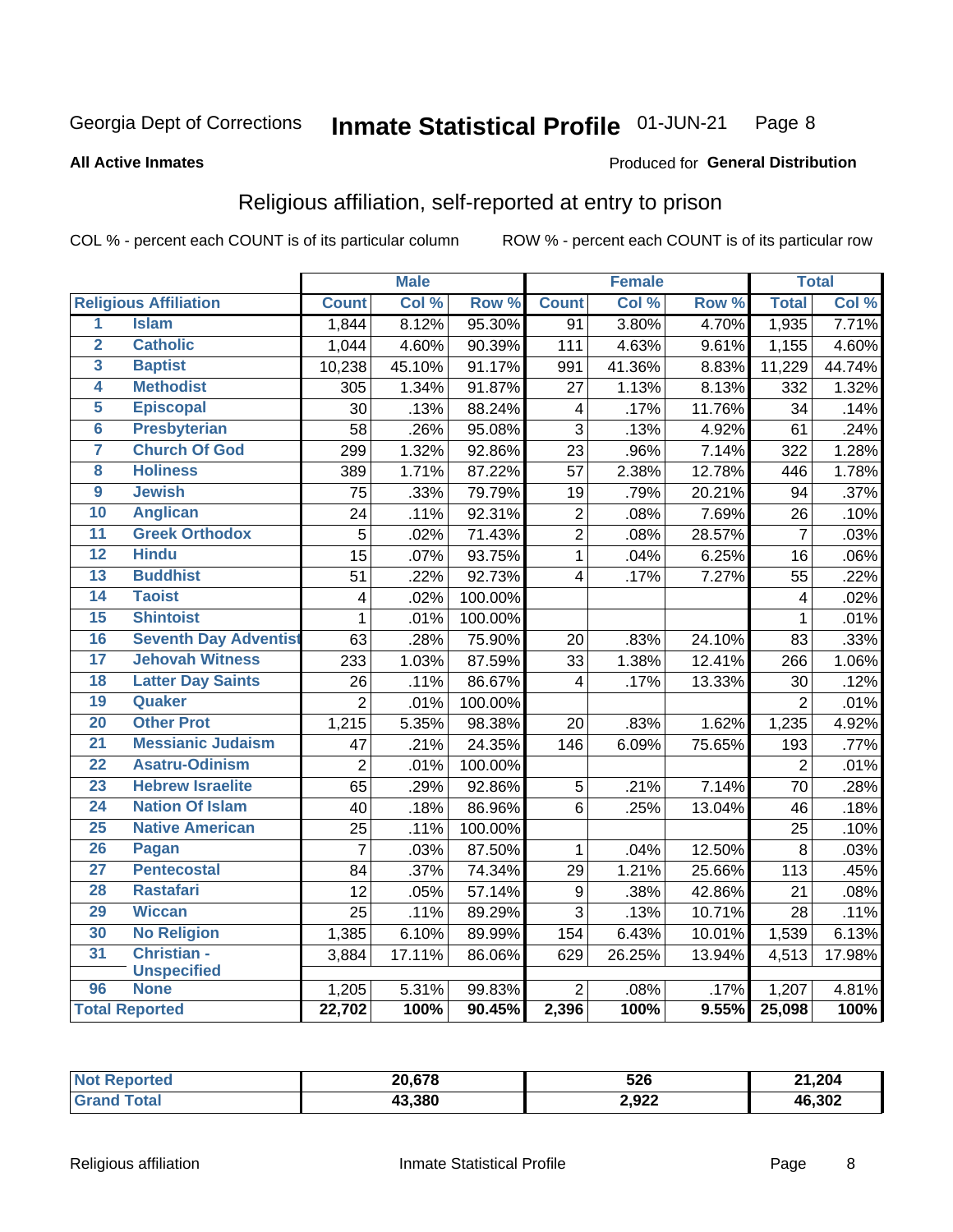#### **Inmate Statistical Profile 01-JUN-21** Georgia Dept of Corrections Page 9

#### **All Active Inmates**

#### Produced for General Distribution

## Religious affiliation, self-reported at entry to prison

COL % - percent each COUNT is of its particular column ROW % - percent each COUNT is of its particular row

| <b>Mode (most frequent)</b> | Baptist | aptist | Baptist |
|-----------------------------|---------|--------|---------|
|-----------------------------|---------|--------|---------|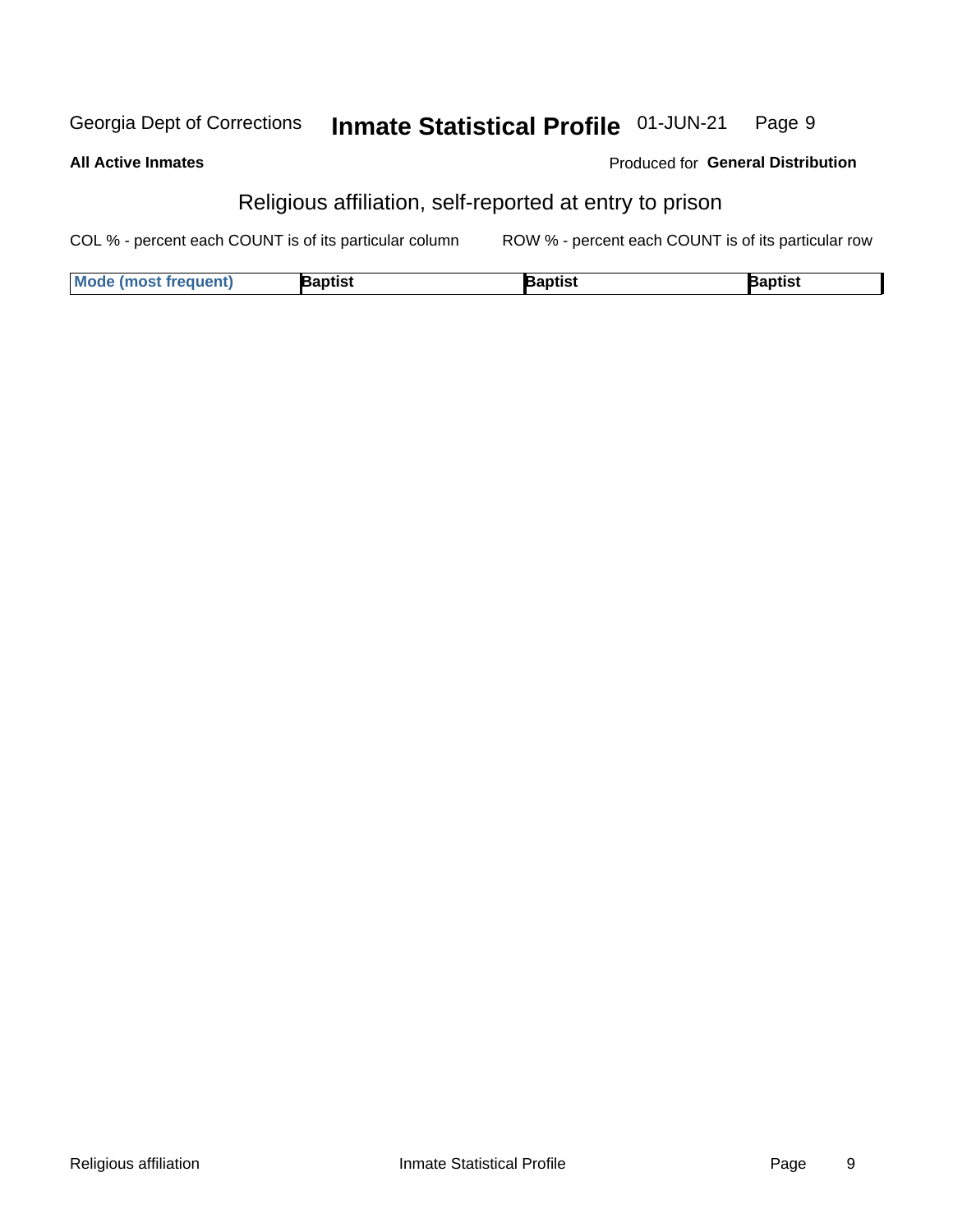#### Inmate Statistical Profile 01-JUN-21 Page 9

**All Active Inmates** 

#### **Produced for General Distribution**

## Home county, self-reported at entry to prison

COL % - percent each COUNT is of its particular column

|     |                             |              | <b>Male</b> |         |                         | <b>Female</b> |        | <b>Total</b> |        |
|-----|-----------------------------|--------------|-------------|---------|-------------------------|---------------|--------|--------------|--------|
|     | <b>Home County</b>          | <b>Count</b> | Col %       | Row %   | <b>Count</b>            | Col %         | Row %  | <b>Total</b> | Col %  |
| 000 | <b>Unknown</b>              | 6,922        | 15.96%      | 92.86%  | 532                     | 18.21%        | 7.14%  | 7,454        | 16.10% |
| 001 | <b>Appling County</b>       | 112          | .26%        | 94.12%  | 7                       | .24%          | 5.88%  | 119          | .26%   |
| 002 | <b>Atkinson County</b>      | 33           | .08%        | 94.29%  | $\mathbf 2$             | .07%          | 5.71%  | 35           | .08%   |
| 003 | <b>Bacon County</b>         | 73           | .17%        | 94.81%  | $\overline{\mathbf{4}}$ | .14%          | 5.19%  | 77           | .17%   |
| 004 | <b>Baker County</b>         | 14           | .03%        | 93.33%  | 1                       | .03%          | 6.67%  | 15           | .03%   |
| 005 | <b>Baldwin County</b>       | 253          | .58%        | 90.68%  | 26                      | .89%          | 9.32%  | 279          | .60%   |
| 006 | <b>Banks County</b>         | 81           | .19%        | 95.29%  | $\overline{4}$          | .14%          | 4.71%  | 85           | .18%   |
| 007 | <b>Barrow County</b>        | 274          | .63%        | 92.57%  | 22                      | .75%          | 7.43%  | 296          | .64%   |
| 008 | <b>Bartow County</b>        | 433          | 1.00%       | 88.55%  | 56                      | 1.92%         | 11.45% | 489          | 1.06%  |
| 009 | <b>Ben Hill County</b>      | 151          | .35%        | 95.57%  | 7                       | .24%          | 4.43%  | 158          | .34%   |
| 010 | <b>Berrien County</b>       | 80           | .18%        | 96.39%  | $\overline{3}$          | .10%          | 3.61%  | 83           | .18%   |
| 011 | <b>Bibb County</b>          | 964          | 2.22%       | 95.92%  | 41                      | 1.40%         | 4.08%  | 1,005        | 2.17%  |
| 012 | <b>Bleckley County</b>      | 56           | .13%        | 86.15%  | $\boldsymbol{9}$        | .31%          | 13.85% | 65           | .14%   |
| 013 | <b>Brantley County</b>      | 70           | .16%        | 84.34%  | 13                      | .44%          | 15.66% | 83           | .18%   |
| 014 | <b>Brooks County</b>        | 158          | .36%        | 100.00% |                         |               |        | 158          | .34%   |
| 015 | <b>Bryan County</b>         | 61           | .14%        | 96.83%  | $\overline{2}$          | .07%          | 3.17%  | 63           | .14%   |
| 016 | <b>Bulloch County</b>       | 278          | .64%        | 94.24%  | 17                      | .58%          | 5.76%  | 295          | .64%   |
| 017 | <b>Burke County</b>         | 170          | .39%        | 98.27%  | 3                       | .10%          | 1.73%  | 173          | .37%   |
| 018 | <b>Butts County</b>         | 132          | .30%        | 91.67%  | 12                      | .41%          | 8.33%  | 144          | .31%   |
| 019 | <b>Calhoun County</b>       | 63           | .15%        | 90.00%  | $\overline{7}$          | .24%          | 10.00% | 70           | .15%   |
| 020 | <b>Camden County</b>        | 97           | .22%        | 89.81%  | 11                      | .38%          | 10.19% | 108          | .23%   |
| 021 | <b>Candler County</b>       | 82           | .19%        | 96.47%  | 3                       | .10%          | 3.53%  | 85           | .18%   |
| 022 | <b>Carroll County</b>       | 458          | 1.06%       | 93.66%  | 31                      | 1.06%         | 6.34%  | 489          | 1.06%  |
| 023 | <b>Catoosa County</b>       | 180          | .41%        | 94.24%  | 11                      | .38%          | 5.76%  | 191          | .41%   |
| 024 | <b>Charlton County</b>      | 34           | .08%        | 89.47%  | 4                       | .14%          | 10.53% | 38           | .08%   |
| 025 | <b>Chatham County</b>       | 1,282        | 2.96%       | 96.17%  | 51                      | 1.75%         | 3.83%  | 1,333        | 2.88%  |
| 026 | <b>Chattahoochee County</b> | 12           | .03%        | 92.31%  | 1                       | .03%          | 7.69%  | 13           | .03%   |
| 027 | <b>Chattooga County</b>     | 155          | .36%        | 89.08%  | 19                      | .65%          | 10.92% | 174          | .38%   |
| 028 | <b>Cherokee County</b>      | 343          | .79%        | 90.26%  | 37                      | 1.27%         | 9.74%  | 380          | .82%   |
| 029 | <b>Clarke County</b>        | 412          | .95%        | 95.37%  | 20                      | .68%          | 4.63%  | 432          | .93%   |
| 030 | <b>Clay County</b>          | 25           | .06%        | 92.59%  | $\overline{2}$          | .07%          | 7.41%  | 27           | .06%   |
| 031 | <b>Clayton County</b>       | 1,246        | 2.87%       | 94.25%  | 76                      | 2.60%         | 5.75%  | 1,322        | 2.86%  |
| 032 | <b>Clinch County</b>        | 36           | .08%        | 90.00%  | 4                       | .14%          | 10.00% | 40           | .09%   |
| 033 | <b>Cobb County</b>          | 1,370        | 3.16%       | 93.52%  | 95                      | 3.25%         | 6.48%  | 1,465        | 3.16%  |
| 034 | <b>Coffee County</b>        | 277          | .64%        | 95.85%  | 12                      | .41%          | 4.15%  | 289          | .62%   |
| 035 | <b>Colquitt County</b>      | 199          | .46%        | 95.67%  | 9                       | .31%          | 4.33%  | 208          | .45%   |
| 036 | <b>Columbia County</b>      | 240          | .55%        | 91.25%  | 23                      | .79%          | 8.75%  | 263          | .57%   |
| 037 | <b>Cook County</b>          | 115          | .27%        | 95.83%  | $\sqrt{5}$              | .17%          | 4.17%  | 120          | .26%   |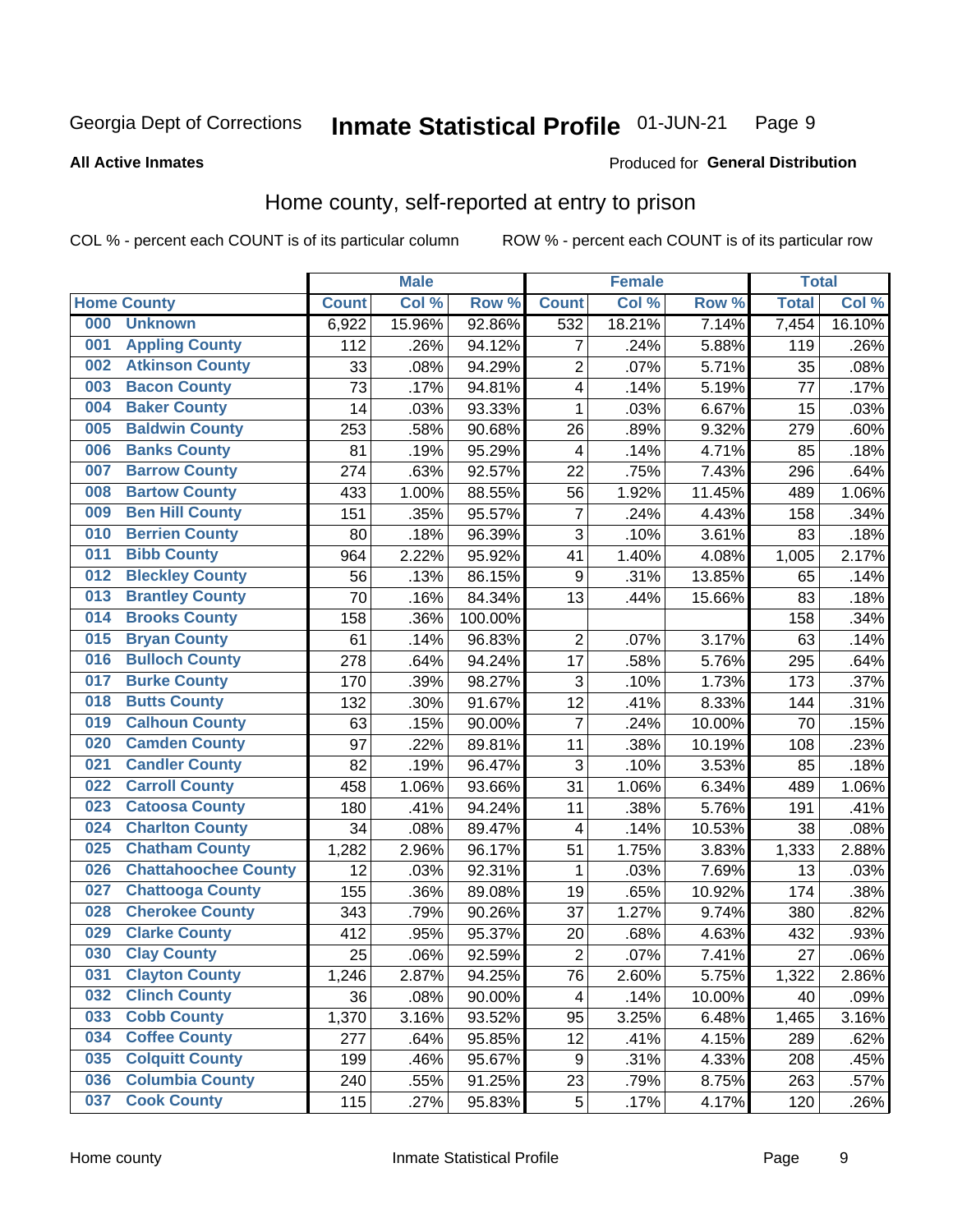#### **Inmate Statistical Profile 01-JUN-21** Page 10

**All Active Inmates** 

#### Produced for General Distribution

## Home county, self-reported at entry to prison

COL % - percent each COUNT is of its particular column

|     |                         |              | <b>Male</b> |                  |                  | <b>Female</b>     |                  | <b>Total</b> |       |
|-----|-------------------------|--------------|-------------|------------------|------------------|-------------------|------------------|--------------|-------|
|     | <b>Home County</b>      | <b>Count</b> | Col %       | Row <sup>%</sup> | <b>Count</b>     | Col %             | Row <sup>%</sup> | <b>Total</b> | Col % |
| 038 | <b>Coweta County</b>    | 390          | .90%        | 95.82%           | 17               | .58%              | 4.18%            | 407          | .88%  |
| 039 | <b>Crawford County</b>  | 35           | .08%        | 89.74%           | 4                | .14%              | 10.26%           | 39           | .08%  |
| 040 | <b>Crisp County</b>     | 213          | .49%        | 94.67%           | 12               | .41%              | 5.33%            | 225          | .49%  |
| 041 | <b>Dade County</b>      | 51           | .12%        | 89.47%           | 6                | .21%              | 10.53%           | 57           | .12%  |
| 042 | <b>Dawson County</b>    | 64           | .15%        | 92.75%           | 5                | .17%              | 7.25%            | 69           | .15%  |
| 043 | <b>Decatur County</b>   | 206          | .47%        | 95.81%           | 9                | .31%              | 4.19%            | 215          | .46%  |
| 044 | <b>Dekalb County</b>    | 2,271        | 5.24%       | 95.74%           | 101              | 3.46%             | 4.26%            | 2,372        | 5.12% |
| 045 | <b>Dodge County</b>     | 99           | .23%        | 92.52%           | 8                | .27%              | 7.48%            | 107          | .23%  |
| 046 | <b>Dooly County</b>     | 121          | .28%        | 98.37%           | $\overline{2}$   | .07%              | 1.63%            | 123          | .27%  |
| 047 | <b>Dougherty County</b> | 601          | 1.39%       | 95.40%           | 29               | .99%              | 4.60%            | 630          | 1.36% |
| 048 | <b>Douglas County</b>   | 501          | 1.15%       | 94.00%           | 32               | 1.10%             | 6.00%            | 533          | 1.15% |
| 049 | <b>Early County</b>     | 48           | .11%        | 92.31%           | 4                | .14%              | 7.69%            | 52           | .11%  |
| 050 | <b>Echols County</b>    | 8            | .02%        | 100.00%          |                  |                   |                  | 8            | .02%  |
| 051 | <b>Effingham County</b> | 159          | .37%        | 90.34%           | 17               | .58%              | 9.66%            | 176          | .38%  |
| 052 | <b>Elbert County</b>    | 104          | .24%        | 95.41%           | 5                | .17%              | 4.59%            | 109          | .24%  |
| 053 | <b>Emanuel County</b>   | 159          | .37%        | 95.78%           | $\overline{7}$   | .24%              | 4.22%            | 166          | .36%  |
| 054 | <b>Evans County</b>     | 51           | .12%        | 91.07%           | 5                | .17%              | 8.93%            | 56           | .12%  |
| 055 | <b>Fannin County</b>    | 71           | .16%        | 91.03%           | $\overline{7}$   | .24%              | 8.97%            | 78           | .17%  |
| 056 | <b>Fayette County</b>   | 126          | .29%        | 92.65%           | 10               | .34%              | 7.35%            | 136          | .29%  |
| 057 | <b>Floyd County</b>     | 596          | 1.37%       | 90.85%           | 60               | 2.05%             | 9.15%            | 656          | 1.42% |
| 058 | <b>Forsyth County</b>   | 174          | .40%        | 91.58%           | 16               | .55%              | 8.42%            | 190          | .41%  |
| 059 | <b>Franklin County</b>  | 104          | .24%        | 92.04%           | 9                | .31%              | 7.96%            | 113          | .24%  |
| 060 | <b>Fulton County</b>    | 3,870        | 8.92%       | 95.74%           | 172              | 5.89%             | 4.26%            | 4,042        | 8.73% |
| 061 | <b>Gilmer County</b>    | 78           | .18%        | 84.78%           | 14               | .48%              | 15.22%           | 92           | .20%  |
| 062 | <b>Glascock County</b>  | 5            | .01%        | 62.50%           | 3                | .10%              | 37.50%           | 8            | .02%  |
| 063 | <b>Glynn County</b>     | 340          | .78%        | 93.15%           | 25               | .86%              | 6.85%            | 365          | .79%  |
| 064 | <b>Gordon County</b>    | 249          | .57%        | 91.54%           | 23               | .79%              | 8.46%            | 272          | .59%  |
| 065 | <b>Grady County</b>     | 98           | .23%        | 94.23%           | 6                | .21%              | 5.77%            | 104          | .22%  |
| 066 | <b>Greene County</b>    | 74           | .17%        | 92.50%           | $\,6$            | $\overline{.}21%$ | 7.50%            | 80           | .17%  |
| 067 | <b>Gwinnett County</b>  | 1,490        | 3.43%       | 94.07%           | 94               | 3.22%             | 5.93%            | 1,584        | 3.42% |
| 068 | <b>Habersham County</b> | 82           | .19%        | 85.42%           | 14               | .48%              | 14.58%           | 96           | .21%  |
| 069 | <b>Hall County</b>      | 486          | 1.12%       | 92.05%           | 42               | 1.44%             | 7.95%            | 528          | 1.14% |
| 070 | <b>Hancock County</b>   | 41           | .09%        | 93.18%           | 3                | .10%              | 6.82%            | 44           | .10%  |
| 071 | <b>Haralson County</b>  | 101          | .23%        | 91.82%           | $\boldsymbol{9}$ | .31%              | 8.18%            | 110          | .24%  |
| 072 | <b>Harris County</b>    | 82           | .19%        | 97.62%           | $\overline{2}$   | .07%              | 2.38%            | 84           | .18%  |
| 073 | <b>Hart County</b>      | 119          | .27%        | 91.54%           | 11               | .38%              | 8.46%            | 130          | .28%  |
| 074 | <b>Heard County</b>     | 48           | .11%        | 96.00%           | $\overline{2}$   | .07%              | 4.00%            | 50           | .11%  |
| 075 | <b>Henry County</b>     | 575          | 1.33%       | 93.65%           | 39               | 1.33%             | 6.35%            | 614          | 1.33% |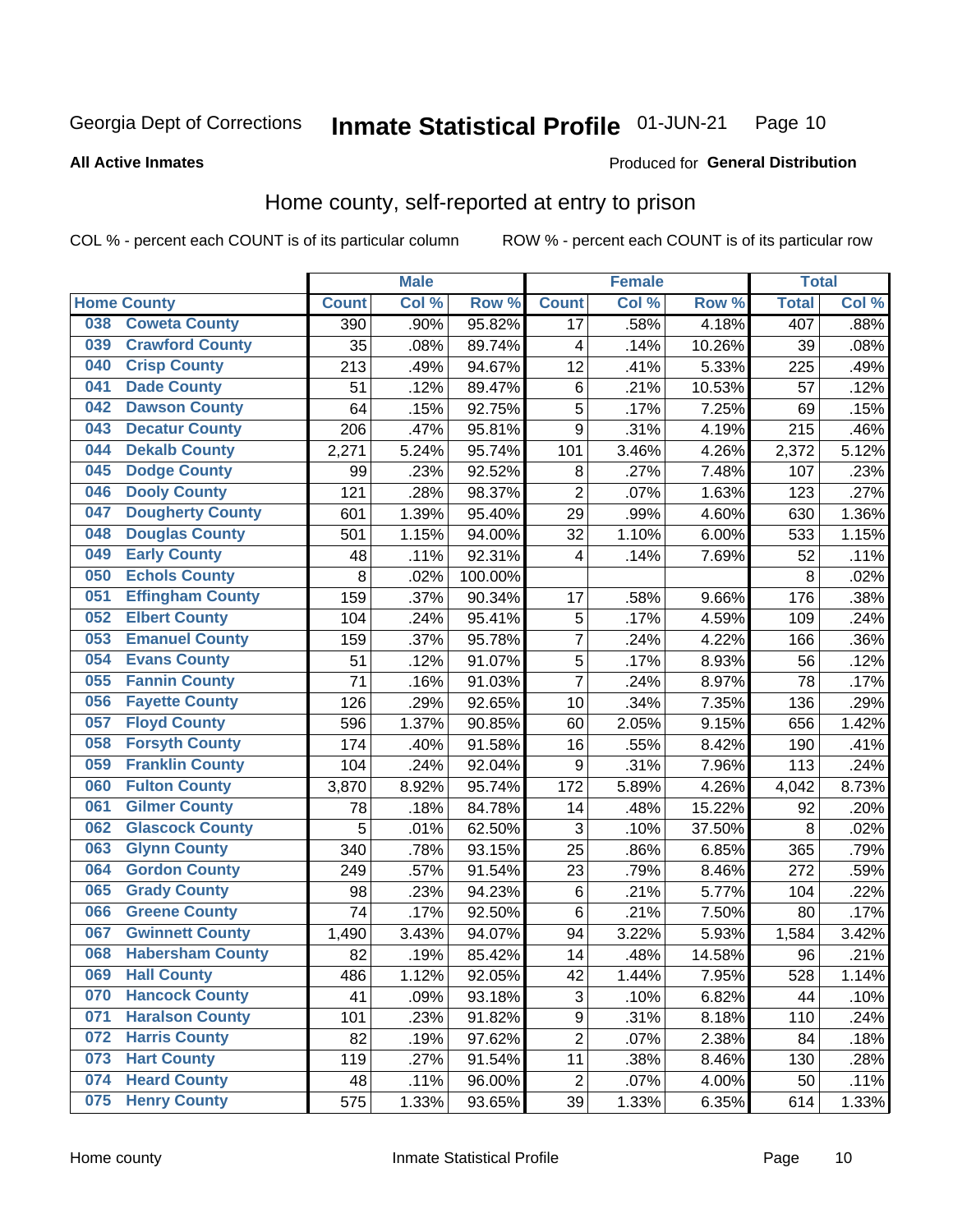#### Inmate Statistical Profile 01-JUN-21 Page 11

**All Active Inmates** 

#### Produced for General Distribution

### Home county, self-reported at entry to prison

COL % - percent each COUNT is of its particular column

|       |                          |              | <b>Male</b> |                  |                         | <b>Female</b> |        | <b>Total</b> |       |
|-------|--------------------------|--------------|-------------|------------------|-------------------------|---------------|--------|--------------|-------|
|       | <b>Home County</b>       | <b>Count</b> | Col %       | Row <sup>%</sup> | <b>Count</b>            | Col %         | Row %  | <b>Total</b> | Col % |
| 076   | <b>Houston County</b>    | 502          | 1.16%       | 92.79%           | 39                      | 1.33%         | 7.21%  | 541          | 1.17% |
| 077   | <b>Irwin County</b>      | 48           | .11%        | 96.00%           | $\overline{2}$          | .07%          | 4.00%  | 50           | .11%  |
| 078   | <b>Jackson County</b>    | 215          | .50%        | 91.49%           | 20                      | .68%          | 8.51%  | 235          | .51%  |
| 079   | <b>Jasper County</b>     | 58           | .13%        | 92.06%           | 5                       | .17%          | 7.94%  | 63           | .14%  |
| 080   | <b>Jeff Davis County</b> | 68           | .16%        | 90.67%           | 7                       | .24%          | 9.33%  | 75           | .16%  |
| 081   | <b>Jefferson County</b>  | 156          | .36%        | 94.55%           | 9                       | .31%          | 5.45%  | 165          | .36%  |
| 082   | <b>Jenkins County</b>    | 72           | .17%        | 93.51%           | 5                       | .17%          | 6.49%  | 77           | .17%  |
| 083   | <b>Johnson County</b>    | 36           | .08%        | 94.74%           | $\overline{2}$          | .07%          | 5.26%  | 38           | .08%  |
| 084   | <b>Jones County</b>      | 89           | .21%        | 89.00%           | 11                      | .38%          | 11.00% | 100          | .22%  |
| 085   | <b>Lamar County</b>      | 56           | .13%        | 90.32%           | $\,6$                   | .21%          | 9.68%  | 62           | .13%  |
| 086   | <b>Lanier County</b>     | 71           | .16%        | 95.95%           | 3                       | .10%          | 4.05%  | 74           | .16%  |
| 087   | <b>Laurens County</b>    | 247          | .57%        | 93.92%           | 16                      | .55%          | 6.08%  | 263          | .57%  |
| 088   | <b>Lee County</b>        | 87           | .20%        | 94.57%           | 5                       | .17%          | 5.43%  | 92           | .20%  |
| 089   | <b>Liberty County</b>    | 167          | .38%        | 94.35%           | 10                      | .34%          | 5.65%  | 177          | .38%  |
| 090   | <b>Lincoln County</b>    | 30           | .07%        | 88.24%           | 4                       | .14%          | 11.76% | 34           | .07%  |
| 091   | <b>Long County</b>       | 31           | .07%        | 88.57%           | $\overline{\mathbf{4}}$ | .14%          | 11.43% | 35           | .08%  |
| 092   | <b>Lowndes County</b>    | 359          | .83%        | 96.51%           | 13                      | .44%          | 3.49%  | 372          | .80%  |
| 093   | <b>Lumpkin County</b>    | 70           | .16%        | 90.91%           | $\overline{7}$          | .24%          | 9.09%  | 77           | .17%  |
| 094   | <b>Macon County</b>      | 54           | .12%        | 88.52%           | 7                       | .24%          | 11.48% | 61           | .13%  |
| 095   | <b>Madison County</b>    | 138          | .32%        | 92.62%           | 11                      | .38%          | 7.38%  | 149          | .32%  |
| 096   | <b>Marion County</b>     | 48           | .11%        | 90.57%           | 5                       | .17%          | 9.43%  | 53           | .11%  |
| 097   | <b>Mcduffie County</b>   | 120          | .28%        | 92.31%           | 10                      | .34%          | 7.69%  | 130          | .28%  |
| 098   | <b>Mcintosh County</b>   | 50           | .12%        | 96.15%           | $\overline{2}$          | .07%          | 3.85%  | 52           | .11%  |
| 099   | <b>Meriwether County</b> | 150          | .35%        | 93.75%           | 10                      | .34%          | 6.25%  | 160          | .35%  |
| 100   | <b>Miller County</b>     | 20           | .05%        | 90.91%           | $\overline{2}$          | .07%          | 9.09%  | 22           | .05%  |
| 101   | <b>Mitchell County</b>   | 121          | .28%        | 93.08%           | $\boldsymbol{9}$        | .31%          | 6.92%  | 130          | .28%  |
| 102   | <b>Monroe County</b>     | 100          | .23%        | 95.24%           | $\overline{5}$          | .17%          | 4.76%  | 105          | .23%  |
| 103   | <b>Montgomery County</b> | 83           | .19%        | 93.26%           | 6                       | .21%          | 6.74%  | 89           | .19%  |
| 104   | <b>Morgan County</b>     | 91           | .21%        | 92.86%           | $\overline{7}$          | .24%          | 7.14%  | 98           | .21%  |
| 105   | <b>Murray County</b>     | 162          | .37%        | 88.04%           | 22                      | .75%          | 11.96% | 184          | .40%  |
| 106   | <b>Muscogee County</b>   | 845          | 1.95%       | 95.59%           | 39                      | 1.33%         | 4.41%  | 884          | 1.91% |
| 107   | <b>Newton County</b>     | 467          | 1.08%       | 93.03%           | 35                      | 1.20%         | 6.97%  | 502          | 1.08% |
| 108   | <b>Oconee County</b>     | 41           | .09%        | 87.23%           | 6                       | .21%          | 12.77% | 47           | .10%  |
| 109   | <b>Oglethorpe County</b> | 59           | .14%        | 92.19%           | 5                       | .17%          | 7.81%  | 64           | .14%  |
| 110   | <b>Paulding County</b>   | 275          | .63%        | 87.86%           | 38                      | 1.30%         | 12.14% | 313          | .68%  |
| 111   | <b>Peach County</b>      | 87           | .20%        | 94.57%           | 5                       | .17%          | 5.43%  | 92           | .20%  |
| $112$ | <b>Pickens County</b>    | 94           | .22%        | 93.07%           | 7                       | .24%          | 6.93%  | 101          | .22%  |
| 113   | <b>Pierce County</b>     | 79           | .18%        | 90.80%           | $\bf 8$                 | .27%          | 9.20%  | 87           | .19%  |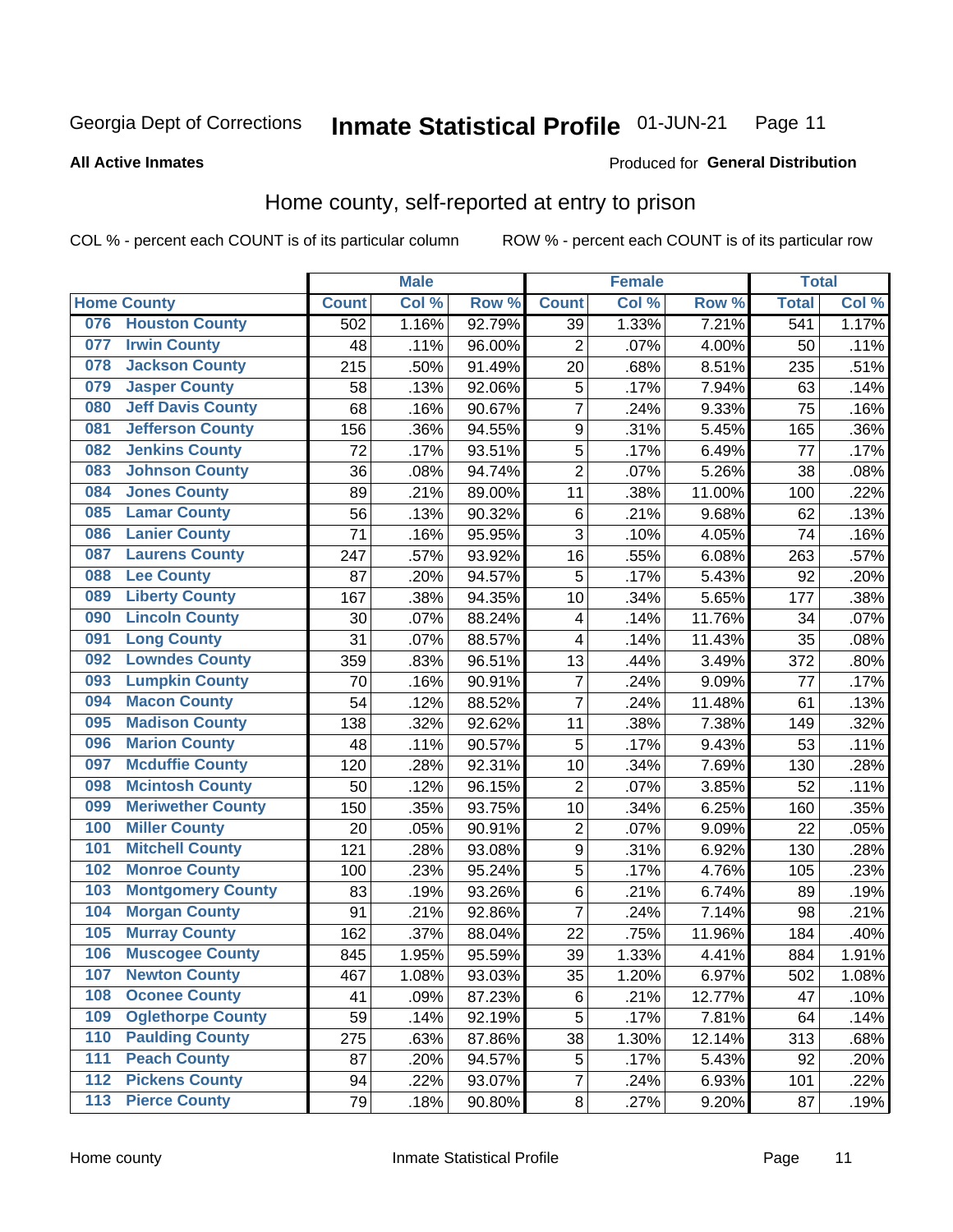#### Inmate Statistical Profile 01-JUN-21 Page 12

**All Active Inmates** 

#### Produced for General Distribution

## Home county, self-reported at entry to prison

COL % - percent each COUNT is of its particular column

|                  |                          |              | <b>Male</b> |                  |                         | <b>Female</b> |        | <b>Total</b>    |       |
|------------------|--------------------------|--------------|-------------|------------------|-------------------------|---------------|--------|-----------------|-------|
|                  | <b>Home County</b>       | <b>Count</b> | Col %       | Row <sup>%</sup> | <b>Count</b>            | Col %         | Row %  | <b>Total</b>    | Col % |
| 114              | <b>Pike County</b>       | 36           | .08%        | 94.74%           | 2                       | .07%          | 5.26%  | $\overline{38}$ | .08%  |
| $\overline{115}$ | <b>Polk County</b>       | 216          | .50%        | 91.14%           | 21                      | .72%          | 8.86%  | 237             | .51%  |
| 116              | <b>Pulaski County</b>    | 44           | .10%        | 88.00%           | $\,6$                   | .21%          | 12.00% | 50              | .11%  |
| 117              | <b>Putnam County</b>     | 120          | .28%        | 93.02%           | 9                       | .31%          | 6.98%  | 129             | .28%  |
| 118              | <b>Quitman County</b>    | 11           | .03%        | 100.00%          |                         |               |        | 11              | .02%  |
| 119              | <b>Rabun County</b>      | 38           | .09%        | 76.00%           | 12                      | .41%          | 24.00% | 50              | .11%  |
| 120              | <b>Randolph County</b>   | 51           | .12%        | 87.93%           | $\overline{7}$          | .24%          | 12.07% | 58              | .13%  |
| 121              | <b>Richmond County</b>   | 1,381        | 3.18%       | 94.78%           | 76                      | 2.60%         | 5.22%  | 1,457           | 3.15% |
| 122              | <b>Rockdale County</b>   | 273          | .63%        | 92.54%           | 22                      | .75%          | 7.46%  | 295             | .64%  |
| 123              | <b>Schley County</b>     | 13           | .03%        | 100.00%          |                         |               |        | 13              | .03%  |
| 124              | <b>Screven County</b>    | 87           | .20%        | 94.57%           | 5                       | .17%          | 5.43%  | 92              | .20%  |
| 125              | <b>Seminole County</b>   | 63           | .15%        | 92.65%           | 5                       | .17%          | 7.35%  | 68              | .15%  |
| 126              | <b>Spalding County</b>   | 328          | .76%        | 94.25%           | 20                      | .68%          | 5.75%  | 348             | .75%  |
| 127              | <b>Stephens County</b>   | 110          | .25%        | 91.67%           | 10                      | .34%          | 8.33%  | 120             | .26%  |
| 128              | <b>Stewart County</b>    | 28           | .06%        | 100.00%          |                         |               |        | 28              | .06%  |
| 129              | <b>Sumter County</b>     | 167          | .38%        | 97.66%           | 4                       | .14%          | 2.34%  | 171             | .37%  |
| 130              | <b>Talbot County</b>     | 33           | .08%        | 100.00%          |                         |               |        | 33              | .07%  |
| 131              | <b>Taliaferro County</b> | 7            | .02%        | 100.00%          |                         |               |        | $\overline{7}$  | .02%  |
| 132              | <b>Tattnall County</b>   | 206          | .47%        | 95.81%           | $\boldsymbol{9}$        | .31%          | 4.19%  | 215             | .46%  |
| 133              | <b>Taylor County</b>     | 39           | .09%        | 82.98%           | 8                       | .27%          | 17.02% | 47              | .10%  |
| 134              | <b>Telfair County</b>    | 75           | .17%        | 98.68%           | 1                       | .03%          | 1.32%  | 76              | .16%  |
| 135              | <b>Terrell County</b>    | 62           | .14%        | 100.00%          |                         |               |        | 62              | .13%  |
| 136              | <b>Thomas County</b>     | 160          | .37%        | 98.77%           | $\overline{c}$          | .07%          | 1.23%  | 162             | .35%  |
| 137              | <b>Tift County</b>       | 239          | .55%        | 96.76%           | 8                       | .27%          | 3.24%  | 247             | .53%  |
| 138              | <b>Toombs County</b>     | 216          | .50%        | 93.51%           | 15                      | .51%          | 6.49%  | 231             | .50%  |
| 139              | <b>Towns County</b>      | 18           | .04%        | 72.00%           | 7                       | .24%          | 28.00% | 25              | .05%  |
| 140              | <b>Treutlen County</b>   | 48           | .11%        | 92.31%           | $\overline{\mathbf{4}}$ | .14%          | 7.69%  | 52              | .11%  |
| 141              | <b>Troup County</b>      | 428          | .99%        | 93.86%           | 28                      | .96%          | 6.14%  | 456             | .98%  |
| 142              | <b>Turner County</b>     | 61           | .14%        | 95.31%           | $\mathbf{3}$            | .10%          | 4.69%  | 64              | .14%  |
| 143              | <b>Twiggs County</b>     | 42           | .10%        | 95.45%           | $\overline{2}$          | .07%          | 4.55%  | 44              | .10%  |
| 144              | <b>Union County</b>      | 75           | .17%        | 89.29%           | $\overline{9}$          | .31%          | 10.71% | 84              | .18%  |
| 145              | <b>Upson County</b>      | 126          | .29%        | 93.33%           | 9                       | .31%          | 6.67%  | 135             | .29%  |
| 146              | <b>Walker County</b>     | 331          | .76%        | 89.95%           | 37                      | 1.27%         | 10.05% | 368             | .79%  |
| 147              | <b>Walton County</b>     | 402          | .93%        | 91.99%           | 35                      | 1.20%         | 8.01%  | 437             | .94%  |
| 148              | <b>Ware County</b>       | 213          | .49%        | 94.67%           | 12                      | .41%          | 5.33%  | 225             | .49%  |
| 149              | <b>Warren County</b>     | 27           | .06%        | 90.00%           | 3                       | .10%          | 10.00% | 30              | .06%  |
| 150              | <b>Washington County</b> | 150          | .35%        | 93.75%           | 10                      | .34%          | 6.25%  | 160             | .35%  |
| 151              | <b>Wayne County</b>      | 174          | .40%        | 91.58%           | 16                      | .55%          | 8.42%  | 190             | .41%  |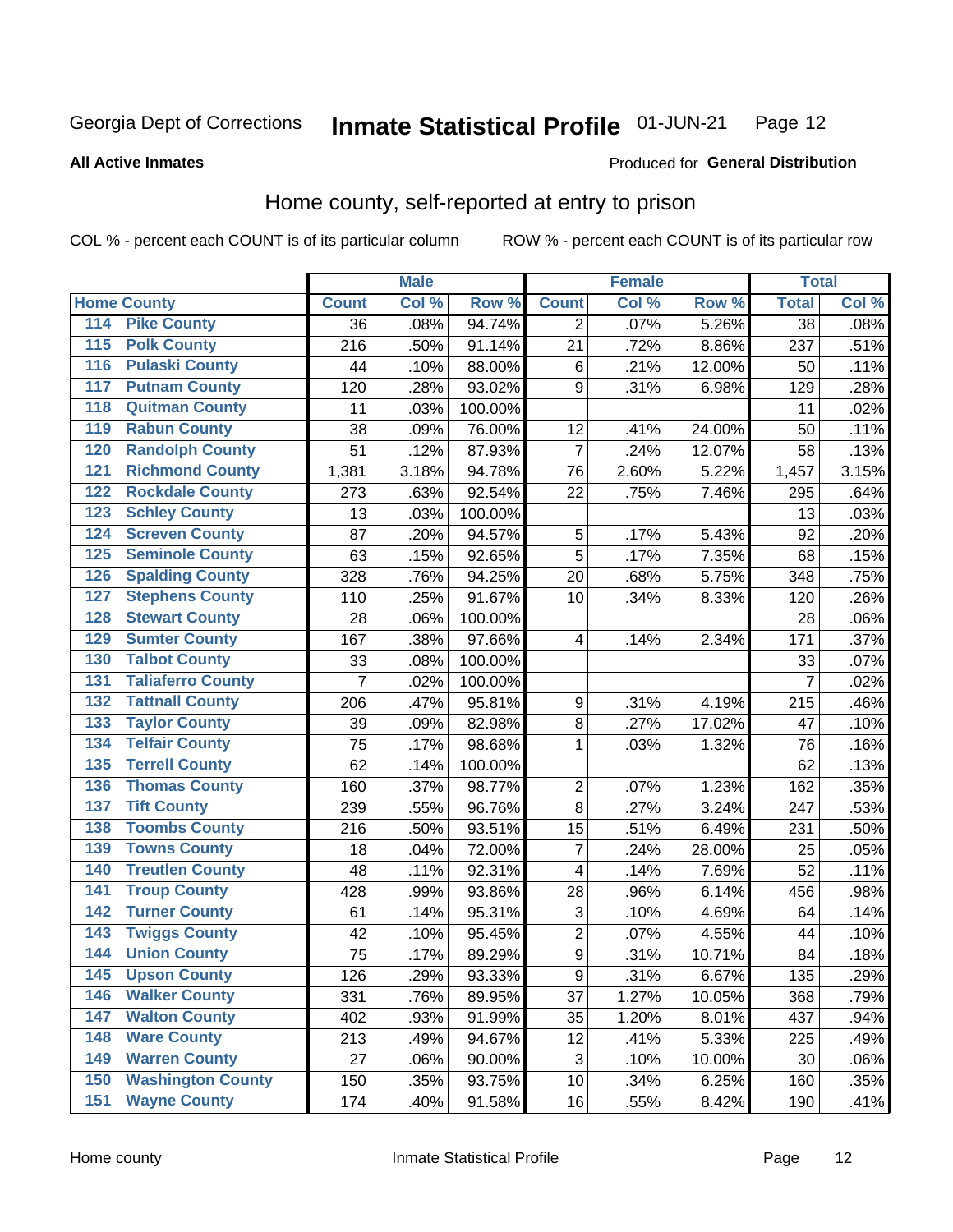#### Inmate Statistical Profile 01-JUN-21 Page 13

**All Active Inmates** 

#### Produced for General Distribution

## Home county, self-reported at entry to prison

COL % - percent each COUNT is of its particular column

|     |                             |              | <b>Male</b> |        |                | <b>Female</b> |        | <b>Total</b> |       |
|-----|-----------------------------|--------------|-------------|--------|----------------|---------------|--------|--------------|-------|
|     | <b>Home County</b>          | <b>Count</b> | Col %       | Row %  | <b>Count</b>   | Col %         | Row %  | <b>Total</b> | Col % |
| 152 | <b>Webster County</b>       | 3            | .01%        | 75.00% |                | .03%          | 25.00% | 4            | .01%  |
| 153 | <b>Wheeler County</b>       | 77           | .18%        | 96.25% | 3              | .10%          | 3.75%  | 80           | .17%  |
| 154 | <b>White County</b>         | 64           | .15%        | 91.43% | 6              | .21%          | 8.57%  | 70           | .15%  |
| 155 | <b>Whitfield County</b>     | 491          | 1.13%       | 89.93% | 55             | 1.88%         | 10.07% | 546          | 1.18% |
| 156 | <b>Wilcox County</b>        | 52           | .12%        | 96.30% | $\overline{2}$ | .07%          | 3.70%  | 54           | .12%  |
| 157 | <b>Wilkes County</b>        | 57           | .13%        | 91.94% | 5              | .17%          | 8.06%  | 62           | .13%  |
| 158 | <b>Wilkinson County</b>     | 34           | .08%        | 91.89% | 3              | .10%          | 8.11%  | 37           | .08%  |
| 159 | <b>Worth County</b>         | 114          | .26%        | 92.68% | 9              | .31%          | 7.32%  | 123          | .27%  |
| 999 | <b>Other Custody/Out Of</b> | 113          | .26%        | 98.26% | 2              | .07%          | 1.74%  | 115          | .25%  |
|     | <b>State</b>                |              |             |        |                |               |        |              |       |
|     | <b>Total Rported</b>        | 43,380       | 100%        | 93.69% | 2,922          | 100%          | 6.31%  | 46,302       | 100%  |

| Reported<br>NOT |        |       |        |
|-----------------|--------|-------|--------|
| <b>Total</b>    | 43,380 | 2,922 | 46,302 |

| Mode (most frequent) | <b>Fulton County</b> | <b>Fulton County</b> | <b>Fulton County</b> |
|----------------------|----------------------|----------------------|----------------------|
|                      |                      |                      |                      |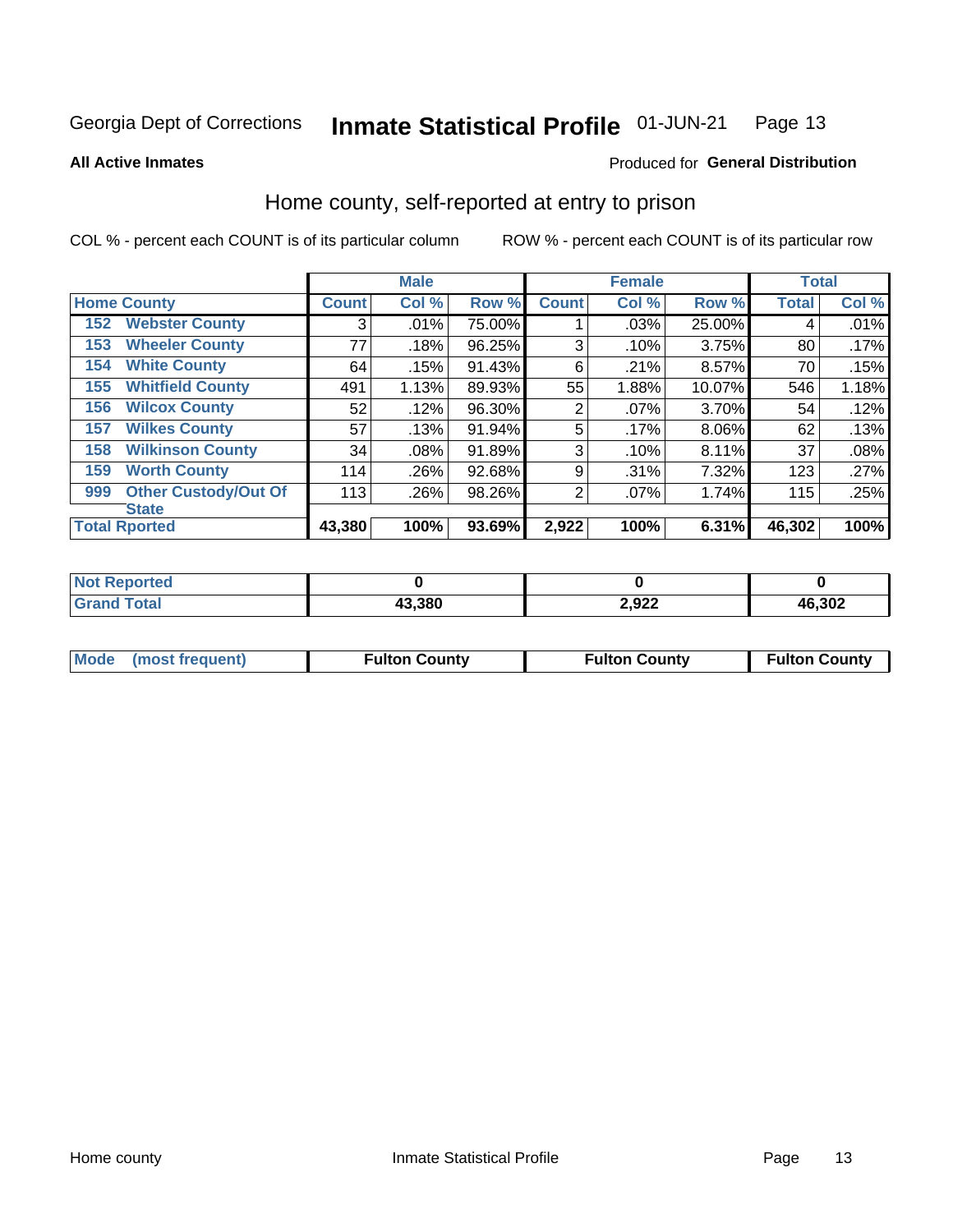#### Inmate Statistical Profile 01-JUN-21 Page 14

#### **All Active Inmates**

#### Produced for General Distribution

## Employment status before prison, self-reported at entry to prison

COL % - percent each COUNT is of its particular column

|                           |              | <b>Male</b> |        |              | <b>Female</b> |          |        | <b>Total</b> |
|---------------------------|--------------|-------------|--------|--------------|---------------|----------|--------|--------------|
| <b>Employment Status</b>  | <b>Count</b> | Col %       | Row %  | <b>Count</b> | Col %         | Row %    | Total  | Col %        |
| <b>Full Time</b><br>01    | 11,617       | 45.04%      | 95.76% | 515          | 34.66%        | 4.24%    | 12,132 | 44.47%       |
| <b>Part Time</b><br>02    | 1,804        | 6.99%       | 93.86% | 118          | 7.94%         | 6.14%    | 1,922  | 7.05%        |
| Unempl $<$ 6M<br>03       | 1,676        | 6.50%       | 98.24% | 30           | 2.02%         | 1.76%    | 1,706  | 6.25%        |
| Unempl > 6M<br>04         | 6,125        | 23.74%      | 92.33% | 509          | 34.25%        | $7.67\%$ | 6,634  | 24.32%       |
| <b>Never Worked</b><br>05 | 2,827        | 10.96%      | 96.06% | 116          | 7.81%         | 3.94%    | 2,943  | 10.79%       |
| <b>Student</b><br>06      | 703          | 2.73%       | 95.78% | 31           | 2.09%         | 4.22%    | 734    | 2.69%        |
| <b>Incapable</b><br>07    | 1,043        | 4.04%       | 86.20% | 167          | 11.24%        | 13.80%   | 1,210  | 4.44%        |
| <b>Total Reported</b>     | 25,795       | 100%        | 94.55% | 1,486        | 100%          | 5.45%    | 27,281 | 100%         |

| Not F<br><b>ported</b> | 17,585 | ,436  | 19,021 |
|------------------------|--------|-------|--------|
| ™otal                  | 43.380 | 2,922 | 46,302 |

| Mc | ----<br>me<br>ш | nc<br>. |
|----|-----------------|---------|
|    |                 |         |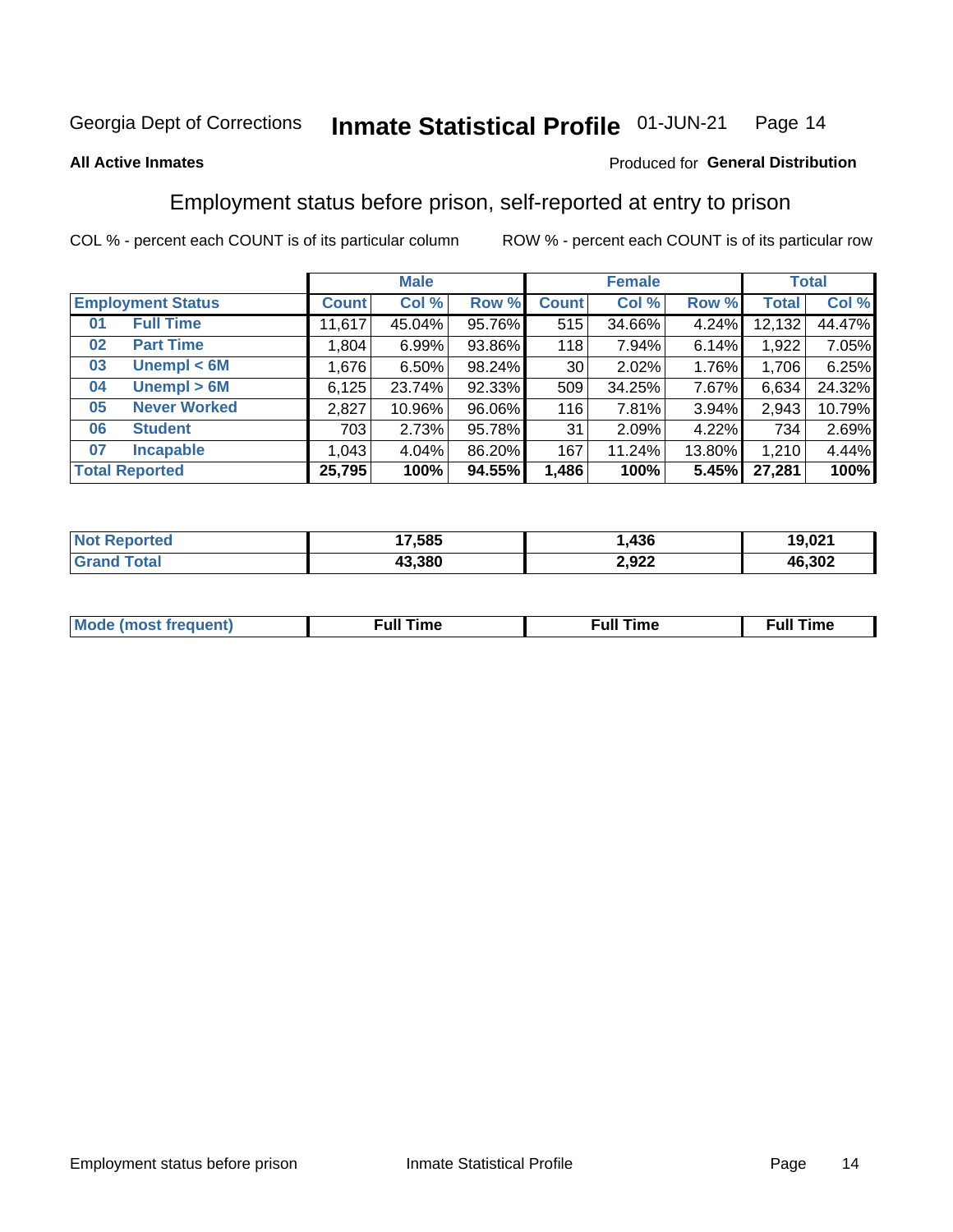#### **All Active Inmates**

Produced for General Distribution

## Age at admission

COL % - percent each COUNT is of its particular column

|                         |              | <b>Male</b> |         |                | <b>Female</b> |        |              | <b>Total</b> |
|-------------------------|--------------|-------------|---------|----------------|---------------|--------|--------------|--------------|
| <b>Age At Admission</b> | <b>Count</b> | Col %       | Row %   | <b>Count</b>   | Col %         | Row %  | <b>Total</b> | Col %        |
| 13                      | 1            | 0.01%       | 100.00% |                |               |        | 1            | 0.01%        |
| $\overline{14}$         | 5            | 0.01%       | 83.33%  | 1              | 0.03%         | 16.67% | 6            | 0.01%        |
| 15                      | 31           | 0.07%       | 100.00% |                |               |        | 31           | 0.07%        |
| 16                      | 114          | 0.26%       | 98.28%  | $\overline{2}$ | 0.07%         | 1.72%  | 116          | 0.25%        |
| $\overline{17}$         | 542          | 1.25%       | 95.76%  | 24             | 0.82%         | 4.24%  | 566          | 1.22%        |
| 18                      | 1,114        | 2.57%       | 96.79%  | 37             | 1.27%         | 3.21%  | 1,151        | 2.49%        |
| 19                      | 1,545        | 3.56%       | 96.87%  | 50             | 1.71%         | 3.13%  | 1,595        | 3.44%        |
| 20                      | 1,710        | 3.94%       | 95.42%  | 82             | 2.81%         | 4.58%  | 1,792        | 3.87%        |
| $\overline{21}$         | 1,740        | 4.01%       | 95.71%  | 78             | 2.67%         | 4.29%  | 1,818        | 3.93%        |
| $\overline{22}$         | 1,792        | 4.13%       | 95.32%  | 88             | 3.01%         | 4.68%  | 1,880        | 4.06%        |
| 23                      | 1,722        | 3.97%       | 94.72%  | 96             | 3.29%         | 5.28%  | 1,818        | 3.93%        |
| 24                      | 1,617        | 3.73%       | 93.15%  | 119            | 4.07%         | 6.85%  | 1,736        | 3.75%        |
| $\overline{25}$         | 1,604        | 3.70%       | 94.24%  | 98             | 3.35%         | 5.76%  | 1,702        | 3.68%        |
| 26                      | 1,600        | 3.69%       | 93.29%  | 115            | 3.94%         | 6.71%  | 1,715        | 3.70%        |
| $\overline{27}$         | 1,644        | 3.79%       | 94.00%  | 105            | 3.59%         | 6.00%  | 1,749        | 3.78%        |
| 28                      | 1,485        | 3.42%       | 93.69%  | 100            | 3.42%         | 6.31%  | 1,585        | 3.42%        |
| 29                      | 1,536        | 3.54%       | 93.72%  | 103            | 3.52%         | 6.28%  | 1,639        | 3.54%        |
| 30                      | 1,500        | 3.46%       | 93.11%  | 111            | 3.80%         | 6.89%  | 1,611        | 3.48%        |
| 31                      | 1,355        | 3.12%       | 92.37%  | 112            | 3.83%         | 7.63%  | 1,467        | 3.17%        |
| 32                      | 1,283        | 2.96%       | 92.24%  | 108            | 3.70%         | 7.76%  | 1,391        | 3.00%        |
| 33                      | 1,303        | 3.00%       | 91.44%  | 122            | 4.18%         | 8.56%  | 1,425        | 3.08%        |
| 34                      | 1,233        | 2.84%       | 92.29%  | 103            | 3.52%         | 7.71%  | 1,336        | 2.89%        |
| 35                      | 1,210        | 2.79%       | 92.86%  | 93             | 3.18%         | 7.14%  | 1,303        | 2.81%        |
| 36                      | 1,174        | 2.71%       | 94.00%  | 75             | 2.57%         | 6.00%  | 1,249        | 2.70%        |
| $\overline{37}$         | 1,095        | 2.52%       | 93.59%  | 75             | 2.57%         | 6.41%  | 1,170        | 2.53%        |
| 38                      | 1,054        | 2.43%       | 91.65%  | 96             | 3.29%         | 8.35%  | 1,150        | 2.48%        |
| 39                      | 1,015        | 2.34%       | 91.94%  | 89             | 3.05%         | 8.06%  | 1,104        | 2.38%        |
| 40                      | 943          | 2.17%       | 92.18%  | 80             | 2.74%         | 7.82%  | 1,023        | 2.21%        |
| 41                      | 926          | 2.13%       | 92.60%  | 74             | 2.53%         | 7.40%  | 1,000        | 2.16%        |
| 42                      | 816          | 1.88%       | 94.23%  | 50             | 1.71%         | 5.77%  | 866          | 1.87%        |
| 43                      | 744          | 1.72%       | 93.00%  | 56             | 1.92%         | 7.00%  | 800          | 1.73%        |
| 44                      | 662          | 1.53%       | 91.31%  | 63             | 2.16%         | 8.69%  | 725          | 1.57%        |
| 45                      | 670          | 1.54%       | 92.93%  | 51             | 1.75%         | 7.07%  | 721          | 1.56%        |
| 46                      | 629          | 1.45%       | 92.23%  | 53             | 1.81%         | 7.77%  | 682          | 1.47%        |
| 47                      | 572          | 1.32%       | 91.23%  | 55             | 1.88%         | 8.77%  | 627          | 1.35%        |
| 48                      | 588          | 1.36%       | 92.89%  | 45             | 1.54%         | 7.11%  | 633          | 1.37%        |
| 49                      | 492          | 1.13%       | 93.01%  | 37             | 1.27%         | 6.99%  | 529          | 1.14%        |
| 50                      | 462          | 1.07%       | 91.49%  | 43             | 1.47%         | 8.51%  | 505          | 1.09%        |
| $\overline{51}$         | 406          | 0.94%       | 93.98%  | 26             | 0.89%         | 6.02%  | 432          | 0.93%        |
| 52                      | 426          | 0.98%       | 93.42%  | 30             | 1.03%         | 6.58%  | 456          | 0.98%        |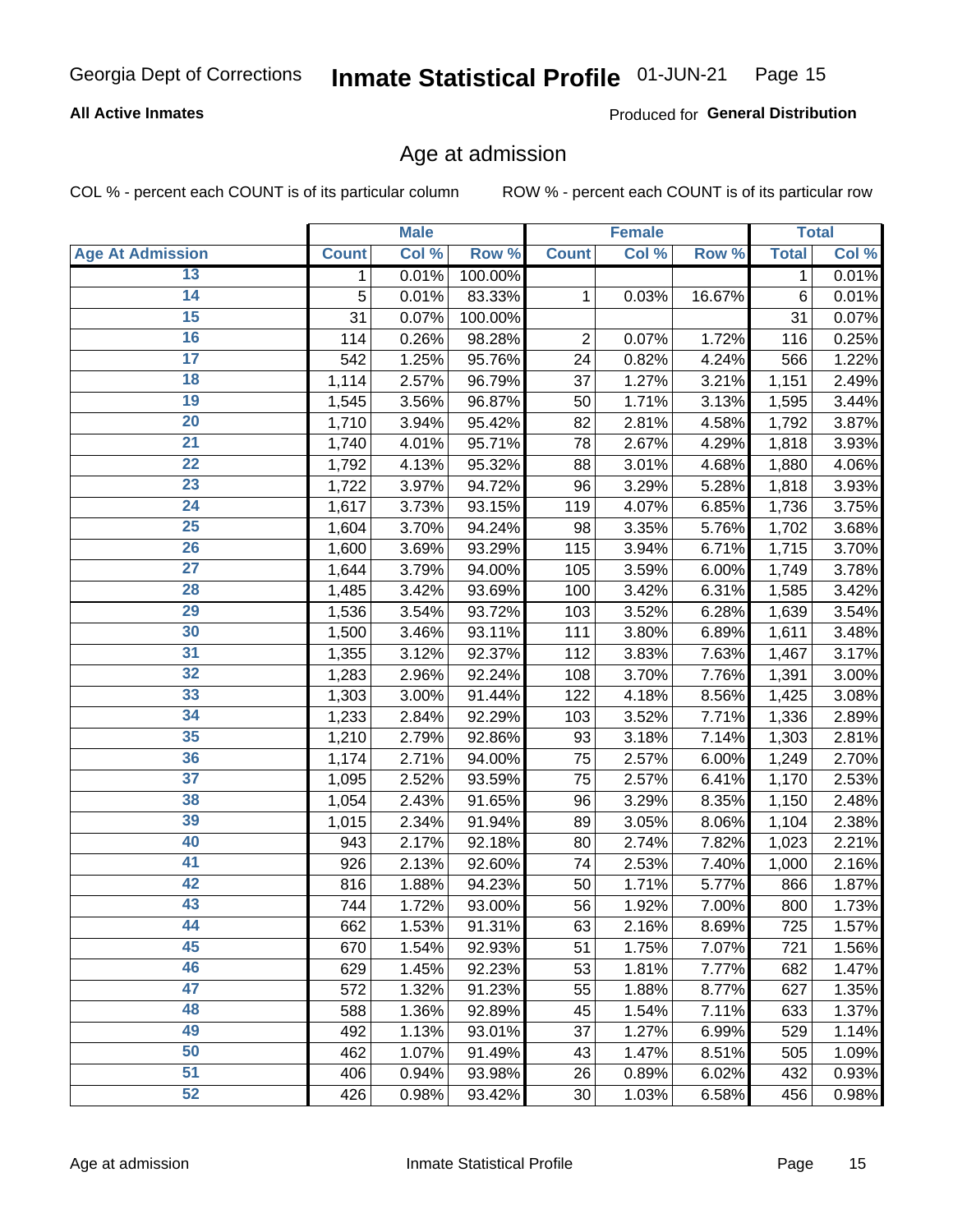#### **All Active Inmates**

Produced for General Distribution

## Age at admission

COL % - percent each COUNT is of its particular column

|                         |              | <b>Male</b> |         |                 | <b>Female</b> |        |              | <b>Total</b> |
|-------------------------|--------------|-------------|---------|-----------------|---------------|--------|--------------|--------------|
| <b>Age At Admission</b> | <b>Count</b> | Col %       | Row %   | <b>Count</b>    | Col %         | Row %  | <b>Total</b> | Col %        |
| 53                      | 384          | 0.89%       | 92.75%  | $\overline{30}$ | 1.03%         | 7.25%  | 414          | 0.89%        |
| 54                      | 324          | 0.75%       | 93.10%  | 24              | 0.82%         | 6.90%  | 348          | 0.75%        |
| 55                      | 294          | 0.68%       | 94.53%  | 17              | 0.58%         | 5.47%  | 311          | 0.67%        |
| 56                      | 279          | 0.64%       | 93.00%  | 21              | 0.72%         | 7.00%  | 300          | 0.65%        |
| 57                      | 260          | 0.60%       | 95.24%  | 13              | 0.44%         | 4.76%  | 273          | 0.59%        |
| 58                      | 251          | 0.58%       | 94.72%  | 14              | 0.48%         | 5.28%  | 265          | 0.57%        |
| 59                      | 209          | 0.48%       | 92.48%  | 17              | 0.58%         | 7.52%  | 226          | 0.49%        |
| 60                      | 173          | 0.40%       | 97.19%  | 5               | 0.17%         | 2.81%  | 178          | 0.38%        |
| 61                      | 140          | 0.32%       | 92.11%  | 12              | 0.41%         | 7.89%  | 152          | 0.33%        |
| 62                      | 140          | 0.32%       | 95.89%  | $\,6$           | 0.21%         | 4.11%  | 146          | 0.32%        |
| 63                      | 101          | 0.23%       | 95.28%  | 5               | 0.17%         | 4.72%  | 106          | 0.23%        |
| 64                      | 80           | 0.18%       | 97.56%  | $\overline{2}$  | 0.07%         | 2.44%  | 82           | 0.18%        |
| 65                      | 76           | 0.18%       | 100.00% |                 |               |        | 76           | 0.16%        |
| 66                      | 46           | 0.11%       | 93.88%  | 3               | 0.10%         | 6.12%  | 49           | 0.11%        |
| 67                      | 45           | 0.10%       | 97.83%  | $\mathbf 1$     | 0.03%         | 2.17%  | 46           | 0.10%        |
| 68                      | 38           | 0.09%       | 92.68%  | 3               | 0.10%         | 7.32%  | 41           | 0.09%        |
| 69                      | 37           | 0.09%       | 97.37%  | 1               | 0.03%         | 2.63%  | 38           | 0.08%        |
| 70                      | 26           | 0.06%       | 100.00% |                 |               |        | 26           | 0.06%        |
| $\overline{71}$         | 20           | 0.05%       | 95.24%  | $\mathbf{1}$    | 0.03%         | 4.76%  | 21           | 0.05%        |
| $\overline{72}$         | 17           | 0.04%       | 94.44%  | $\mathbf{1}$    | 0.03%         | 5.56%  | 18           | 0.04%        |
| $\overline{73}$         | 17           | 0.04%       | 100.00% |                 |               |        | 17           | 0.04%        |
| $\overline{74}$         | 8            | 0.02%       | 88.89%  | $\mathbf{1}$    | 0.03%         | 11.11% | 9            | 0.02%        |
| 75                      | 12           | 0.03%       | 100.00% |                 |               |        | 12           | 0.03%        |
| 76                      | 8            | 0.02%       | 100.00% |                 |               |        | 8            | 0.02%        |
| $\overline{77}$         | $\,6$        | 0.01%       | 100.00% |                 |               |        | 6            | 0.01%        |
| 78                      | 8            | 0.02%       | 100.00% |                 |               |        | 8            | 0.02%        |
| 79                      | $\mathbf{1}$ | 0.01%       | 100.00% |                 |               |        | 1            | 0.01%        |
| 80                      | 3            | 0.01%       | 100.00% |                 |               |        | 3            | 0.01%        |
| $\overline{81}$         | 5            | 0.01%       | 100.00% |                 |               |        | 5            | 0.01%        |
| 82                      | 4            | 0.01%       | 100.00% |                 |               |        | 4            | 0.01%        |
| 83                      | 4            | 0.01%       | 100.00% |                 |               |        | 4            | 0.01%        |
| 84                      | $\mathbf{1}$ | 0.01%       | 100.00% |                 |               |        | $\mathbf{1}$ | 0.01%        |
| 86                      | $\mathbf 1$  | 0.01%       | 100.00% |                 |               |        | 1            | 0.01%        |
| 87                      | $\mathbf{1}$ | 0.01%       | 100.00% |                 |               |        | $\mathbf{1}$ | 0.01%        |
| <b>Total Reported</b>   | 43,379       | 100%        | 93.69%  | 2,922           | 100%          | 6.31%  | 46,301       | 100%         |

| <b>Reported</b><br>NOT. |        |       |        |
|-------------------------|--------|-------|--------|
| ⊺ota⊾                   | 43,380 | 2,922 | 46,302 |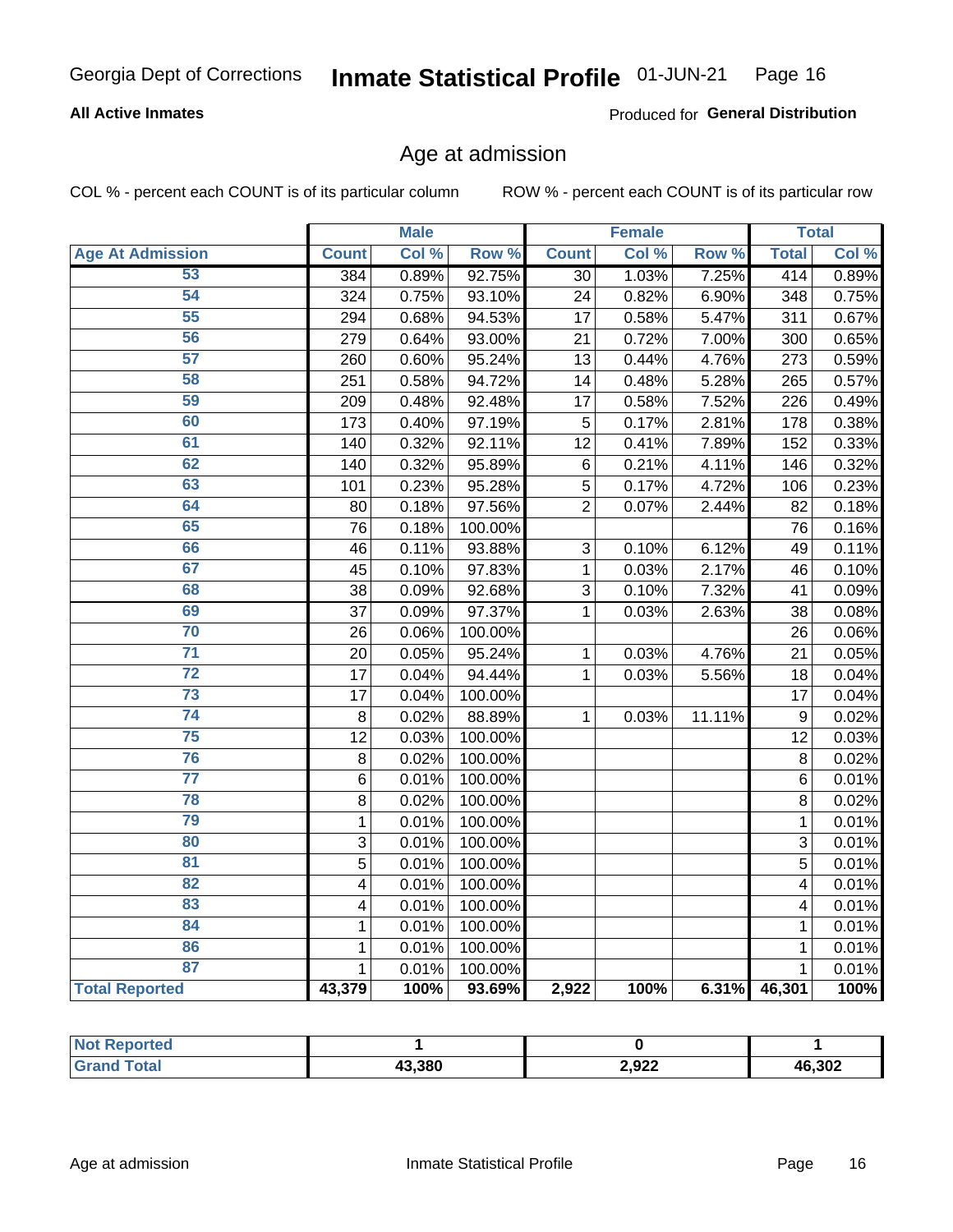#### **All Active Inmates**

Produced for General Distribution

## Age at admission

COL % - percent each COUNT is of its particular column

|                         | <b>Male</b> | <b>Female</b> | <b>Total</b> |
|-------------------------|-------------|---------------|--------------|
| MetaRep(arterdage)      | 33.01       | 34.24         | 33.09        |
| <b>MeatianTotaddle)</b> |             | 33            | 31           |
| Mode<br>(most frequent) | 22          | 33            | 22           |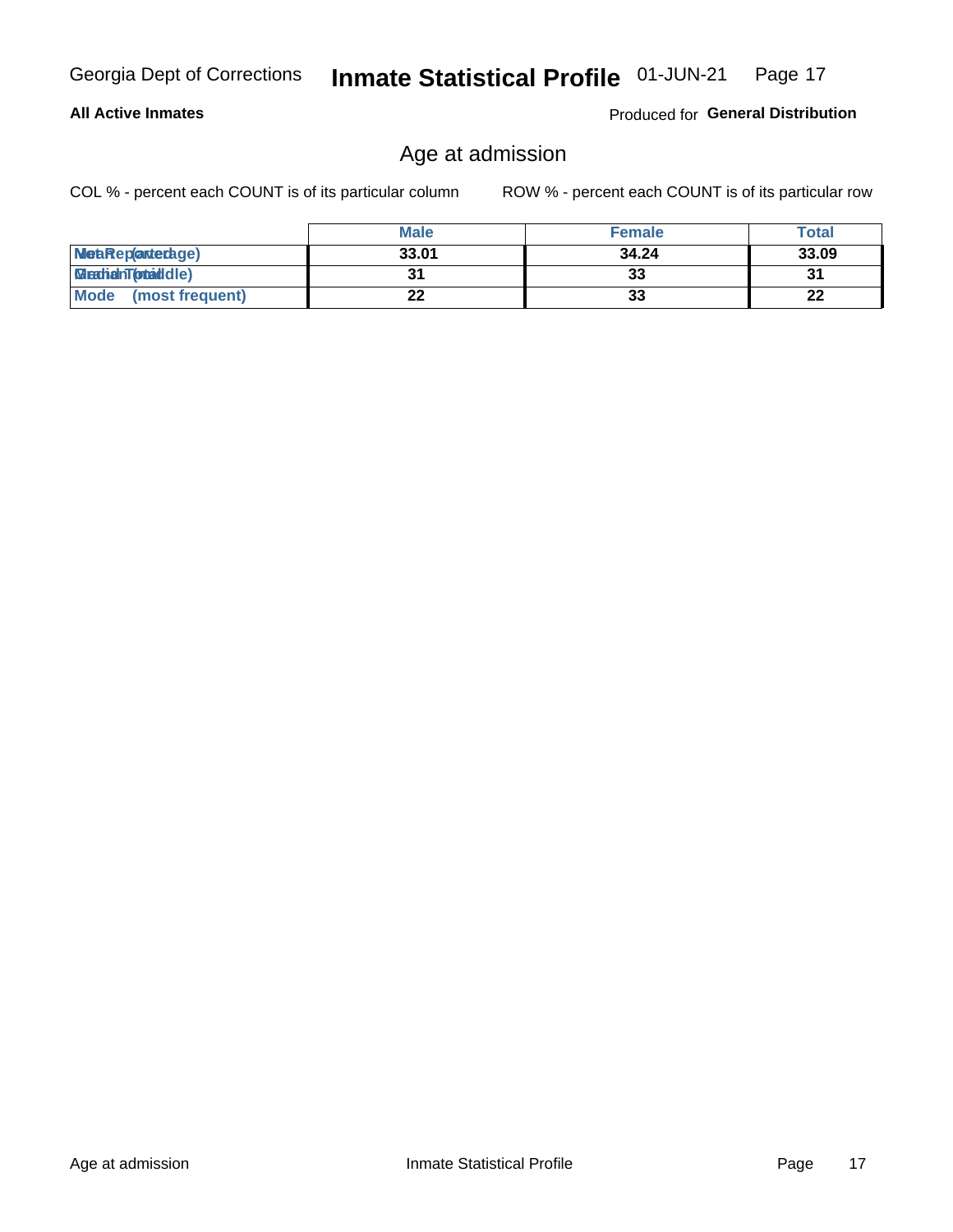#### **All Active Inmates**

#### Produced for General Distribution

## Height, measured at entry to prison

COL % - percent each COUNT is of its particular column

|                       |                | <b>Male</b> |         |                | <b>Female</b> |         |                 | <b>Total</b> |
|-----------------------|----------------|-------------|---------|----------------|---------------|---------|-----------------|--------------|
| <b>Height</b>         | <b>Count</b>   | Col %       | Row %   | <b>Count</b>   | Col %         | Row %   | <b>Total</b>    | Col %        |
| $\bf{0}$              | 765            | 1.76%       | 98.20%  | 14             | 0.48%         | 1.80%   | 779             | 1.68%        |
| 4'02''                | $\overline{2}$ | 0.01%       | 100.00% |                |               |         | 2               | 0.01%        |
| 4'03''                | $\overline{2}$ | 0.01%       | 100.00% |                |               |         | $\overline{2}$  | 0.01%        |
| 4'04"                 | $\mathbf 1$    | 0.01%       | 100.00% |                |               |         | $\mathbf 1$     | 0.01%        |
| 4'05"                 | 3              | 0.01%       | 75.00%  | 1              | 0.03%         | 25.00%  | 4               | 0.01%        |
| 4'06"                 | $\overline{2}$ | 0.01%       | 66.67%  | $\mathbf{1}$   | 0.03%         | 33.33%  | $\sqrt{3}$      | 0.01%        |
| 4'07"                 |                |             |         | $\overline{2}$ | 0.07%         | 100.00% | $\overline{2}$  | 0.01%        |
| 4'08"                 | 5              | 0.01%       | 50.00%  | 5              | 0.17%         | 50.00%  | 10              | 0.02%        |
| 4'09"                 | 4              | 0.01%       | 30.77%  | 9              | 0.31%         | 69.23%  | 13              | 0.03%        |
| 4'10"                 | 8              | 0.02%       | 53.33%  | $\overline{7}$ | 0.24%         | 46.67%  | 15              | 0.03%        |
| 4'11''                | 18             | 0.04%       | 21.43%  | 66             | 2.26%         | 78.57%  | 84              | 0.18%        |
| 5'00''                | 103            | 0.24%       | 51.24%  | 98             | 3.35%         | 48.76%  | 201             | 0.43%        |
| 5'01"                 | 113            | 0.26%       | 40.79%  | 164            | 5.61%         | 59.21%  | 277             | 0.60%        |
| 5'02"                 | 242            | 0.56%       | 44.98%  | 296            | 10.13%        | 55.02%  | 538             | 1.16%        |
| 5'03''                | 378            | 0.87%       | 48.46%  | 402            | 13.76%        | 51.54%  | 780             | 1.68%        |
| 5'04"                 | 836            | 1.93%       | 65.88%  | 433            | 14.82%        | 34.12%  | 1,269           | 2.74%        |
| 5'05"                 | 1,527          | 3.52%       | 81.35%  | 350            | 11.98%        | 18.65%  | 1,877           | 4.05%        |
| 5'06''                | 3,083          | 7.11%       | 89.70%  | 354            | 12.11%        | 10.30%  | 3,437           | 7.42%        |
| 5'07"                 | 3,423          | 7.89%       | 92.29%  | 286            | 9.79%         | 7.71%   | 3,709           | 8.01%        |
| 5'08''                | 4,137          | 9.54%       | 95.70%  | 186            | 6.37%         | 4.30%   | 4,323           | 9.34%        |
| 5'09''                | 5,477          | 12.63%      | 97.56%  | 137            | 4.69%         | 2.44%   | 5,614           | 12.12%       |
| 5'10''                | 4,625          | 10.66%      | 98.76%  | 58             | 1.98%         | 1.24%   | 4,683           | 10.11%       |
| 5'11''                | 5,035          | 11.61%      | 99.56%  | 22             | 0.75%         | 0.44%   | 5,057           | 10.92%       |
| 5'19''                | 1              | 0.01%       | 100.00% |                |               |         | 1               | 0.01%        |
| 6'00''                | 4,708          | 10.85%      | 99.64%  | 17             | 0.58%         | 0.36%   | 4,725           | 10.20%       |
| 6'01''                | 3,493          | 8.05%       | 99.69%  | 11             | 0.38%         | 0.31%   | 3,504           | 7.57%        |
| 6'02"                 | 2,552          | 5.88%       | 100.00% |                |               |         | 2,552           | 5.51%        |
| 6'03''                | 1,482          | 3.42%       | 99.87%  | $\overline{c}$ | 0.07%         | 0.13%   | 1,484           | 3.21%        |
| 6'04"                 | 764            | 1.76%       | 99.87%  | $\mathbf{1}$   | 0.03%         | 0.13%   | 765             | 1.65%        |
| 6'05"                 | 318            | 0.73%       | 100.00% |                |               |         | 318             | 0.69%        |
| 6'06''                | 152            | 0.35%       | 100.00% |                |               |         | 152             | 0.33%        |
| 6'07"                 | 47             | 0.11%       | 100.00% |                |               |         | $\overline{47}$ | 0.10%        |
| 6'08''                | 30             | 0.07%       | 100.00% |                |               |         | 30              | 0.06%        |
| 6'09''                | 26             | 0.06%       | 100.00% |                |               |         | 26              | 0.06%        |
| 6'10''                | 6              | 0.01%       | 100.00% |                |               |         | 6               | 0.01%        |
| 6'11''                | 6              | 0.01%       | 100.00% |                |               |         | 6               | 0.01%        |
| 7'00''                | 5              | 0.01%       | 100.00% |                |               |         | 5               | 0.01%        |
| 7'01''                | 1              | 0.01%       | 100.00% |                |               |         | 1               | 0.01%        |
| <b>Total Reported</b> | 43,380         | 100%        | 93.69%  | 2,922          | 100%          | 6.31%   | 46,302          | 100%         |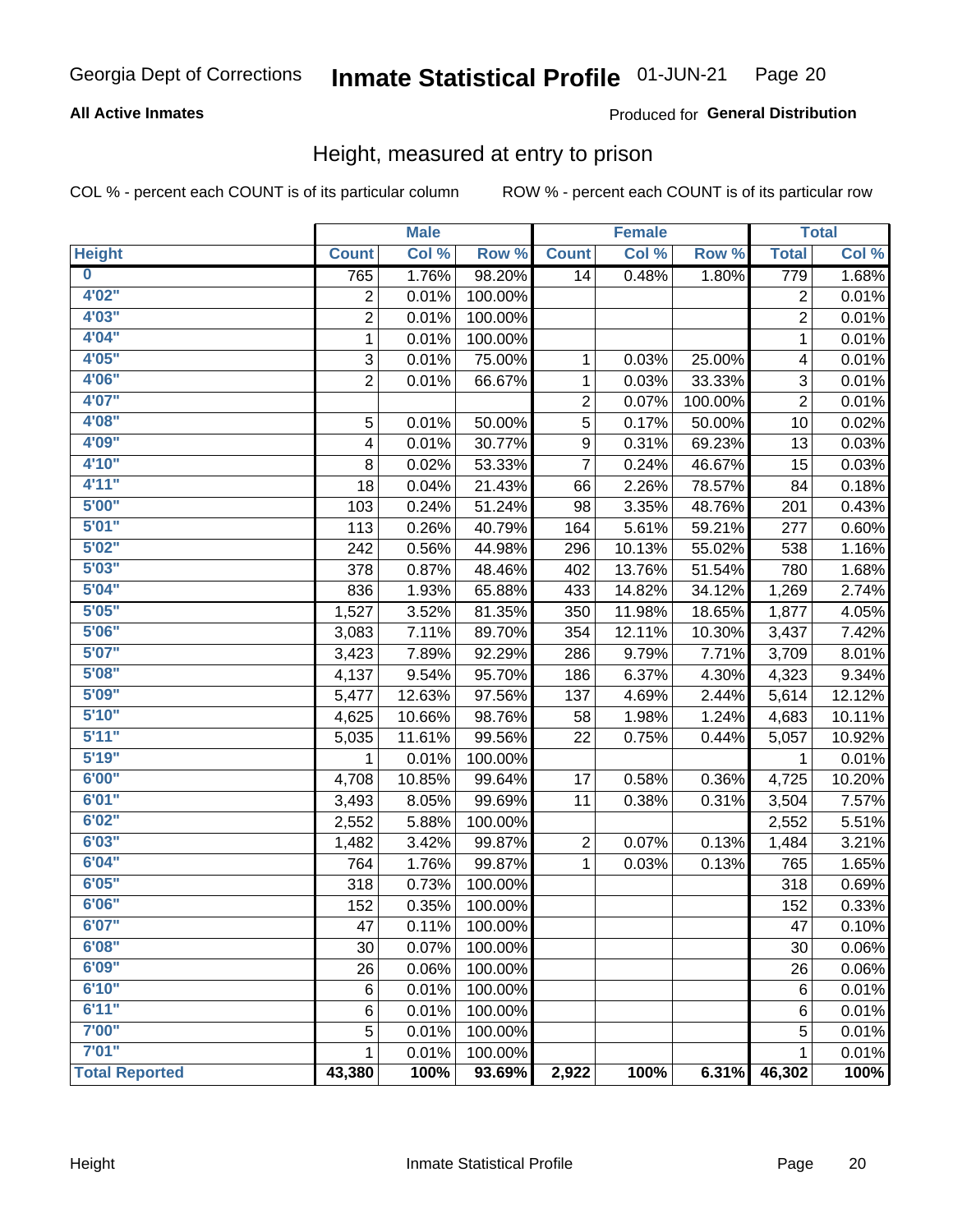#### **All Active Inmates**

Produced for General Distribution

## Height, measured at entry to prison

COL % - percent each COUNT is of its particular column

|                     | <b>Male</b> | Female | $\tau$ otal |
|---------------------|-------------|--------|-------------|
| <b>Not Reported</b> |             |        |             |
| <b>Grand Total</b>  | 43,380      | 2,922  | 46,302      |

| <b>Mean</b> | erage) | 5'10" | 5'05" | <b>CIA AIL</b><br>. . |
|-------------|--------|-------|-------|-----------------------|
|             |        |       |       |                       |
| <b>Mode</b> |        | 5'09" | 5'04" | 5'09"                 |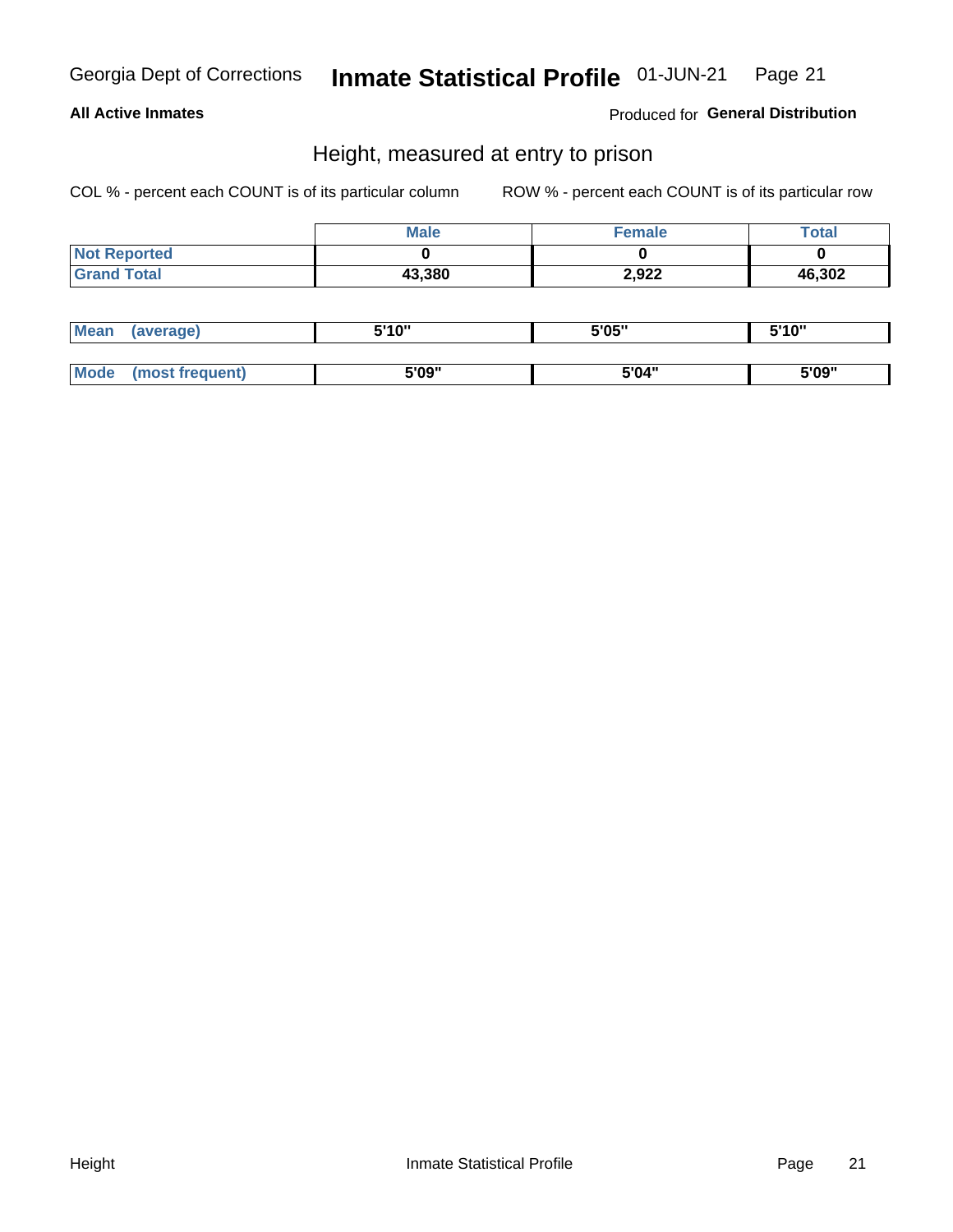**All Active Inmates** 

Produced for General Distribution

## Weight, measured at entry to prison

COL % - percent each COUNT is of its particular column ROW % - percent each COUNT is of its particular row

|                                |              | <b>Male</b> |         |                | <b>Female</b>   |        |                | <b>Total</b> |
|--------------------------------|--------------|-------------|---------|----------------|-----------------|--------|----------------|--------------|
| Weight                         | <b>Count</b> | Col %       | Row %   | <b>Count</b>   | Col %           | Row %  | <b>Total</b>   | Col %        |
| <b>Under 80 pounds</b>         | 10           | 0.02%       | 100.00% |                |                 |        | 10             | 0.02%        |
| 90 - 99 pounds                 | 3            | 0.01%       | 42.86%  | 4              | 0.14%           | 57.14% | $\overline{7}$ | 0.02%        |
| 100 - 109 pounds               | 34           | 0.08%       | 57.63%  | 25             | 0.86%           | 42.37% | 59             | 0.13%        |
| 110 - 119 pounds               | 123          | 0.29%       | 65.08%  | 66             | 2.27%           | 34.92% | 189            | 0.42%        |
| 120 - 129 pounds               | 483          | 1.13%       | 78.79%  | 130            | 4.47%           | 21.21% | 613            | 1.35%        |
| 130 - 139 pounds               | 1,406        | 3.30%       | 87.55%  | 200            | 6.88%           | 12.45% | 1,606          | 3.53%        |
| 140 - 149 pounds               | 2,818        | 6.61%       | 91.49%  | 262            | 9.01%           | 8.51%  | 3,080          | 6.77%        |
| 150 - 159 pounds               | 4,256        | 9.99%       | 93.33%  | 304            | 10.46%          | 6.67%  | 4,560          | 10.02%       |
| 160 - 169 pounds               | 5,464        | 12.82%      | 94.55%  | 315            | 10.84%          | 5.45%  | 5,779          | 12.70%       |
| 170 - 179 pounds               | 5,190        | 12.18%      | 94.55%  | 299            | 10.29%          | 5.45%  | 5,489          | 12.06%       |
| 180 - 189 pounds               | 5,520        | 12.96%      | 94.96%  | 293            | 10.08%          | 5.04%  | 5,813          | 12.77%       |
| 190 - 199 pounds               | 3,738        | 8.77%       | 94.82%  | 204            | 7.02%           | 5.18%  | 3,942          | 8.66%        |
| 200 - 209 pounds               | 3,558        | 8.35%       | 94.28%  | 216            | 7.43%           | 5.72%  | 3,774          | 8.29%        |
| 210 - 219 pounds               | 2,529        | 5.94%       | 95.54%  | 118            | 4.06%           | 4.46%  | 2,647          | 5.82%        |
| 220 - 229 pounds               | 2,168        | 5.09%       | 94.76%  | 120            | 4.13%           | 5.24%  | 2,288          | 5.03%        |
| 230 - 239 pounds               | 1,453        | 3.41%       | 94.23%  | 89             | 3.06%           | 5.77%  | 1,542          | 3.39%        |
| 240 - 249 pounds               | 1,130        | 2.65%       | 94.72%  | 63             | 2.17%           | 5.28%  | 1,193          | 2.62%        |
| 250 - 259 pounds               | 884          | 2.07%       | 93.25%  | 64             | 2.20%           | 6.75%  | 948            | 2.08%        |
| 260 - 269 pounds               | 544          | 1.28%       | 93.63%  | 37             | 1.27%           | 6.37%  | 581            | 1.28%        |
| 270 - 279 pounds               | 362          | 0.85%       | 94.27%  | 22             | 0.76%           | 5.73%  | 384            | 0.84%        |
| 280 - 289 pounds               | 300          | 0.70%       | 93.75%  | 20             | 0.69%           | 6.25%  | 320            | 0.70%        |
| 290 - 299 pounds               | 149          | 0.35%       | 95.51%  | $\overline{7}$ | 0.24%           | 4.49%  | 156            | 0.34%        |
| 300 - 309 pounds               | 150          | 0.35%       | 88.24%  | 20             | 0.69%           | 11.76% | 170            | 0.37%        |
| 310 - 319 pounds               | 65           | 0.15%       | 87.84%  | 9              | 0.31%           | 12.16% | 74             | 0.16%        |
| 320 - 329 pounds               | 82           | 0.19%       | 92.13%  | $\overline{7}$ | 0.24%           | 7.87%  | 89             | 0.20%        |
| 330 - 339 pounds               | 40           | 0.09%       | 90.91%  | 4              | 0.14%           | 9.09%  | 44             | 0.10%        |
| 340 - 349 pounds               | 36           | 0.08%       | 97.30%  | $\mathbf 1$    | 0.03%           | 2.70%  | 37             | 0.08%        |
| 350 - 359 pounds               | 41           | 0.10%       | 89.13%  | 5              | 0.17%           | 10.87% | 46             | 0.10%        |
| 360 - 369 pounds               | 18           | 0.04%       | 100.00% |                |                 |        | 18             | 0.04%        |
| 370 - 379 pounds               | 13           | 0.03%       | 100.00% |                |                 |        | 13             | 0.03%        |
| 380 - 389 pounds               | 9            | 0.02%       | 81.82%  | $\overline{2}$ | 0.07%           | 18.18% | 11             | 0.02%        |
| 390 - 399 pounds               | 7            | 0.02%       | 87.50%  | 1              | 0.03%           | 12.50% | 8              | 0.02%        |
| 400 pounds and over            | 22           | 0.05%       | 100.00% |                |                 |        | 22             | 0.05%        |
| <b>Total Reported</b>          | 42,605       | 100%        | 93.61%  | 2,907          | 100%            | 6.39%  | 45,512         | 100.0%       |
|                                |              |             |         |                |                 |        |                |              |
| <b>Not Reported</b>            |              | 775         |         |                | $\overline{15}$ |        |                | 790          |
| <b>Grand Total</b>             |              | 43,380      |         |                | 2,922           |        |                | 46,302       |
| <b>Mean</b><br>(average)       |              | 186         |         |                | 179             |        |                | 186          |
| <b>Median (middle)</b>         |              | 180         |         |                | $\frac{1}{173}$ |        |                | 180          |
| <b>Mode</b><br>(most frequent) |              | 180         |         |                | 180             |        |                | 180          |
|                                |              |             |         |                |                 |        |                |              |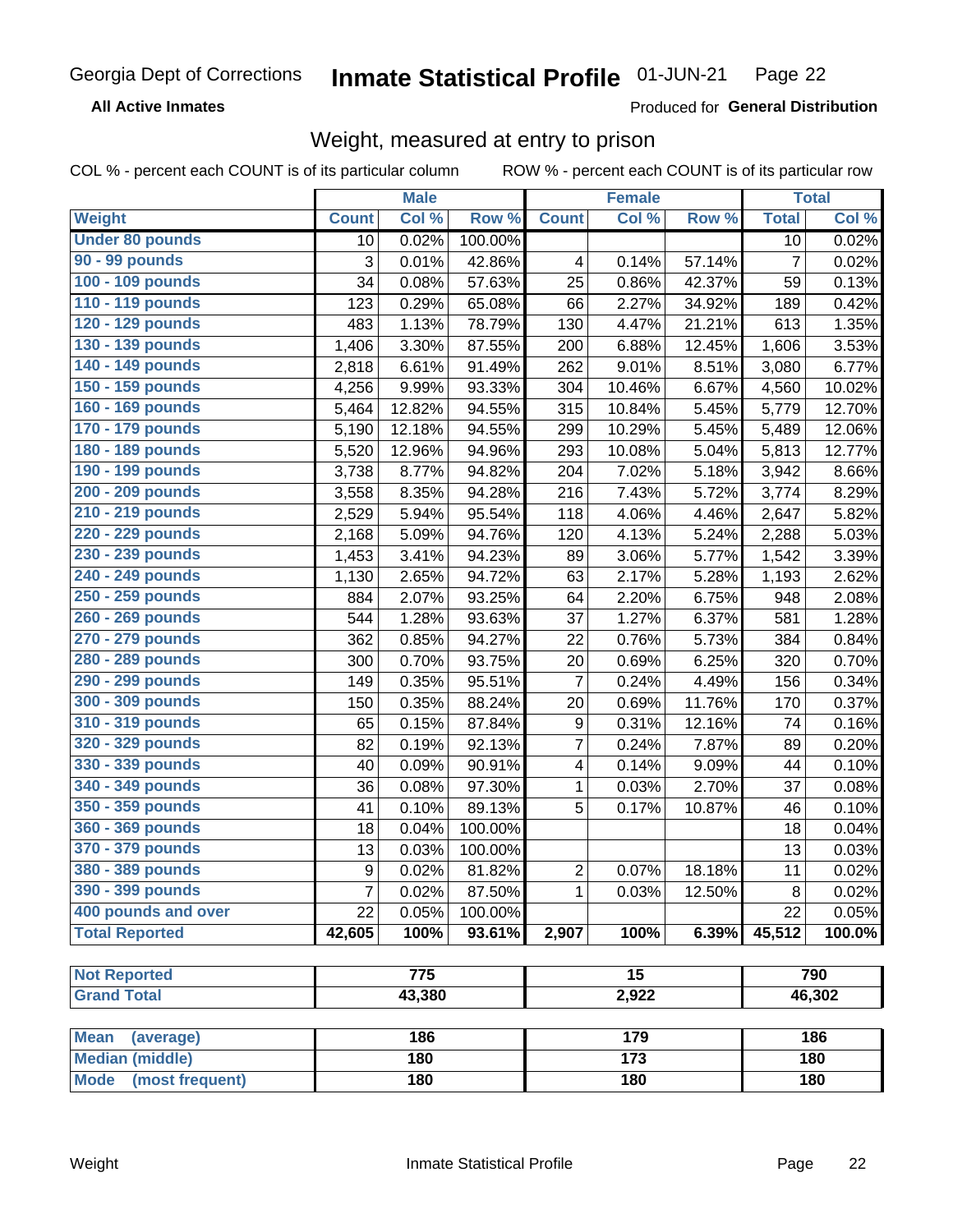#### Inmate Statistical Profile 01-JUN-21 Page 23

**All Active Inmates** 

#### Produced for General Distribution

## Veterans validated by Veteran's Administration

COL % - percent each COUNT is of its particular column

|                             | <b>Male</b>     |        |                    | <b>Female</b> |        |       | <b>Total</b>      |        |
|-----------------------------|-----------------|--------|--------------------|---------------|--------|-------|-------------------|--------|
| <b>Military service</b>     | <b>Count</b>    | Col %  | <b>Row % Count</b> |               | Col %  | Row % | <b>Total</b>      | Col %  |
| <b>Others</b><br>0          | 680             | 29.51% | 97.28%             | 19            | 41.30% | 2.72% | 699               | 29.74% |
| <b>Air Force</b>            | 954             | 41.41% | 97.95%             | 20            | 43.48% | 2.05% | 974               | 41.45% |
| <b>Army</b><br>$\mathbf{2}$ | 123             | 5.34%  | 99.19%             |               | 2.17%  | .81%  | 124               | 5.28%  |
| <b>Navy</b><br>3            | 305             | 13.24% | 99.03%             | 3             | 6.52%  | .97%  | 308               | 13.11% |
| <b>Marines</b><br>4         | 12 <sub>1</sub> | .52%   | 100.00%            |               |        |       | $12 \overline{ }$ | .51%   |
| <b>Coast Guard</b><br>5.    | 230             | 9.98%  | 98.71%             | 3             | 6.52%  | 1.29% | 233               | 9.91%  |
| <b>Total Reported</b>       | 2,304           | 100%   | 98.04%             | 46            | 100%   | 1.96% | 2,350             | 100%   |

| N | በ76    | 2,876 | פאס פו<br>.JJ4 |
|---|--------|-------|----------------|
|   | 43.380 | 2,922 | 16,302<br>46   |

| Mode (most frequent) | Force | <b>Force</b> | <b>orce</b> |
|----------------------|-------|--------------|-------------|
|                      |       |              |             |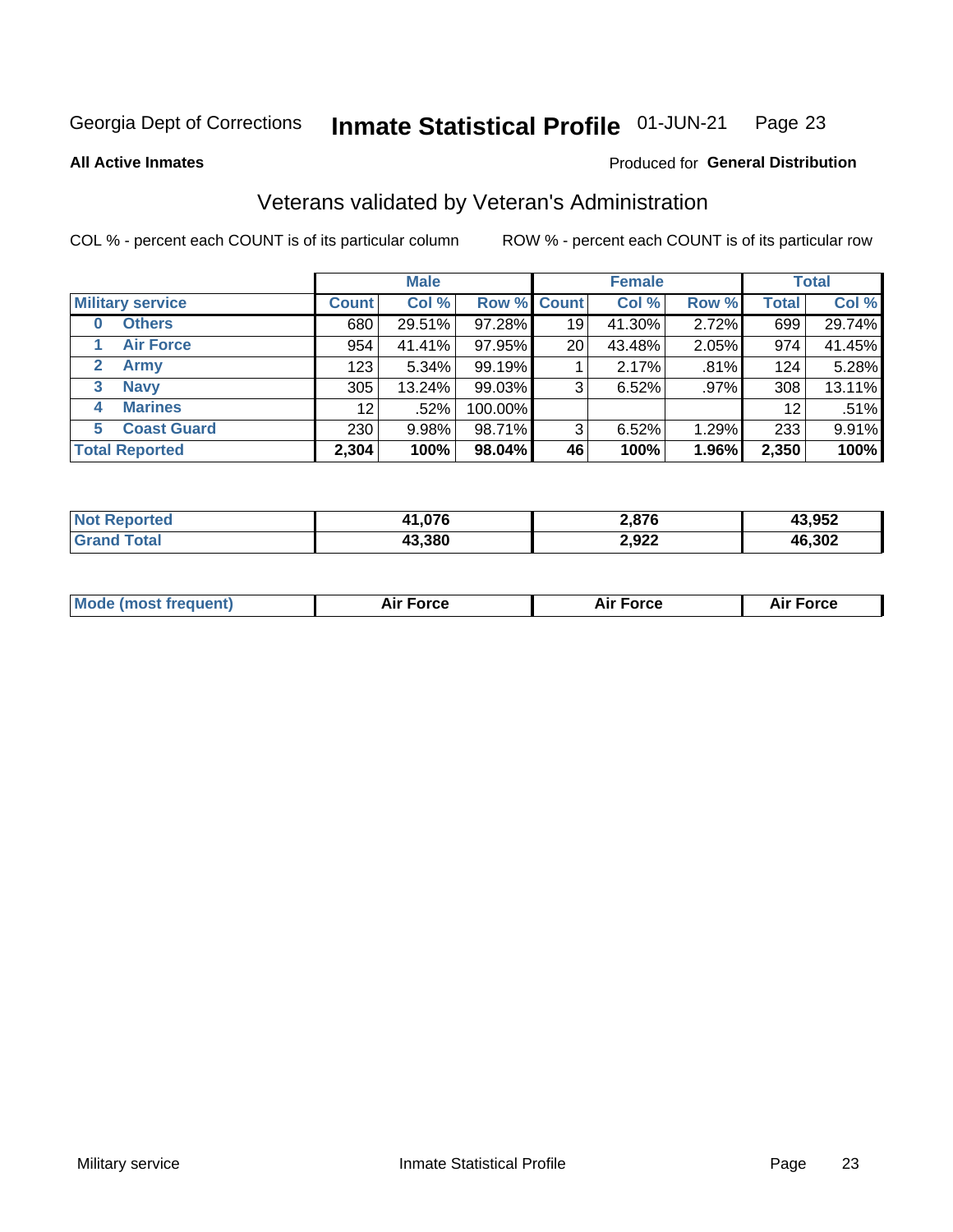#### Inmate Statistical Profile 01-JUN-21 Page 24

**All Active Inmates** 

#### **Produced for General Distribution**

## Type of admission to prison

COL % - percent each COUNT is of its particular column

|    |                                  |              | <b>Male</b> |                    | <b>Female</b> |        |         | <b>Total</b> |        |
|----|----------------------------------|--------------|-------------|--------------------|---------------|--------|---------|--------------|--------|
|    | <b>Type of Admission</b>         | <b>Count</b> | Col %       | <b>Row % Count</b> |               | Col %  | Row %   | <b>Total</b> | Col %  |
| 4  | <b>Completed Diagnostics</b>     |              |             |                    |               | .03%   | 100.00% |              | .01%   |
| 16 | <b>Population Redistribution</b> | 3            | .01%        | 100.00%            |               |        |         | 3            | .01%   |
| 27 | <b>Boot Camp Plus</b>            |              | .01%        | 100.00%            |               |        |         |              | .01%   |
| 28 | <b>Initial Assignment</b>        |              | .02%        | 100.00%            |               |        |         | 7            | .02%   |
| 52 | <b>New Sentence</b>              | 34,740       | 80.10%      | 93.64% 2,358       |               | 80.70% | 6.36%   | 37,098       | 80.14% |
| 53 | <b>Probation Rev Partial</b>     | 1,744        | 4.02%       | 92.86%             | 134           | 4.59%  | 7.14%   | 1,878        | 4.06%  |
| 54 | <b>Probation Rev Remainder</b>   | 2,707        | 6.24%       | 92.04%             | 234           | 8.01%  | 7.96%   | 2,941        | 6.35%  |
| 55 | <b>Parole Rev New Sentence</b>   | 2,600        | 5.99%       | 95.20%             | 131           | 4.48%  | 4.80%   | 2,731        | 5.90%  |
| 56 | <b>Parole Rev No New</b>         | 1,513        | 3.49%       | 95.94%             | 64            | 2.19%  | 4.06%   | 1,577        | 3.41%  |
|    | <b>Sentence</b>                  |              |             |                    |               |        |         |              |        |
| 57 | <b>Released In Error</b>         | 8            | .02%        | 100.00%            |               |        |         | 8            | .02%   |
| 65 | <b>Return Appeal/Bond</b>        | 2            | .01%        | 100.00%            |               |        |         | 2            | .01%   |
| 67 | <b>Admit Fm Other Cust</b>       | 3            | .01%        | 100.00%            |               |        |         | 3            | .01%   |
| 69 | <b>New Sent/Par Rev Pnd</b>      |              | .01%        | 100.00%            |               |        |         |              | .01%   |
| 70 | <b>Life W/O Parole</b>           | 14           | .03%        | 100.00%            |               |        |         | 14           | .03%   |
| 72 | <b>Par Rev/Rsn Unknown</b>       | 23           | .05%        | 100.00%            |               |        |         | 23           | .05%   |
| 76 | <b>Par Rev/Revoc Center</b>      |              | .01%        | 100.00%            |               |        |         |              | .01%   |
| 82 | <b>Unknown</b>                   | 4            | .01%        | 100.00%            |               |        |         | 4            | .01%   |
|    | <b>Total Reported</b>            | 43,371       | 100%        | 93.69% 2,922       |               | 100%   | 6.31%   | 46,293       | 100%   |

| <b>Not</b><br><b>rted</b> |        |             |              |
|---------------------------|--------|-------------|--------------|
| int                       | 13.380 | 2,922<br>__ | 6,302<br>.4h |

| <b>Mode (most frequent)</b> | New Sentence | <b>New Sentence</b> | <b>New Sentence</b> |
|-----------------------------|--------------|---------------------|---------------------|
|                             |              |                     |                     |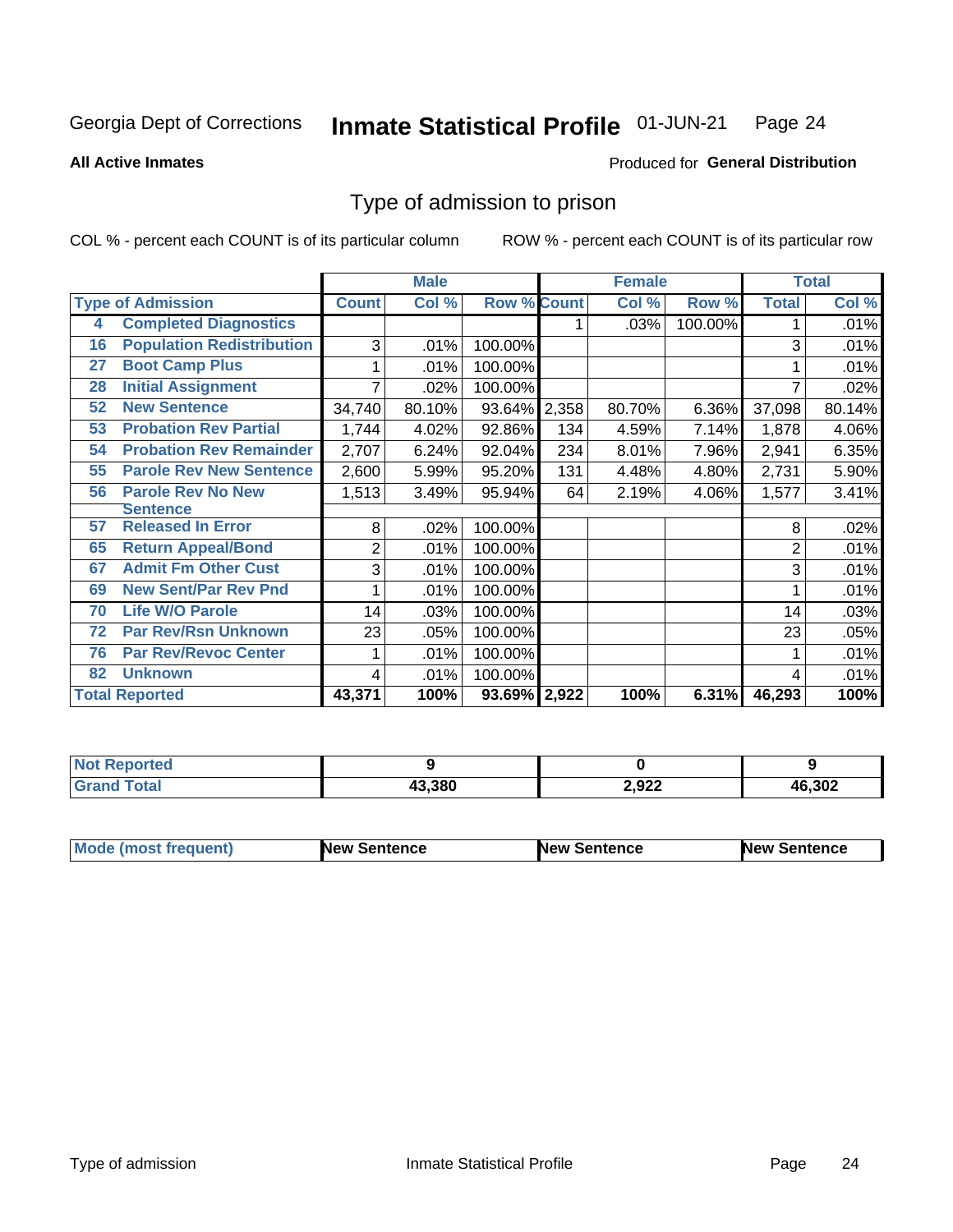#### Inmate Statistical Profile 01-JUN-21 Page 25

**All Active Inmates** 

#### Produced for General Distribution

## Current / last supervision level

COL % - percent each COUNT is of its particular column

|                        | <b>Male</b>  |          |                    | <b>Female</b> |        |          | <b>Total</b> |        |
|------------------------|--------------|----------|--------------------|---------------|--------|----------|--------------|--------|
| <b>Security Status</b> | <b>Count</b> | Col %    | <b>Row % Count</b> |               | Col %  | Row %    | Total        | Col %  |
| 3 Minimum              | 4.244        | $9.78\%$ | 79.43%             | 1,099         | 37.65% | 20.57%   | 5,343        | 11.54% |
| 4 Medium               | 28.956       | 66.76%   | 94.64%             | .639          | 56.15% | $5.36\%$ | 30,595       | 66.09% |
| 5 Close                | 10.173       | 23.45%   | 98.25%             | 181           | 6.20%  | $1.75\%$ | 10,354       | 22.37% |
| <b>Total Reported</b>  | 43,373       | 100%     | 93.69%             | 2,919         | 100%   | $6.31\%$ | 46,292       | 100%   |

| <b>Still being diagnosed</b> |        |       |        |
|------------------------------|--------|-------|--------|
| <b>Not Reported</b>          |        |       |        |
| <b>Grand Total</b>           | 43,380 | 2,922 | 46,302 |

| M | . | -- |
|---|---|----|
|   |   |    |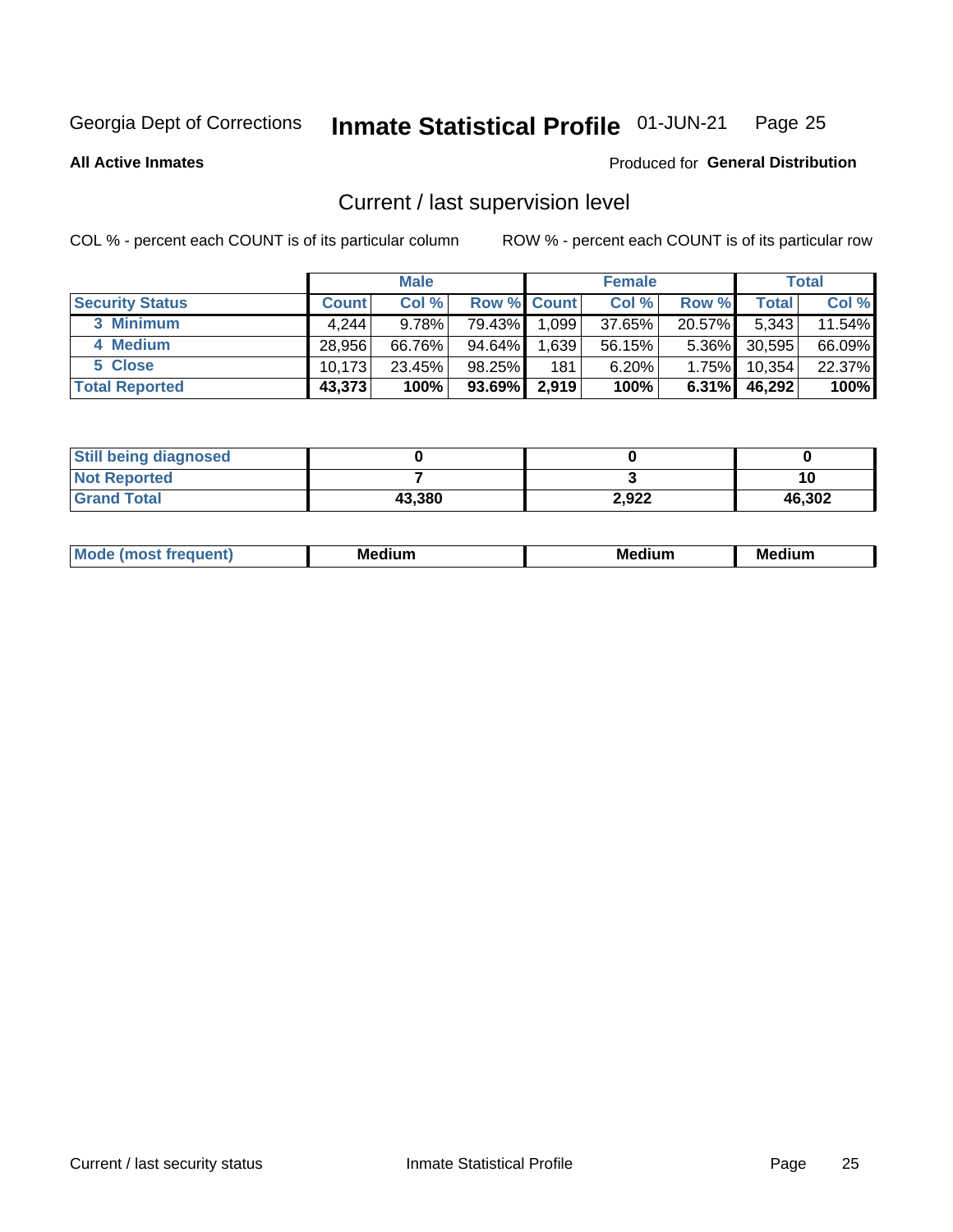#### Inmate Statistical Profile 01-JUN-21 Page 26

**All Active Inmates** 

#### **Produced for General Distribution**

## Current / last type of institution

COL % - percent each COUNT is of its particular column

|                            |                | <b>Male</b> |             |       | <b>Female</b> |        |              | <b>Total</b> |
|----------------------------|----------------|-------------|-------------|-------|---------------|--------|--------------|--------------|
| <b>Type of Institution</b> | <b>Count</b>   | Col %       | Row % Count |       | Col %         | Row %  | <b>Total</b> | Col %        |
| <b>County Ci</b>           | 3,518          | 8.17%       | 99.97%      |       | $.03\%$       | .03%   | 3,519        | 7.66%        |
| <b>State Prison</b>        | 31,452         | 73.07%      | 92.35%      | 2,605 | 89.18%        | 7.65%  | 34,057       | 74.10%       |
| <b>Transitional Center</b> | 1,603          | 3.72%       | 83.62%      | 314   | 10.75%        | 16.38% | 1,917        | 4.17%        |
| <b>Private Prison</b>      | 6,457          | 15.00%      | 100.00%     |       |               |        | 6,457        | 14.05%       |
| <b>County Jail</b>         | 6              | $.01\%$     | 100.00%     |       |               |        | 6            | .01%         |
| <b>Rsat - Center</b>       | 2              | $.01\%$     | 100.00%     |       |               |        | 2            | .01%         |
| <b>State Hospital</b>      | 3 <sup>1</sup> | $.01\%$     | 75.00%      |       | .03%          | 25.00% | 4            | .01%         |
| <b>Total Reported</b>      | 43,041         | 100%        | 93.64%      | 2,921 | 100%          | 6.36%  | 45,962       | 100%         |

| <b>Not Reported</b> |        |       |        |
|---------------------|--------|-------|--------|
| <b>otal</b>         | 43,041 | 2,921 | 15,962 |

| <b>Mode (most frequent)</b> | <b>State Prison</b> | <b>State Prison</b> | <b>State Prison</b> |
|-----------------------------|---------------------|---------------------|---------------------|
|                             |                     |                     |                     |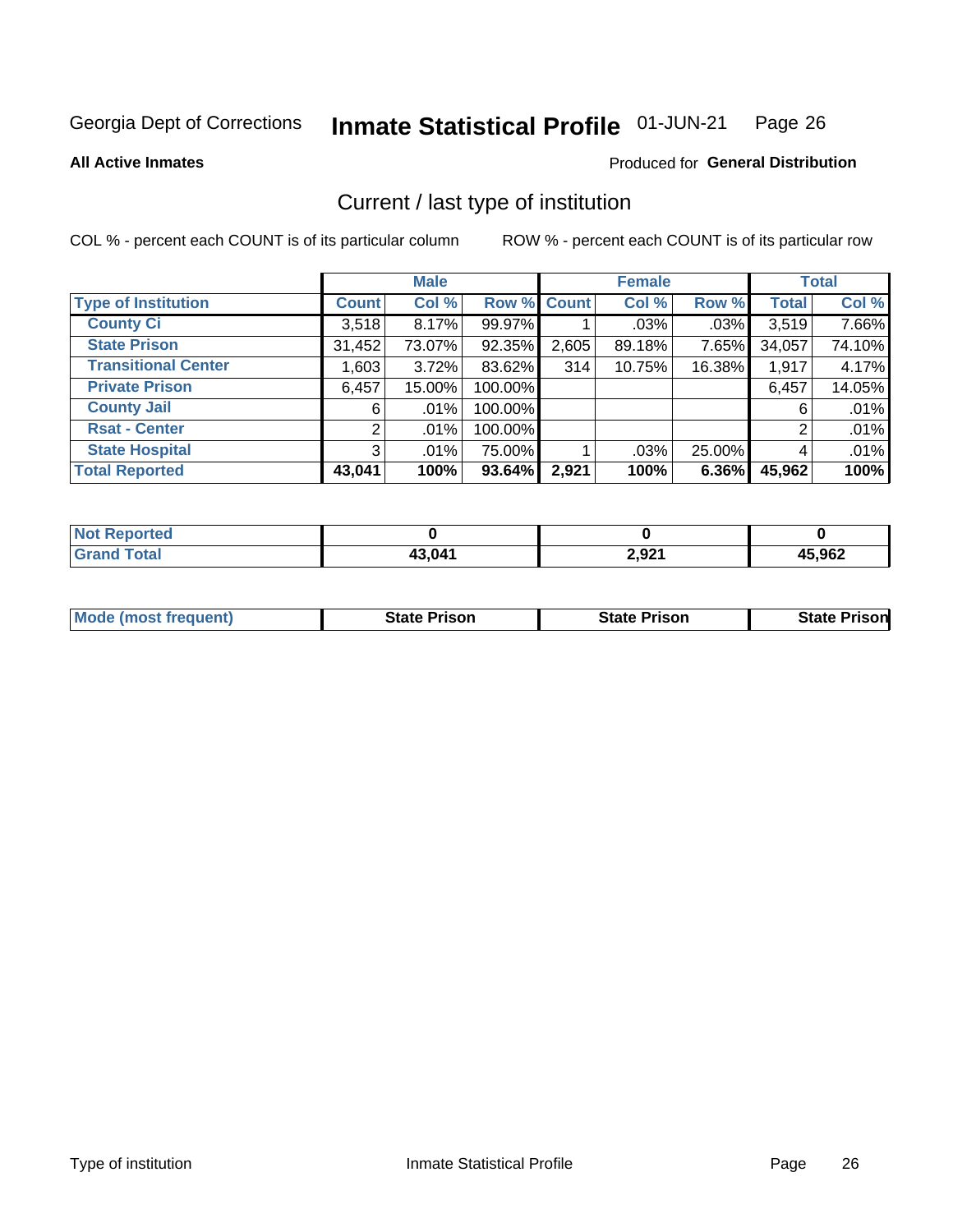#### Inmate Statistical Profile 01-JUN-21 Page 27

**All Active Inmates** 

#### Produced for General Distribution

## Institution type - transitional centers

COL % - percent each COUNT is of its particular column

|                                          |              | <b>Male</b> |         |                | <b>Female</b> |         |              | <b>Total</b> |
|------------------------------------------|--------------|-------------|---------|----------------|---------------|---------|--------------|--------------|
| <b>Institution Type - Trans. Centers</b> | <b>Count</b> | Col %       | Row %   | <b>Count</b>   | Col %         | Row %   | <b>Total</b> | Col %        |
| <b>Albany Tc</b>                         |              | .06%        | 100.00% |                |               |         |              | .05%         |
| <b>Arrendale Tc</b>                      |              |             |         | 132            | 42.04%        | 100.00% | 132          | 6.89%        |
| <b>Atlanta Tc</b>                        | 204          | 12.73%      | 100.00% |                |               |         | 204          | 10.64%       |
| <b>Augusta Tc</b>                        | 184          | 11.48%      | 100.00% |                |               |         | 184          | 9.60%        |
| <b>Bacon Tc</b>                          | 43           | 2.68%       | 100.00% |                |               |         | 43           | 2.24%        |
| <b>Charles D. Hudson Tc</b>              | 147          | 9.17%       | 100.00% |                |               |         | 147          | 7.67%        |
| <b>Clayton Tc</b>                        | 233          | 14.54%      | 100.00% |                |               |         | 233          | 12.15%       |
| <b>Coastal Tc</b>                        |              | .06%        | 100.00% |                |               |         |              | .05%         |
| <b>Columbus Tc</b>                       | 120          | 7.49%       | 100.00% |                |               |         | 120          | 6.26%        |
| <b>Macon Tc</b>                          | 152          | 9.48%       | 100.00% |                |               |         | 152          | 7.93%        |
| <b>Macon Womens Tc</b>                   |              |             |         | $\overline{2}$ | .64%          | 100.00% | 2            | .10%         |
| <b>Metro Tc</b>                          |              |             |         | 180            | 57.32%        | 100.00% | 180          | 9.39%        |
| <b>Phillips Tc</b>                       | 197          | 12.29%      | 100.00% |                |               |         | 197          | 10.28%       |
| <b>Savannah Mens Tc</b>                  | 1            | .06%        | 100.00% |                |               |         |              | .05%         |
| <b>Smith Tc</b>                          | 178          | 11.10%      | 100.00% |                |               |         | 178          | 9.29%        |
| <b>Valdosta Tc</b>                       | 142          | 8.86%       | 100.00% |                |               |         | 142          | 7.41%        |
| <b>Total Reported</b>                    | 1,603        | 100%        | 83.62%  | 314            | 100%          | 16.38%  | 1,917        | 100%         |

| <b>Reported</b><br>' NOT<br> |      |              |               |
|------------------------------|------|--------------|---------------|
| `otal                        | ,603 | о.<br>$\sim$ | 047<br>ı, jir |

| Mode (most frequent) | <b>Clayton Tc</b> | Metro Tc | <b>Clayton Tc</b> |
|----------------------|-------------------|----------|-------------------|
|                      |                   |          |                   |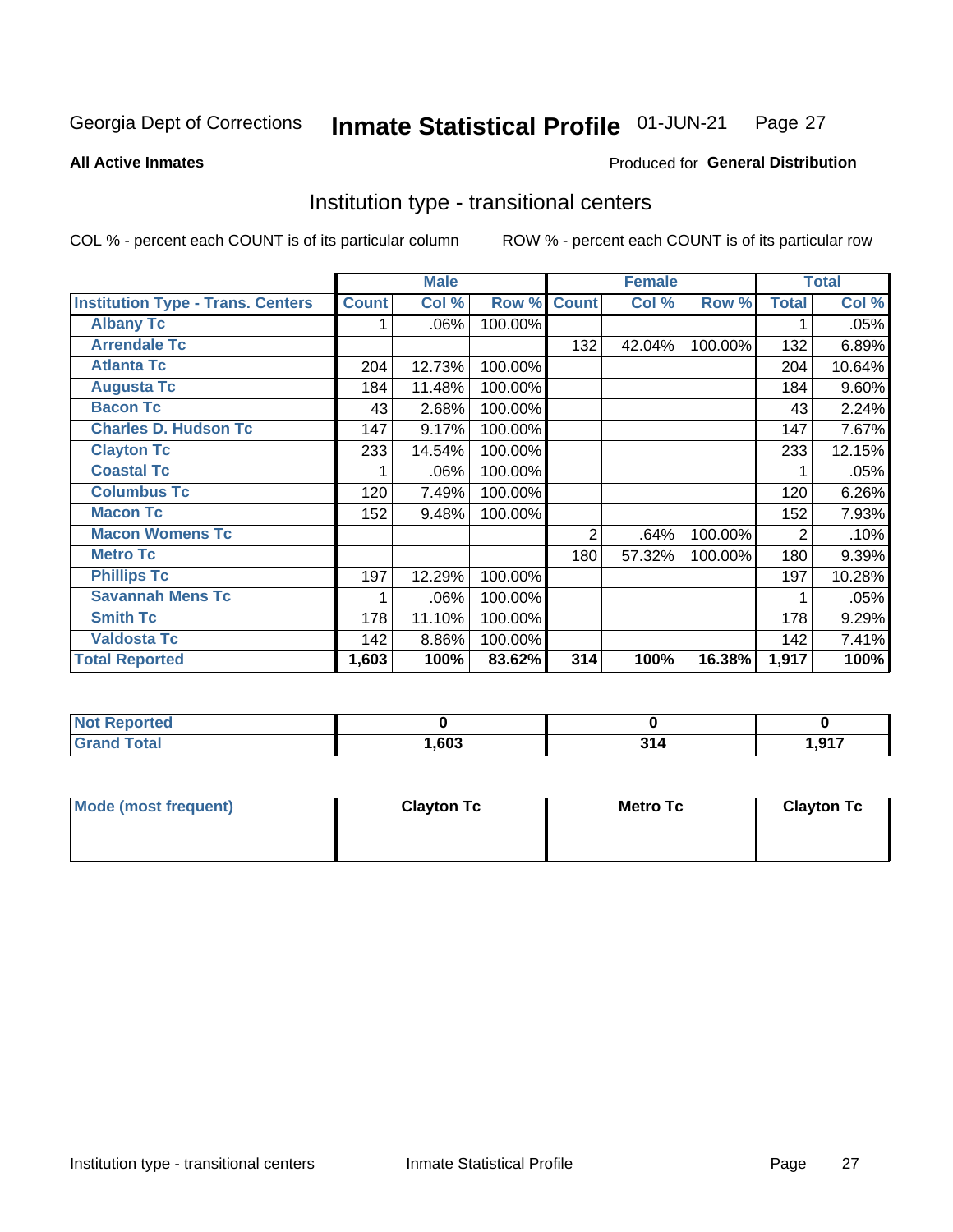#### Inmate Statistical Profile 01-JUN-21 Page 28

**All Active Inmates** 

Produced for General Distribution

#### Institution type - county prisons

COL % - percent each COUNT is of its particular column

|                                          |                | <b>Male</b> |         |              | <b>Female</b> |       |                | <b>Total</b> |
|------------------------------------------|----------------|-------------|---------|--------------|---------------|-------|----------------|--------------|
| <b>Institution Type - County Prisons</b> | <b>Count</b>   | Col %       | Row %   | <b>Count</b> | Col %         | Row % | <b>Total</b>   | Col %        |
| <b>Bulloch County Ci</b>                 | 149            | 4.24%       | 100.00% |              |               |       | 149            | 4.23%        |
| <b>Calhoun County Ci</b>                 | 1              | .03%        | 100.00% |              |               |       | 1              | .03%         |
| <b>Carroll County Ci</b>                 | 175            | 4.97%       | 100.00% |              |               |       | 175            | 4.97%        |
| <b>Chattooga County Ci</b>               | 1              | .03%        | 100.00% |              |               |       | 1              | .03%         |
| <b>Clarke County Ci</b>                  | 123            | 3.50%       | 100.00% |              |               |       | 123            | 3.50%        |
| <b>Clayton County Ci</b>                 | 166            | 4.72%       | 100.00% |              |               |       | 166            | 4.72%        |
| <b>Colquitt County Ci</b>                | 128            | 3.64%       | 100.00% |              |               |       | 128            | 3.64%        |
| <b>Coweta County Ci</b>                  | 172            | 4.89%       | 100.00% |              |               |       | 172            | 4.89%        |
| <b>Decatur County Ci</b>                 | 117            | 3.33%       | 100.00% |              |               |       | 117            | 3.32%        |
| <b>Effingham County Ci</b>               | 155            | 4.41%       | 100.00% |              |               |       | 155            | 4.40%        |
| <b>Floyd County Ci</b>                   | 298            | 8.47%       | 100.00% |              |               |       | 298            | 8.47%        |
| <b>Fulton County Ci</b>                  | 7              | .20%        | 100.00% |              |               |       | 7              | .20%         |
| <b>Gilmer County Ci</b>                  | $\overline{2}$ | .06%        | 100.00% |              |               |       | $\overline{2}$ | .06%         |
| <b>Grady County Ci</b>                   | $\overline{2}$ | .06%        | 100.00% |              |               |       | $\overline{2}$ | .06%         |
| <b>Gwinnett County Ci</b>                | 111            | 3.16%       | 100.00% |              |               |       | 111            | 3.15%        |
| <b>Hall County Ci</b>                    | 114            | 3.24%       | 100.00% |              |               |       | 114            | 3.24%        |
| <b>Hancock County Ci</b>                 | 1              | .03%        | 100.00% |              |               |       | $\mathbf{1}$   | .03%         |
| <b>Harris County Ci</b>                  | 124            | 3.52%       | 100.00% |              |               |       | 124            | 3.52%        |
| <b>Hart County Ci</b>                    | 4              | .11%        | 100.00% |              |               |       | 4              | .11%         |
| <b>Henry County Ci</b>                   | $\mathbf{1}$   | .03%        | 100.00% |              |               |       | 1              | .03%         |
| <b>Jackson County Ci</b>                 | 102            | 2.90%       | 100.00% |              |               |       | 102            | 2.90%        |
| <b>Jefferson County Ci</b>               | 174            | 4.95%       | 100.00% |              |               |       | 174            | 4.94%        |
| <b>Meriwether County Ci</b>              | 1              | .03%        | 100.00% |              |               |       | 1              | .03%         |
| <b>Miller County Ci</b>                  | $\mathbf 1$    | .03%        | 100.00% |              |               |       | $\mathbf{1}$   | .03%         |
| <b>Mitchell County Ci</b>                | 121            | 3.44%       | 100.00% |              |               |       | 121            | 3.44%        |
| <b>Morgan County Ci</b>                  | 1              | .03%        | 100.00% |              |               |       | 1              | .03%         |
| <b>Muscogee County Ci</b>                | 353            | 10.03%      | 100.00% |              |               |       | 353            | 10.03%       |
| <b>Richmond County Ci</b>                | 171            | 4.86%       | 100.00% |              |               |       | 171            | 4.86%        |
| <b>Screven County Ci</b>                 | 100            | 2.84%       | 100.00% |              |               |       | 100            | 2.84%        |
| <b>Spalding County Ci</b>                | 263            | 7.48%       | 100.00% |              |               |       | 263            | 7.47%        |
| <b>Stewart County Ci</b>                 | 1              | .03%        | 100.00% |              |               |       | 1              | .03%         |
| <b>Sumter County Ci</b>                  | 237            | 6.74%       | 100.00% |              |               |       | 237            | 6.73%        |
| <b>Terrell County Ci</b>                 | 128            | 3.64%       | 100.00% |              |               |       | 128            | 3.64%        |
| <b>Thomas County Ci</b>                  | 3              | .09%        | 100.00% |              |               |       | 3              | .09%         |
| <b>Tift County Ci</b>                    | $\mathfrak{S}$ | .09%        | 100.00% |              |               |       | 3              | .09%         |
| <b>Upson County Ci</b>                   | 1              | .03%        | 100.00% |              |               |       | $\mathbf{1}$   | .03%         |
| <b>Walker County Ci</b>                  | 3              | .09%        | 100.00% |              |               |       | 3              | .09%         |
| <b>Walton County Ci</b>                  | $\overline{2}$ | .06%        | 100.00% |              |               |       | $\overline{2}$ | .06%         |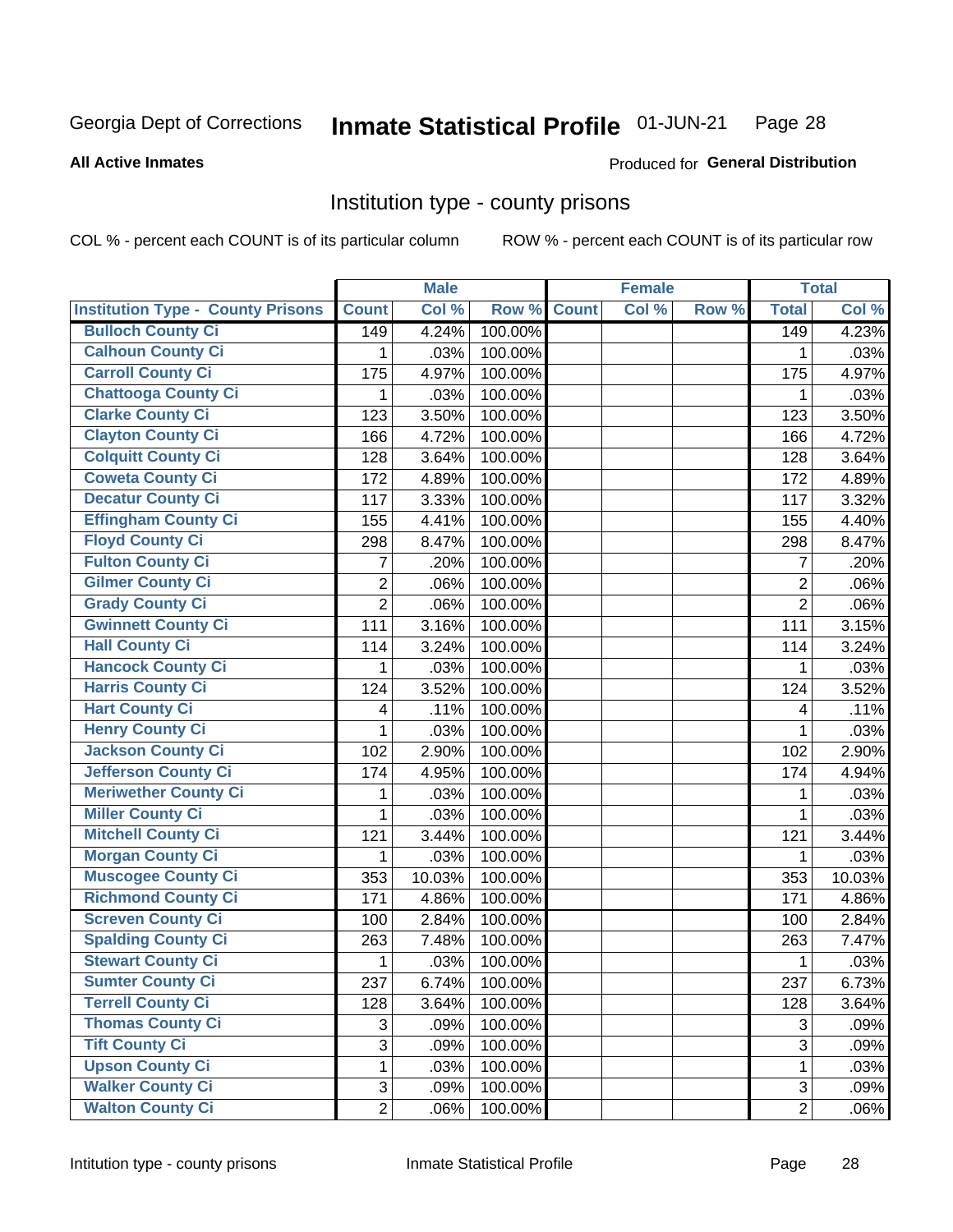#### Inmate Statistical Profile 01-JUN-21 Page 29

**All Active Inmates** 

Produced for General Distribution

### Institution type - county prisons

COL % - percent each COUNT is of its particular column

|                                                    |        | <b>Male</b> |                    | <b>Female</b> |            |       | <b>Total</b> |
|----------------------------------------------------|--------|-------------|--------------------|---------------|------------|-------|--------------|
| <b>Institution Type - County Prisons   Count  </b> |        | Col%        | <b>Row % Count</b> | Col %         | Row %      | Total | Col %        |
| <b>Wilkes County Ci</b>                            | $\sim$ | $.06\%$     | $100.00\%$         |               |            |       | .06% l       |
| <b>Womens Ci</b>                                   |        |             |                    | 1   100.00%   | $100.00\%$ |       | .03% l       |
| <b>Total Reported</b>                              | 3,518  | 100%        | 99.97%             | 100%          | $.03\%$    | 3,519 | 100%         |

| ported<br><b>NOT</b> |       |       |
|----------------------|-------|-------|
| <b>otal</b>          | 3.518 | 3,519 |

| Mode (most frequent) | <b>Muscogee County Ci</b> | <b>Womens Ci</b> Muscogee County |
|----------------------|---------------------------|----------------------------------|
|----------------------|---------------------------|----------------------------------|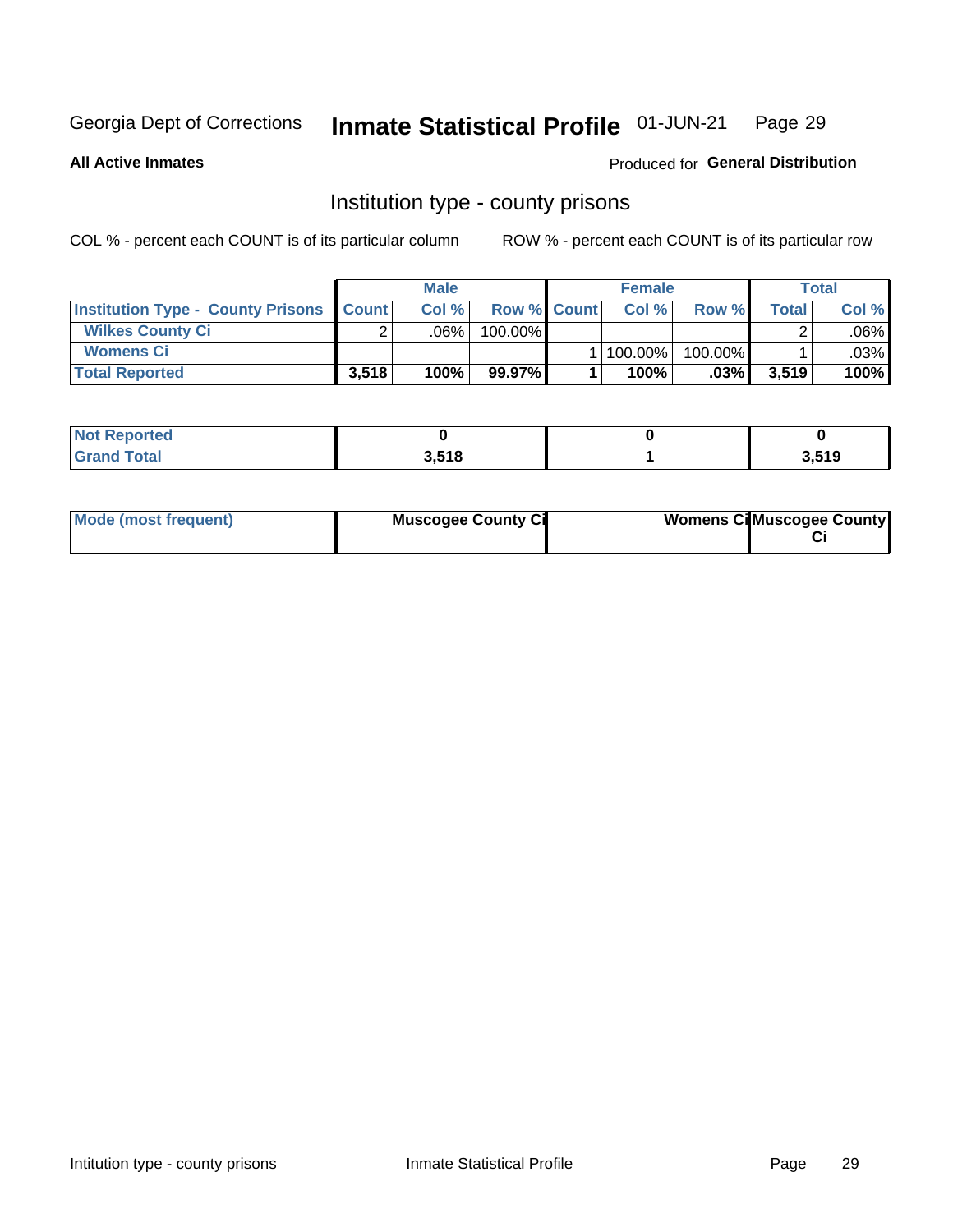#### Inmate Statistical Profile 01-JUN-21 Page 30

**All Active Inmates** 

#### **Produced for General Distribution**

### Institution type - state prisons

COL % - percent each COUNT is of its particular column

|                                         |              | <b>Male</b> |         |                    | <b>Female</b> |         | <b>Total</b> |        |
|-----------------------------------------|--------------|-------------|---------|--------------------|---------------|---------|--------------|--------|
| <b>Institution Type - State Prisons</b> | <b>Count</b> | Col %       | Row %   | <b>Count</b>       | Col %         | Row %   | <b>Total</b> | Col %  |
| <b>Arrendale State Prison</b>           | 1            | .01%        | .08%    | $\overline{1,277}$ | 49.02%        | 99.92%  | 1,278        | 3.75%  |
| <b>Augusta State Med. Prison</b>        | 1,084        | 3.45%       | 100.00% |                    |               |         | 1,084        | 3.18%  |
| <b>Autry State Prison</b>               | 926          | 2.94%       | 100.00% |                    |               |         | 926          | 2.72%  |
| <b>Baldwin State Prison</b>             | 905          | 2.88%       | 100.00% |                    |               |         | 905          | 2.66%  |
| <b>Burruss Correctional Training</b>    | 622          | 1.98%       | 100.00% |                    |               |         | 622          | 1.83%  |
| <b>Ctr</b>                              |              |             |         |                    |               |         |              |        |
| <b>Calhoun State Prison</b>             | 1,636        | 5.20%       | 100.00% |                    |               |         | 1,636        | 4.80%  |
| <b>Central State Prison</b>             | 1,074        | 3.41%       | 100.00% |                    |               |         | 1,074        | 3.15%  |
| <b>Chatham State Prison</b>             | 7            | .02%        | 100.00% |                    |               |         | 7            | .02%   |
| <b>Coastal State Prison</b>             | 1,300        | 4.13%       | 100.00% |                    |               |         | 1,300        | 3.82%  |
| <b>Dodge State Prison</b>               | 1,100        | 3.50%       | 100.00% |                    |               |         | 1,100        | 3.23%  |
| <b>Dooly State Prison</b>               | 1,569        | 4.99%       | 100.00% |                    |               |         | 1,569        | 4.61%  |
| <b>Emanuel Womens Facility</b>          |              |             |         | 245                | 9.40%         | 100.00% | 245          | .72%   |
| <b>Ga Diag Class Prison</b>             | 3,600        | 11.45%      | 100.00% |                    |               |         | 3,600        | 10.57% |
| <b>Ga State Prison</b>                  | 1,218        | 3.87%       | 100.00% |                    |               |         | 1,218        | 3.58%  |
| <b>Hancock State Prison</b>             | 912          | 2.90%       | 100.00% |                    |               |         | 912          | 2.68%  |
| <b>Hays State Prison</b>                | 975          | 3.10%       | 100.00% |                    |               |         | 975          | 2.86%  |
| <b>Helms Facility</b>                   | 12           | .04%        | 63.16%  | $\overline{7}$     | .27%          | 36.84%  | 19           | .06%   |
| <b>Johnson State Prison</b>             | 1,284        | 4.08%       | 100.00% |                    |               |         | 1,284        | 3.77%  |
| <b>Lee State Prison</b>                 | 497          | 1.58%       | 100.00% |                    |               |         | 497          | 1.46%  |
| <b>Long Unit</b>                        | 112          | .36%        | 100.00% |                    |               |         | 112          | .33%   |
| <b>Lowndes Unit</b>                     | 7            | .02%        | 100.00% |                    |               |         | 7            | .02%   |
| <b>Macon State Prison</b>               | 1,457        | 4.63%       | 100.00% |                    |               |         | 1,457        | 4.28%  |
| <b>Metro Reentry Facility</b>           | 144          | .46%        | 100.00% |                    |               |         | 144          | .42%   |
| <b>Metro State Prison (W)</b>           |              |             |         | 1                  | .04%          | 100.00% | 1            | .01%   |
| <b>Montgomery State Prison</b>          | 311          | .99%        | 100.00% |                    |               |         | 311          | .91%   |
| <b>Phillips State Prison</b>            | 849          | 2.70%       | 100.00% |                    |               |         | 849          | 2.49%  |
| <b>Pulaski State Prison</b>             |              |             |         | 810                | 31.09%        | 100.00% | 810          | 2.38%  |
| <b>Putnam State Prison</b>              | 1            | .01%        | 100.00% |                    |               |         | 1            | .01%   |
| <b>Rogers State Prison</b>              | 1,275        | 4.05%       | 100.00% |                    |               |         | 1,275        | 3.74%  |
| <b>Rutledge State Prison</b>            | 549          | 1.75%       | 100.00% |                    |               |         | 549          | 1.61%  |
| <b>Smith State Prison</b>               | 1,359        | $4.32\%$    | 100.00% |                    |               |         | 1,359        | 3.99%  |
| <b>Special Management Unit</b>          | 185          | .59%        | 100.00% |                    |               |         | 185          | .54%   |
| <b>Telfair State Prison</b>             | 1,177        | 3.74%       | 100.00% |                    |               |         | 1,177        | 3.46%  |
| <b>Valdosta State Prison</b>            | 812          | 2.58%       | 100.00% |                    |               |         | 812          | 2.38%  |
| <b>Walker State Prison</b>              | 364          | 1.16%       | 100.00% |                    |               |         | 364          | 1.07%  |
| <b>Ware State Prison</b>                | 1,053        | 3.35%       | 100.00% |                    |               |         | 1,053        | 3.09%  |
| <b>Washington State Prison</b>          | 1,442        | 4.58%       | 100.00% |                    |               |         | 1,442        | 4.23%  |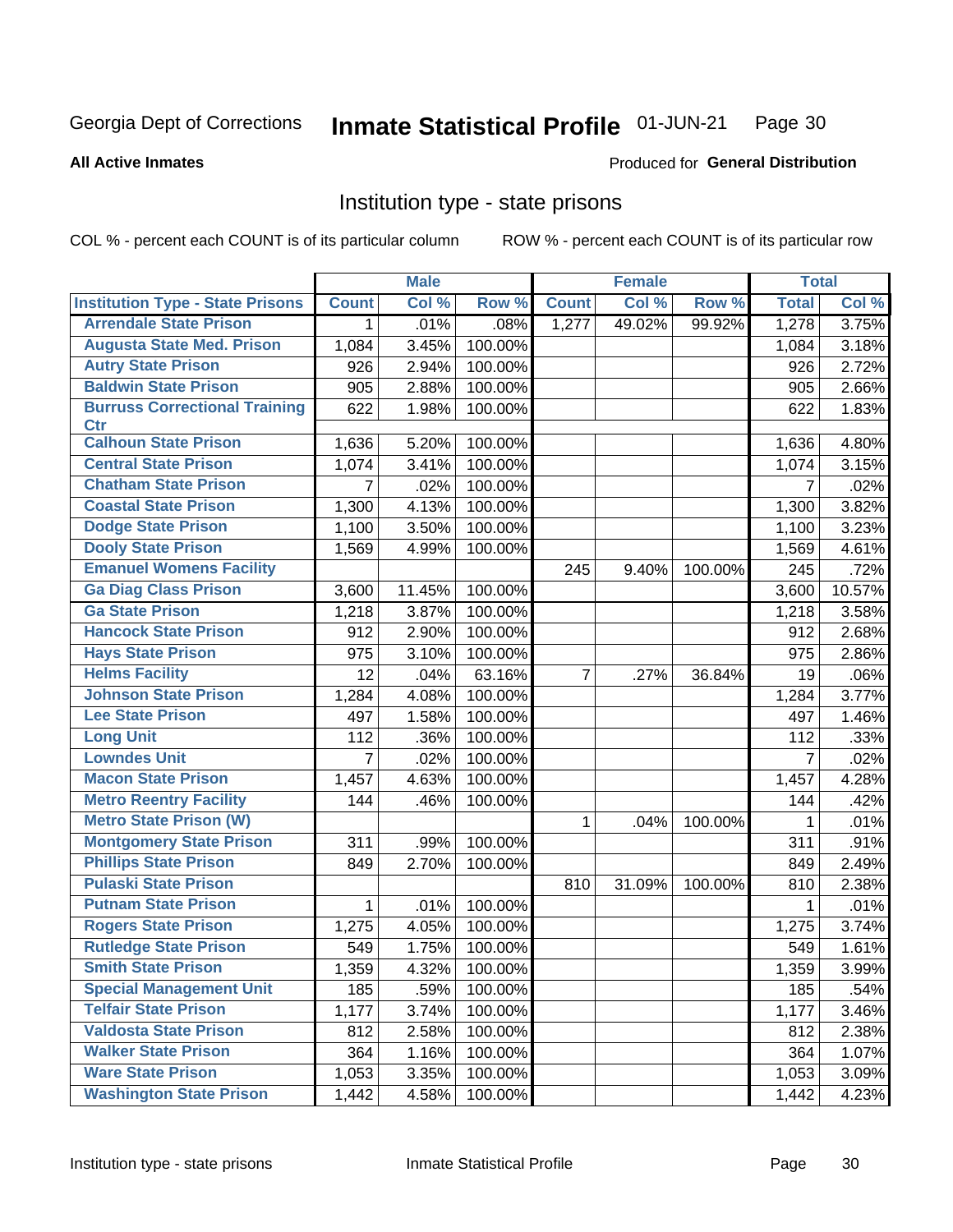#### Inmate Statistical Profile 01-JUN-21 Page 31

**All Active Inmates** 

#### **Produced for General Distribution**

## Institution type - state prisons

COL % - percent each COUNT is of its particular column

|                                         |              | <b>Male</b> |            |              | <b>Female</b> |         |              | Total |
|-----------------------------------------|--------------|-------------|------------|--------------|---------------|---------|--------------|-------|
| <b>Institution Type - State Prisons</b> | <b>Count</b> | Col %       | Row %I     | <b>Count</b> | Col %         | Row %   | <b>Total</b> | Col % |
| <b>Wayne State Prison</b>               |              | $.01\%$     | $100.00\%$ |              |               |         |              | .01%  |
| <b>Whitworth Women'S Facility</b>       |              |             |            | 265          | $10.17\%$     | 100.00% | 265          | .78%  |
| <b>Wilcox State Prison</b>              | .632         | 5.19%       | $100.00\%$ |              |               |         | 1,632        | 4.79% |
| <b>Total Reported</b>                   | 31,452       | 100%        | 92.35%     | 2,605        | 100%          | 7.65%I  | 34,057       | 100%  |

| <b>Not Reported</b>  |                             |                               |                                       |
|----------------------|-----------------------------|-------------------------------|---------------------------------------|
| <b>Grand Total</b>   | 31,452                      | 2.605                         | 34,057                                |
| Mode (most frequent) | <b>Ga Diag Class Prison</b> | <b>Arrendale State Prison</b> | <b>Ga Diag Class</b><br><b>Prison</b> |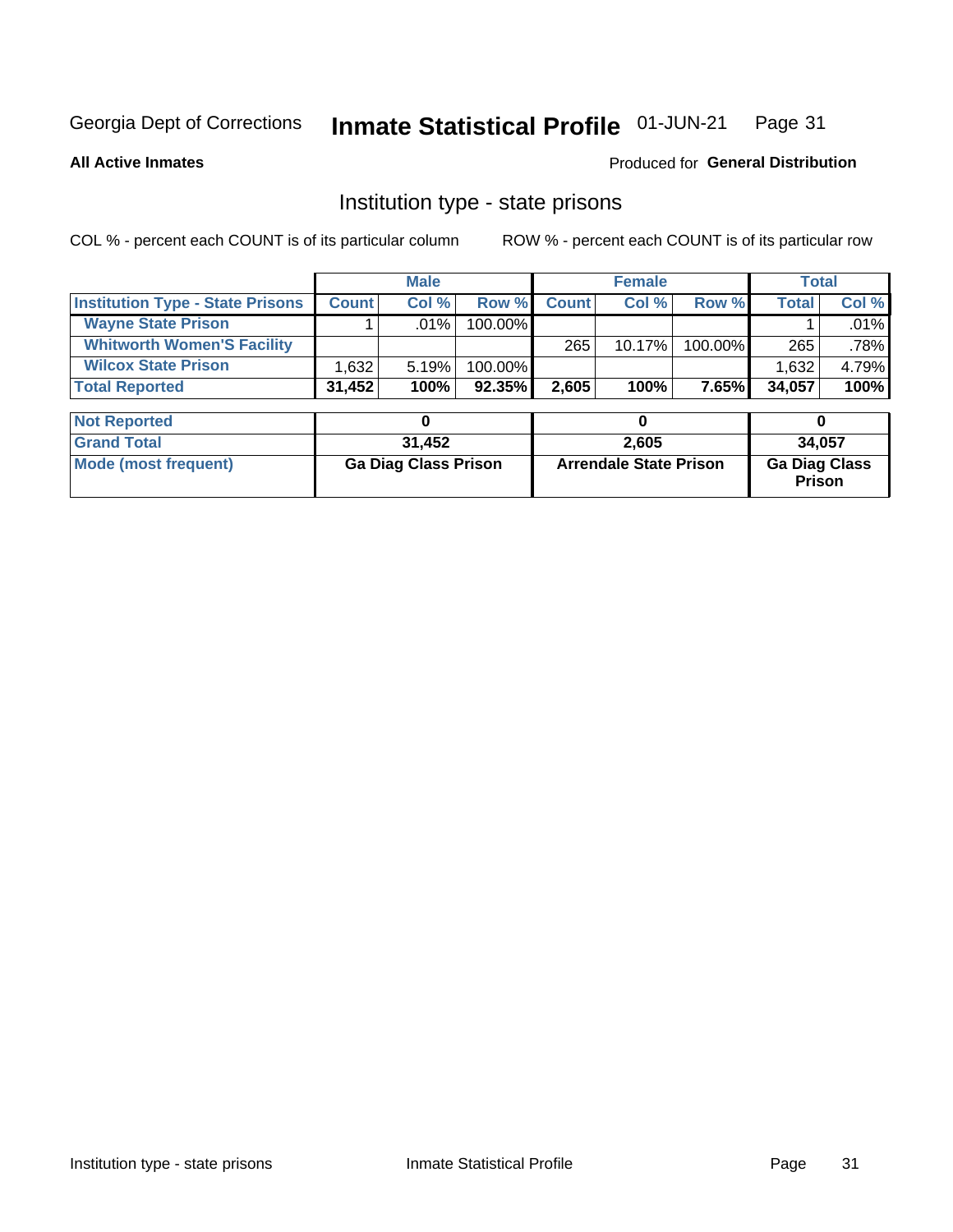#### Inmate Statistical Profile 01-JUN-21 Page 32

**All Active Inmates** 

#### Produced for General Distribution

## Institution type - private prisons

COL % - percent each COUNT is of its particular column

|                                           |              | <b>Male</b> |                    | <b>Female</b> |       |                    | <b>Total</b> |
|-------------------------------------------|--------------|-------------|--------------------|---------------|-------|--------------------|--------------|
| <b>Institution Type - Private Prisons</b> | <b>Count</b> | Col %       | <b>Row % Count</b> | Col %         | Row % | Total <sub>1</sub> | Col %        |
| <b>Coffee Corr Facility</b>               | 2.131        | $33.00\%$   | 100.00%            |               |       | 2,131              | 33.00%       |
| <b>Jenkins Corr Facility</b>              | 945          | $14.64\%$   | $100.00\%$         |               |       | 945                | 14.64%       |
| <b>Riverbend Corr Facility</b>            | 1.284        | 19.89%      | 100.00%            |               |       | 1,284              | 19.89%       |
| <b>Wheeler Corr Facility</b>              | 2.097        | $32.48\%$   | 100.00%            |               |       | 2,097              | 32.48%       |
| <b>Total Reported</b>                     | 6,457        | 100%        | 100%               |               | %l    | 6,457              | 100%         |

| <b>Reported</b><br>' NOT |              |              |
|--------------------------|--------------|--------------|
| <b>Total</b>             | <b>6 157</b> | 6 457<br>וטר |

| Mode (most frequent) | <b>Coffee Corr Facility</b> | <b>Null</b> | <b>Coffee Corr</b><br><b>Facility</b> |
|----------------------|-----------------------------|-------------|---------------------------------------|
|----------------------|-----------------------------|-------------|---------------------------------------|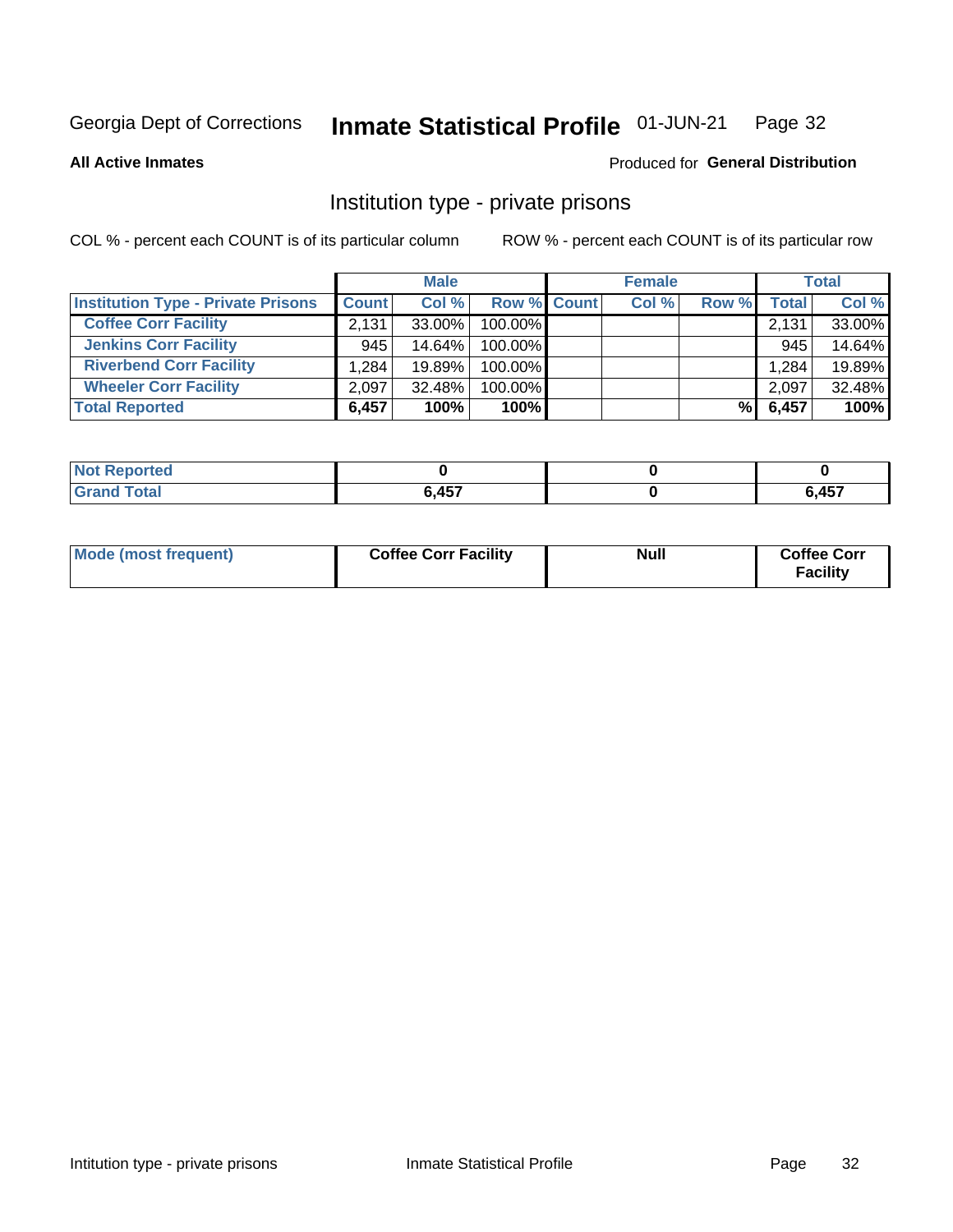#### Inmate Statistical Profile 01-JUN-21 Page 33

**All Active Inmates** 

#### Produced for General Distribution

## Institution type - inmate boot camp

COL % - percent each COUNT is of its particular column

|                                      |                  | <b>Male</b> |              |              | <b>Female</b> |             | <b>Total</b> |
|--------------------------------------|------------------|-------------|--------------|--------------|---------------|-------------|--------------|
| <b>Institution Type - Boot Camps</b> | <b>I</b> Count I | Col %       | <b>Row %</b> | <b>Count</b> | Col %         | Row % Total | Col %        |
| <b>Total Rported</b>                 |                  |             |              |              |               |             |              |

| <b>Not Reported</b>            |  |  |
|--------------------------------|--|--|
| <b>Total</b><br>C <sub>r</sub> |  |  |

| Mod<br>uamo | Nul.<br>$- - - - - -$ | <b>Null</b> | . .<br>uu.<br>------ |
|-------------|-----------------------|-------------|----------------------|
|             |                       |             |                      |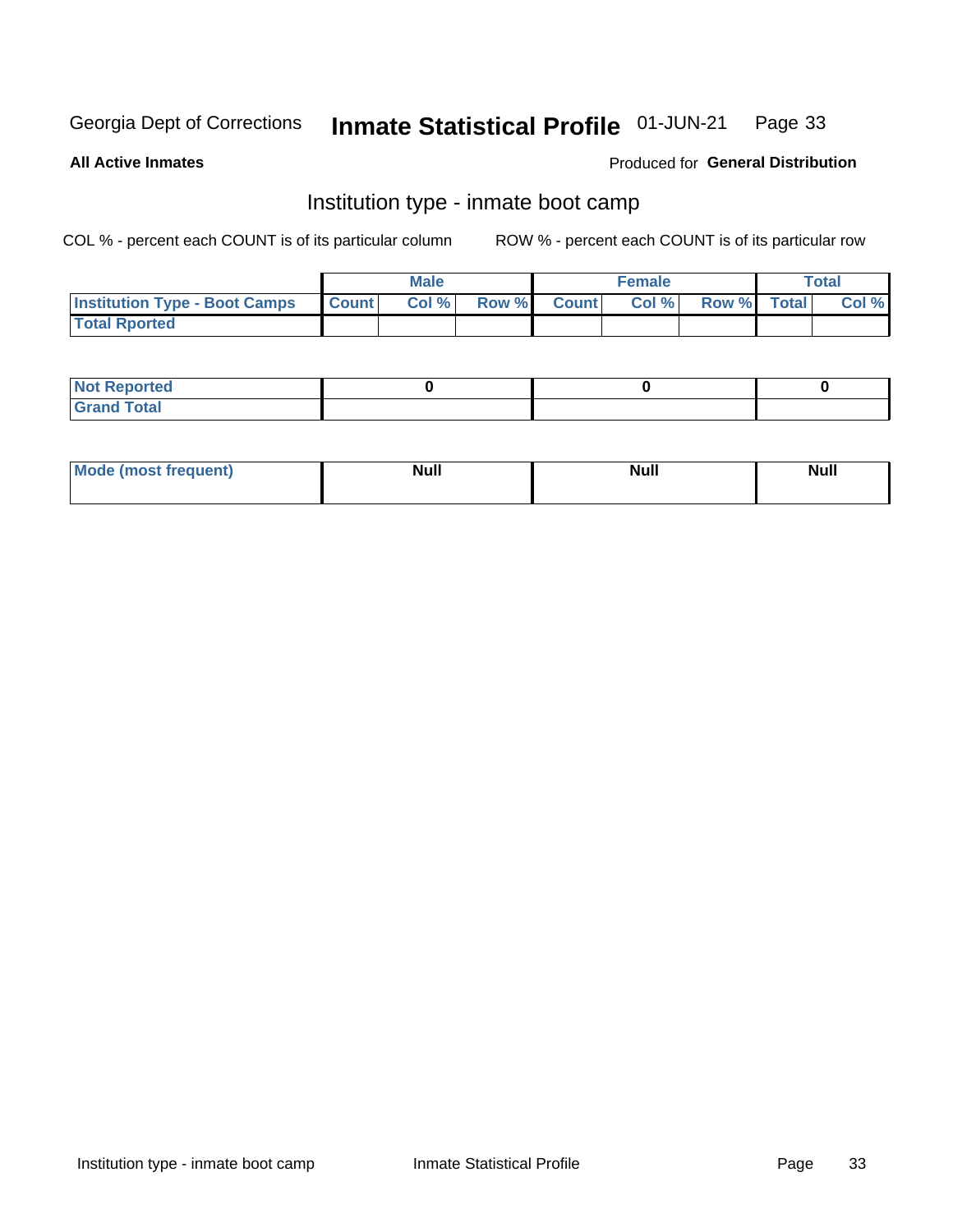#### Inmate Statistical Profile 01-JUN-21 Page 34

#### **All Active Inmates**

#### Produced for General Distribution

## Number of disciplinary reports

COL % - percent each COUNT is of its particular column

|                                       |              | <b>Male</b> |        |              | <b>Female</b> |          |              | <b>Total</b> |
|---------------------------------------|--------------|-------------|--------|--------------|---------------|----------|--------------|--------------|
| <b>Number of Disciplinary Reports</b> | <b>Count</b> | Col %       | Row %  | <b>Count</b> | Col %         | Row %    | <b>Total</b> | Col %        |
|                                       | 19,280       | 44.44%      | 91.18% | 1,865        | 63.83%        | 8.82%    | 21,145       | 45.67%       |
|                                       | 5,360        | 12.36%      | 93.40% | 379          | 12.97%        | 6.60%    | 5,739        | 12.39%       |
| $\mathbf{2}$                          | 3,256        | $7.51\%$    | 94.95% | 173          | 5.92%         | $5.05\%$ | 3,429        | 7.41%        |
| 3                                     | 2,436        | 5.62%       | 95.53% | 114          | 3.90%         | 4.47%    | 2,550        | 5.51%        |
|                                       | 1,837        | 4.23%       | 96.38% | 69           | 2.36%         | $3.62\%$ | 1,906        | 4.12%        |
| 5                                     | 1,399        | 3.22%       | 96.55% | 50           | 1.71%         | $3.45\%$ | 1,449        | 3.13%        |
| <b>More Than 5</b>                    | 9,812        | 22.62%      | 97.30% | 272          | 9.31%         | $2.70\%$ | 10,084       | 21.78%       |
| <b>Total Reported</b>                 | 43,380       | 100%        | 93.69% | 2,922        | 100%          | 6.31%    | 46,302       | 100.0%       |

| วrted<br>NO  |        |       |               |
|--------------|--------|-------|---------------|
| <b>Total</b> | 13.380 | 2,922 | 16,302<br>-4h |

| Mean (average)       | 5.01 | 2.23 | 4.84 |
|----------------------|------|------|------|
| Median (middle)      |      |      |      |
| Mode (most frequent) |      |      |      |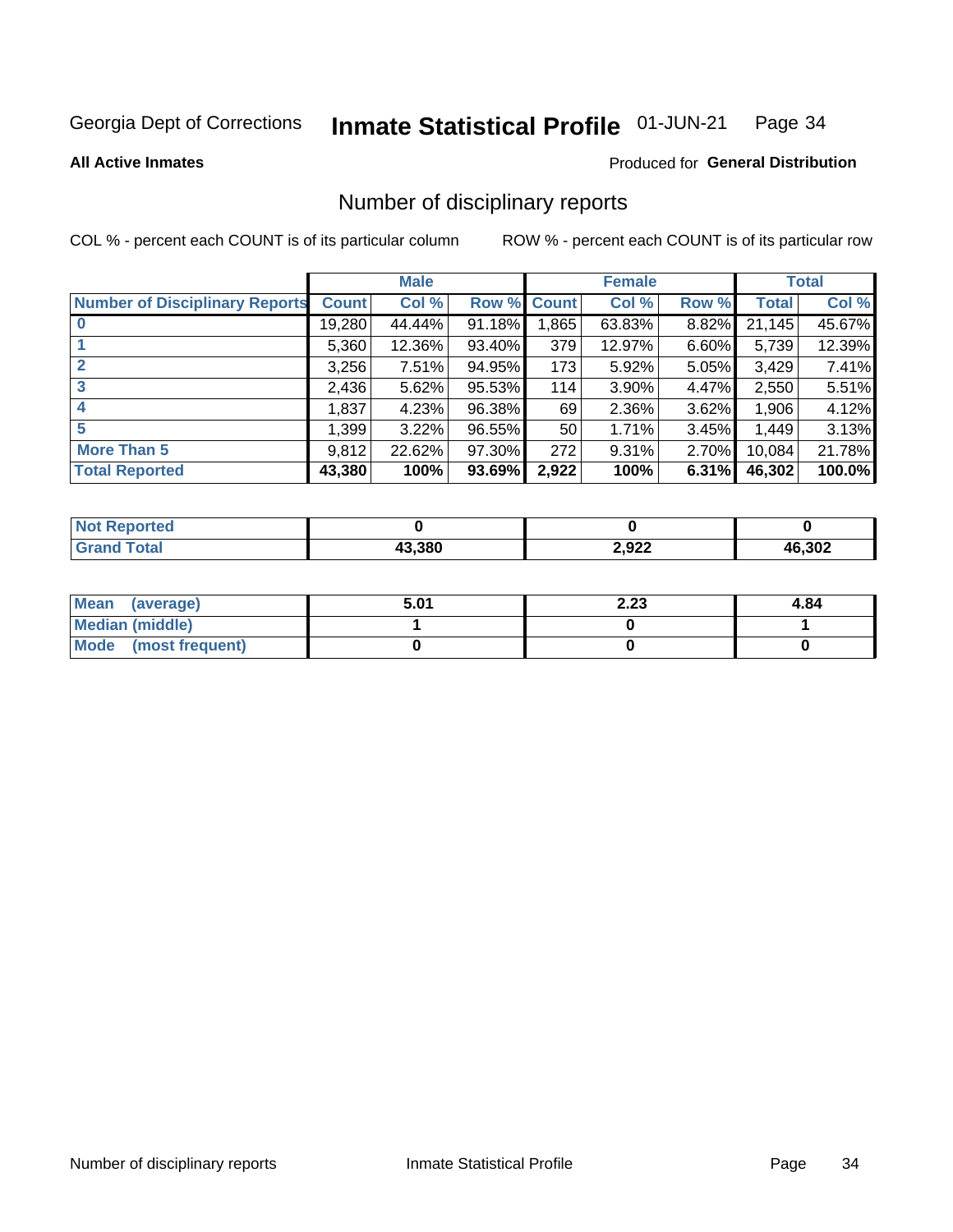#### Inmate Statistical Profile 01-JUN-21 Page 35

**All Active Inmates** 

#### **Produced for General Distribution**

## Number of transfers

COL % - percent each COUNT is of its particular column

|                            |         | <b>Male</b> |             |       | <b>Female</b> |        |              | <b>Total</b> |
|----------------------------|---------|-------------|-------------|-------|---------------|--------|--------------|--------------|
| <b>Number of Transfers</b> | Count l | Col %       | Row % Count |       | Col %         | Row %  | <b>Total</b> | Col %        |
|                            | 4,050   | 9.34%       | 83.64%      | 792   | 27.10%        | 16.36% | 4,842        | 10.46%       |
|                            | 13,271  | 30.59%      | 92.41%      | 1,090 | 37.30%        | 7.59%  | 14,361       | 31.02%       |
|                            | 6,390   | 14.73%      | 92.68%      | 505   | 17.28%        | 7.32%  | 6,895        | 14.89%       |
| 3                          | 4,409   | 10.16%      | 95.41%      | 212   | 7.26%         | 4.59%  | 4,621        | 9.98%        |
| $\boldsymbol{4}$           | 2,961   | 6.83%       | 96.67%      | 102   | 3.49%         | 3.33%  | 3,063        | 6.62%        |
| 5                          | 2,201   | 5.07%       | 96.75%      | 74    | 2.53%         | 3.25%  | 2,275        | 4.91%        |
| <b>More Than 5</b>         | 10,098  | 23.28%      | 98.57%      | 147   | 5.03%         | 1.43%  | 10,245       | 22.13%       |
| <b>Total Reported</b>      | 43,380  | 100%        | 93.69%      | 2,922 | 100%          | 6.31%  | 46,302       | 100.0%       |

| prted<br>NOT.     |        |       |        |
|-------------------|--------|-------|--------|
| <sup>-</sup> otar | 13.380 | 2,922 | 46,302 |

| Mean (average)         | 4.31 | 1.64 | 4.14 |
|------------------------|------|------|------|
| <b>Median (middle)</b> |      |      |      |
| Mode (most frequent)   |      |      |      |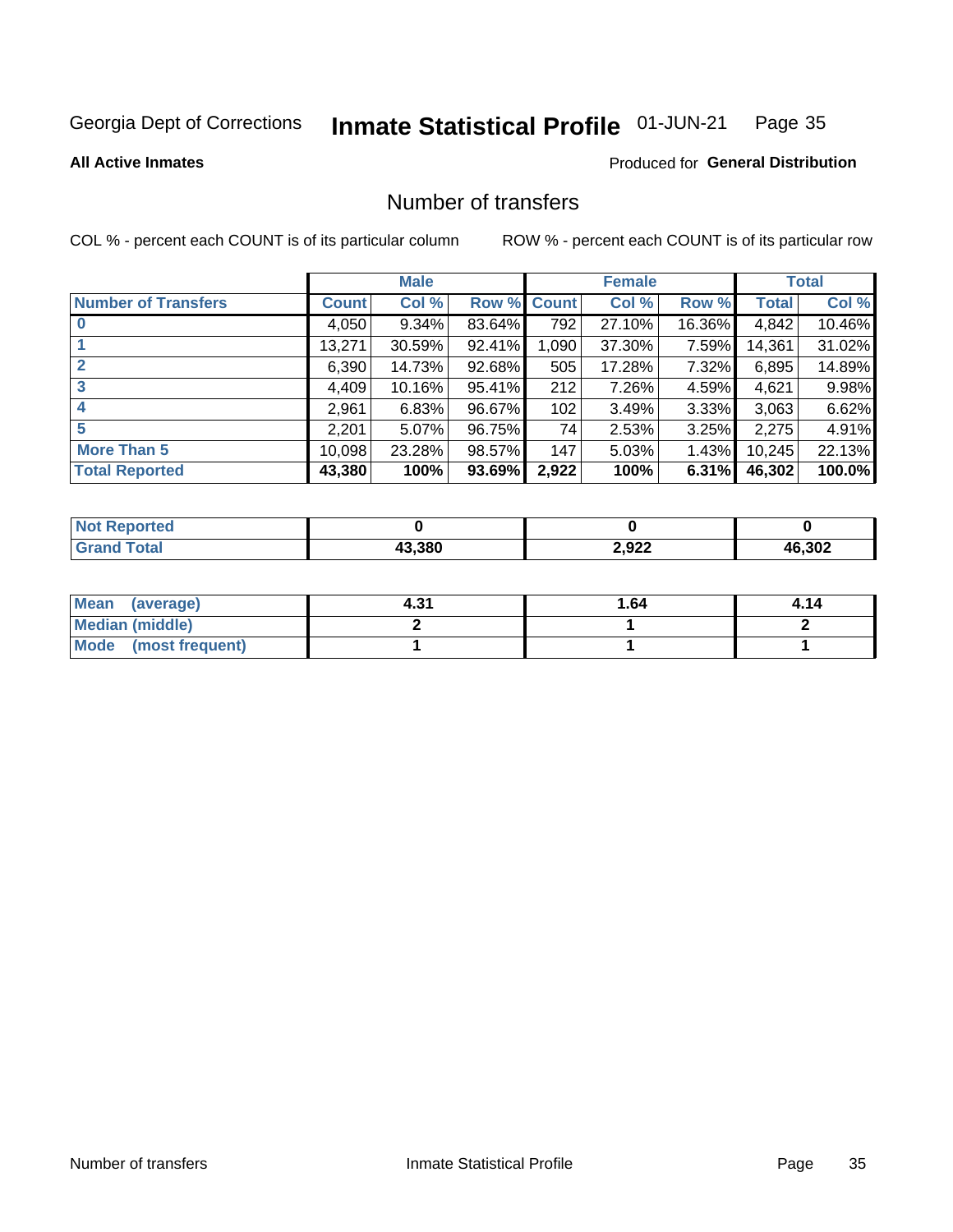#### Inmate Statistical Profile 01-JUN-21 Page 36

#### **All Active Inmates**

Produced for General Distribution

## Number of escapes

COL % - percent each COUNT is of its particular column

|                          |              | <b>Male</b> |             |       | <b>Female</b> |       |        | <b>Total</b> |
|--------------------------|--------------|-------------|-------------|-------|---------------|-------|--------|--------------|
| <b>Number of Escapes</b> | <b>Count</b> | Col %       | Row % Count |       | Col %         | Row % | Total  | Col %        |
|                          | 42,790       | 98.64%      | 93.63%      | 2,910 | 99.59%        | 6.37% | 45,700 | 98.70%       |
|                          | 565          | $1.30\%$    | $97.92\%$   | 12    | 0.41%         | 2.08% | 577    | 1.25%        |
|                          | 21           | 0.05%       | 100.00%     |       |               |       | 21     | 0.05%        |
|                          | 3            | 0.01%       | 100.00%     |       |               |       | 3      | 0.01%        |
|                          |              | 0.01%       | 100.00%     |       |               |       |        | 0.01%        |
| <b>Total Reported</b>    | 43,380       | 100%        | $93.69\%$   | 2,922 | 100%          | 6.31% | 46,302 | 100.0%       |

| <b>Not Reported</b> |        |       |              |
|---------------------|--------|-------|--------------|
| <b>Grand Total</b>  | 13.380 | 2,922 | 6,302<br>46. |

| Mean (average)         |  | .ט |
|------------------------|--|----|
| <b>Median (middle)</b> |  |    |
| Mode (most frequent)   |  |    |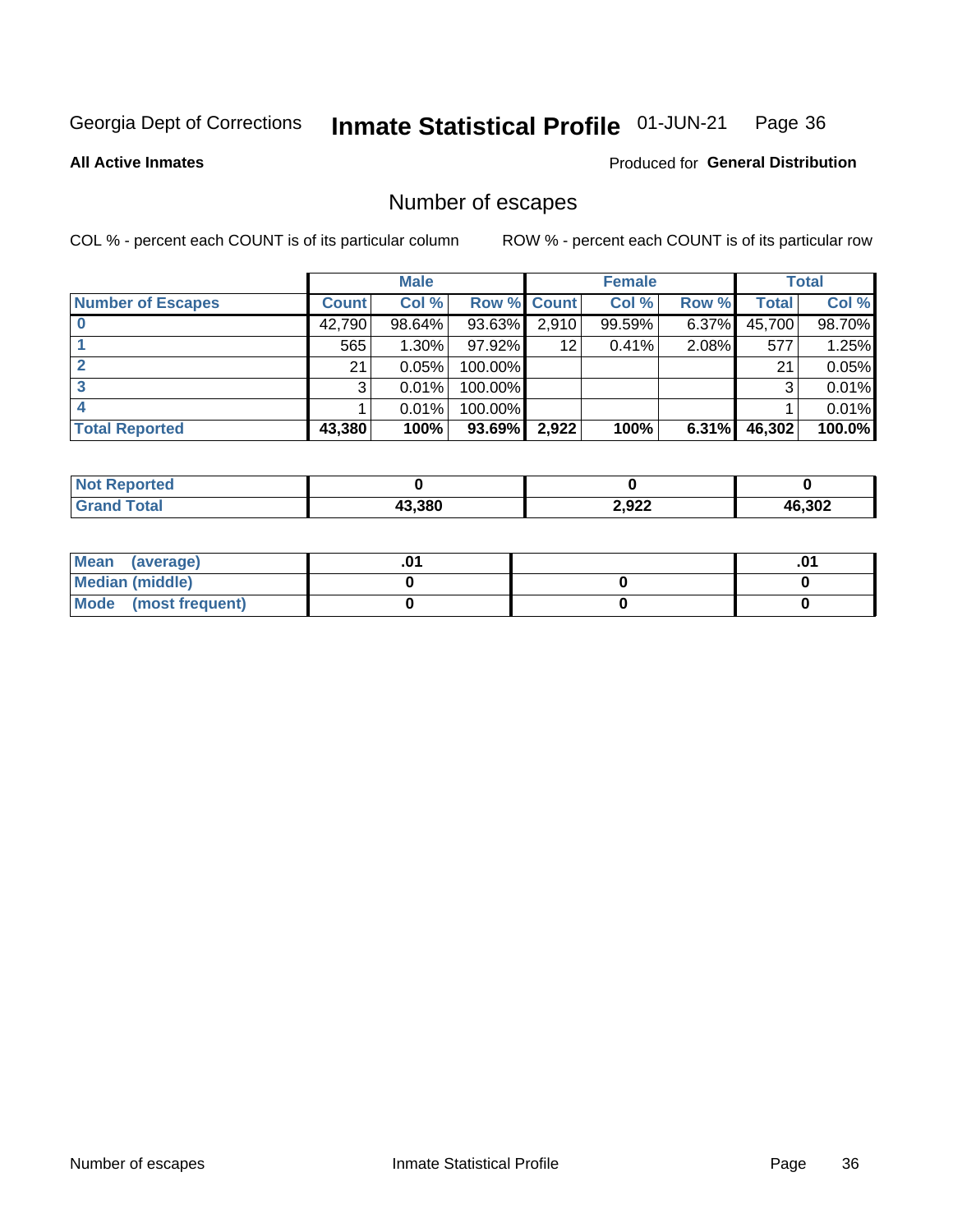#### Inmate Statistical Profile 01-JUN-21 Page 37

**All Active Inmates** 

#### Produced for General Distribution

## Split sentences - Probation to follow

COL % - percent each COUNT is of its particular column

|                            |              | <b>Male</b> |                    |     | <b>Female</b> |          |                 | <b>Total</b> |
|----------------------------|--------------|-------------|--------------------|-----|---------------|----------|-----------------|--------------|
| <b>Probation to follow</b> | <b>Count</b> | Col%        | <b>Row % Count</b> |     | Col %         | Row %    | Total           | Col %        |
| <b>Yes</b>                 | 32.008       | 73.79%      | $93.62\%$ 2,183    |     | 74.71%        |          | $6.38\%$ 34,191 | 73.84%       |
| <b>No</b>                  | 11.372       | 26.21%      | 93.90%             | 739 | 25.29%        |          | $6.10\%$ 12,111 | 26.16%       |
| <b>Total Reported</b>      | 43,380       | 100%        | $93.69\%$   2,922  |     | 100%          | $6.31\%$ | 46,302          | 100%         |

| ______ | מחה הו | ממה נ<br>7.94-<br><u>_</u> | ,302<br>1F<br>$\sim$ $\sim$ |
|--------|--------|----------------------------|-----------------------------|
|        |        |                            |                             |

| $Moo$<br>requent<br>′es<br>Yes<br><b>YAC</b><br>. |
|---------------------------------------------------|
|---------------------------------------------------|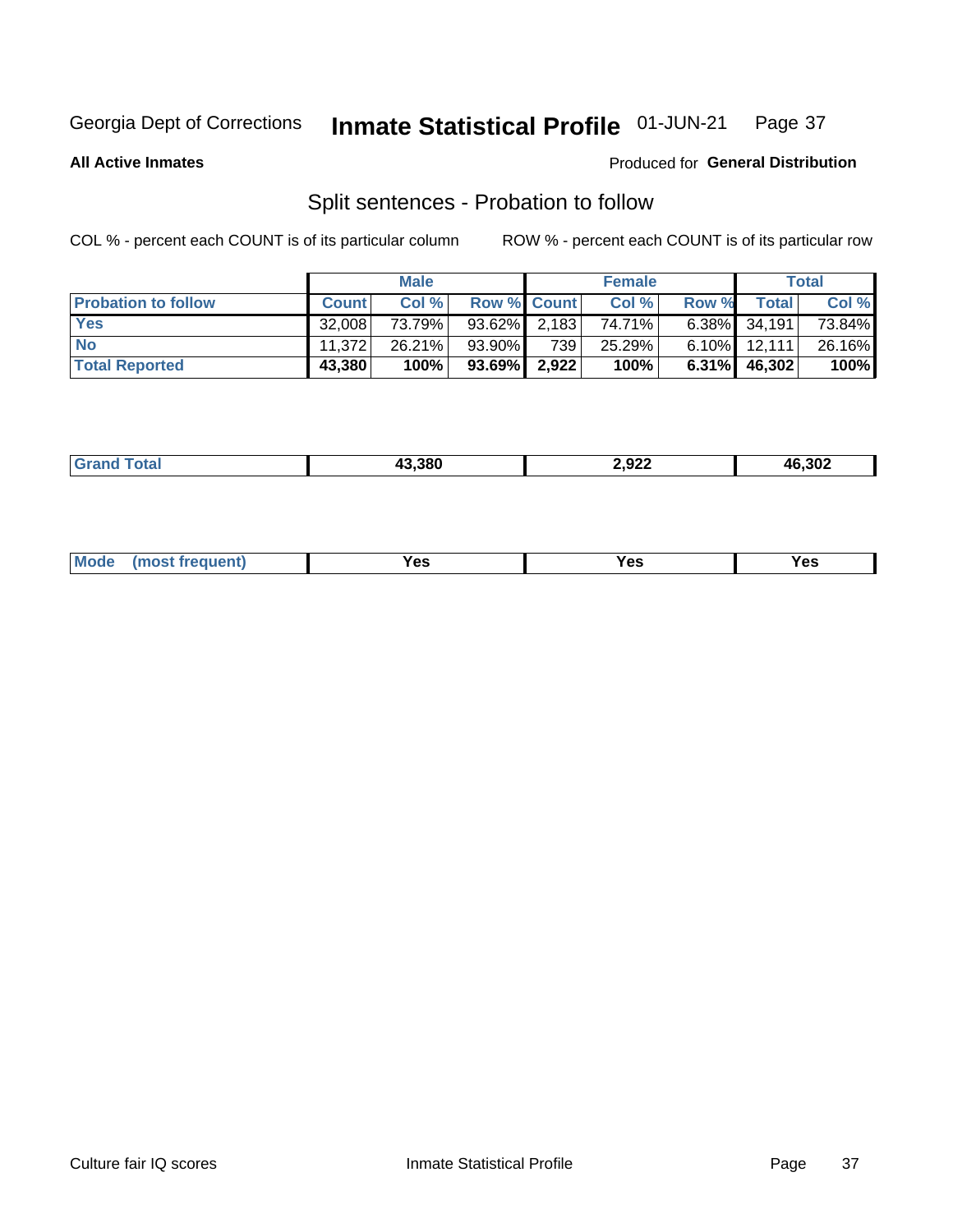### Inmate Statistical Profile 01-JUN-21 Page 38

**All Active Inmates** 

### Produced for General Distribution

# Probable future release type of still active inmates

COL % - percent each COUNT is of its particular column

|                                         |              | <b>Male</b> |                    |      | <b>Female</b> |       | <b>Total</b> |        |
|-----------------------------------------|--------------|-------------|--------------------|------|---------------|-------|--------------|--------|
| <b>Probable Future Release Type</b>     | <b>Count</b> | Col%        | <b>Row % Count</b> |      | Col %         | Row % | <b>Total</b> | Col %  |
| <b>Paroled with probation to follow</b> | 17,175       | 41.61%      | 92.29% 1.434       |      | 50.02%        | 7.71% | 18,609       | 42.16% |
| Paroled w/o probation to follow         | 5,043        | $12.22\%$   | 91.69%             | 457  | 15.94%        | 8.31% | 5,500        | 12.46% |
| <b>Maxout with probation to follow</b>  | 11,798       | 28.59%      | 94.60%             | 673  | 23.47%        | 5.40% | 12,471       | 28.25% |
| <b>Maxout w/o probation to follow</b>   | 1,631        | 3.95%       | 94.94%             | 87 I | 3.03%         | 5.06% | 1,718        | 3.89%  |
| Life, LWOP or death sentence            | 5,626        | 13.63%      | 96.30%             | 216  | 7.53%         | 3.70% | 5,842        | 13.24% |
| <b>Total Reported</b>                   | 41,273       | 100%        | 93.5% 2,867        |      | 100%          | 6.5%  | 44,140       | 100%   |

| ased |        |       |                 |
|------|--------|-------|-----------------|
| otal | 11.277 | 2,867 | 140<br>44<br>TV |

| <b>Mode (most frequent)</b> | <b>PAR with PROB follow</b> | <b>PAR with PROB follow</b> | <b>PAR with PROB</b> |
|-----------------------------|-----------------------------|-----------------------------|----------------------|
|                             |                             |                             | follow               |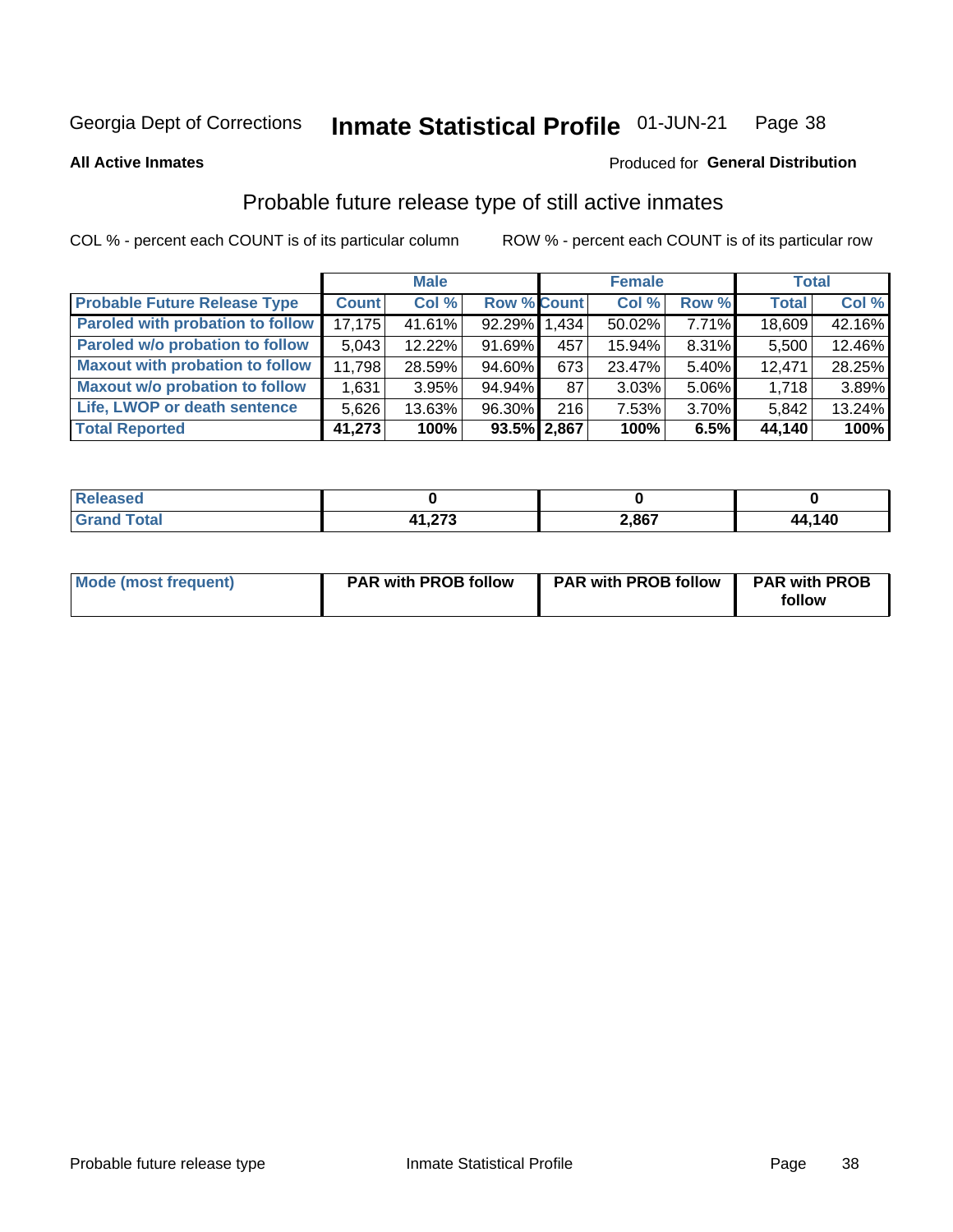## **All Active Inmates**

## Produced for General Distribution

# Time served in current (or last) institution

COL % - percent each COUNT is of its particular column

|                            |              | <b>Male</b> |        |              | <b>Female</b> |        |              | <b>Total</b> |
|----------------------------|--------------|-------------|--------|--------------|---------------|--------|--------------|--------------|
| <b>Time In Institution</b> | <b>Count</b> | Col %       | Row %  | <b>Count</b> | Col %         | Row %  | <b>Total</b> | Col $%$      |
| 0 to 3 months              | 8,006        | 18.46%      | 93.73% | 536          | 18.34%        | 6.27%  | 8,542        | 18.45%       |
| <b>3.01 to 6 months</b>    | 4,523        | 10.43%      | 91.34% | 429          | 14.68%        | 8.66%  | 4,952        | 10.70%       |
| 6.01 to 9 months           | 2,330        | 5.37%       | 93.01% | 175          | 5.99%         | 6.99%  | 2,505        | 5.41%        |
| 9.01 to 12 months          | 2,242        | 5.17%       | 90.55% | 234          | 8.01%         | 9.45%  | 2,476        | 5.35%        |
| <b>12.01 to 18 months</b>  | 5,178        | 11.94%      | 95.34% | 253          | 8.66%         | 4.66%  | 5,431        | 11.73%       |
| <b>18.01 to 24 months</b>  | 4,637        | 10.69%      | 94.75% | 257          | 8.80%         | 5.25%  | 4,894        | 10.57%       |
| 2.01 to 3 years            | 6,129        | 14.13%      | 94.93% | 327          | 11.19%        | 5.07%  | 6,456        | 13.94%       |
| $3.01$ to 4 years          | 3,345        | 7.71%       | 94.31% | 202          | 6.91%         | 5.69%  | 3,547        | 7.66%        |
| 4.01 to 5 years            | 1,915        | 4.41%       | 95.23% | 96           | 3.29%         | 4.77%  | 2,011        | 4.34%        |
| 5.01 to 6 years            | 1,447        | 3.34%       | 94.27% | 88           | 3.01%         | 5.73%  | 1,535        | 3.32%        |
| 6.01 to 7 years            | 1,117        | 2.57%       | 94.26% | 68           | 2.33%         | 5.74%  | 1,185        | 2.56%        |
| $7.01$ to 8 years          | 606          | 1.40%       | 93.37% | 43           | 1.47%         | 6.63%  | 649          | 1.40%        |
| $8.01$ to 9 years          | 392          | 0.90%       | 89.50% | 46           | 1.57%         | 10.50% | 438          | 0.95%        |
| 9.01 to 10 years           | 334          | 0.77%       | 92.01% | 29           | 0.99%         | 7.99%  | 363          | 0.78%        |
| Over 10 years              | 1,179        | 2.72%       | 89.45% | 139          | 4.76%         | 10.55% | 1,318        | 2.85%        |
| <b>Total Reported</b>      | 43,380       | 100%        | 93.69% | 2,922        | 100%          | 6.31%  | 46,302       | 100.0%       |

| orted<br><b>Not</b> |        |               |        |
|---------------------|--------|---------------|--------|
| otal                | 43,380 | 2022<br>Z,JZZ | 46,302 |

| <b>Mean</b><br>(average) | 34 months | 29 months | 34 months |
|--------------------------|-----------|-----------|-----------|
| Median (middle)          | 18 months | 15 months | 17 months |
| Mode (most frequent)     | 0 months  | months    | 1 months  |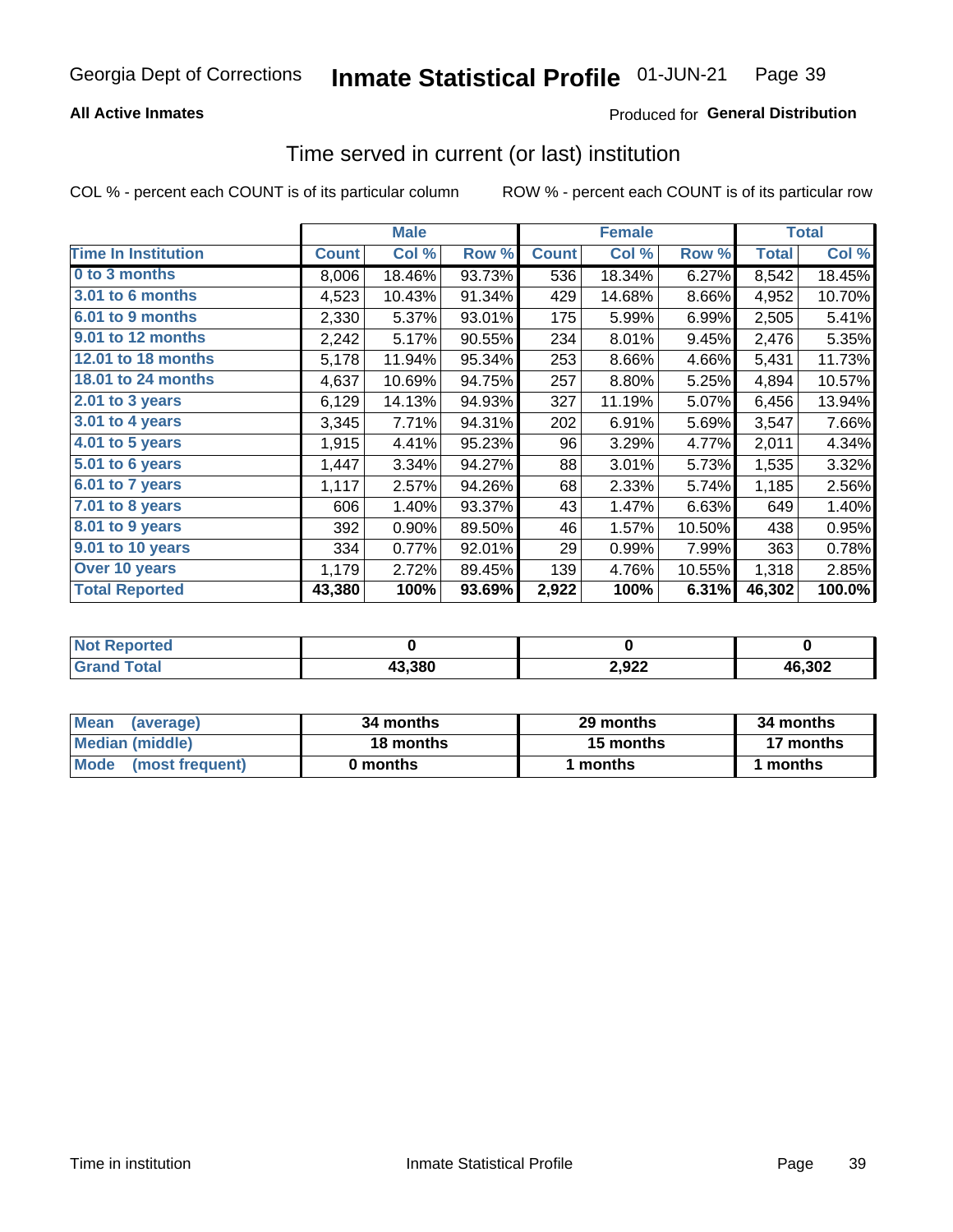### **All Active Inmates**

### Produced for General Distribution

# Highest grade level attained

COL % - percent each COUNT is of its particular column

|                              |                 | <b>Male</b> |         |                         | <b>Female</b> |        |                 | <b>Total</b> |
|------------------------------|-----------------|-------------|---------|-------------------------|---------------|--------|-----------------|--------------|
| <b>Grade Level</b>           | <b>Count</b>    | Col %       | Row %   | <b>Count</b>            | Col %         | Row %  | <b>Total</b>    | Col %        |
| No school at all             | $\overline{12}$ | 0.04%       | 100.00% |                         |               |        | $\overline{12}$ | 0.04%        |
| <b>Grade 1</b>               | 13              | 0.04%       | 100.00% |                         |               |        | 13              | 0.04%        |
| <b>Grade 2</b>               | 25              | 0.09%       | 100.00% |                         |               |        | 25              | 0.08%        |
| Grade 3                      | 48              | 0.17%       | 97.96%  | $\mathbf{1}$            | 0.07%         | 2.04%  | 49              | 0.16%        |
| <b>Grade 4</b>               | 60              | 0.21%       | 95.24%  | $\sqrt{3}$              | 0.20%         | 4.76%  | 63              | 0.21%        |
| Grade 5                      | 75              | 0.26%       | 94.94%  | $\overline{\mathbf{4}}$ | 0.26%         | 5.06%  | 79              | 0.26%        |
| Grade 6                      | 270             | 0.93%       | 97.47%  | $\overline{7}$          | 0.46%         | 2.53%  | 277             | 0.91%        |
| <b>Grade 7</b>               | 519             | 1.79%       | 95.05%  | 27                      | 1.77%         | 4.95%  | 546             | 1.79%        |
| Grade 8                      | 1,902           | 6.55%       | 95.15%  | 97                      | 6.37%         | 4.85%  | 1,999           | 6.54%        |
| Grade 9                      | 3,628           | 12.49%      | 96.80%  | 120                     | 7.88%         | 3.20%  | 3,748           | 12.26%       |
| Grade 10                     | 4,868           | 16.76%      | 96.78%  | 162                     | 10.64%        | 3.22%  | 5,030           | 16.46%       |
| Grade 11                     | 4,755           | 16.37%      | 95.85%  | 206                     | 13.53%        | 4.15%  | 4,961           | 16.23%       |
| Grade 12 or GED              | 10,168          | 35.01%      | 94.40%  | 603                     | 39.59%        | 5.60%  | 10,771          | 35.24%       |
| <b>Some tech school</b>      | 207             | 0.71%       | 86.25%  | 33                      | 2.17%         | 13.75% | 240             | 0.79%        |
| <b>Completed tech school</b> | 213             | 0.73%       | 84.86%  | 38                      | 2.50%         | 15.14% | 251             | 0.82%        |
| College, 1 year              | 801             | 2.76%       | 92.39%  | 66                      | 4.33%         | 7.61%  | 867             | 2.84%        |
| College, 2 year              | 888             | 3.06%       | 90.52%  | 93                      | 6.11%         | 9.48%  | 981             | 3.21%        |
| College, 3 year              | 222             | 0.76%       | 87.40%  | 32                      | 2.10%         | 12.60% | 254             | 0.83%        |
| <b>Bachelor's degree</b>     | 284             | $0.98\%$    | 92.51%  | 23                      | 1.51%         | 7.49%  | 307             | 1.00%        |
| <b>Master's degree</b>       | 54              | 0.19%       | 91.53%  | 5                       | 0.33%         | 8.47%  | 59              | 0.19%        |
| Ph.D. degree                 | 5               | 0.02%       | 83.33%  | 1                       | 0.07%         | 16.67% | 6               | 0.02%        |
| Law degree                   | 13              | 0.04%       | 92.86%  | $\mathbf{1}$            | 0.07%         | 7.14%  | 14              | 0.05%        |
| <b>Some medical school</b>   | 1               | 0.01%       | 50.00%  | 1                       | 0.07%         | 50.00% | $\overline{2}$  | 0.01%        |
| <b>Medical degree</b>        | $\overline{7}$  | 0.02%       | 100.00% |                         |               |        | $\overline{7}$  | 0.02%        |
|                              | $\mathbf 1$     | 0.01%       | 100.00% |                         |               |        | 1               | 0.01%        |
| <b>Total Reported</b>        | 29,039          | 100%        | 95.02%  | 1,523                   | 100.0%        | 4.98%  | 30,562          | 100.0%       |

| 4.34''<br>1 Л | 399, ا | .740          |
|---------------|--------|---------------|
| 43.380        | 2,922  | $\sim$<br>AF. |

| Mean<br>(average)    | 10.84           | 11.40           | 10.87           |  |
|----------------------|-----------------|-----------------|-----------------|--|
| Median (middle)      | Grade 11        | Grade 12 or GED | Grade 11        |  |
| Mode (most frequent) | Grade 12 or GED | Grade 12 or GED | Grade 12 or GED |  |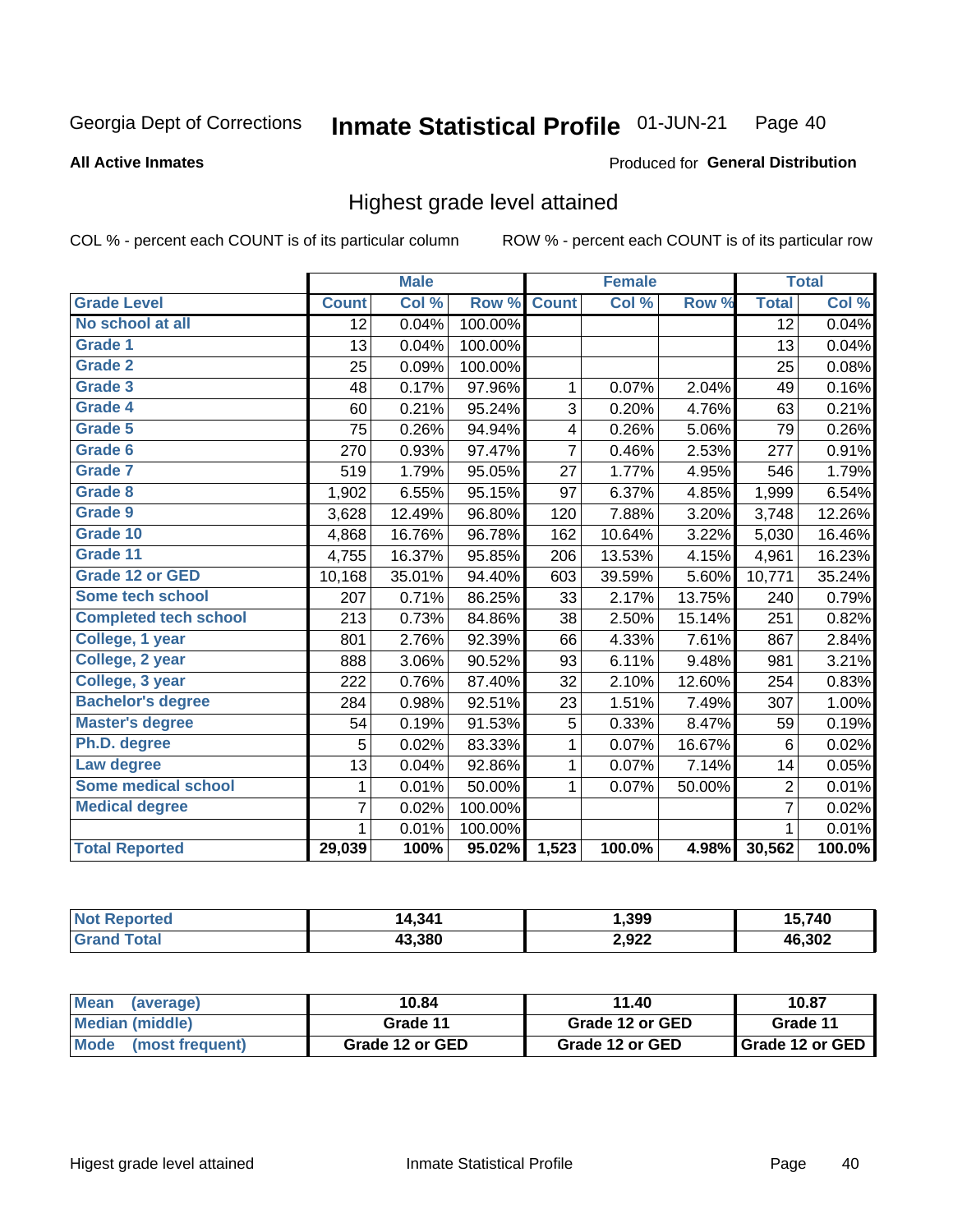### Inmate Statistical Profile 01-JUN-21 Page 41

### **All Active Inmates**

## **Produced for General Distribution**

# Culture fair IQ scores

COL % - percent each COUNT is of its particular column

|                       |              | <b>Male</b> |        |              | <b>Female</b> |          |              | <b>Total</b> |
|-----------------------|--------------|-------------|--------|--------------|---------------|----------|--------------|--------------|
| <b>IQ Scores</b>      | <b>Count</b> | Col %       | Row %  | <b>Count</b> | Col %         | Row %    | <b>Total</b> | Col %        |
| $60 - 69$             | 843          | $2.40\%$    | 93.15% | 62           | 2.43%         | 6.85%    | 905          | 2.40%        |
| $70 - 79$             | 2,388        | 6.79%       | 93.32% | 171          | 6.70%         | 6.68%    | 2,559        | 6.79%        |
| $80 - 89$             | 5,102        | 14.51%      | 89.10% | 624          | 24.46%        | 10.90%   | 5,726        | 15.19%       |
| $90 - 99$             | 9,621        | 27.37%      | 90.85% | 969          | 37.99%        | 9.15%    | 10,590       | 28.08%       |
| $100 - 109$           | 9,747        | 27.72%      | 95.87% | 420          | 16.46%        | 4.13%    | 10,167       | 26.96%       |
| $110 - 119$           | 6,170        | 17.55%      | 97.53% | 156          | 6.12%         | $2.47\%$ | 6,326        | 16.78%       |
| $120 - 129$           | 1,242        | 3.53%       | 92.96% | 94           | 3.68%         | 7.04%    | 1,336        | 3.54%        |
| $130 - 139$           | 43           | 0.12%       | 53.75% | 37           | 1.45%         | 46.25%   | 80           | 0.21%        |
| 140 & Up              |              |             |        | 18           | 0.71%         | 100.00%  | 18           | 0.05%        |
| <b>Total Reported</b> | 35,156       | 100%        | 93.23% | 2,551        | 100%          | 6.77%    | 37,707       | 100%         |

| <b>Not Reported</b>         | 7,611  | 240   | 7,851  |
|-----------------------------|--------|-------|--------|
| <b>Not Valid (under 60)</b> | 613    | 131   | 744    |
| <b>Grand Total</b>          | 43,380 | 2,922 | 46,302 |

| <b>Mean</b><br>(average) | 98  | 95 | 98 |
|--------------------------|-----|----|----|
| Median (middle)          | 99  | 94 | 99 |
| Mode<br>(most frequent)  | 103 | 92 | 99 |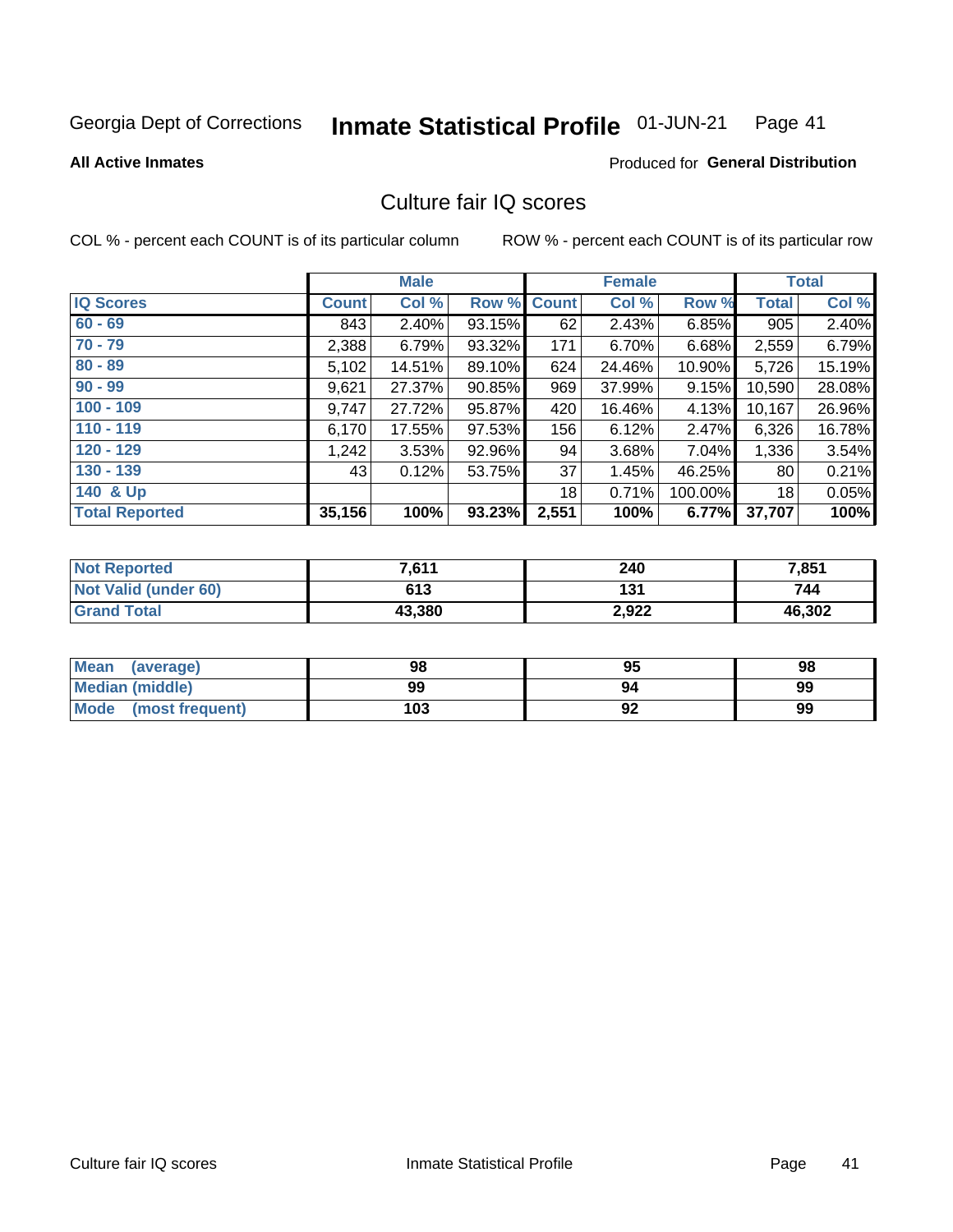### Inmate Statistical Profile 01-JUN-21 Page 42

**All Active Inmates** 

## Produced for General Distribution

# Wide Range Achievement Test (WRAT) reading score

COL % - percent each COUNT is of its particular column

|                           |              | <b>Male</b> |        |              | <b>Female</b> |        |              | <b>Total</b> |
|---------------------------|--------------|-------------|--------|--------------|---------------|--------|--------------|--------------|
| <b>WRAT Reading Score</b> | <b>Count</b> | Col %       | Row %  | <b>Count</b> | Col %         | Row %  | <b>Total</b> | Col %        |
| $0.1$ to $0.9$            | 732          | 1.94%       | 99.59% | 3            | 0.11%         | 0.41%  | 735          | 1.82%        |
| 1.0 to 1.9                | 711          | 1.88%       | 99.16% | 6            | 0.22%         | 0.84%  | 717          | 1.77%        |
| 2.0 to 2.9                | 1,292        | 3.43%       | 98.03% | 26           | 0.97%         | 1.97%  | 1,318        | 3.26%        |
| 3.0 to 3.9                | 2,470        | 6.55%       | 96.60% | 87           | 3.24%         | 3.40%  | 2,557        | 6.33%        |
| 4.0 to 4.9                | 2,923        | 7.75%       | 94.93% | 156          | 5.82%         | 5.07%  | 3,079        | 7.62%        |
| 5.0 to 5.9                | 3,151        | 8.35%       | 95.54% | 147          | 5.48%         | 4.46%  | 3,298        | 8.16%        |
| 6.0 to 6.9                | 3,330        | 8.83%       | 95.20% | 168          | 6.26%         | 4.80%  | 3,498        | 8.66%        |
| 7.0 to 7.9                | 1,702        | 4.51%       | 95.08% | 88           | 3.28%         | 4.92%  | 1,790        | 4.43%        |
| 8.0 to 8.9                | 3,090        | 8.19%       | 94.47% | 181          | 6.75%         | 5.53%  | 3,271        | 8.10%        |
| 9.0 to 9.9                | 1,593        | 4.22%       | 94.26% | 97           | 3.62%         | 5.74%  | 1,690        | 4.18%        |
| 10.0 to 10.9              | 2,383        | 6.32%       | 92.87% | 183          | 6.82%         | 7.13%  | 2,566        | 6.35%        |
| 11.0 to 11.9              | 2,703        | 7.17%       | 89.30% | 324          | 12.08%        | 10.70% | 3,027        | 7.49%        |
| 12.0 to 12.9              | 11,155       | 29.57%      | 90.62% | 1,154        | 43.03%        | 9.38%  | 12,309       | 30.46%       |
| 13                        | 487          | 1.29%       | 88.71% | 62           | 2.31%         | 11.29% | 549          | 1.36%        |
| <b>Total Reported</b>     | 37,722       | 100%        | 93.36% | 2,682        | 100%          | 6.64%  | 40,404       | 100%         |

| NO | 5,658  | 240<br>__ | 5,898  |
|----|--------|-----------|--------|
|    | 43.380 | 2,922     | 46,302 |

| <b>Mean</b><br>(average) | 8.58 | 10.18 | 8.68 |
|--------------------------|------|-------|------|
| Median (middle)          | 8.9  | 11.6  | 8.9  |
| Mode (most frequent)     | 12.9 | 12.9  | 12.9 |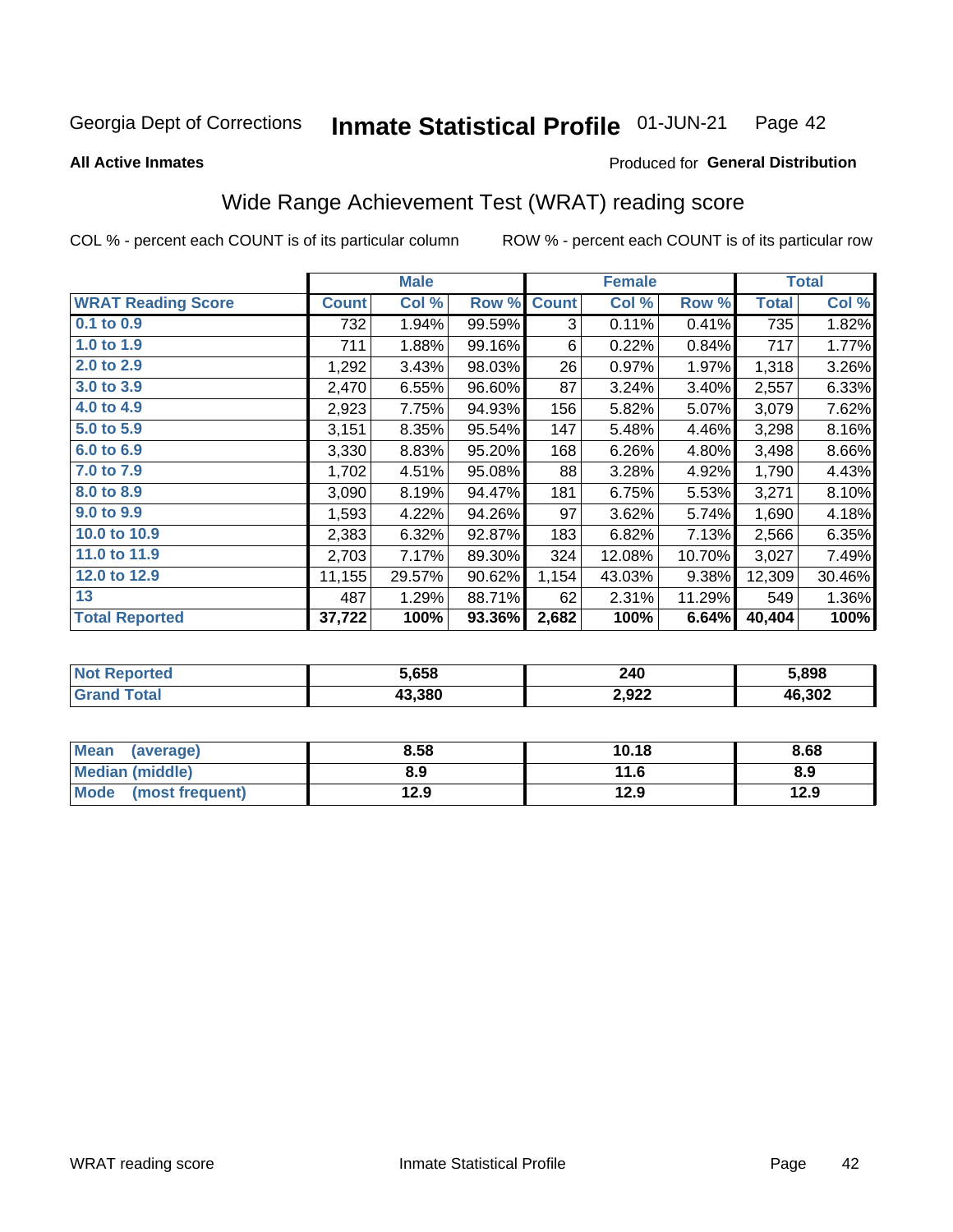### Inmate Statistical Profile 01-JUN-21 Page 43

**All Active Inmates** 

## Produced for General Distribution

# Wide Range Achievement Test (WRAT) math score

COL % - percent each COUNT is of its particular column

|                              |              | <b>Male</b> |         |              | <b>Female</b> |        |              | <b>Total</b> |
|------------------------------|--------------|-------------|---------|--------------|---------------|--------|--------------|--------------|
| <b>WRAT Mathematic Score</b> | <b>Count</b> | Col %       | Row %   | <b>Count</b> | Col %         | Row %  | <b>Total</b> | Col %        |
| 0.1 to 0.9                   | 242          | 0.64%       | 100.00% |              |               |        | 242          | 0.60%        |
| 1.0 to 1.9                   | 488          | 1.29%       | 96.63%  | 17           | 0.63%         | 3.37%  | 505          | 1.25%        |
| 2.0 to 2.9                   | 1,039        | 2.75%       | 96.11%  | 42           | 1.57%         | 3.89%  | 1,081        | 2.67%        |
| 3.0 to 3.9                   | 2,609        | 6.91%       | 97.53%  | 66           | 2.46%         | 2.47%  | 2,675        | 6.62%        |
| 4.0 to 4.9                   | 4,899        | 12.98%      | 93.74%  | 327          | 12.19%        | 6.26%  | 5,226        | 12.93%       |
| 5.0 to 5.9                   | 6,185        | 16.39%      | 93.30%  | 444          | 16.55%        | 6.70%  | 6,629        | 16.40%       |
| 6.0 to 6.9                   | 6,891        | 18.26%      | 92.11%  | 590          | 21.99%        | 7.89%  | 7,481        | 18.51%       |
| 7.0 to 7.9                   | 3,036        | 8.05%       | 93.42%  | 214          | 7.98%         | 6.58%  | 3,250        | 8.04%        |
| 8.0 to 8.9                   | 3,338        | 8.85%       | 91.23%  | 321          | 11.96%        | 8.77%  | 3,659        | 9.05%        |
| 9.0 to 9.9                   | 2,203        | 5.84%       | 93.59%  | 151          | 5.63%         | 6.41%  | 2,354        | 5.82%        |
| 10.0 to 10.9                 | 902          | 2.39%       | 98.80%  | 11           | 0.41%         | 1.20%  | 913          | 2.26%        |
| 11.0 to 11.9                 | 957          | 2.54%       | 90.37%  | 102          | 3.80%         | 9.63%  | 1,059        | 2.62%        |
| 12.0 to 12.9                 | 4,885        | 12.95%      | 92.76%  | 381          | 14.20%        | 7.24%  | 5,266        | 13.03%       |
| 13                           | 56           | 0.15%       | 76.71%  | 17           | 0.63%         | 23.29% | 73           | 0.18%        |
| <b>Total Reported</b>        | 37,730       | 100%        | 93.36%  | 2,683        | 100%          | 6.64%  | 40,413       | 100%         |

| <b>Reported</b><br><b>NO</b> t | 5.650  | 239   | 889.ز  |
|--------------------------------|--------|-------|--------|
| 'otal                          | 13.380 | 2,922 | 46,302 |

| <b>Mean</b><br>(average) | 7.06 | 7.51 | 7.09 |
|--------------------------|------|------|------|
| Median (middle)          | כ.ס  | 6.9  | 0.J  |
| Mode<br>(most frequent)  | l2.9 | 12.9 | 12.9 |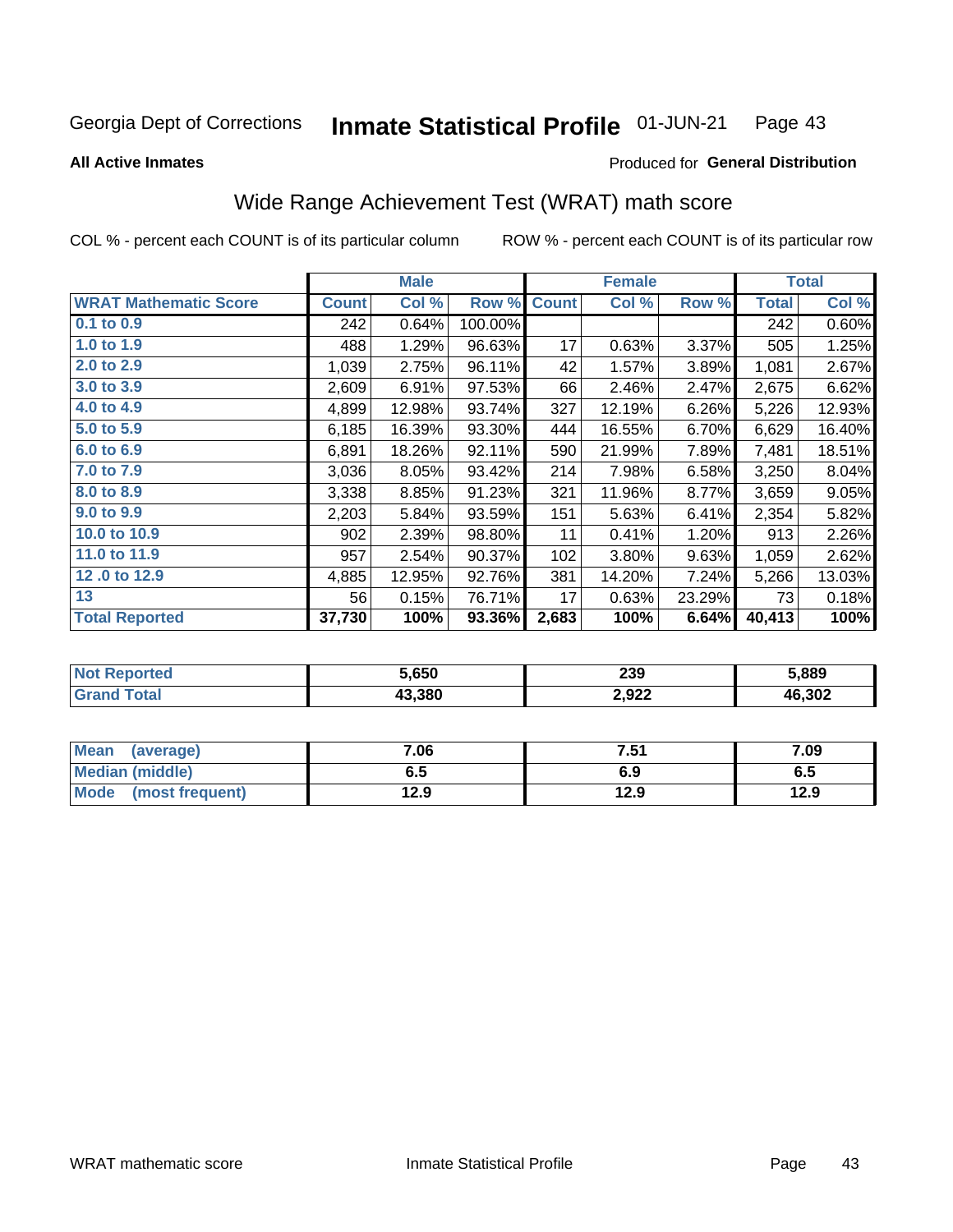### Inmate Statistical Profile 01-JUN-21 Page 44

## **All Active Inmates**

## **Produced for General Distribution**

# Wide Range Achievement Test (WRAT) spelling score

COL % - percent each COUNT is of its particular column

|                            |              | <b>Male</b> |        |              | <b>Female</b> |        |              | <b>Total</b> |
|----------------------------|--------------|-------------|--------|--------------|---------------|--------|--------------|--------------|
| <b>WRAT Spelling Score</b> | <b>Count</b> | Col %       | Row %  | <b>Count</b> | Col %         | Row %  | <b>Total</b> | Col %        |
| 0.1 to 0.9                 | 797          | 2.11%       | 99.25% | 6            | 0.22%         | 0.75%  | 803          | 1.99%        |
| 1.0 to 1.9                 | 1,092        | 2.89%       | 98.91% | 12           | 0.45%         | 1.09%  | 1,104        | 2.73%        |
| 2.0 to 2.9                 | 2,097        | 5.56%       | 98.73% | 27           | 1.01%         | 1.27%  | 2,124        | 5.25%        |
| 3.0 to 3.9                 | 2,963        | 7.85%       | 98.08% | 58           | 2.16%         | 1.92%  | 3,021        | 7.47%        |
| 4.0 to 4.9                 | 2,631        | 6.97%       | 96.80% | 87           | 3.24%         | 3.20%  | 2,718        | 6.72%        |
| 5.0 to 5.9                 | 3,230        | 8.56%       | 95.34% | 158          | 5.89%         | 4.66%  | 3,388        | 8.38%        |
| 6.0 to 6.9                 | 3,553        | 9.41%       | 95.28% | 176          | 6.56%         | 4.72%  | 3,729        | 9.22%        |
| 7.0 to 7.9                 | 3,323        | 8.80%       | 94.89% | 179          | 6.67%         | 5.11%  | 3,502        | 8.66%        |
| 8.0 to 8.9                 | 3,282        | 8.70%       | 94.23% | 201          | 7.49%         | 5.77%  | 3,483        | 8.62%        |
| 9.0 to 9.9                 | 1,916        | 5.08%       | 94.11% | 120          | 4.47%         | 5.89%  | 2,036        | 5.04%        |
| 10.0 to 10.9               | 1,819        | 4.82%       | 92.38% | 150          | 5.59%         | 7.62%  | 1,969        | 4.87%        |
| 11.0 to 11.9               | 2,446        | 6.48%       | 89.47% | 288          | 10.73%        | 10.53% | 2,734        | 6.76%        |
| 12.0 to 12.9               | 8,363        | 22.16%      | 87.58% | 1,186        | 44.20%        | 12.42% | 9,549        | 23.62%       |
| 13                         | 229          | 0.61%       | 86.74% | 35           | 1.30%         | 13.26% | 264          | 0.65%        |
| <b>Total Reported</b>      | 37,741       | 100%        | 93.36% | 2,683        | 100%          | 6.64%  | 40,424       | 100%         |

| olatelo | 5.639 | 239   | : 070               |
|---------|-------|-------|---------------------|
|         | .380  | 2,922 | <b>ີ</b> .302<br>46 |

| <b>Mean</b><br>(average) | 7.85 | 10.19 | 8.00 |
|--------------------------|------|-------|------|
| Median (middle)          | .    | 11.6  | ه. ، |
| Mode (most frequent)     | 12.9 | 12.9  | 12.9 |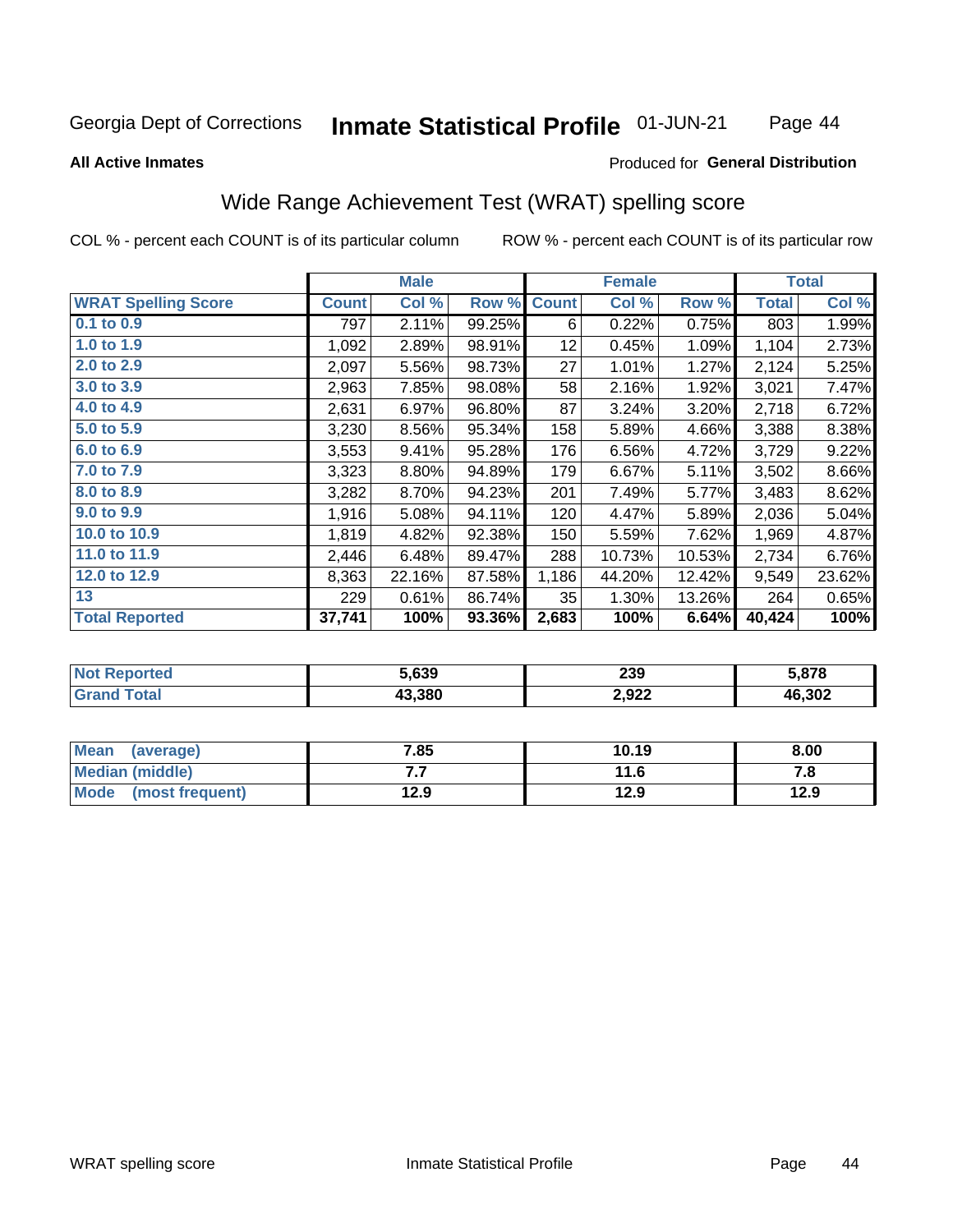### Inmate Statistical Profile 01-JUN-21 Page 45

**All Active Inmates** 

## **Produced for General Distribution**

# Current / last mental health treatment level

COL % - percent each COUNT is of its particular column

|                                    |              | <b>Male</b> |         |                 | <b>Female</b> |        |              | <b>Total</b> |
|------------------------------------|--------------|-------------|---------|-----------------|---------------|--------|--------------|--------------|
| <b>Mental Health Treatment Lev</b> | <b>Count</b> | Col %       | Row %   | <b>Count</b>    | Col %         | Row %  | <b>Total</b> | Col %        |
| 1 No problem at current time       | 7,563        | 47.63%      | 92.46%  | 617             | 26.50%        | 7.54%  | 8,180        | 44.93%       |
| 2 Receiving outpatient             | 6,666        | 41.98%      | 79.98%  | 1,669           | 71.69%        | 20.02% | 8,335        | 45.78%       |
| <b>Treatment</b>                   |              |             |         |                 |               |        |              |              |
| 3 Inpatient, moderate              | 1,298        | 8.17%       | 97.59%  | 32              | 1.37%         | 2.41%  | 1,330        | $7.30\%$     |
| <b>Treatment</b>                   |              |             |         |                 |               |        |              |              |
| 4 Inpatient, intensive             | 324          | 2.04%       | 97.01%  | 10 <sup>1</sup> | 0.43%         | 2.99%  | 334          | 1.83%        |
| <b>Treatment</b>                   |              |             |         |                 |               |        |              |              |
| <b>5 Undergoing crisis</b>         | 28           | 0.18%       | 100.00% |                 |               |        | 28           | 0.15%        |
| <b>stabilization</b>               |              |             |         |                 |               |        |              |              |
| <b>6 Hospital for criminally</b>   |              | 0.01%       | 100.00% |                 |               |        |              | 0.01%        |
| <b>Tinsane</b>                     |              |             |         |                 |               |        |              |              |
| <b>Total Evaluated</b>             | 15,880       | 100%        | 87.21%  | 2,328           | 100%          | 12.79% | 18,208       | 100%         |

| Never had MH evaluation | 27,500 | 594   | 28,094 |
|-------------------------|--------|-------|--------|
| $\mathsf{Total}$        | 43,380 | 2,922 | 46,302 |

| Median (middle)                | <b>Receiving outpatient</b><br>treatment | <b>Receiving outpatient</b><br>treatment | <b>Receiving</b><br>outpatient<br>treatment |  |
|--------------------------------|------------------------------------------|------------------------------------------|---------------------------------------------|--|
| <b>Mode</b><br>(most frequent) | No problem at current time               | <b>Receiving outpatient</b><br>treatment | Receiving<br>outpatient<br>treatment        |  |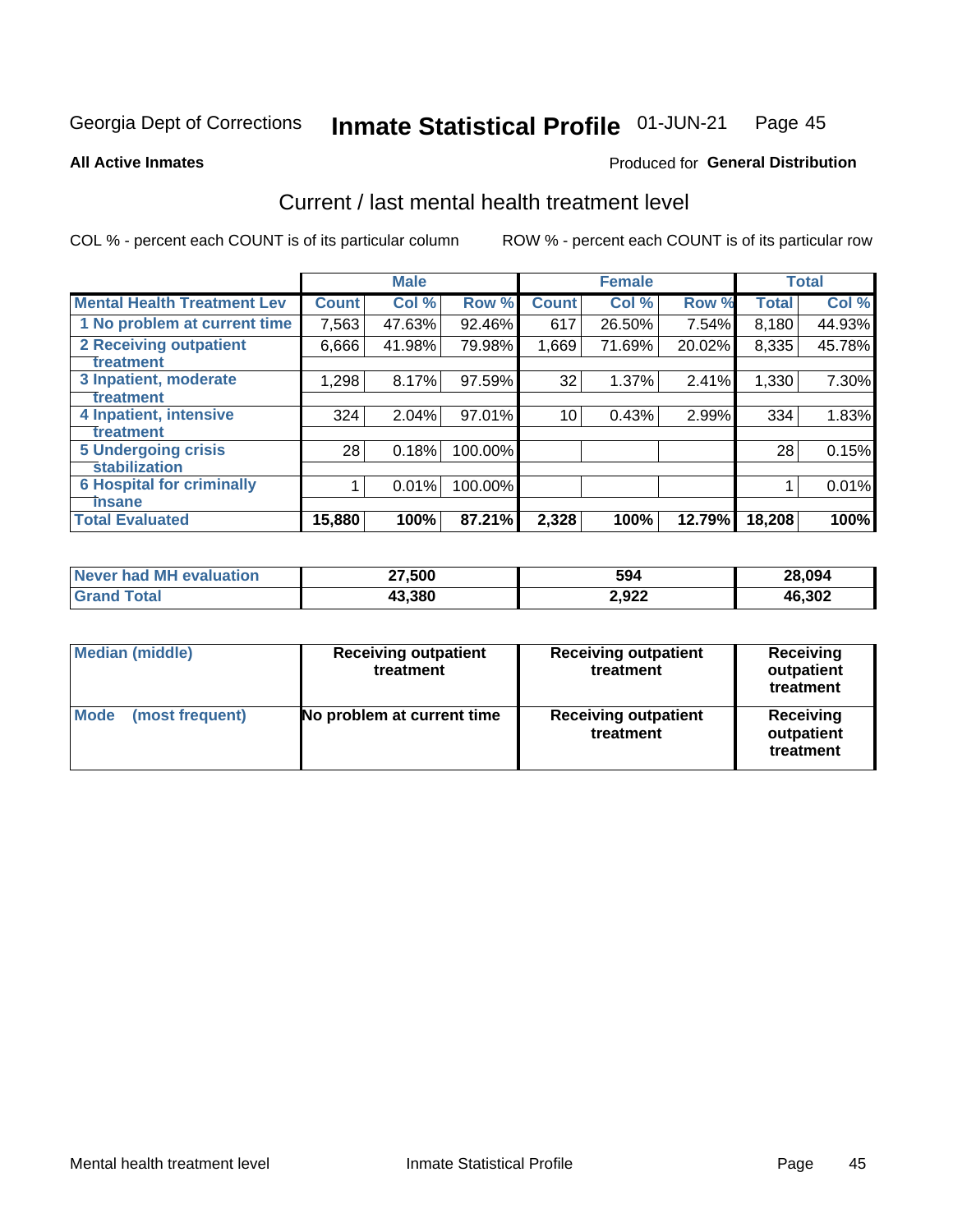## **All Active Inmates**

## Produced for General Distribution

# PULHESDWIT medical scale - 'P' overall condition ('P'hysical)

COL % - percent each COUNT is of its particular column

|                                  |              | <b>Male</b> |         |              | <b>Female</b> |         |              | <b>Total</b> |
|----------------------------------|--------------|-------------|---------|--------------|---------------|---------|--------------|--------------|
| 'P' Overall Condition            | <b>Count</b> | Col %       | Row %   | <b>Count</b> | Col %         | Row %   | <b>Total</b> | Col %        |
| 1 No medical illness             | 27,877       | 73.34%      | 94.25%  | 1,702        | 66.05%        | 5.75%   | 29,579       | 72.87%       |
| 2 Well-controlled chronic        | 9,337        | 24.56%      | 92.13%  | 798          | 30.97%        | 7.87%   | 10, 135      | 24.97%       |
| <b>illness</b>                   |              |             |         |              |               |         |              |              |
| 3 Poorly-controlled chronic      | 733          | 1.93%       | 92.43%  | 60           | 2.33%         | 7.57%   | 793          | 1.95%        |
| <b>illness</b>                   |              |             |         |              |               |         |              |              |
| 4 Significant problems requiring | 62           | 0.16%       | 87.32%  | 9            | 0.35%         | 12.68%  | 71           | 0.17%        |
| special housing                  |              |             |         |              |               |         |              |              |
| 5 Terminal illness, < 6 months   | 4            | 0.01%       | 100.00% |              |               |         | 4            | 0.01%        |
| to live                          |              |             |         |              |               |         |              |              |
| 6 Inmate is pregnant             |              |             |         | 8            | 0.31%         | 100.00% | 8            | 0.02%        |
| <b>Total Reported</b>            | 38,013       | 100%        | 93.65%  | 2,577        | 100%          | 6.35%   | 40,590       | 100%         |

| ue u | 5,367  | マイベ<br>U⊤J   | <b>740</b> |
|------|--------|--------------|------------|
|      | L3 380 | 922<br>L,JLL | 46,302     |

| Mode | (most frequent) | 1 No medical illness | 1 No medical illness | 1 No medical<br>illness |
|------|-----------------|----------------------|----------------------|-------------------------|
|------|-----------------|----------------------|----------------------|-------------------------|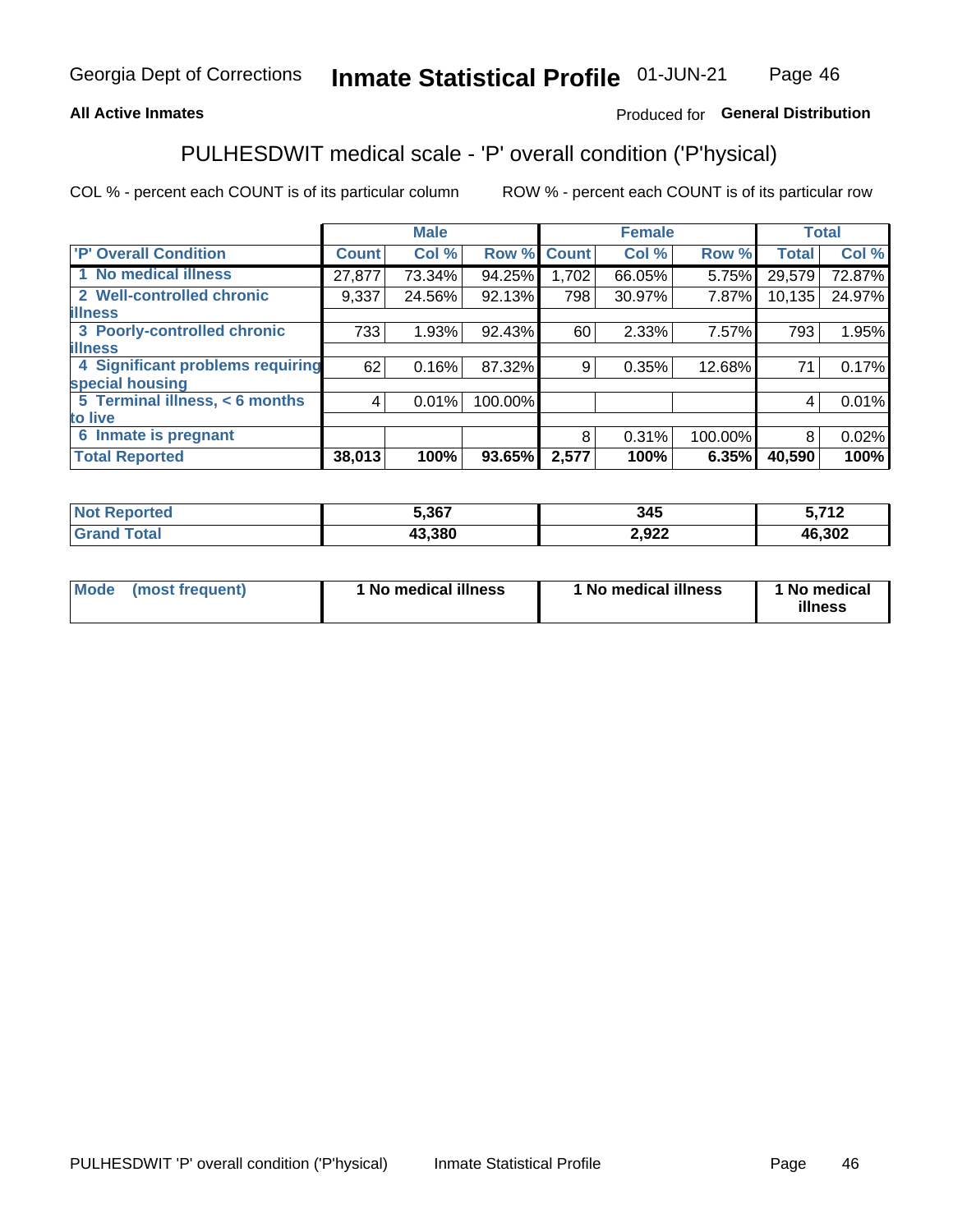## **All Active Inmates**

## Produced for General Distribution

# PULHESDWIT medical scale - 'U' upper body

COL % - percent each COUNT is of its particular column

|                                                  |              | <b>Male</b> |         |                 | <b>Female</b> |        |              | <b>Total</b> |
|--------------------------------------------------|--------------|-------------|---------|-----------------|---------------|--------|--------------|--------------|
| <b>U' Upper Body</b>                             | <b>Count</b> | Col %       | Row %   | <b>Count</b>    | Col %         | Row %  | <b>Total</b> | Col %        |
| 1 Upper bones, joints,<br>muscles all OK         | 36,072       | 95.46%      | 93.62%  | 2,460           | 95.46%        | 6.38%  | 38,532       | 95.46%       |
| 2 One or both arms minimally                     | 1,524        | 4.03%       | 94.13%  | 95              | 3.69%         | 5.87%  | 1,619        | 4.01%        |
| limited<br>3 One or both arms                    | 160          | 0.42%       | 90.91%  | 16 <sub>1</sub> | 0.62%         | 9.09%  | 176          | 0.44%        |
| <b>moderately limited</b>                        |              |             |         |                 |               |        |              |              |
| 4 One arm disabled,                              | 29           | 0.08%       | 82.86%  | 6               | 0.23%         | 17.14% | 35           | 0.09%        |
| paralyzed, or amputated                          |              |             |         |                 |               |        |              |              |
| 5 Both arms disabled,<br>paralyzed, or amputated |              | 0.01%       | 100.00% |                 |               |        |              | 0.01%        |
| <b>Total Reported</b>                            | 37,786       | 100%        | 93.62%  | 2,577           | 100%          | 6.38%  | 40,363       | 100.0%       |

| <b>Not Reported</b> | 5,594  | 345   | 5,939  |
|---------------------|--------|-------|--------|
| Total<br>Grand      | 43,380 | 2,922 | 46,302 |

|  | Mode (most frequent) | 1 Upper bones, joints,<br>muscles all OK | 1 Upper bones, joints,<br>muscles all OK | 1 Upper bones,<br>joints, muscles all<br>ΟK |
|--|----------------------|------------------------------------------|------------------------------------------|---------------------------------------------|
|--|----------------------|------------------------------------------|------------------------------------------|---------------------------------------------|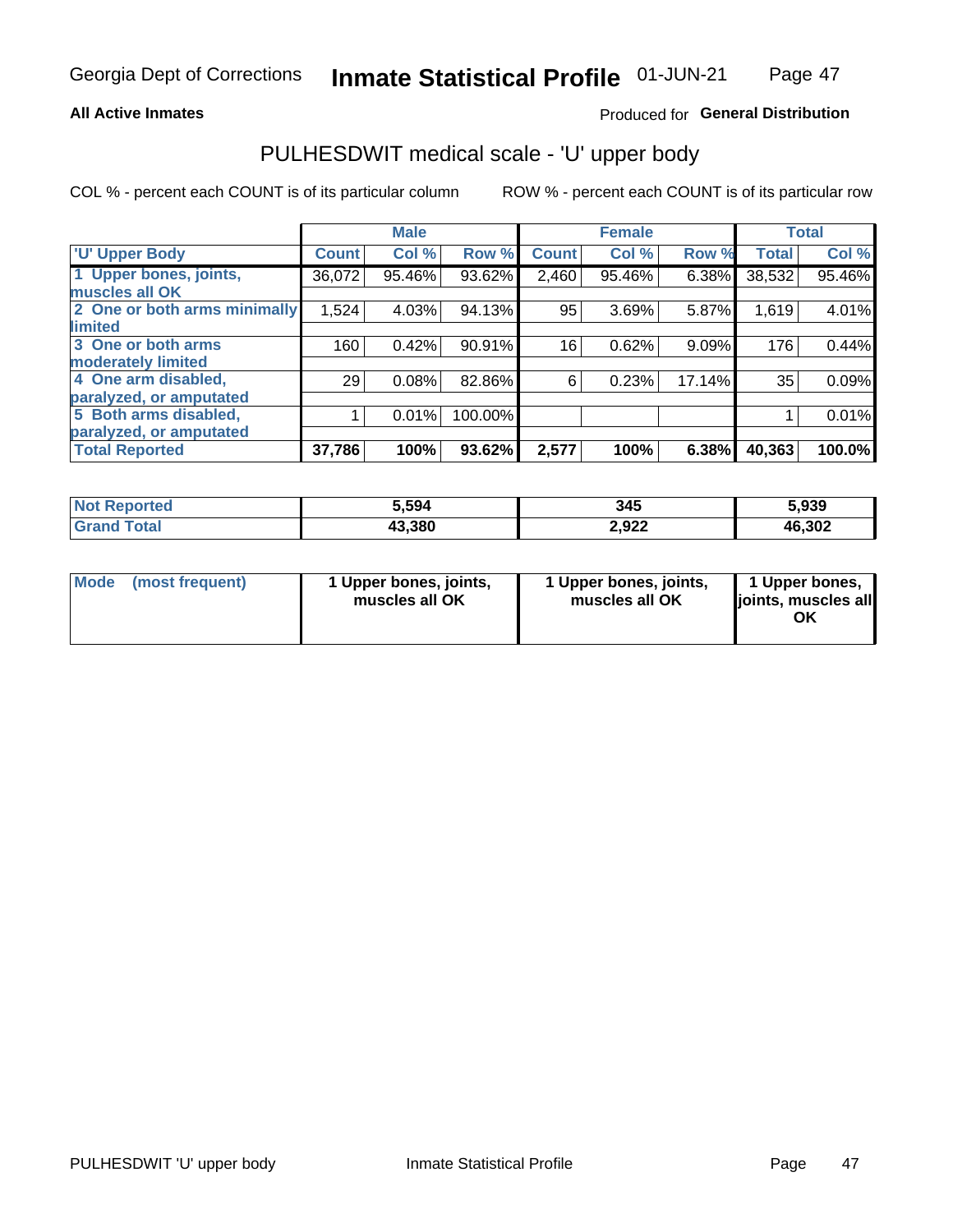## **All Active Inmates**

## Produced for General Distribution

# PULHESDWIT medical scale - 'L' lower body

COL % - percent each COUNT is of its particular column

|                                |              | <b>Male</b> |           |              | <b>Female</b> |       |              | <b>Total</b> |
|--------------------------------|--------------|-------------|-----------|--------------|---------------|-------|--------------|--------------|
| 'L' Lower Body                 | <b>Count</b> | Col %       | Row %     | <b>Count</b> | Col %         | Row % | <b>Total</b> | Col %        |
| 1 Lower bones, joints,         | 34,151       | 90.38%      | 93.54%    | 2,358        | 91.54%        | 6.46% | 36,509       | 90.46%       |
| muscles all OK                 |              |             |           |              |               |       |              |              |
| 2 One or both legs minimally   | 2,989        | 7.91%       | 94.23%    | 183          | 7.10%         | 5.77% | 3,172        | 7.86%        |
| limited                        |              |             |           |              |               |       |              |              |
| 3 One or both legs             | 539          | 1.43%       | 95.40%    | 26           | 1.01%         | 4.60% | 565          | 1.40%        |
| moderately limited             |              |             |           |              |               |       |              |              |
| 4 One leg disabled, paralyzed, | 90           | 0.24%       | $90.91\%$ | 9            | 0.35%         | 9.09% | 99           | 0.25%        |
| or amputated                   |              |             |           |              |               |       |              |              |
| 5 Both legs disabled,          | 16           | 0.04%       | 100.00%   |              |               |       | 16           | 0.04%        |
| paralyzed, or amputated        |              |             |           |              |               |       |              |              |
| <b>Total Reported</b>          | 37,785       | 100%        | 93.62%    | 2,576        | 100%          | 6.38% | 40,361       | 100.0%       |

| <b>Not Reported</b> | 5,595  | 346   | 5.941  |
|---------------------|--------|-------|--------|
| Total<br>Grar       | 43,380 | 2,922 | 46,302 |

| Mode | (most frequent) | 1 Lower bones, joints,<br>muscles all OK | I Lower bones, joints,<br>muscles all OK | 1 Lower bones,<br>joints, muscles all<br>ΟK |
|------|-----------------|------------------------------------------|------------------------------------------|---------------------------------------------|
|------|-----------------|------------------------------------------|------------------------------------------|---------------------------------------------|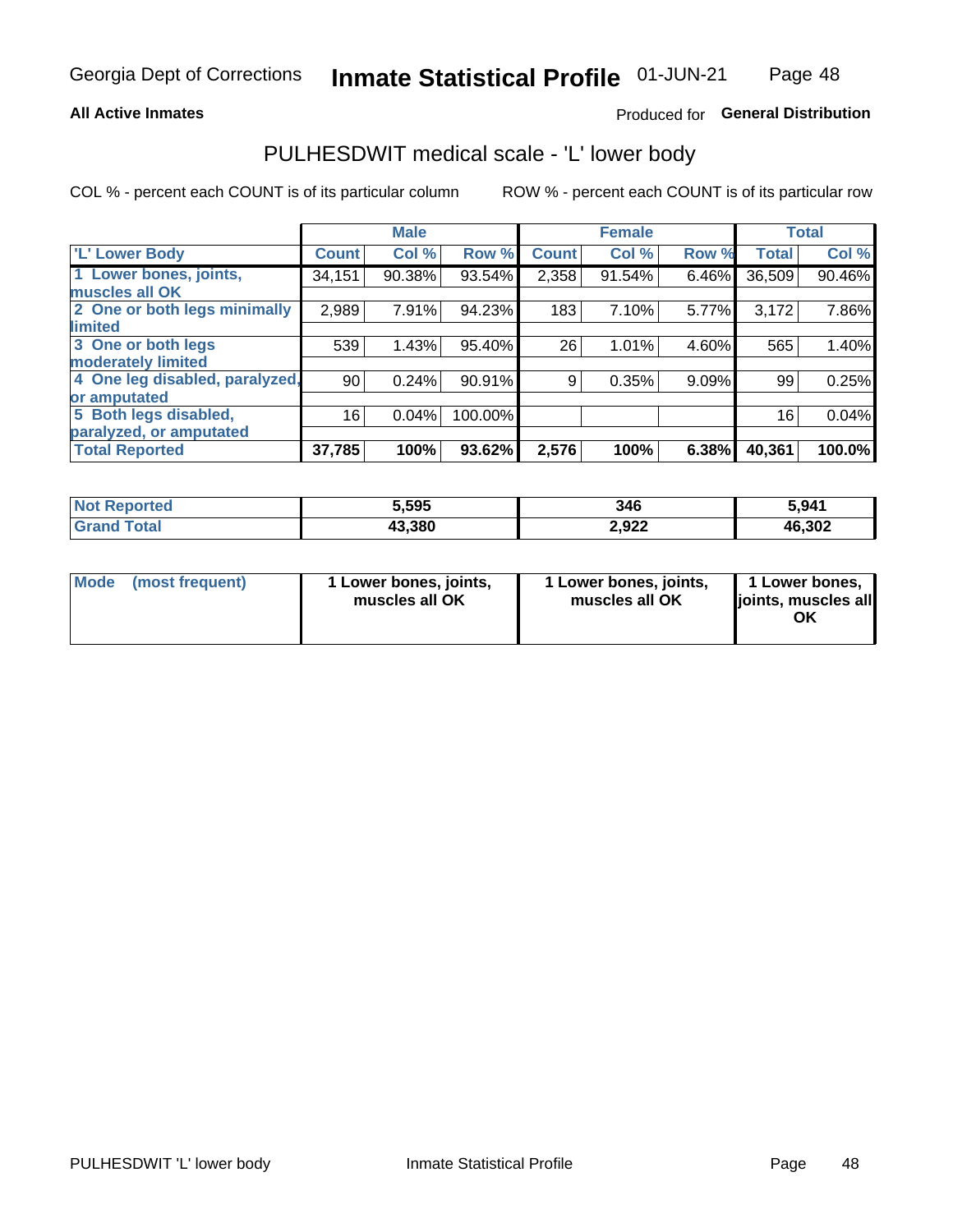## **All Active Inmates**

## Produced for General Distribution

# PULHESDWIT medical scale - 'H' hearing

COL % - percent each COUNT is of its particular column

|                                |                 | <b>Male</b> |             |       | <b>Female</b> |       | <b>Total</b> |        |
|--------------------------------|-----------------|-------------|-------------|-------|---------------|-------|--------------|--------|
| <b>'H' Hearing</b>             | <b>Count</b>    | Col %       | Row % Count |       | Col %         | Row % | <b>Total</b> | Col %  |
| 1 Normal hearing both ears     | 37,197          | 98.53%      | 93.61%      | 2,540 | $98.72\%$     | 6.39% | 39,737       | 98.54% |
| 2 Some loss in one ear with    | 426             | 1.13%       | 93.63%      | 29    | 1.13%         | 6.37% | 455          | 1.13%  |
| other OK, or mild loss in both |                 |             |             |       |               |       |              |        |
| 3 Total loss in one ear with   | 85              | 0.23%       | 97.70%      | 2     | 0.08%         | 2.30% | 87           | 0.22%  |
| mild loss in other             |                 |             |             |       |               |       |              |        |
| 4 Severe loss in both ears     | 24 <sub>1</sub> | $0.06\%$    | 96.00%      |       | 0.04%         | 4.00% | 25           | 0.06%  |
| 5 Total loss in both ears,     | 19              | 0.05%       | 95.00%      |       | 0.04%         | 5.00% | 20           | 0.05%  |
| requiring special housing      |                 |             |             |       |               |       |              |        |
| <b>Total Reported</b>          | 37,751          | 100%        | 93.62%      | 2,573 | 100%          | 6.38% | 40,324       | 100%   |

| <b>orted</b><br>NOT.  | 5,629  | 349   | 5.978  |
|-----------------------|--------|-------|--------|
| $F \wedge f \wedge f$ | 43.380 | 2,922 | 46,302 |

| Mode (most frequent) | 1 Normal hearing both ears 11 Normal hearing both ears 1 Normal hearing | both ears |
|----------------------|-------------------------------------------------------------------------|-----------|
|                      |                                                                         |           |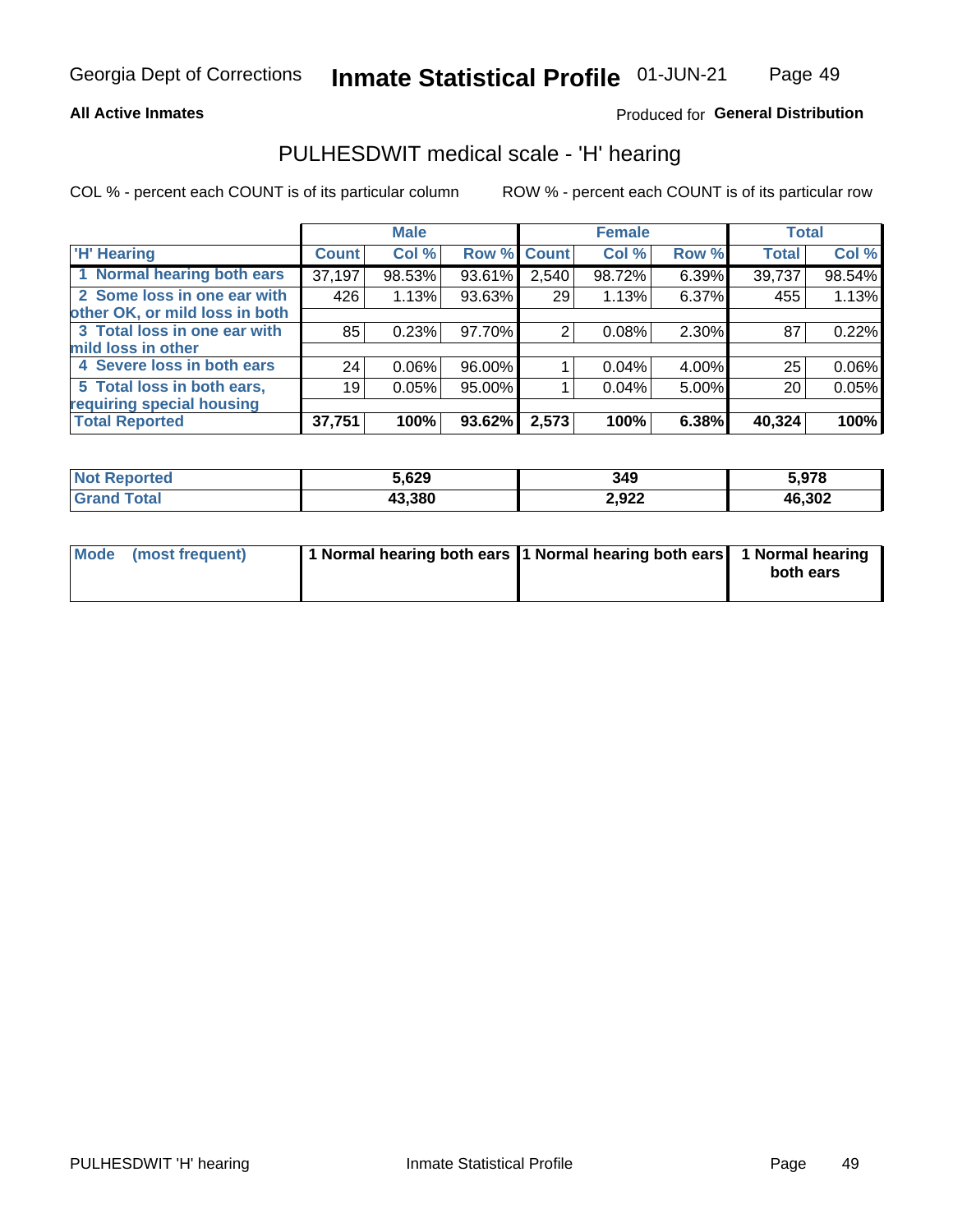## **All Active Inmates**

## Produced for General Distribution

# PULHESDWIT medical scale - 'E' vision

COL % - percent each COUNT is of its particular column

|                                 |              | <b>Male</b> |        |              | <b>Female</b> |        |              | <b>Total</b> |
|---------------------------------|--------------|-------------|--------|--------------|---------------|--------|--------------|--------------|
| 'E' Vision                      | <b>Count</b> | Col %       | Row %  | <b>Count</b> | Col %         | Row %  | <b>Total</b> | Col %        |
| 1 Correctable to 20/40 in both  | 28,444       | 75.86%      | 95.57% | 1,317        | 51.39%        | 4.43%  | 29,761       | 74.30%       |
| eyes                            |              |             |        |              |               |        |              |              |
| 2 Correctable to 20/70 in one   | 7,958        | 21.22%      | 88.75% | 1,009        | 39.37%        | 11.25% | 8,967        | 22.39%       |
| eye, may be blind in other      |              |             |        |              |               |        |              |              |
| 3 Correctable to 20/200 in one  | 935          | 2.49%       | 83.04% | 191          | 7.45%         | 16.96% | 1,126        | 2.81%        |
| eye, may be blind in other      |              |             |        |              |               |        |              |              |
| 4 One eye not correctable to    | 138          | 0.37%       | 75.41% | 45           | 1.76%         | 24.59% | 183          | 0.46%        |
| 20/200, other may be blind      |              |             |        |              |               |        |              |              |
| 5 Blind in both eyes, requiring | 19           | 0.05%       | 95.00% |              | 0.04%         | 5.00%  | 20           | 0.05%        |
| special housing                 |              |             |        |              |               |        |              |              |
| <b>Total Reported</b>           | 37,494       | 100%        | 93.60% | 2,563        | 100%          | 6.40%  | 40,057       | 100.0%       |

| <b>Not Reported</b> | 5,886  | 359   | 6,245  |
|---------------------|--------|-------|--------|
| Гоtal               | 43,380 | 2,922 | 46,302 |

| Mode (most frequent) | 1 Correctable to 20/40 in both<br>eves | 1 Correctable to 20/40 in   1 Correctable to  <br>both eves | 20/40 in both eyes |
|----------------------|----------------------------------------|-------------------------------------------------------------|--------------------|
|                      |                                        |                                                             |                    |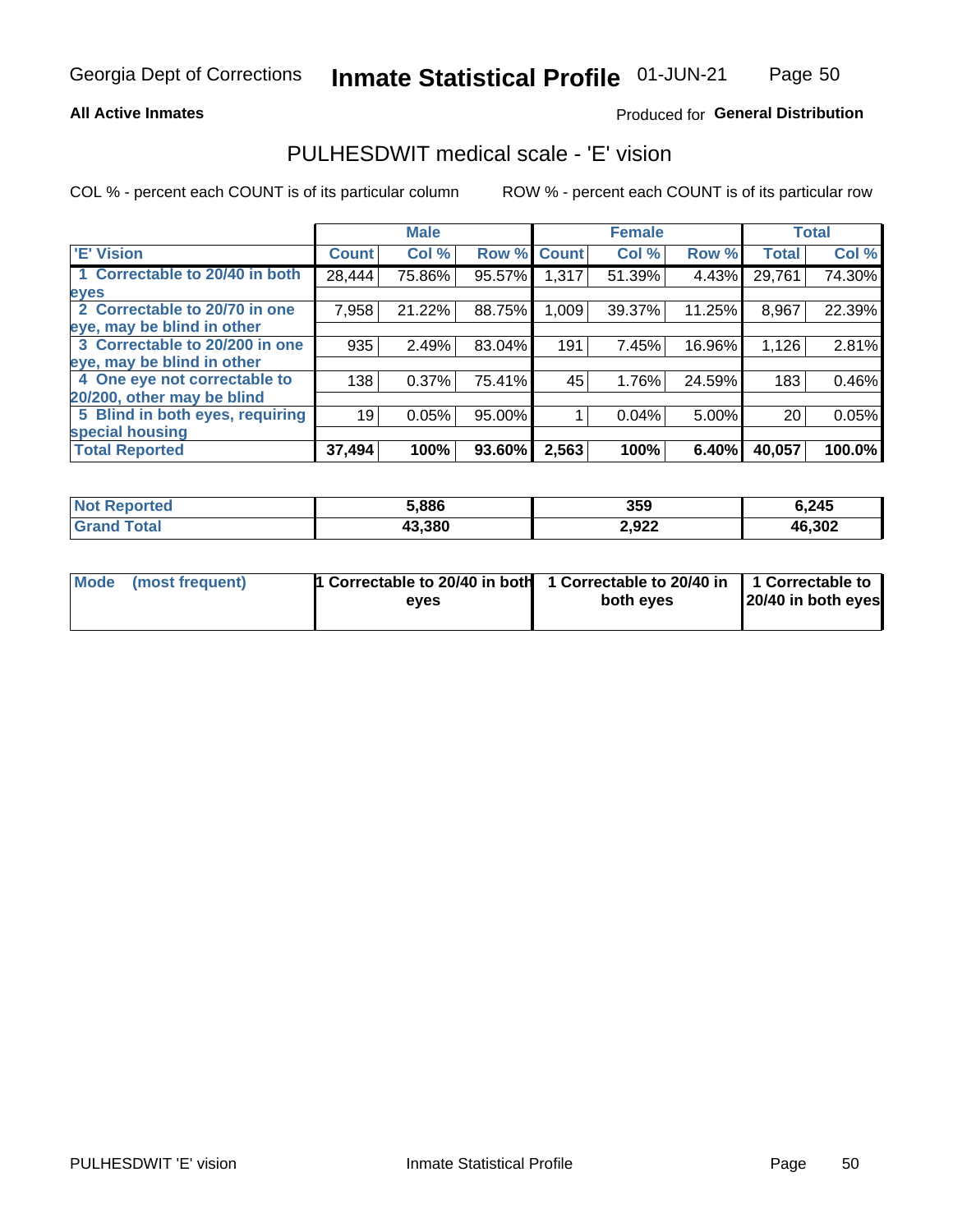## **All Active Inmates**

## Produced for General Distribution

# PULHESDWIT medical scale - 'S' pSychiatric

COL % - percent each COUNT is of its particular column

|                                        |              | <b>Male</b> |         |              | <b>Female</b> |        |              | <b>Total</b> |
|----------------------------------------|--------------|-------------|---------|--------------|---------------|--------|--------------|--------------|
| 'S' pSychiatric                        | <b>Count</b> | Col %       | Row %   | <b>Count</b> | Col %         | Row %  | <b>Total</b> | Col %        |
| 1 No impairment or disorders           | 32,951       | 89.52%      | 97.38%  | 885          | 36.23%        | 2.62%  | 33,836       | 86.21%       |
| 2 Stable, or in remission, or          | 3,150        | $8.56\%$    | 67.22%  | 1,536        | 62.87%        | 32.78% | 4,686        | 11.94%       |
| mild impairment or retardation         |              |             |         |              |               |        |              |              |
| 3 Requires moderate inpatient          | 551          | 1.50%       | 97.35%  | 15           | 0.61%         | 2.65%  | 566          | 1.44%        |
| treatment                              |              |             |         |              |               |        |              |              |
| 4 Requires intensive inpatient         | 148          | 0.40%       | 95.48%  |              | 0.29%         | 4.52%  | 155          | 0.39%        |
| treatment                              |              |             |         |              |               |        |              |              |
| <b>5 Requires Crisis Stabilization</b> | 6            | 0.02%       | 100.00% |              |               |        | 6            | 0.02%        |
| Unit (CSU) inpatient care              |              |             |         |              |               |        |              |              |
| <b>6 Severe disorders require</b>      |              | 0.01%       | 100.00% |              |               |        |              | 0.01%        |
| psychiatric hospitalization            |              |             |         |              |               |        |              |              |
| <b>Total Reported</b>                  | 36,807       | 100%        | 93.78%  | 2,443        | 100%          | 6.22%  | 39,250       | 100.0%       |

| <b>Not Reported</b> | ヒマク<br>0.J/J | 479   | 7,052  |
|---------------------|--------------|-------|--------|
| <b>Total</b><br>Grz | 43,380       | 2,922 | 46,302 |

| Mode | (most frequent) | <b>1 No impairment or disorders</b> 2 Stable, or in remission, 1 No impairment or |                       |           |
|------|-----------------|-----------------------------------------------------------------------------------|-----------------------|-----------|
|      |                 |                                                                                   | or mild impairment or | disorders |
|      |                 |                                                                                   | retardation           |           |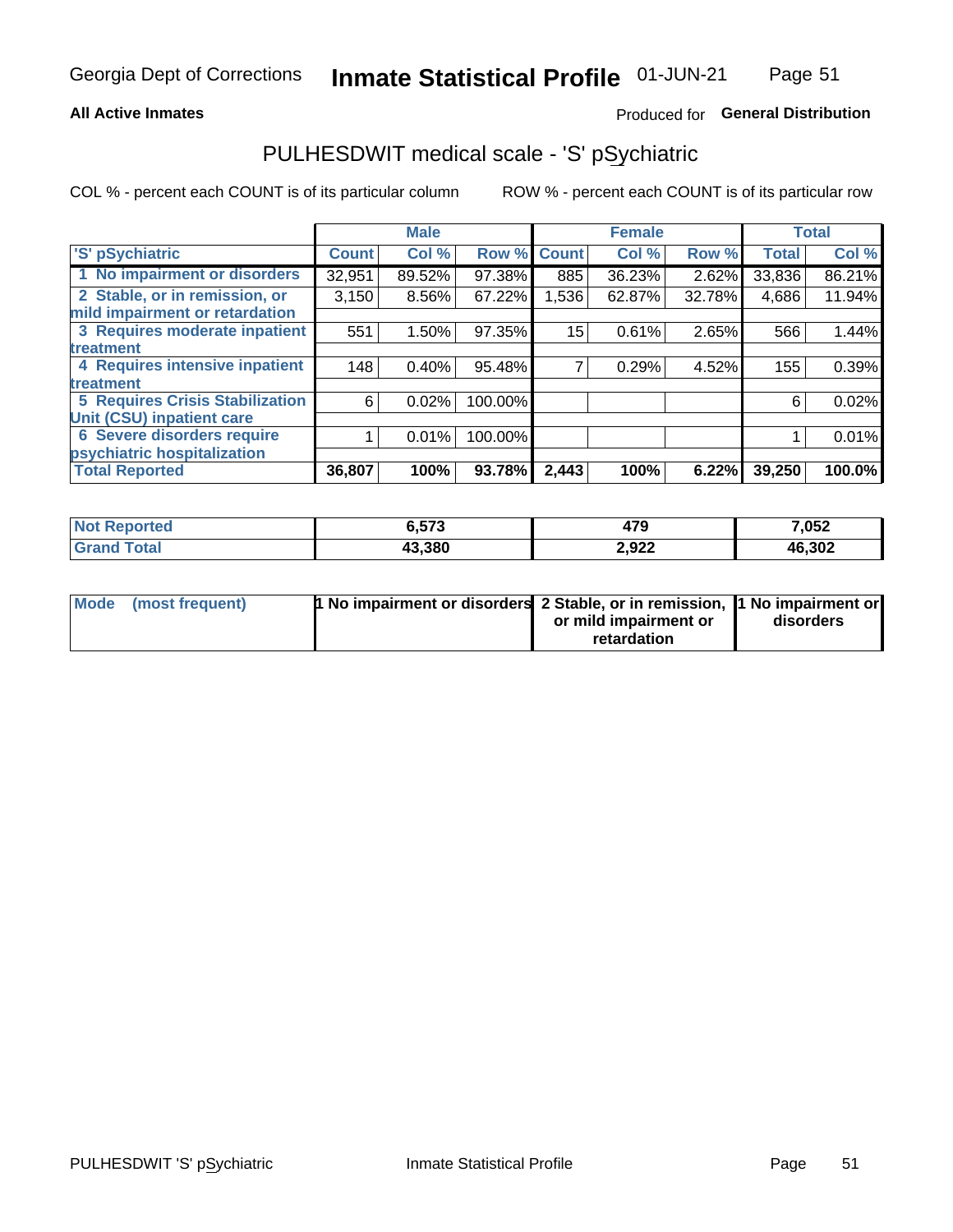## **All Active Inmates**

## Produced for General Distribution

# PULHESDWIT medical scale - 'D' dental

COL % - percent each COUNT is of its particular column

|                                 |                 | <b>Male</b> |           |              | <b>Female</b> |          |              | <b>Total</b> |
|---------------------------------|-----------------|-------------|-----------|--------------|---------------|----------|--------------|--------------|
| <b>D'</b> Dental                | <b>Count</b>    | Col %       | Row %     | <b>Count</b> | Col %         | Row %    | <b>Total</b> | Col %        |
| 1 Minimal routine dental health | 22,147          | 63.08%      | 91.34%    | 2,101        | 85.34%        | $8.66\%$ | 24,248       | 64.53%       |
| <b>needs</b>                    |                 |             |           |              |               |          |              |              |
| 2 Moderate cavities and/or gum  | 11,283          | 32.13%      | 97.60%    | 277          | 11.25%        | 2.40%    | 11,560       | 30.77%       |
| disease                         |                 |             |           |              |               |          |              |              |
| 3 Extensive gum disease         | 1,662           | 4.73%       | $95.24\%$ | 83           | 3.37%         | 4.76%    | 1,745        | 4.64%        |
| and/or widespread decay         |                 |             |           |              |               |          |              |              |
| 4 Urgent need for dental        | 20 <sub>1</sub> | $0.06\%$    | $95.24\%$ |              | 0.04%         | 4.76%    | 21           | 0.06%        |
| <b>services</b>                 |                 |             |           |              |               |          |              |              |
| <b>Total Reported</b>           | 35,112          | 100%        | 93.45%    | 2,462        | 100%          | 6.55%    | 37,574       | 100%         |

| <b>Not Reno</b><br><b>ported</b> | 268.د  | 460   | 8,728  |
|----------------------------------|--------|-------|--------|
| Total                            | 43,380 | 2,922 | 46,302 |

| <b>Mode</b> | (most frequent) | <b>Minimal routine dental</b><br>health needs | 1 Minimal routine dental   1 Minimal routine  <br>health needs | dental health<br>needs |
|-------------|-----------------|-----------------------------------------------|----------------------------------------------------------------|------------------------|
|-------------|-----------------|-----------------------------------------------|----------------------------------------------------------------|------------------------|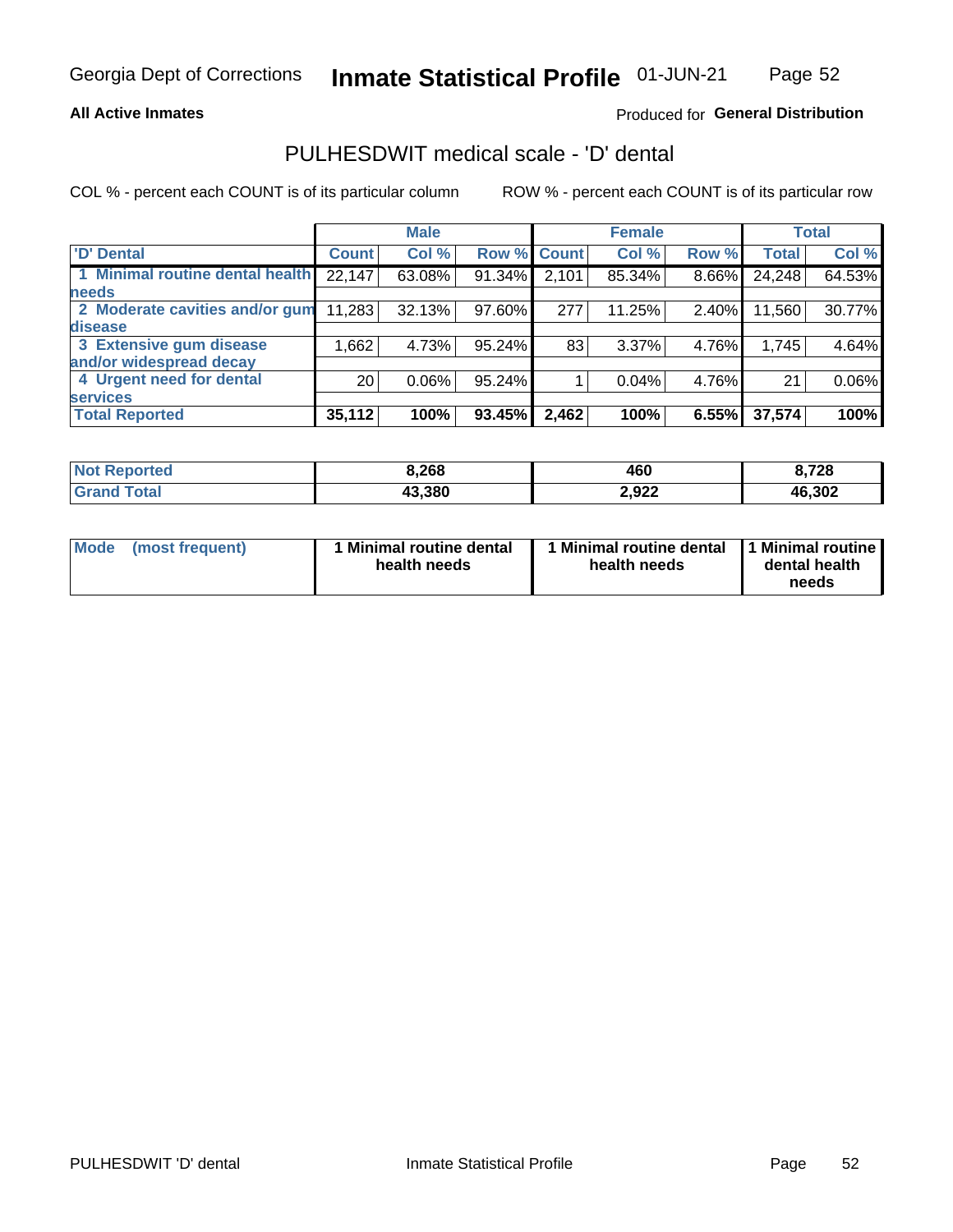## **All Active Inmates**

## Produced for General Distribution

# PULHESDWIT medical scale - 'W' work ability

COL % - percent each COUNT is of its particular column

|                                 |              | <b>Male</b> |        |              | <b>Female</b> |       |              | <b>Total</b> |
|---------------------------------|--------------|-------------|--------|--------------|---------------|-------|--------------|--------------|
| 'W' work ability                | <b>Count</b> | Col %       | Row %  | <b>Count</b> | Col %         | Row % | <b>Total</b> | Col %        |
| 1 Unrestricted work or activity | 32,023       | 84.79%      | 93.54% | 2,210        | 85.76%        | 6.46% | 34,233       | 84.85%       |
| 2 Minor restrictions on type of | 4,546        | 12.04%      | 93.69% | 306          | 11.87%        | 6.31% | 4,852        | 12.03%       |
| <b>work</b>                     |              |             |        |              |               |       |              |              |
| 3 Moderate restrictions on type | 838          | 2.22%       | 95.77% | 37           | 1.44%         | 4.23% | 875          | 2.17%        |
| lof work                        |              |             |        |              |               |       |              |              |
| 4 Major restrictions on type of | 258          | 0.68%       | 93.82% | 17           | 0.66%         | 6.18% | 275          | 0.68%        |
| <b>work</b>                     |              |             |        |              |               |       |              |              |
| 5 Cannot work under any         | 104          | 0.28%       | 93.69% |              | 0.27%         | 6.31% | 111          | 0.28%        |
| <b>circumstances</b>            |              |             |        |              |               |       |              |              |
| <b>Total Reported</b>           | 37,769       | 100%        | 93.61% | 2,577        | 100%          | 6.39% | 40,346       | 100.0%       |

| <b>Not Reported</b>   | 5,611  | 345   | 5,956  |
|-----------------------|--------|-------|--------|
| Total<br><b>Grano</b> | 43,380 | 2,922 | 46,302 |

| Mode            | 1 Unrestricted work or | 1 Unrestricted work or | 1 Unrestricted   |
|-----------------|------------------------|------------------------|------------------|
| (most frequent) | activity               | activity               | work or activity |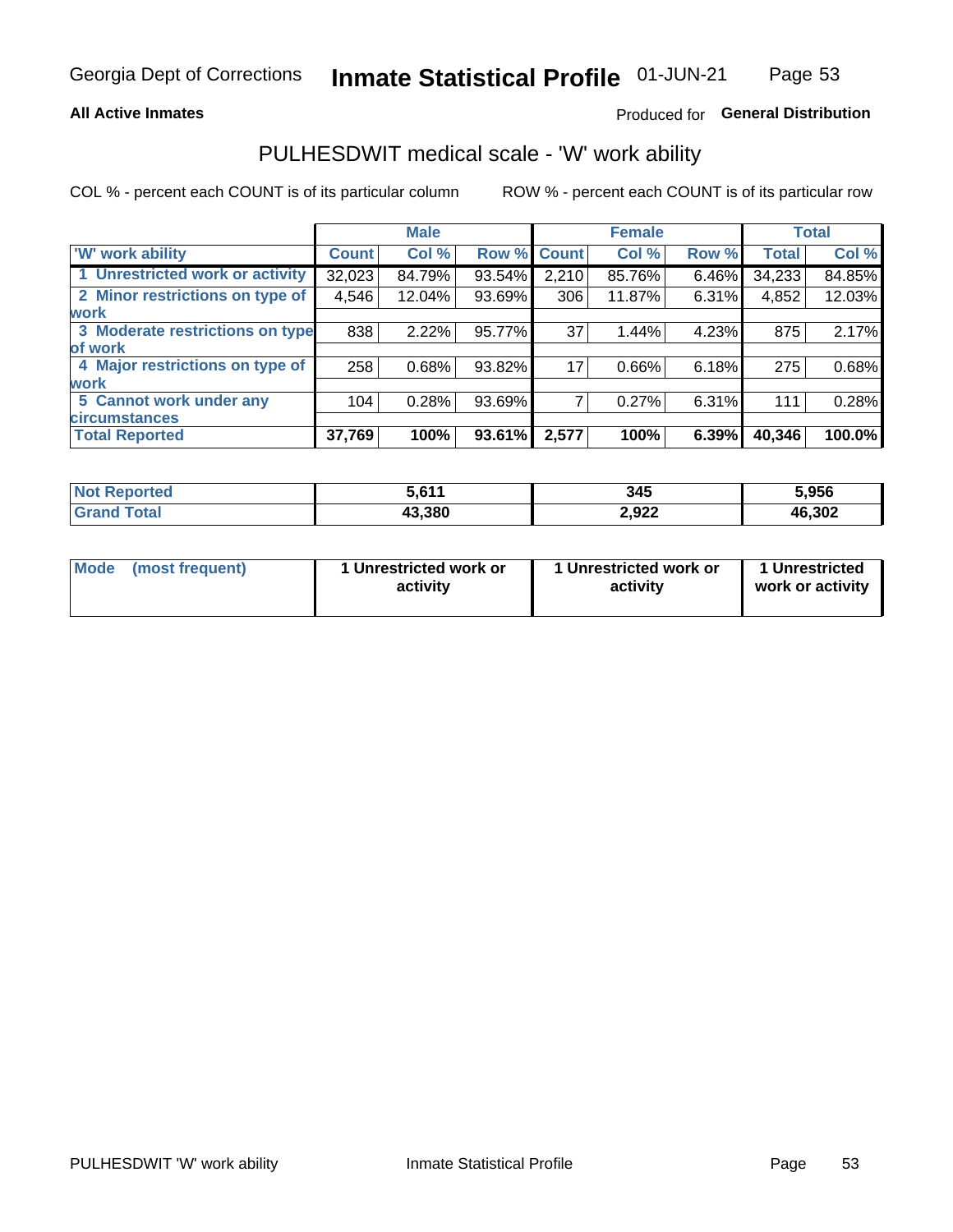## **All Active Inmates**

## Produced for General Distribution

# PULHESDWIT medical scale - 'I' impairment

COL % - percent each COUNT is of its particular column ROW % - percent each COUNT is of its particular row

|                            |              | <b>Male</b> |        |              | <b>Female</b> |       |              | <b>Total</b> |
|----------------------------|--------------|-------------|--------|--------------|---------------|-------|--------------|--------------|
| <b>T' Impairment</b>       | <b>Count</b> | Col %       | Row %  | <b>Count</b> | Col %         | Row % | <b>Total</b> | Col %        |
| 1 No impairments or        | 37,373       | 98.96%      | 93.60% | 2,557        | 99.26%        | 6.40% | 39,930       | 98.98%       |
| disabilities               |              |             |        |              |               |       |              |              |
| 2 Wheelchair-bound but     | 225          | 0.60%       | 96.57% | 8            | 0.31%         | 3.43% | 233          | 0.58%        |
| otherwise OK               |              |             |        |              |               |       |              |              |
| 3 Needs low-level Assisted | 51           | 0.14%       | 98.08% |              | 0.04%         | 1.92% | 52           | 0.13%        |
| Living (level I)           |              |             |        |              |               |       |              |              |
| 4 Needs moderate Assisted  | 25           | 0.07%       | 96.15% |              | 0.04%         | 3.85% | 26           | 0.06%        |
| <b>Living (level II)</b>   |              |             |        |              |               |       |              |              |
| 5 Needs maximal Assisted   | 93           | 0.25%       | 91.18% | 9            | 0.35%         | 8.82% | 102          | 0.25%        |
| <b>Living (level III)</b>  |              |             |        |              |               |       |              |              |
| <b>Total Reported</b>      | 37,767       | 100%        | 93.61% | 2,576        | 100%          | 6.39% | 40,343       | 100%         |

| <b>Not</b><br>Reported | 5.613  | 346   | 5,959  |
|------------------------|--------|-------|--------|
| <b>Total</b>           | 43.380 | 2,922 | 46,302 |

| Mode | (most frequent) | 1 No impairments or<br>disabilities | 1 No impairments or<br>disabilities | 1 No impairments<br>or disabilities |
|------|-----------------|-------------------------------------|-------------------------------------|-------------------------------------|
|------|-----------------|-------------------------------------|-------------------------------------|-------------------------------------|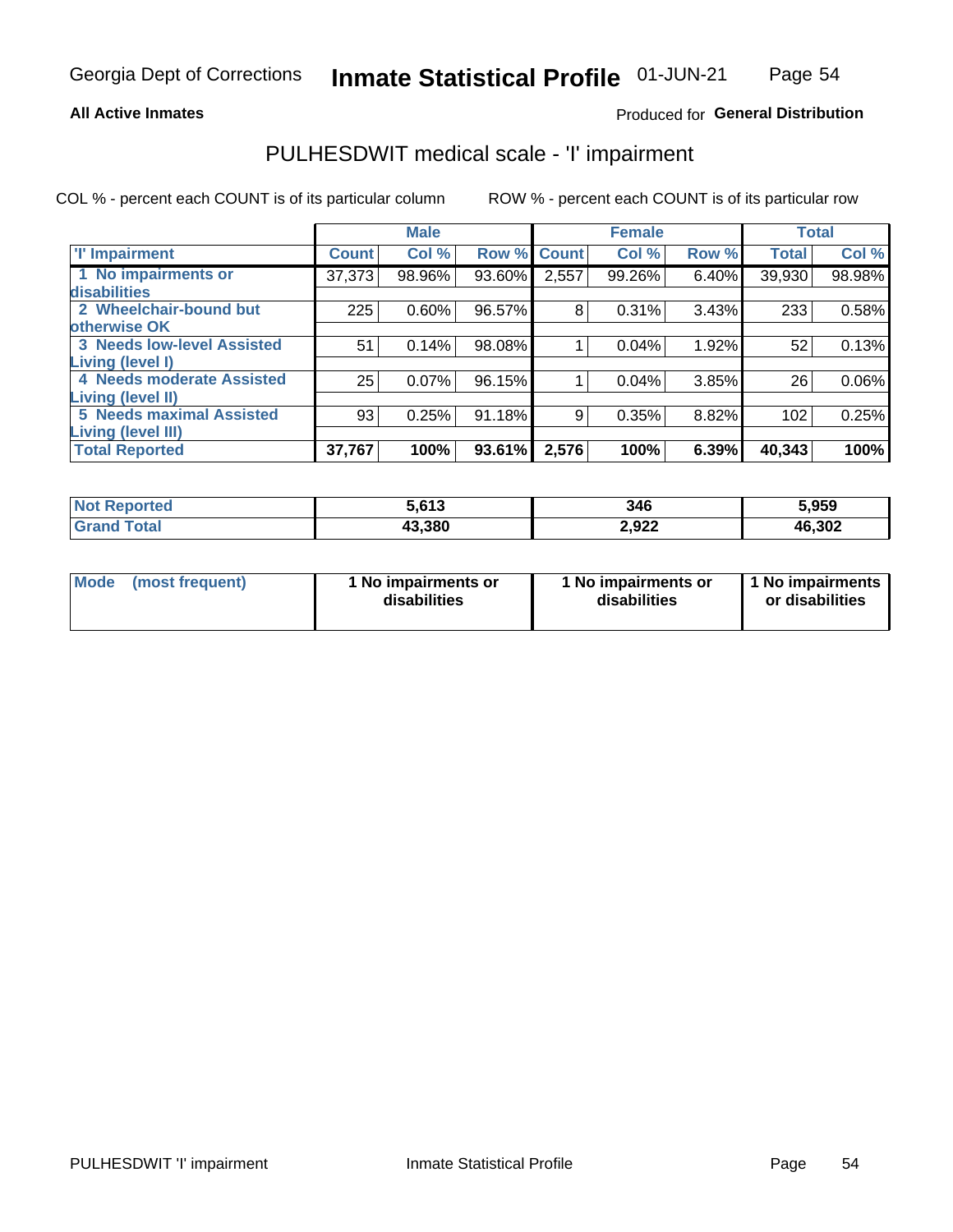## **All Active Inmates**

## Produced fo General Distribution

# PULHESDWIT medical scale - 'T' transportability

COL % - percent each COUNT is of its particular column

|                              |                    | <b>Male</b> |        |              | <b>Female</b> |        | <b>Total</b> |        |
|------------------------------|--------------------|-------------|--------|--------------|---------------|--------|--------------|--------|
| <b>T' Transportability</b>   | Count <sup>1</sup> | Col %       | Row %  | <b>Count</b> | Col %         | Row %  | <b>Total</b> | Col %  |
| 1 Can be transported in any  | 37,735             | 99.17%      | 93.66% | 2,555        | 99.46%        | 6.34%  | 40,290       | 99.19% |
| ordinary approved vehicle    |                    |             |        |              |               |        |              |        |
| 2 Wheelchair-bound, not      | 81                 | 0.21%       | 98.78% |              | 0.04%         | 1.22%  | 82           | 0.20%  |
| needing special vehicle      |                    |             |        |              |               |        |              |        |
| 3 Wheelchair-bound, requires | 20 <sub>1</sub>    | 0.05%       | 86.96% | 3            | 0.12%         | 13.04% | 23           | 0.06%  |
| special vehicle              |                    |             |        |              |               |        |              |        |
| 4 Needs specially-equipped   | 5                  | 0.01%       | 71.43% | 2            | 0.08%         | 28.57% |              | 0.02%  |
| medical vehicle              |                    |             |        |              |               |        |              |        |
| <b>5 Requires ambulance</b>  | 210                | 0.55%       | 96.33% | 8            | 0.31%         | 3.67%  | 218          | 0.54%  |
| transport                    |                    |             |        |              |               |        |              |        |
| <b>Total Reported</b>        | 38,051             | 100%        | 93.68% | 2,569        | 100%          | 6.32%  | 40,620       | 100.0% |

| Reported<br>NOI | 5,329  | 353   | 5,682  |
|-----------------|--------|-------|--------|
| ™otal           | 43,380 | 2,922 | 46,302 |

|  | Mode (most frequent) | 1 Can be transported in any 1 Can be transported in any<br>ordinary approved vehicle   ordinary approved vehicle   transported in any |  | 1 Can be<br>  ordinary approved  <br>vehicle |
|--|----------------------|---------------------------------------------------------------------------------------------------------------------------------------|--|----------------------------------------------|
|--|----------------------|---------------------------------------------------------------------------------------------------------------------------------------|--|----------------------------------------------|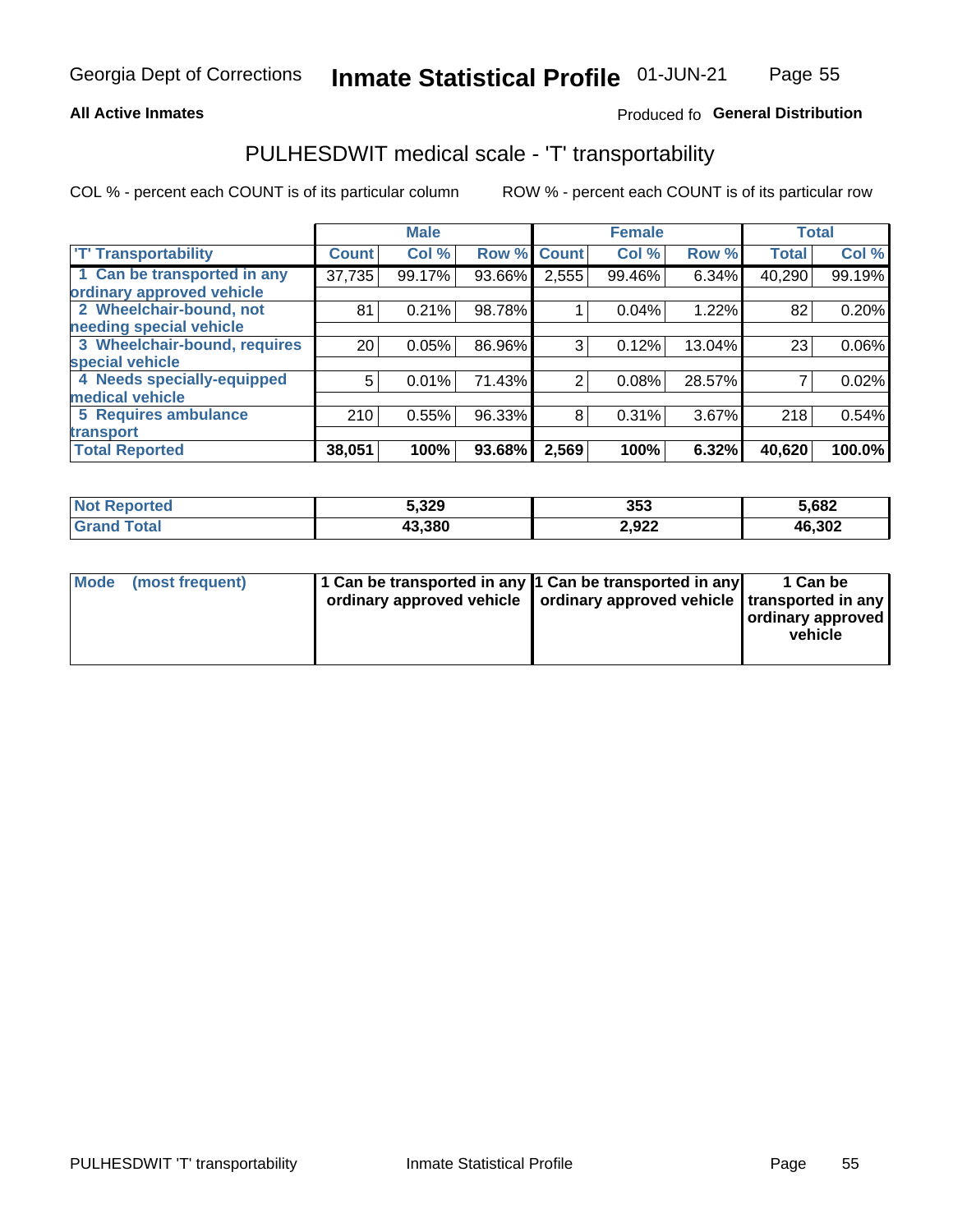#### Inmate Statistical Profile 01-JUN-21 Page 56

**All Active Inmates** 

## **Produced for General Distribution**

# Number of prior Georgia incarcerations

COL % - percent each COUNT is of its particular column

|                                       |              | <b>Male</b> |             |                 | <b>Female</b> |       |        | <b>Total</b> |
|---------------------------------------|--------------|-------------|-------------|-----------------|---------------|-------|--------|--------------|
| <b>Num of Prior GA Incarcerations</b> | <b>Count</b> | Col %       | Row % Count |                 | Col %         | Row % | Total  | Col %        |
|                                       | 24,173       | 55.72%      | 91.84%      | 2,148           | 73.51%        | 8.16% | 26,321 | 56.85%       |
|                                       | 7,966        | 18.36%      | 95.17%      | 404             | 13.83%        | 4.83% | 8,370  | 18.08%       |
| $\overline{2}$                        | 4,610        | 10.63%      | 96.30%      | 177             | 6.06%         | 3.70% | 4,787  | 10.34%       |
| 3                                     | 2,831        | 6.53%       | 97.15%      | 83              | 2.84%         | 2.85% | 2,914  | 6.29%        |
| $\boldsymbol{4}$                      | ,565         | 3.61%       | 96.84%      | 51              | 1.75%         | 3.16% | 1,616  | 3.49%        |
| 5                                     | 957          | 2.21%       | 97.75%      | 22              | 0.75%         | 2.25% | 979    | 2.11%        |
| <b>More Than 5</b>                    | 1,278        | 2.95%       | 97.19%      | 37 <sup>1</sup> | 1.27%         | 2.81% | 1,315  | 2.84%        |
| <b>Total Reported</b>                 | 43,380       | 100%        | 93.69%      | 2,922           | 100.0%        | 6.31% | 46,302 | 100%         |

| orted<br>NO       |        |       |        |
|-------------------|--------|-------|--------|
| <b>otal</b><br>Gr | 13.380 | 2,922 | 46,302 |

| Mean (average)         | 06.، | 1.03 |
|------------------------|------|------|
| <b>Median (middle)</b> |      |      |
| Mode (most frequent)   |      |      |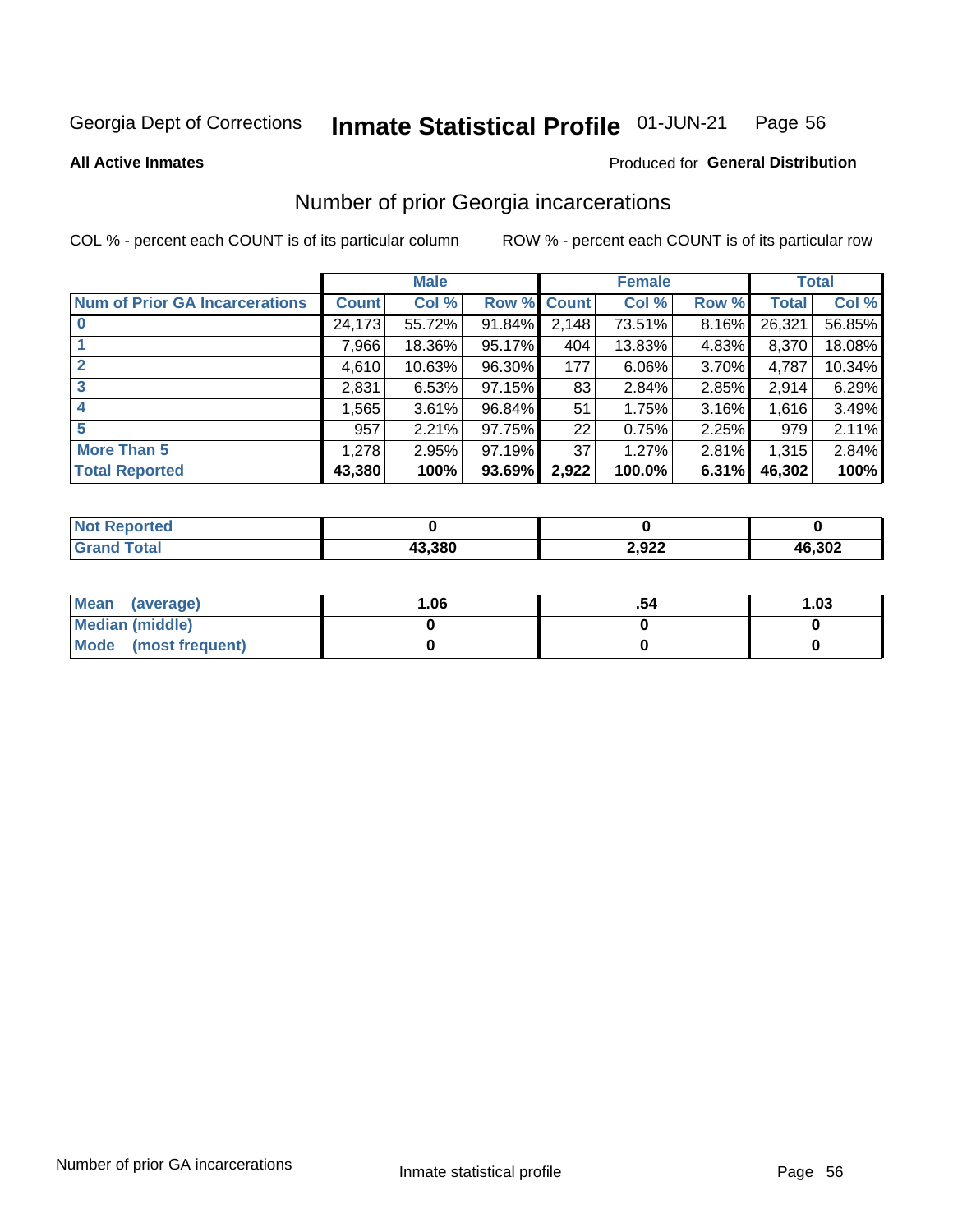#### Inmate Statistical Profile 01-JUN-21 Page 57

**All Active Inmates** 

## Produced for General Distribution

## Prison sentence in years

COL % - percent each COUNT is of its particular column

ROW % - percent each COUNT is of its particular row

|                                 |              | <b>Male</b> |         |                 | <b>Female</b> |       | <b>Total</b> |        |
|---------------------------------|--------------|-------------|---------|-----------------|---------------|-------|--------------|--------|
| <b>Prison Sentence In Years</b> | <b>Count</b> | Col %       | Row %   | <b>Count</b>    | Col %         | Row % | <b>Total</b> | Col %  |
| $0 - 1$                         | 464          | 1.07%       | 92.61%  | $\overline{37}$ | 1.27%         | 7.39% | 501          | 1.08%  |
| $1.1 - 2$                       | 535          | 1.23%       | 91.30%  | 51              | 1.75%         | 8.70% | 586          | 1.27%  |
| $2.1 - 3$                       | 864          | 1.99%       | 90.47%  | 91              | 3.11%         | 9.53% | 955          | 2.06%  |
| $3.1 - 4$                       | 766          | 1.77%       | 92.62%  | 61              | 2.09%         | 7.38% | 827          | 1.79%  |
| $4.1 - 5$                       | 1,308        | 3.02%       | 90.64%  | 135             | 4.62%         | 9.36% | 1,443        | 3.12%  |
| $5.1 - 6$                       | 809          | 1.86%       | 91.93%  | 71              | 2.43%         | 8.07% | 880          | 1.90%  |
| $6.1 - 7$                       | 785          | 1.81%       | 92.90%  | 60              | 2.05%         | 7.10% | 845          | 1.82%  |
| $7.1 - 8$                       | 876          | 2.02%       | 92.60%  | 70              | 2.40%         | 7.40% | 946          | 2.04%  |
| $8.1 - 9$                       | 951          | 2.19%       | 93.88%  | 62              | 2.12%         | 6.12% | 1,013        | 2.19%  |
| $9.1 - 10$                      | 2,440        | 5.62%       | 90.17%  | 266             | 9.10%         | 9.83% | 2,706        | 5.84%  |
| $10.1 - 12$                     | 1,641        | 3.78%       | 91.42%  | 154             | 5.27%         | 8.58% | 1,795        | 3.88%  |
| $12.1 - 15$                     | 3,880        | 8.94%       | 93.09%  | 288             | 9.86%         | 6.91% | 4,168        | 9.00%  |
| $15.1 - 20$                     | 8,113        | 18.70%      | 93.89%  | 528             | 18.07%        | 6.11% | 8,641        | 18.66% |
| 20.1 - Over                     | 11,108       | 25.61%      | 94.67%  | 626             | 21.42%        | 5.33% | 11,734       | 25.34% |
| <b>Life</b>                     | 7,187        | 16.57%      | 95.19%  | 363             | 12.42%        | 4.81% | 7,550        | 16.31% |
| <b>Life Without Parole</b>      | 1,588        | 3.66%       | 96.48%  | 58              | 1.98%         | 3.52% | 1,646        | 3.55%  |
| <b>Death</b>                    | 39           | 0.09%       | 97.50%  |                 | 0.03%         | 2.50% | 40           | 0.09%  |
| <b>Youthful Offenders</b>       | 26           | 0.06%       | 100.00% |                 |               |       | 26           | 0.06%  |
| <b>Total Reported</b>           | 43,380       | 100%        | 93.69%  | 2,922           | 100%          | 6.31% | 46,302       | 100%   |

| Reported<br>I NOT F |       |       |        |
|---------------------|-------|-------|--------|
|                     | 3.380 | 2,922 | 46,302 |

### **Determinate (numeric) sentences only**

| <b>Mear</b> | $\sim$ $\sim$ $\sim$<br>25.67 | 20.97 | 25.90 |
|-------------|-------------------------------|-------|-------|
|             |                               |       |       |

All sentences (including determinate), with life, life without parole, and death sentences figured at 45 years

| <b>Me</b><br>$\sim$ $\sim$ $\sim$<br><br>39 64<br>$\overline{\phantom{0}}$<br>ль<br>$\sim$<br>ــ ــ د<br>_____ |  |  |  |
|----------------------------------------------------------------------------------------------------------------|--|--|--|
|                                                                                                                |  |  |  |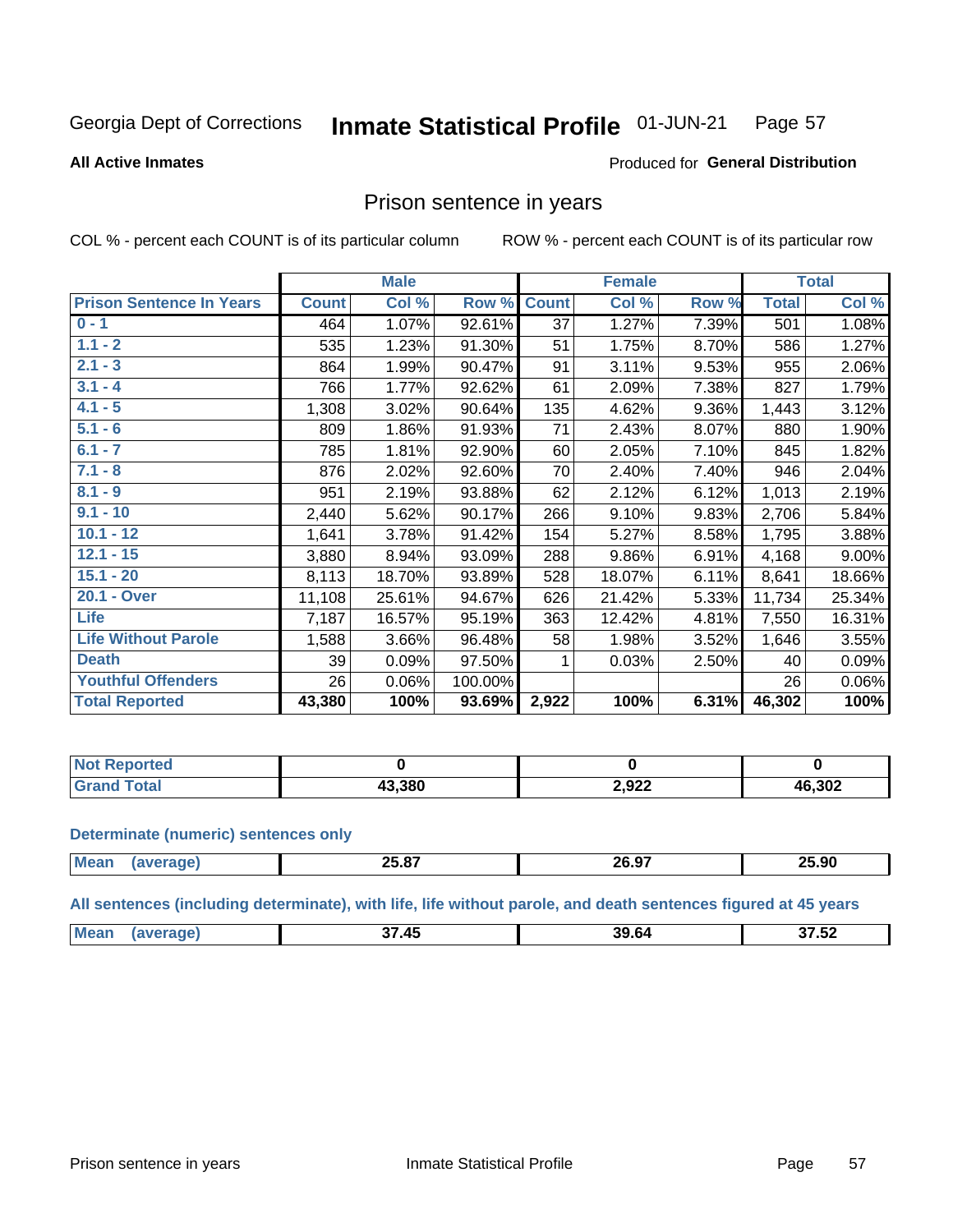#### Inmate Statistical Profile 01-JUN-21 Page 58

### **All Active Inmates**

## **Produced for General Distribution**

# Primary offense, broken out into felonies vs misdemeanors

COL % - percent each COUNT is of its particular column

|                                  | <b>Male</b>  |        |        | <b>Female</b>      |        |       | Total        |        |  |
|----------------------------------|--------------|--------|--------|--------------------|--------|-------|--------------|--------|--|
| <b>Felonies and Misdemeanors</b> | <b>Count</b> | Col %  |        | <b>Row % Count</b> | Col %  | Row % | <b>Total</b> | Col %  |  |
| <b>Felonies</b>                  | 43,117       | 99.75% | 93.67% | 2.912              | 99.90% | 6.33% | 46,029       | 99.76% |  |
| <b>Misdemeanors</b>              | 107          | .25%   | 97.27% | 2                  | .10% ' | 2.73% | 110          | .24%   |  |
| <b>Total Reported</b>            | 43,224       | 100%   | 93.68% | 2,915              | 100%   | 6.32% | 46,139       | 100%   |  |

| <b>Not</b><br>Reported | 156    |                   | $\sim$<br>ט ו |
|------------------------|--------|-------------------|---------------|
| <b>Grand</b><br>™otaï  | 43.380 | גמה הג<br>1J.ZJ I | 46,302        |

| Mo | ____ | 11 C.S<br>. | onies<br>. |
|----|------|-------------|------------|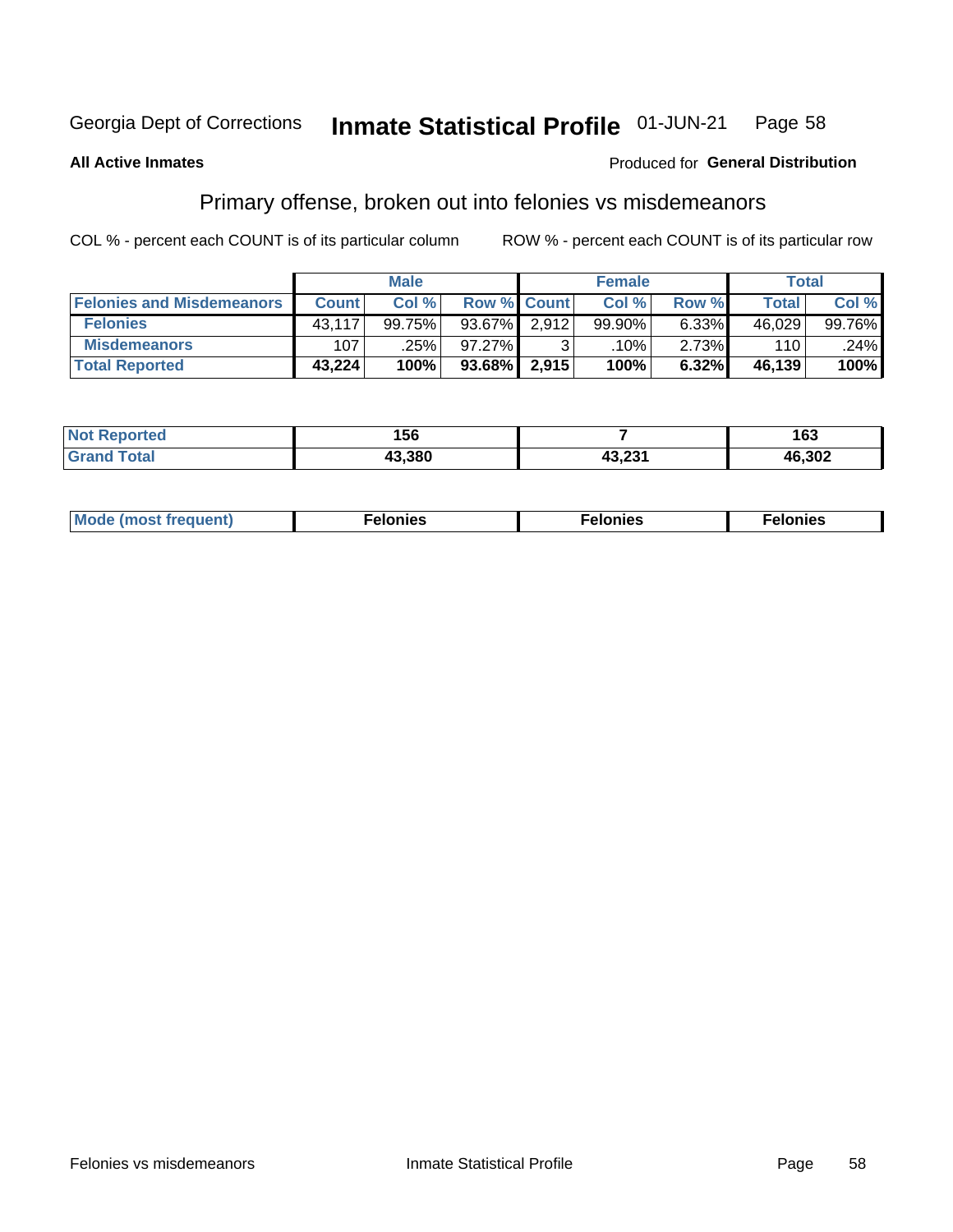#### Inmate Statistical Profile 01-JUN-21 Page 59

### **All Active Inmates**

## **Produced for General Distribution**

# Primary offense, broken out into six broad crime categories

COL % - percent each COUNT is of its particular column

|                                  |  | <b>Male</b>  |         |             |       | <b>Female</b> | <b>Total</b> |              |        |
|----------------------------------|--|--------------|---------|-------------|-------|---------------|--------------|--------------|--------|
| <b>Crime Categories</b>          |  | <b>Count</b> | Col %   | Row % Count |       | Col %         | Row %        | <b>Total</b> | Col %  |
| <b>Violent</b>                   |  | 24,031       | 55.53%  | 94.03%      | 1,525 | 52.19%        | 5.97%        | 25,556       | 55.32% |
| <b>Sex Crime</b><br>$\mathbf{2}$ |  | 7,900        | 18.25%  | 98.58%      | 114   | $3.90\%$      | 1.42%        | 8,014        | 17.35% |
| <b>Property</b><br>3             |  | 5,276        | 12.19%  | 91.95%      | 462   | 15.81%        | $8.05\%$     | 5,738        | 12.42% |
| <b>Drug</b><br>4                 |  | 3,917        | 9.05%   | 85.94%      | 641   | 21.94%        | 14.06%       | 4,558        | 9.87%  |
| <b>Habit/DUI</b><br>5            |  | 74           | $.17\%$ | 89.16%      | 9     | $.31\%$       | 10.84%       | 83           | .18%   |
| <b>Other</b><br>6                |  | 2,079        | 4.80%   | 92.40%      | 171   | 5.85%         | 7.60%        | 2,250        | 4.87%  |
| <b>Total Reported</b>            |  | 43,277       | 100%    | $93.68\%$   | 2,922 | 100%          | 6.32%        | 46,199       | 100%   |

| rted<br>NO | 103    |       | 103    |
|------------|--------|-------|--------|
| $-$        | 43.380 | 2,922 | 46,302 |

| M | - --<br>100011 | .<br><b>VIOIGIIL</b> | 1.91311 |
|---|----------------|----------------------|---------|
|   |                |                      |         |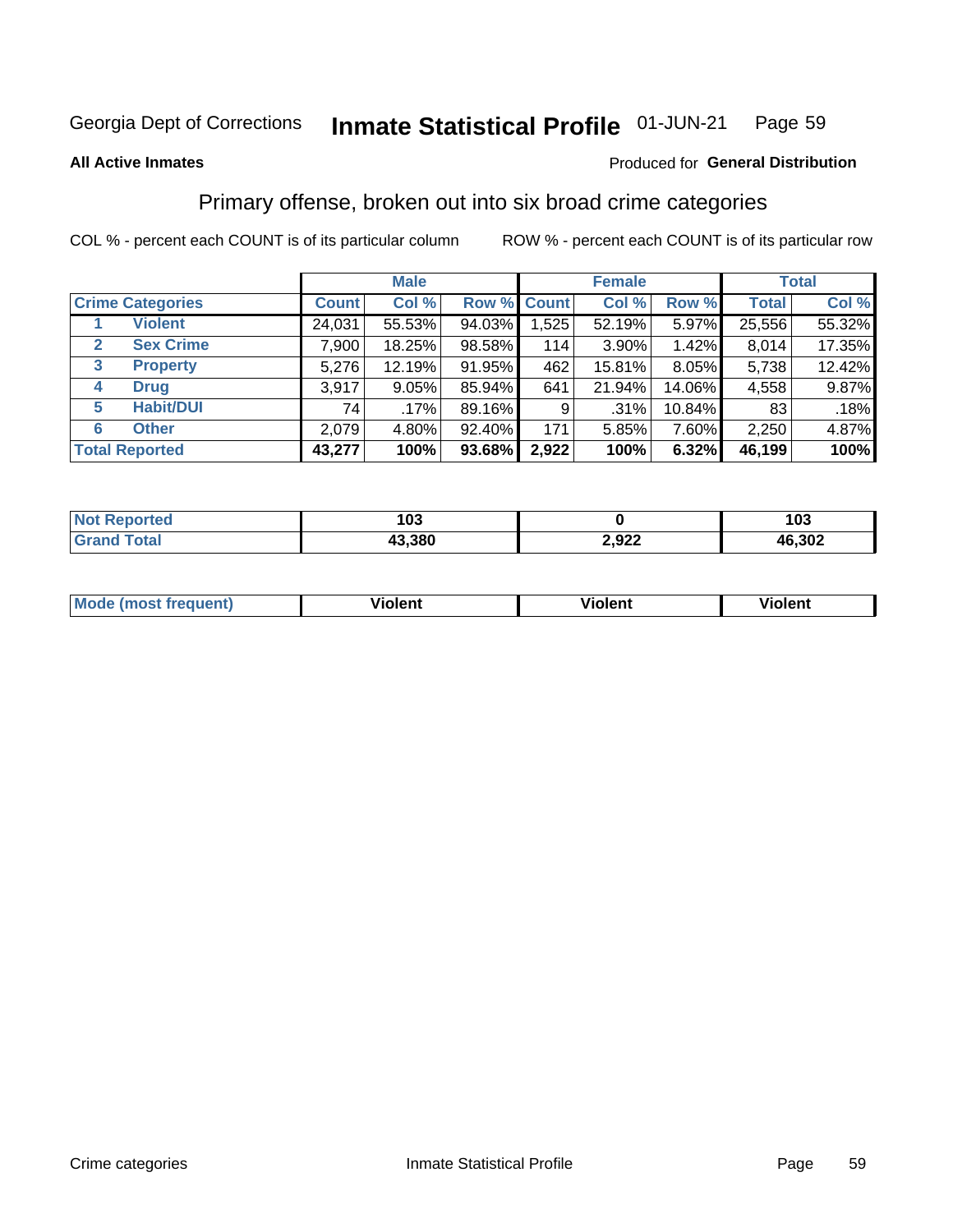### Inmate Statistical Profile 01-JUN-21 Page 60

### **All Active Inmates**

## **Produced for General Distribution**

# Primary offense, detailed offense code

COL % - percent each COUNT is of its particular column

|                                            |                | <b>Male</b> |         |                | <b>Female</b> |         |                         | <b>Total</b> |
|--------------------------------------------|----------------|-------------|---------|----------------|---------------|---------|-------------------------|--------------|
| <b>Primary Offense</b>                     | <b>Count</b>   | Col %       | Row %   | <b>Count</b>   | Col %         | Row %   | <b>Total</b>            | Col %        |
| <b>Abuse Neglect Elder/Disab (2812)</b>    | 27             | .06%        | 69.23%  | 12             | .41%          | 30.77%  | 39                      | .08%         |
| Agg Aslt W Intnt To Rape (2095)            | 65             | .15%        | 100.00% |                |               |         | 65                      | .14%         |
| <b>Agg Sex Battery Atmpt (2099)</b>        | 3              | .01%        | 100.00% |                |               |         | 3                       | .01%         |
| <b>Aggrav Assault (1302)</b>               | 4,578          | 10.58%      | 94.86%  | 248            | 8.49%         | 5.14%   | 4,826                   | 10.45%       |
| <b>Aggrav Assault Peace Ofcr</b><br>(1314) | 338            | .78%        | 94.41%  | 20             | .68%          | 5.59%   | 358                     | .77%         |
| <b>Aggrav Battery (1305)</b>               | 1,153          | 2.66%       | 93.06%  | 86             | 2.94%         | 6.94%   | 1,239                   | 2.68%        |
| <b>Aggrav Battery Peace Ofcr</b><br>(1315) | 23             | .05%        | 95.83%  | 1              | .03%          | 4.17%   | 24                      | .05%         |
| <b>Aggrav Ch Molest Atmpt (2096)</b>       | 4              | .01%        | 100.00% |                |               |         | 4                       | .01%         |
| <b>Aggrav Child Molestation (2021)</b>     | 1,250          | 2.89%       | 98.58%  | 18             | .62%          | 1.42%   | 1,268                   | 2.74%        |
| <b>Aggrav Cruelty To Animals</b><br>(2972) | 10             | .02%        | 83.33%  | $\overline{2}$ | .07%          | 16.67%  | 12                      | .03%         |
| <b>Aggrav Sexual Battery (2009)</b>        | 230            | .53%        | 99.14%  | $\overline{2}$ | .07%          | .86%    | 232                     | .50%         |
| <b>Aggrav Sodomy (2003)</b>                | 223            | .52%        | 98.67%  | 3              | .10%          | 1.33%   | 226                     | .49%         |
| <b>Aggrav Stalking (1321)</b>              | 262            | .61%        | 97.40%  | $\overline{7}$ | .24%          | 2.60%   | 269                     | .58%         |
| <b>Aggravated Assault On 65+</b><br>(1304) | 3              | .01%        | 100.00% |                |               |         | 3                       | .01%         |
| <b>Alter Id (1506)</b>                     | 1              | .01%        | 100.00% |                |               |         | 1                       | .01%         |
| <b>Armed Robbery (1902)</b>                | 5,191          | 11.99%      | 96.45%  | 191            | 6.54%         | 3.55%   | 5,382                   | 11.65%       |
| Arson 1st Degree (1401)                    | 57             | .13%        | 86.36%  | 9              | .31%          | 13.64%  | 66                      | .14%         |
| <b>Arson 2nd Degree (1402)</b>             | 10             | .02%        | 100.00% |                |               |         | 10                      | .02%         |
| <b>Arson 3rd Degree (1403)</b>             | $\overline{c}$ | .01%        | 100.00% |                |               |         | $\overline{2}$          | .01%         |
| <b>Atmpt Aggrav Assault (1303)</b>         | 5              | .01%        | 83.33%  | 1              | .03%          | 16.67%  | 6                       | .01%         |
| <b>Atmpt Aggrav Sodomy (2093)</b>          | 4              | .01%        | 100.00% |                |               |         | $\overline{\mathbf{4}}$ | .01%         |
| <b>Atmpt Armed Robbery (1992)</b>          | 79             | .18%        | 95.18%  | 4              | .14%          | 4.82%   | 83                      | .18%         |
| <b>Atmpt Burglary (1690)</b>               | 11             | .03%        | 91.67%  | 1              | .03%          | 8.33%   | 12                      | .03%         |
| <b>Atmpt Child Molestation (2094)</b>      | 29             | .07%        | 100.00% |                |               |         | 29                      | .06%         |
| <b>Atmpt Cruelty To Children (2802)</b>    | $\mathbf{1}$   | .01%        | 100.00% |                |               |         | $\mathbf{1}$            | .01%         |
| <b>Atmpt Finan Ident Frd (7014)</b>        | $\overline{2}$ | .01%        | 100.00% |                |               |         | $\overline{2}$          | .01%         |
| <b>Atmpt Forgery (1790)</b>                |                |             |         | 1              | .03%          | 100.00% | $\mathbf{1}$            | .01%         |
| <b>Atmpt Kidnap (1390)</b>                 | 2              | .01%        | 66.67%  | 1              | .03%          | 33.33%  | 3                       | .01%         |
| <b>Atmpt Murder (1190)</b>                 | 158            | .37%        | 92.94%  | 12             | .41%          | 7.06%   | 170                     | .37%         |
| Atmpt Rape (2091)                          | 43             | .10%        | 97.73%  | 1              | .03%          | 2.27%   | 44                      | .10%         |
| <b>Atmpt Robbery (1991)</b>                | 15             | .03%        | 100.00% |                |               |         | 15                      | .03%         |
| <b>Atmpt Sodomy (2092)</b>                 | 1              | .01%        | 100.00% |                |               |         | $\mathbf{1}$            | .01%         |
| <b>Atmpt Theft By Taking (1812)</b>        | 3              | .01%        | 75.00%  | 1              | .03%          | 25.00%  | $\overline{4}$          | .01%         |
| <b>Atmpt Viol Substance Act (4090)</b>     | 6              | .01%        | 85.71%  | 1              | .03%          | 14.29%  | $\overline{7}$          | .02%         |
| <b>Att/Consprcy Commt C/S/Of</b><br>(4134) | 28             | .06%        | 96.55%  | 1              | .03%          | 3.45%   | 29                      | .06%         |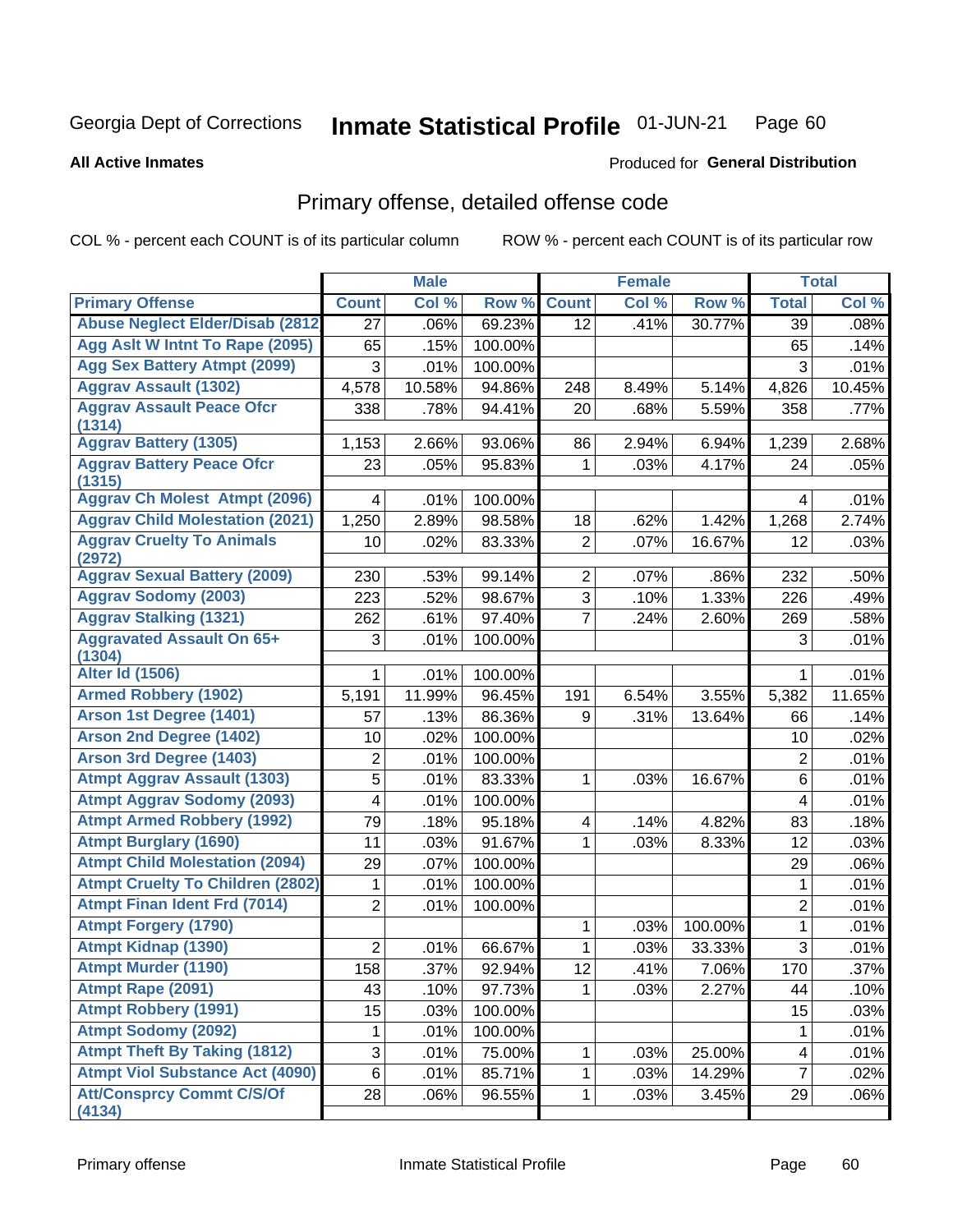### **Inmate Statistical Profile 01-JUN-21** Page 61

### **All Active Inmates**

# **Produced for General Distribution**

# Primary offense, detailed offense code

COL % - percent each COUNT is of its particular column

|                                           | <b>Male</b>    |       | <b>Female</b> |                |       | <b>Total</b> |                |       |
|-------------------------------------------|----------------|-------|---------------|----------------|-------|--------------|----------------|-------|
| <b>Primary Offense</b>                    | <b>Count</b>   | Col % | Row %         | <b>Count</b>   | Col % | Row %        | <b>Total</b>   | Col % |
| <b>Bad Checks (1704)</b>                  | 2              | .01%  | 100.00%       |                |       |              | 2              | .01%  |
| <b>Bail Jumping (2511)</b>                | $\overline{2}$ | .01%  | 100.00%       |                |       |              | $\overline{2}$ | .01%  |
| <b>Bigamy (2007)</b>                      | 3              | .01%  | 100.00%       |                |       |              | 3              | .01%  |
| <b>Bribery Govt Officer (2301)</b>        | $\overline{2}$ | .01%  | 100.00%       |                |       |              | $\overline{2}$ | .01%  |
| Burg 1st Aft 6/30/12 (1611)               | 1,590          | 3.67% | 94.31%        | 96             | 3.29% | 5.69%        | 1,686          | 3.65% |
| Burg 2nd Aft 6/30/12 (1612)               | 584            | 1.35% | 97.33%        | 16             | .55%  | 2.67%        | 600            | 1.30% |
| <b>Burg Bef 7/1/12 (1601)</b>             | 1,233          | 2.85% | 98.25%        | 22             | .75%  | 1.75%        | 1,255          | 2.72% |
| <b>Carry Pistl Without Licns (2903)</b>   | 1              | .01%  | 100.00%       |                |       |              | 1              | .01%  |
| <b>Carry Weapon At School (2915)</b>      | $\overline{2}$ | .01%  | 100.00%       |                |       |              | $\overline{2}$ | .01%  |
| <b>Child Molestation (2019)</b>           | 2,314          | 5.35% | 98.05%        | 46             | 1.57% | 1.95%        | 2,360          | 5.11% |
| <b>Cnspire Traffic Cntrl Sub (4130)</b>   | 3              | .01%  | 100.00%       |                |       |              | 3              | .01%  |
| <b>Computer Pornography (1760)</b>        | 90             | .21%  | 98.90%        | 1              | .03%  | 1.10%        | 91             | .20%  |
| <b>Computer Theft (1761)</b>              | 1              | .01%  | 100.00%       |                |       |              | 1              | .01%  |
| <b>Conceal Death Of Another (1125)</b>    | 12             | .03%  | 80.00%        | 3              | .10%  | 20.00%       | 15             | .03%  |
| <b>Conspiracy (9901)</b>                  | 17             | .04%  | 89.47%        | $\overline{2}$ | .07%  | 10.53%       | 19             | .04%  |
| <b>Convsn Paymnts Real Propy</b>          | 1              | .01%  | 100.00%       |                |       |              | 1              | .01%  |
| (1811)                                    |                |       |               |                |       |              |                |       |
| Crim Use W/Alt Id Mark (7010)             | $\overline{2}$ | .01%  | 100.00%       |                |       |              | $\overline{2}$ | .01%  |
| <b>Crml Atmpt Felony (7027)</b>           | 21             | .05%  | 87.50%        | 3              | .10%  | 12.50%       | 24             | .05%  |
| Crmnl Atmpt (9905)                        | $\overline{2}$ | .01%  | 100.00%       |                |       |              | $\overline{2}$ | .01%  |
| Crmnl Damage 1st Degree (1501)            | 13             | .03%  | 92.86%        | 1              | .03%  | 7.14%        | 14             | .03%  |
| <b>Crmnl Damage 2nd Degree</b><br>(1502)  | 69             | .16%  | 92.00%        | 6              | .21%  | 8.00%        | 75             | .16%  |
| <b>Crmnl Interfere Govt Prop (2613)</b>   | 18             | .04%  | 100.00%       |                |       |              | 18             | .04%  |
| <b>Crmnl Solicitation (9910)</b>          | 1              | .01%  | 100.00%       |                |       |              | 1              | .01%  |
| <b>Cruelty To Children (2801)</b>         | 238            | .55%  | 77.02%        | 71             | 2.43% | 22.98%       | 309            | .67%  |
| <b>Cruelty To Elder Person (2811)</b>     | 13             | .03%  | 68.42%        | 6              | .21%  | 31.58%       | 19             | .04%  |
| <b>Damage Destroy Secr Prop</b><br>(1504) | 1              | .01%  | 100.00%       |                |       |              | 1              | .01%  |
| <b>Distr Mat Depict Nudity (2102)</b>     | 1              | .01%  | 100.00%       |                |       |              | 1              | .01%  |
| Dogfighting (2718)                        | $\mathbf{1}$   | .01%  | 100.00%       |                |       |              | $\mathbf{1}$   | .01%  |
| Drv W/ Improp Veh Reg (7013)              | $\overline{2}$ | .01%  | 100.00%       |                |       |              | $\overline{2}$ | .01%  |
| Drv W/Susp License (7011)                 | 1              | .01%  | 100.00%       |                |       |              | 1              | .01%  |
| <b>Drvng Habtl Violator (5004)</b>        | 4              | .01%  | 100.00%       |                |       |              | 4              | .01%  |
| <b>Entering Vehicle (1880)</b>            | 67             | .15%  | 97.10%        | $\overline{2}$ | .07%  | 2.90%        | 69             | .15%  |
| <b>Entice Child Attempted (2090)</b>      | $\overline{2}$ | .01%  | 100.00%       |                |       |              | $\overline{2}$ | .01%  |
| <b>Enticing Child-Indec Purp (2020)</b>   | 65             | .15%  | 92.86%        | 5              | .17%  | 7.14%        | 70             | .15%  |
| <b>Escape (2501)</b>                      | 21             | .05%  | 91.30%        | $\overline{2}$ | .07%  | 8.70%        | 23             | .05%  |
| <b>Exploit Disabled/Elder (7022)</b>      | 13             | .03%  | 48.15%        | 14             | .48%  | 51.85%       | 27             | .06%  |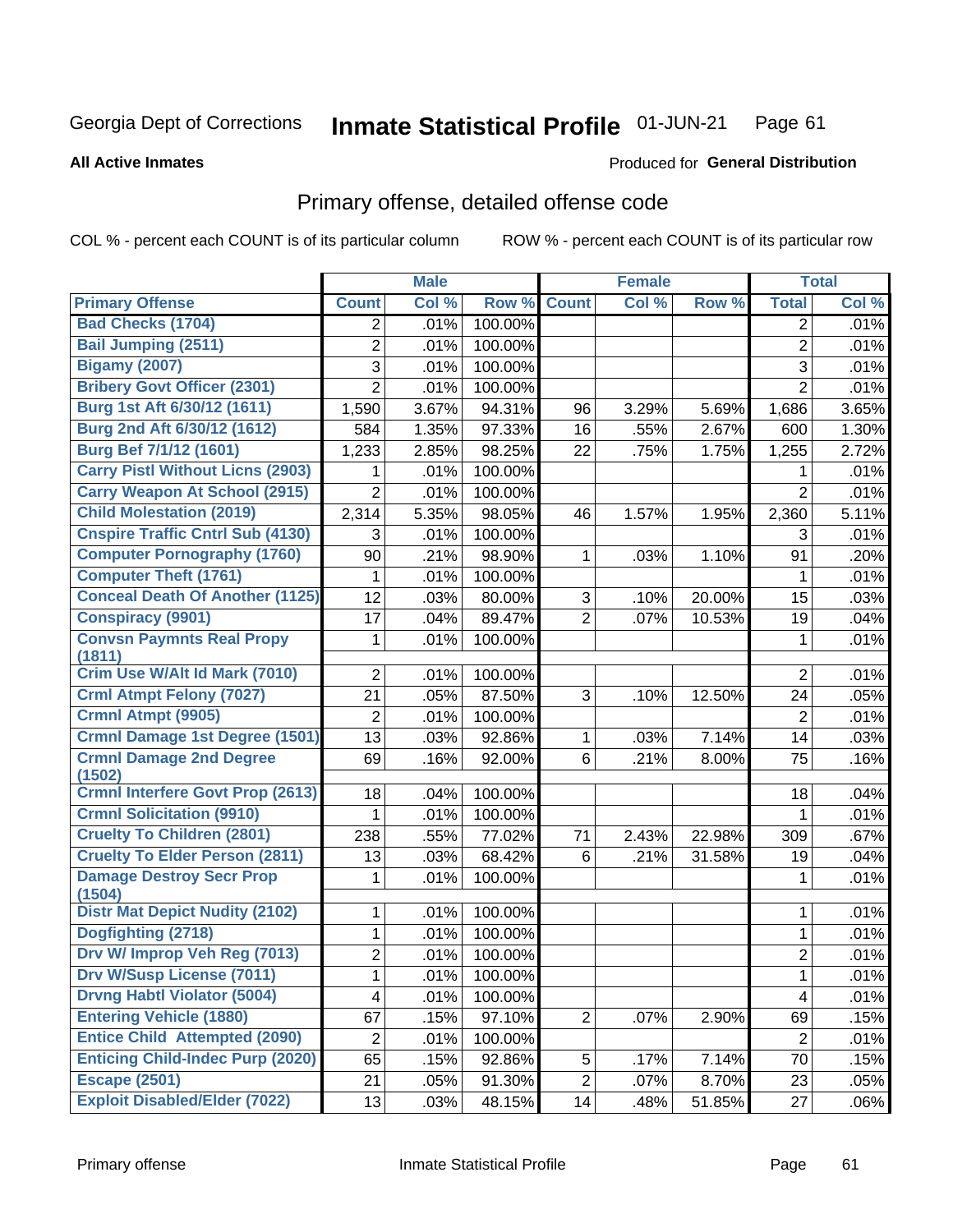### Inmate Statistical Profile 01-JUN-21 Page 62

### **All Active Inmates**

## Produced for General Distribution

# Primary offense, detailed offense code

COL % - percent each COUNT is of its particular column

|                                                |                | <b>Male</b> |         |                         | <b>Female</b> |         |                | <b>Total</b> |
|------------------------------------------------|----------------|-------------|---------|-------------------------|---------------|---------|----------------|--------------|
| <b>Primary Offense</b>                         | <b>Count</b>   | Col %       | Row %   | <b>Count</b>            | Col %         | Row %   | <b>Total</b>   | Col %        |
| <b>False Certificates (2311)</b>               | 1              | .01%        | 100.00% |                         |               |         | 1              | $.01\%$      |
| <b>False Imprisonment (1308)</b>               | 152            | .35%        | 97.44%  | 4                       | .14%          | 2.56%   | 156            | .34%         |
| <b>False Statements Govt (2408)</b>            | 9              | .02%        | 69.23%  | 4                       | .14%          | 30.77%  | 13             | .03%         |
| <b>False Swearing (2402)</b>                   |                |             |         | 1                       | .03%          | 100.00% | 1              | .01%         |
| <b>False Swearng Writtn Stmt</b>               | 1              | .01%        | 50.00%  | 1                       | .03%          | 50.00%  | $\overline{2}$ | .01%         |
| (2205)                                         |                |             |         |                         |               |         |                |              |
| <b>Family Violence Battery (1301)</b>          | 129            | .30%        | 99.23%  | 1                       | .03%          | .77%    | 130            | .28%         |
| Feticide (1121)                                | 2              | .01%        | 100.00% |                         |               |         | $\overline{2}$ | .01%         |
| <b>Feticide By Vehicle (1118)</b>              | 6              | .01%        | 100.00% |                         |               |         | $\,6\,$        | .01%         |
| <b>Financial Identity Fraud (1756)</b>         | 44             | .10%        | 84.62%  | 8                       | .27%          | 15.38%  | 52             | .11%         |
| <b>Fleeing/Eluding Police (2316)</b>           | 362            | .84%        | 94.27%  | 22                      | .75%          | 5.73%   | 384            | .83%         |
| Forg 1st Aft 6/30/12 (1711)                    | 80             | .18%        | 76.92%  | 24                      | .82%          | 23.08%  | 104            | .23%         |
| Forg 1st Bef 7/1/12 (1701)                     | 69             | .16%        | 77.53%  | 20                      | .68%          | 22.47%  | 89             | .19%         |
| Forg 2nd Aft 6/30/12 (1712)                    | 25             | .06%        | 78.13%  | $\overline{7}$          | .24%          | 21.88%  | 32             | .07%         |
| Forg 2nd Bef 7/1/12 (1702)                     | $\overline{c}$ | .01%        | 100.00% |                         |               |         | $\overline{2}$ | .01%         |
| Forg 3rd Aft 6/30/12 (1713)                    | 39             | .09%        | 84.78%  | $\overline{7}$          | .24%          | 15.22%  | 46             | .10%         |
| Forg 4th Aft 6/30/12 (1714)                    | 8              | .02%        | 66.67%  | $\overline{\mathbf{4}}$ | .14%          | 33.33%  | 12             | .03%         |
| <b>Fraudulent Access Compute</b>               |                |             |         | $\mathbf{1}$            | .03%          | 100.00% | 1              | .01%         |
| (1796)<br><b>Fraudulent Credit Card (1753)</b> |                |             |         |                         |               |         |                |              |
|                                                | 41             | .09%        | 75.93%  | 13                      | .44%          | 24.07%  | 54             | .12%         |
| <b>Gang Participation (9914)</b>               | 49             | .11%        | 98.00%  | 1                       | .03%          | 2.00%   | 50             | .11%         |
| <b>Guard Line W/Weapon/Drugs</b><br>(2963)     | 15             | .03%        | 53.57%  | 13                      | .44%          | 46.43%  | 28             | .06%         |
| <b>Habit Traf Viol/Impaired (5005)</b>         | 3              | .01%        | 100.00% |                         |               |         | 3              | .01%         |
| <b>Habit Traf Viol/Other (5006)</b>            | 4              | .01%        | 100.00% |                         |               |         | 4              | .01%         |
| <b>Hijacking Motor Vehicle (1911)</b>          | 44             | .10%        | 100.00% |                         |               |         | 44             | .10%         |
| <b>Hindering Appreh Or Pun (2503)</b>          | 1              | .01%        | 25.00%  | 3                       | .10%          | 75.00%  | 4              | .01%         |
| Hit-Run W/Injury/Fatality (5007)               | 39             | .09%        | 84.78%  | $\overline{7}$          | .24%          | 15.22%  | 46             | .10%         |
| Home Invasion 1st Degree (7007)                | 21             | .05%        | 91.30%  | $\overline{2}$          | .07%          | 8.70%   | 23             | .05%         |
| <b>Home Invasion 2nd Degree</b>                | $\overline{2}$ | .01%        | 100.00% |                         |               |         | $\overline{2}$ | .01%         |
| (7008)                                         |                |             |         |                         |               |         |                |              |
| Homicide By Vessel (1124)                      | 34             | .08%        | 85.00%  | 6                       | .21%          | 15.00%  | 40             | .09%         |
| <b>Illegal Poss/Manf Liquor (4010)</b>         | 1              | .01%        | 100.00% |                         |               |         | $\mathbf 1$    | .01%         |
| <b>Impersonating Officer (2405)</b>            | 3              | .01%        | 100.00% |                         |               |         | 3              | .01%         |
| <b>Impersonation (2404)</b>                    | 3              | .01%        | 100.00% |                         |               |         | 3              | .01%         |
| <b>Incest (2006)</b>                           | 221            | .51%        | 97.79%  | 5 <sup>1</sup>          | .17%          | 2.21%   | 226            | .49%         |
| <b>Incest Atmpt (2098)</b>                     | 1              | .01%        | 100.00% |                         |               |         | 1              | .01%         |
| <b>Inciting To Insurrection (2203)</b>         | $\overline{c}$ | .01%        | 100.00% |                         |               |         | $\overline{2}$ | .01%         |
| <b>Influencing Witness (2313)</b>              | 5              | .01%        | 83.33%  | $\mathbf{1}$            | .03%          | 16.67%  | 6              | .01%         |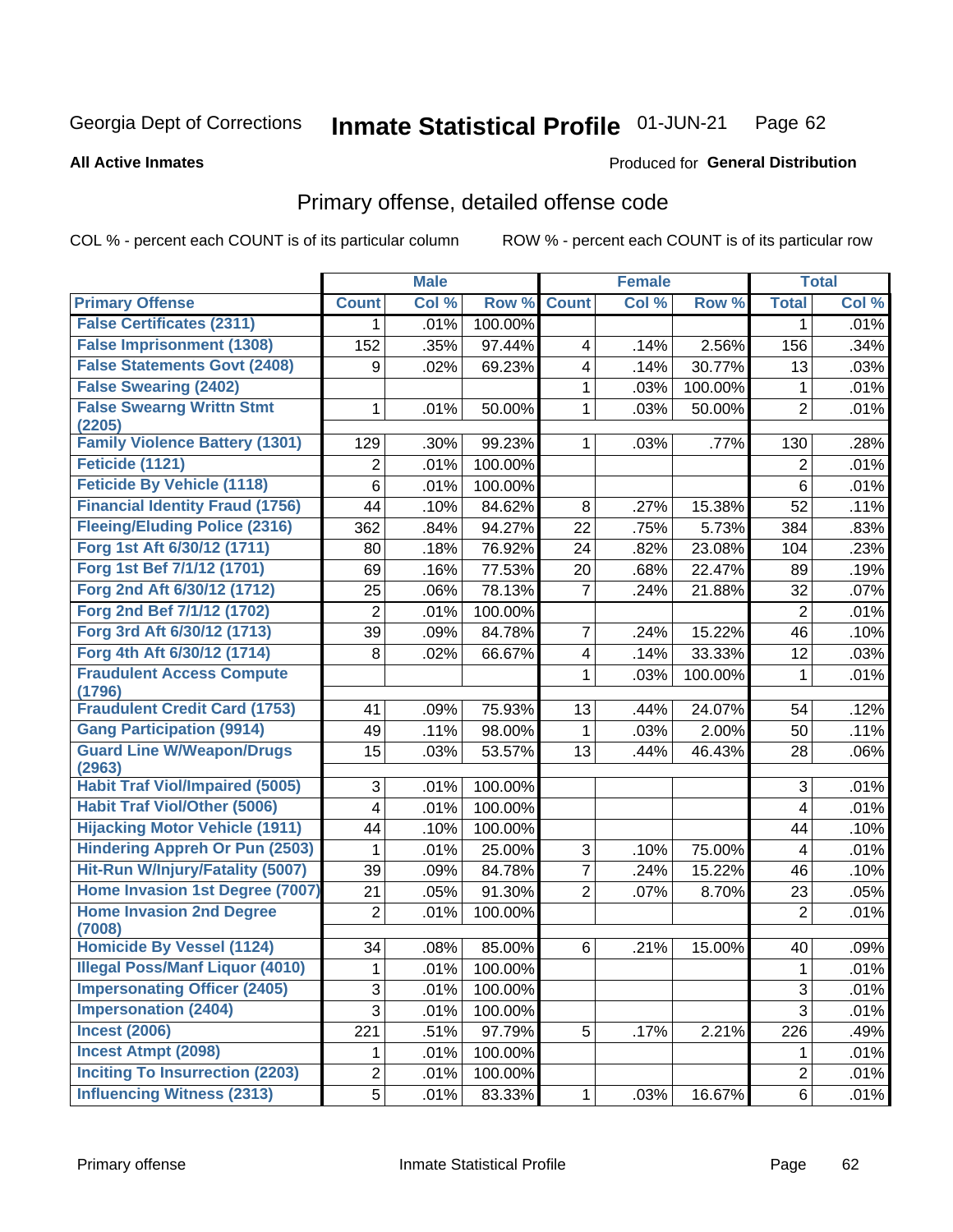### Inmate Statistical Profile 01-JUN-21 Page 63

**All Active Inmates** 

## Produced for General Distribution

# Primary offense, detailed offense code

COL % - percent each COUNT is of its particular column

|                                            |                | <b>Male</b> |                 |                         | <b>Female</b>       |        |                         | <b>Total</b> |
|--------------------------------------------|----------------|-------------|-----------------|-------------------------|---------------------|--------|-------------------------|--------------|
| <b>Primary Offense</b>                     | <b>Count</b>   | Col %       | Row %           | <b>Count</b>            | Col%                | Row %  | <b>Total</b>            | Col %        |
| <b>Injury By Vehicle (1318)</b>            | 74             | .17%        | 80.43%          | 18                      | .62%                | 19.57% | 92                      | .20%         |
| <b>Insurance Fraud (7023)</b>              | 1              | .01%        | 100.00%         |                         |                     |        | 1                       | .01%         |
| <b>Insurrection (2202)</b>                 | 6              | .01%        | 85.71%          | 1                       | .03%                | 14.29% | $\overline{7}$          | .02%         |
| <b>Interfere Electronic Dvce (2614)</b>    | 3              | .01%        | 100.00%         |                         |                     |        | 3                       | .01%         |
| <b>Interference With Custody (1312)</b>    | 12             | .03%        | 92.31%          | 1                       | .03%                | 7.69%  | 13                      | .03%         |
| <b>Involuntary Manslaughter (1103)</b>     | 153            | .35%        | 88.95%          | 19                      | .65%                | 11.05% | 172                     | .37%         |
| Keep Plc Pros Under 18 (7033)              | 1.             | .01%        | 100.00%         |                         |                     |        | 1.                      | .01%         |
| Kidnapping (1311)                          | 1,370          | 3.17%       | 96.68%          | 47                      | 1.61%               | 3.32%  | 1,417                   | 3.07%        |
| <b>Livestock Theft (1817)</b>              | 5              | .01%        | 100.00%         |                         |                     |        | 5                       | .01%         |
| <b>Lottery Violation (2730)</b>            | 2              | .01%        | 100.00%         |                         |                     |        | $\overline{2}$          | .01%         |
| Manf Methamph 200-399 Gm<br>(4144)         | 4              | .01%        | 100.00%         |                         |                     |        | $\overline{\mathbf{4}}$ | .01%         |
| Manf Methamph 28-199 Gm                    | 6              | .01%        | 75.00%          | $\overline{c}$          | .07%                | 25.00% | 8                       | .02%         |
| (4143)                                     |                |             |                 |                         |                     |        |                         |              |
| Manf Methamph 400+ Gm (4145)               | 1              | .01%        | 100.00%         |                         |                     |        | 1                       | .01%         |
| <b>Manf Methamph Unspec Amt</b><br>(4147)  | 62             | .14%        | 93.94%          | 4                       | .14%                | 6.06%  | 66                      | .14%         |
| Manufac Marijuana (7012)                   | 11             | .03%        | 91.67%          | 1                       | .03%                | 8.33%  | 12                      | .03%         |
| <b>Manufact Meth Near Child (2803)</b>     | 9              | .02%        | 81.82%          | $\overline{2}$          | .07%                | 18.18% | 11                      | .02%         |
| <b>Misc Assault/Battery (1300)</b>         | 9              | .02%        | 90.00%          | 1                       | .03%                | 10.00% | 10                      | .02%         |
| <b>Misc Correctionl Inst Off (6200)</b>    | 5              | .01%        | 100.00%         |                         |                     |        | 5                       | .01%         |
| <b>Misc Drugs Trafficking (4100)</b>       | 4              | .01%        | 100.00%         |                         |                     |        | 4                       | .01%         |
| <b>Misc Family Violence (1306)</b>         | 1              | .01%        | 100.00%         |                         |                     |        | 1                       | .01%         |
| <b>Misc Forgery (1700)</b>                 | 3              | .01%        | 100.00%         |                         |                     |        | 3                       | .01%         |
| <b>Misc Fraud (1799)</b>                   | 4              | .01%        | 50.00%          | $\overline{\mathbf{4}}$ | .14%                | 50.00% | 8                       | .02%         |
| <b>Misc Homicide Offense (1100)</b>        | 5              | .01%        | 83.33%          | 1                       | .03%                | 16.67% | 6                       | .01%         |
| <b>Misc Mrals/Pblic H/Safty (6000)</b>     | 1              | .01%        | 100.00%         |                         |                     |        | 1                       | .01%         |
| <b>Misc Obscenity (2100)</b>               | 12             | .03%        | 100.00%         |                         |                     |        | 12                      | .03%         |
| <b>Misc Sexual Offense (2000)</b>          | 24             | .06%        | 96.00%          | 1                       | .03%                | 4.00%  | 25                      | .05%         |
| <b>Murder (1101)</b>                       | 6,167          | 14.25%      | 93.67%          | 417                     | 14.27%              | 6.33%  | 6,584                   | 14.25%       |
| <b>Murder Conspire To Commit</b><br>(1191) | 15             | .03%        | 93.75%          | 1                       | .03%                | 6.25%  | 16                      | .03%         |
| <b>Mutiny In Penal Inst (2507)</b>         | $9\vert$       |             | $.02\%$ 100.00% |                         |                     |        | 9 <sup>1</sup>          | .02%         |
| Necrophilia (2022)                         | 1              | .01%        | 100.00%         |                         |                     |        | 1                       | .01%         |
| <b>Obstr Of Law Enf Officer (2314)</b>     | 280            | .65%        | 89.74%          | 32                      | $\overline{1.10\%}$ | 10.26% | 312                     | .68%         |
| <b>Pandering By Compulsion (2017)</b>      | $\overline{2}$ | .01%        | 100.00%         |                         |                     |        | $\overline{2}$          | .01%         |
| Party To A Crime (9911)                    | $\mathbf 1$    | .01%        | 100.00%         |                         |                     |        | 1                       | .01%         |
| Peeping Tom (3002)                         | 9              | .02%        | 100.00%         |                         |                     |        | 9                       | .02%         |
| Pimping A Minor Under 18 (2016)            | 8 <sup>1</sup> | .02%        | 80.00%          | 2                       | $.07\%$             | 20.00% | 10                      | .02%         |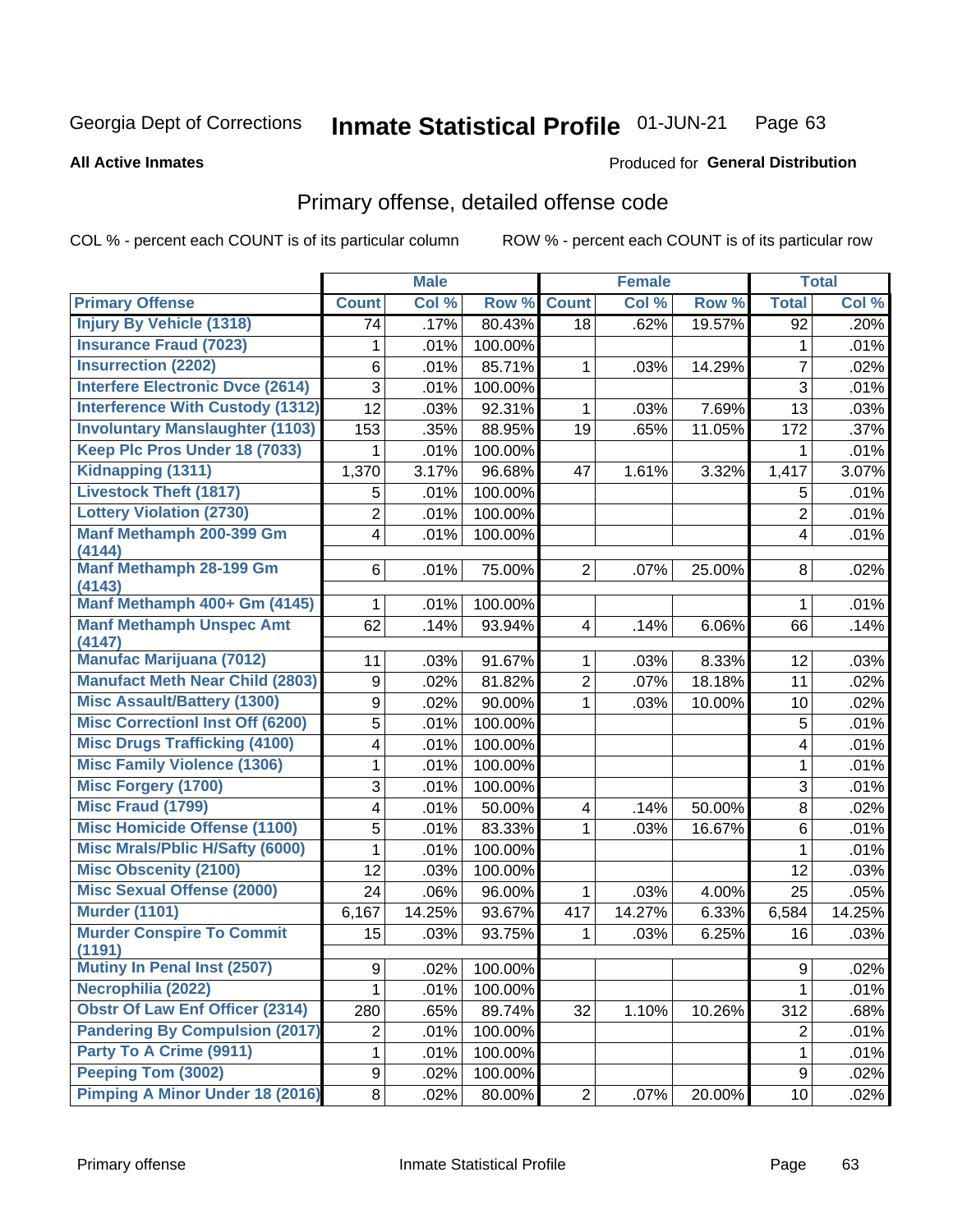### Inmate Statistical Profile 01-JUN-21 Page 64

### **All Active Inmates**

## **Produced for General Distribution**

# Primary offense, detailed offense code

COL % - percent each COUNT is of its particular column

|                                                  |                | <b>Male</b> |                  |                         | <b>Female</b> |        |                | <b>Total</b> |
|--------------------------------------------------|----------------|-------------|------------------|-------------------------|---------------|--------|----------------|--------------|
| <b>Primary Offense</b>                           | <b>Count</b>   | Col %       | Row %            | <b>Count</b>            | Col %         | Row %  | <b>Total</b>   | Col %        |
| Poss Alprazolam (7003)                           | $\overline{7}$ | .02%        | 70.00%           | $\overline{3}$          | .10%          | 30.00% | 10             | .02%         |
| Poss By Inm Proh Items (7015)                    | 12             | .03%        | 75.00%           | $\overline{4}$          | .14%          | 25.00% | 16             | .03%         |
| <b>Poss Contraband Articles (5171)</b>           | 1              | .01%        | 100.00%          |                         |               |        | 1              | .01%         |
| <b>Poss Dep Stim Cntrf Drugs</b>                 | 47             | .11%        | 77.05%           | 14                      | .48%          | 22.95% | 61             | .13%         |
| (4007)                                           |                |             |                  |                         |               |        |                |              |
| <b>Poss Drug Related Matri (4016)</b>            | 10             | .02%        | 62.50%           | 6                       | .21%          | 37.50% | 16             | .03%         |
| Poss Firearm 1st Offender (2913)                 | 105            | .24%        | 96.33%           | $\overline{\mathbf{4}}$ | .14%          | 3.67%  | 109            | .24%         |
| <b>Poss Firearm Convct Felon</b><br>(2914)       | 953            | 2.20%       | 96.46%           | 35                      | 1.20%         | 3.54%  | 988            | 2.14%        |
| Poss Hydrocodone (7004)                          | 13             | .03%        | 68.42%           | 6                       | .21%          | 31.58% | 19             | .04%         |
| <b>Poss Knife During Crime (2911)</b>            | 3              | .01%        | 100.00%          |                         |               |        | 3              | .01%         |
| Poss Mda/Extsy (4033)                            | 1              | .01%        | 100.00%          |                         |               |        | 1              | .01%         |
| Poss Methamphetamine (4031)                      | 388            | .90%        | 77.45%           | 113                     | 3.87%         | 22.55% | 501            | 1.08%        |
| <b>Poss Narcotics Opiates (4006)</b>             | 33             | .08%        | 71.74%           | 13                      | .44%          | 28.26% | 46             | .10%         |
| <b>Poss Of Certain Weapons (2912)</b>            | 20             | .05%        | 95.24%           | 1                       | .03%          | 4.76%  | 21             | .05%         |
| Poss Of Cocaine (4022)                           | 189            | .44%        | 89.57%           | 22                      | .75%          | 10.43% | 211            | .46%         |
| <b>Poss Of Firearm Dur Crime</b>                 | 832            | 1.92%       | 94.76%           | 46                      | 1.57%         | 5.24%  | 878            | 1.90%        |
| (2910)                                           |                |             |                  |                         |               |        |                |              |
| <b>Poss Of Lsd (4008)</b>                        | 2              | .01%        | 100.00%          |                         |               |        | 2              | .01%         |
| Poss Of Marijuana (4009)                         | 33             | .08%        | 86.84%           | 5                       | .17%          | 13.16% | 38             | .08%         |
| Poss Schedule I Drug (7034)                      | 16             | .04%        | 84.21%           | 3                       | .10%          | 15.79% | 19             | .04%         |
| <b>Poss Tools Commit Crime (1602)</b>            | 10             | .02%        | 100.00%          |                         |               |        | 10             | .02%         |
| Poss W Int Dis Other Drug (4053)                 | 76             | .18%        | 86.36%           | 12                      | .41%          | 13.64% | 88             | .19%         |
| <b>Poss W Int Dist Cocaine (4050)</b>            | 178            | .41%        | 96.22%           | $\overline{7}$          | .24%          | 3.78%  | 185            | .40%         |
| Poss W Int Dist Marijuana (4051)                 | 392            | .91%        | 93.33%           | 28                      | .96%          | 6.67%  | 420            | .91%         |
| Poss W Int Dist Meth (4052)                      | 443            | 1.02%       | 79.53%           | 114                     | 3.90%         | 20.47% | 557            | 1.21%        |
| Poss Within 1000 Hous Pjt (7009)                 | 3              | .01%        | 100.00%          |                         |               |        | 3              | .01%         |
| <b>Poss Wpn Drugs By Prisnr</b>                  | 18             | .04%        | 75.00%           | 6                       | .21%          | 25.00% | 24             | .05%         |
| (2965)<br><b>Prov Sex Mater To Minors (2110)</b> | $\overline{2}$ |             |                  |                         |               |        | $\overline{2}$ | .01%         |
| <b>Racketeering (3404)</b>                       | 101            | .01%        | 100.00%          |                         |               |        |                |              |
| <b>Rape (2001)</b>                               | 1,815          | .23%        | 77.10%<br>99.56% | 30<br>8                 | 1.03%         | 22.90% | 131            | .28%         |
| <b>Reck Cond Infected Person</b>                 |                | 4.19%       |                  |                         | .27%          | .44%   | 1,823          | 3.95%        |
| (1317)                                           | 4              | .01%        | 100.00%          |                         |               |        | 4              | .01%         |
| <b>Recv Gds Srvs Fraud Obtnd</b>                 | 1              | .01%        | 100.00%          |                         |               |        | 1              | .01%         |
| (1755)                                           |                |             |                  |                         |               |        |                |              |
| <b>Remov/Atmpt Wpn Pub Offl</b><br>(7021)        | 1              | .01%        | 100.00%          |                         |               |        | 1              | .01%         |
| Removal Baggage Cargo Etc<br>(2761)              | 1              | .01%        | 100.00%          |                         |               |        | 1              | .01%         |
| Robbery (1901)                                   | 761            | 1.76%       | 94.77%           | 42                      | 1.44%         | 5.23%  | 803            | 1.74%        |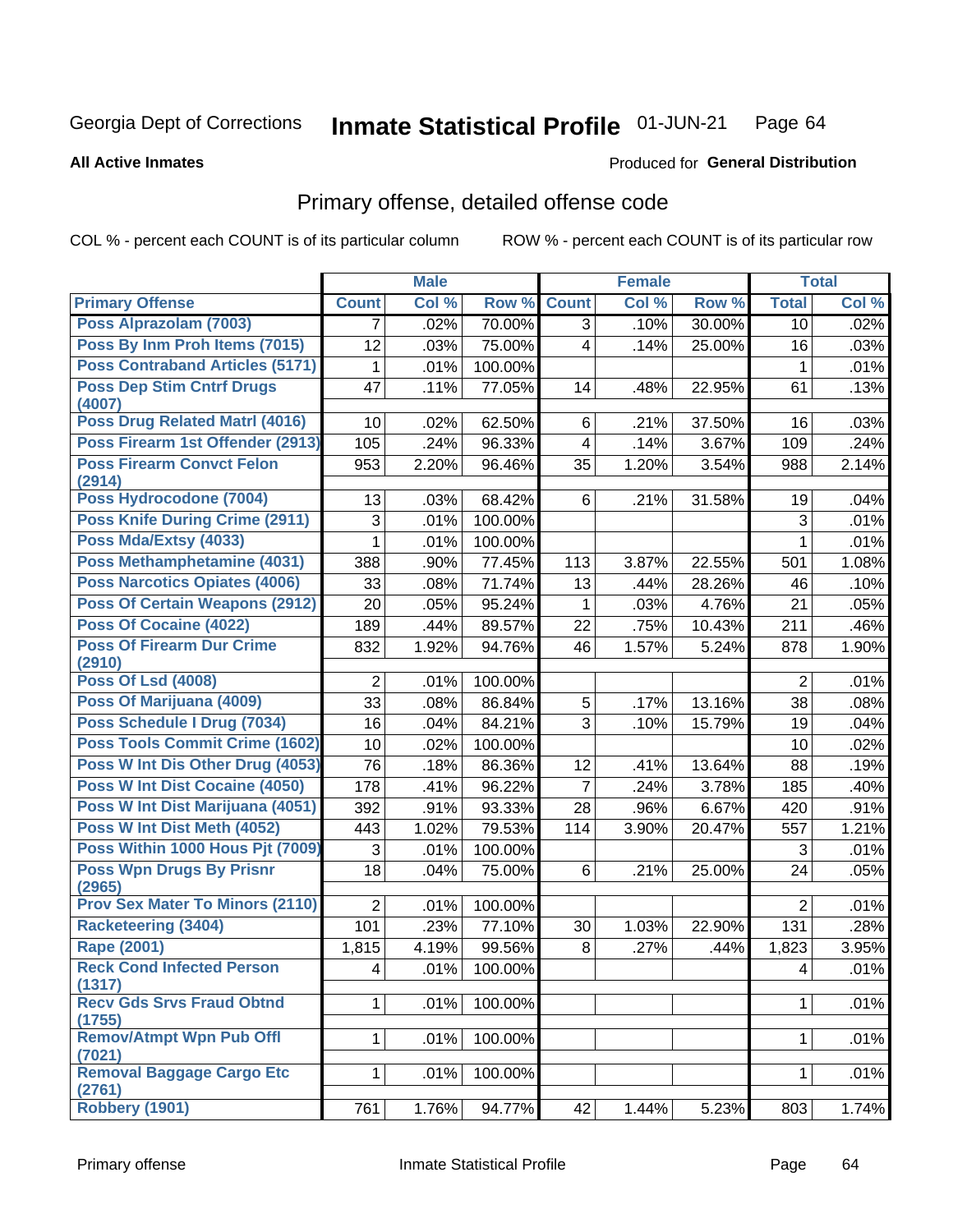### **Inmate Statistical Profile 01-JUN-21** Page 65

**All Active Inmates** 

### Produced for General Distribution

# Primary offense, detailed offense code

COL % - percent each COUNT is of its particular column

|                                                      |                | <b>Male</b> |                  |                         | <b>Female</b> |        |                | <b>Total</b> |
|------------------------------------------------------|----------------|-------------|------------------|-------------------------|---------------|--------|----------------|--------------|
| <b>Primary Offense</b>                               | <b>Count</b>   | Col %       | Row <sup>%</sup> | <b>Count</b>            | Col %         | Row %  | <b>Total</b>   | Col %        |
| <b>Robbery By Force (1903)</b>                       | 151            | .35%        | 94.97%           | 8                       | .27%          | 5.03%  | 159            | .34%         |
| <b>Robbery By Intimidation (1904)</b>                | 214            | .49%        | 91.85%           | 19                      | .65%          | 8.15%  | 233            | .50%         |
| <b>Robbery By Sudden Snatch</b>                      | 97             | .22%        | 93.27%           | 7                       | .24%          | 6.73%  | 104            | .23%         |
| (1905)                                               |                |             |                  |                         |               |        |                |              |
| <b>S/D Cocaine (4021)</b>                            | 229            | .53%        | 97.03%           | 7                       | .24%          | 2.97%  | 236            | .51%         |
| S/D Cont Sub Public (4017)                           | 12             | .03%        | 100.00%          |                         |               |        | 12             | .03%         |
| S/D Cont Sub School (4018)                           | 14             | .03%        | 100.00%          |                         |               |        | 14             | .03%         |
| S/D Dep Stim Cntrf Drugs (4002)                      | 21             | .05%        | 87.50%           | 3                       | .10%          | 12.50% | 24             | .05%         |
| <b>S/D Narcotics Opiates (4001)</b>                  | 12             | .03%        | 92.31%           | 1                       | .03%          | 7.69%  | 13             | .03%         |
| S/D Of Marijuana (4004)                              | 94             | .22%        | 94.00%           | 6                       | .21%          | 6.00%  | 100            | .22%         |
| Sale Mda/Extsy (4034)                                | 1              | .01%        | 100.00%          |                         |               |        | 1              | .01%         |
| Sale Methamphetamine (4032)                          | 180            | .42%        | 82.57%           | 38                      | 1.30%         | 17.43% | 218            | .47%         |
| <b>Sex Exploitation Child (2843)</b>                 | 247            | .57%        | 99.60%           | 1                       | .03%          | .40%   | 248            | .54%         |
| <b>Sex Offender Fail Registr (2026)</b>              | 438            | 1.01%       | 98.65%           | 6                       | .21%          | 1.35%  | 444            | .96%         |
| <b>Sex Offender Fail To Move (2028)</b>              | 3              | .01%        | 100.00%          |                         |               |        | 3              | .01%         |
| Sexl/Asslt/Agn/Pers/Cstdy (2023)                     | 19             | .04%        | 95.00%           | 1                       | .03%          | 5.00%  | 20             | .04%         |
| <b>Sexual Battery (2011)</b>                         | 119            | .27%        | 98.35%           | $\overline{2}$          | .07%          | 1.65%  | 121            | .26%         |
| <b>Simple Battery (1316)</b>                         | 14             | .03%        | 100.00%          |                         |               |        | 14             | .03%         |
| <b>Sodomy (2002)</b>                                 | 17             | .04%        | 100.00%          |                         |               |        | 17             | .04%         |
| <b>Solicit Sodomy From Minor</b>                     | 3              | .01%        | 100.00%          |                         |               |        | 3              | .01%         |
| (2025)                                               |                |             |                  |                         |               |        |                |              |
| <b>Stalking (1320)</b>                               | 3              | .01%        | 100.00%          |                         |               |        | 3              | .01%         |
| <b>Statutory Rape (2018)</b>                         | 634            | 1.46%       | 98.29%           | 11                      | .38%          | 1.71%  | 645            | 1.40%        |
| <b>Tampering With Evidence (2315)</b>                | 12             | .03%        | 80.00%           | 3                       | .10%          | 20.00% | 15             | .03%         |
| <b>Telecommunications Fraud</b>                      | $\overline{2}$ | .01%        | 100.00%          |                         |               |        | $\overline{2}$ | .01%         |
| (1759)<br><b>Terrorist Threats &amp; Acts (1307)</b> | 281            | .65%        | 94.93%           | 15                      | .51%          | 5.07%  | 296            | .64%         |
| <b>Theft Bring Prop In State (1815)</b>              | $\overline{7}$ | .02%        | 77.78%           | $\overline{2}$          | .07%          | 22.22% | 9              | .02%         |
| <b>Theft By Conversion (1808)</b>                    | 14             | .03%        | 93.33%           | $\mathbf{1}$            | .03%          | 6.67%  | 15             | .03%         |
| <b>Theft By Deception (1803)</b>                     | 24             |             | 85.71%           | $\overline{\mathbf{4}}$ |               | 14.29% |                |              |
| Theft By Rec Stolen Prop (1806)                      |                | .06%        |                  |                         | .14%          |        | 28             | .06%         |
|                                                      | 364            | .84%        | 93.09%           | 27                      | .92%          | 6.91%  | 391            | .85%         |
| <b>Theft By Shoplifting (1821)</b>                   | 240            | .55%        | 74.53%           | 82                      | 2.81%         | 25.47% | 322            | .70%         |
| <b>Theft By Taking (1802)</b>                        | 447            | 1.03%       | 86.63%           | 69                      | 2.36%         | 13.37% | 516            | 1.12%        |
| <b>Theft Credit Card (1751)</b>                      | 8              | .02%        | 80.00%           | 2                       | .07%          | 20.00% | 10             | .02%         |
| <b>Theft Motorveh Or Part (1813)</b>                 | 20             | .05%        | 95.24%           |                         | .03%          | 4.76%  | 21             | .05%         |
| <b>Theft Of Lost Property (1805)</b>                 | 3              | .01%        | 100.00%          |                         |               |        | 3              | .01%         |
| <b>Theft Of Services (1807)</b>                      | 1              | .01%        | 100.00%          |                         |               |        | 1              | .01%         |
| <b>Theft Recv Prop Out State (1816)</b>              | 5              | .01%        | 100.00%          |                         |               |        | 5              | .01%         |
| <b>Traf Amphtmine 200-399 Gm</b>                     | 5              | .01%        | 71.43%           | 2                       | .07%          | 28.57% | $\overline{7}$ | .02%         |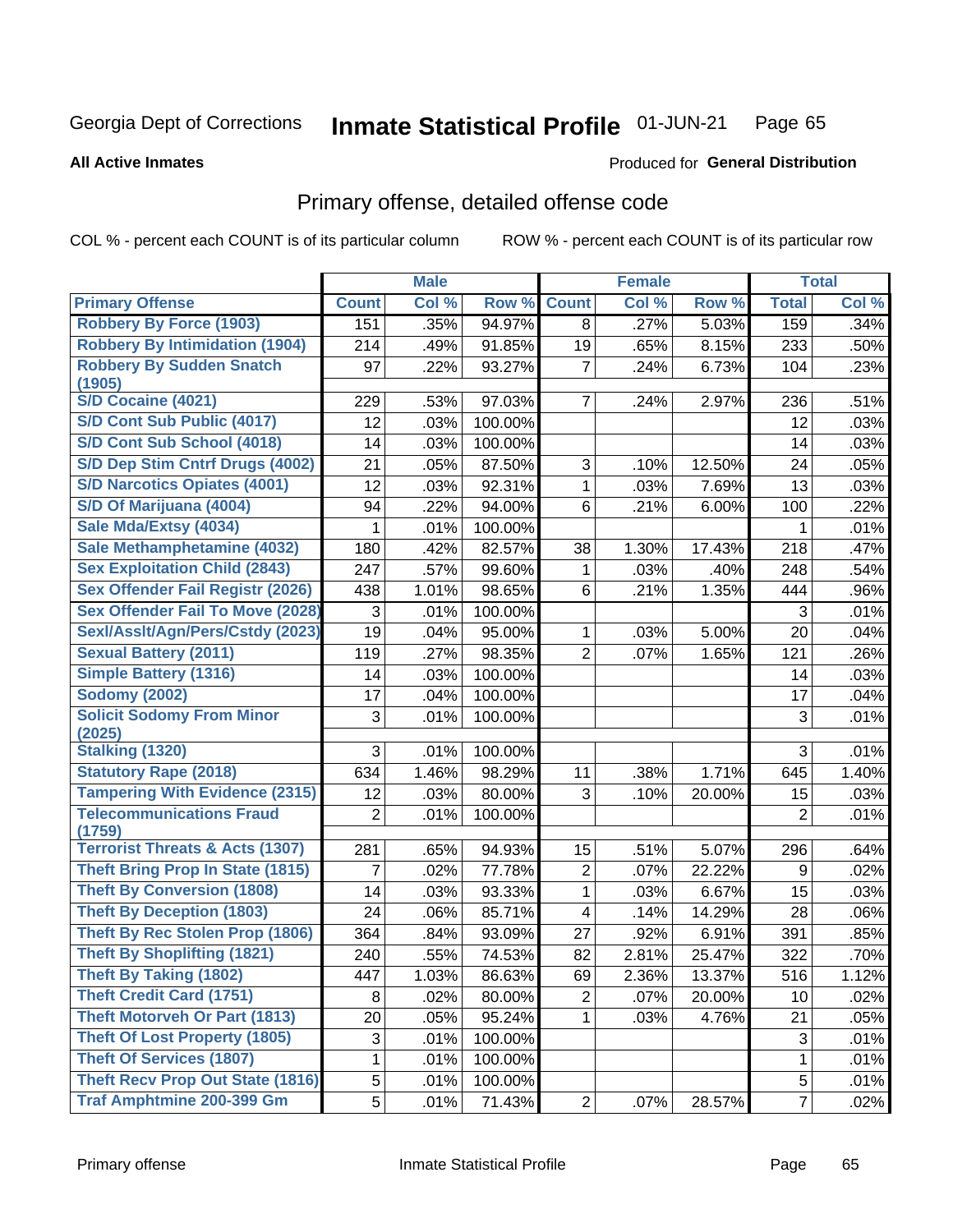### Inmate Statistical Profile 01-JUN-21 Page 66

### **All Active Inmates**

# **Produced for General Distribution**

# Primary offense, detailed offense code

COL % - percent each COUNT is of its particular column

|                                                 |                         | <b>Male</b> |         |                | <b>Female</b> |         |                | <b>Total</b> |
|-------------------------------------------------|-------------------------|-------------|---------|----------------|---------------|---------|----------------|--------------|
| <b>Primary Offense</b>                          | <b>Count</b>            | Col %       | Row %   | <b>Count</b>   | Col %         | Row %   | <b>Total</b>   | Col %        |
| (4127)                                          |                         |             |         |                |               |         |                |              |
| <b>Traf Amphtmine 28-199 Gm</b>                 | 6                       | .01%        | 66.67%  | 3              | .10%          | 33.33%  | 9              | .02%         |
| (4126)                                          |                         |             |         |                |               |         |                |              |
| Traf Amphtmine 400+ Gm (4128)                   | 3                       | .01%        | 100.00% |                |               |         | 3              | .01%         |
| <b>Traf Cocaine 201-400 Gm (4102)</b>           | 83                      | .19%        | 93.26%  | 6              | .21%          | 6.74%   | 89             | .19%         |
| <b>Traf Cocaine 401+ Gm (4103)</b>              | 77                      | .18%        | 97.47%  | $\overline{2}$ | .07%          | 2.53%   | 79             | .17%         |
| Traf Cocaine Less 200 Gm (4101)                 | 138                     | .32%        | 96.50%  | $\overline{5}$ | .17%          | 3.50%   | 143            | .31%         |
| <b>Traf Marijna 10-2000 Lb (4121)</b>           | 36                      | .08%        | 87.80%  | $\overline{5}$ | .17%          | 12.20%  | 41             | .09%         |
| <b>Traf Marijna 10001+ Lb (4123)</b>            |                         |             |         | $\mathbf{1}$   | .03%          | 100.00% | 1              | .01%         |
| Traf Mda/Extsy 200-399gm                        | $\overline{2}$          | .01%        | 100.00% |                |               |         | $\overline{2}$ | .01%         |
| (4151)                                          |                         |             |         |                |               |         |                |              |
| <b>Traf Mda/Extsy 28-199gm (4150)</b>           | 13                      | .03%        | 92.86%  | $\mathbf{1}$   | .03%          | 7.14%   | 14             | .03%         |
| Traf Mda/Extsy 400+Gm (4152)                    | 3                       | .01%        | 100.00% |                |               |         | 3              | .01%         |
| Traf Methamph 200-399 Gm                        | 149                     | .34%        | 86.13%  | 24             | .82%          | 13.87%  | 173            | .37%         |
| (4141)<br><b>Traf Methamph 28-199 Gm</b>        |                         |             |         |                |               |         |                |              |
| (4140)                                          | 441                     | 1.02%       | 80.47%  | 107            | 3.66%         | 19.53%  | 548            | 1.19%        |
| Traf Methamph 400+ Gm (4142)                    | 98                      | .23%        | 86.73%  | 15             | .51%          | 13.27%  | 113            | .24%         |
| <b>Traf Methamph Unspec Amt</b>                 | 88                      | .20%        | 80.73%  | 21             | .72%          | 19.27%  | 109            | .24%         |
| (4146)                                          |                         |             |         |                |               |         |                |              |
| <b>Traf Methaqualone&lt; 400 Gm</b>             | 3                       | .01%        | 100.00% |                |               |         | 3              | .01%         |
| (4124)                                          |                         |             |         |                |               |         |                |              |
| <b>Traf Narcotic 15-28 Gm (4112)</b>            | 41                      | .09%        | 91.11%  | $\overline{4}$ | .14%          | 8.89%   | 45             | .10%         |
| Traf Narcotic 29+ Gm (4113)                     | 38                      | .09%        | 95.00%  | $\overline{2}$ | $.07\%$       | 5.00%   | 40             | .09%         |
| Traf Narcotic Less 14 Gm (4111)                 | 44                      | .10%        | 86.27%  | 7              | .24%          | 13.73%  | 51             | .11%         |
| <b>Traffick Labor Servitude (1330)</b>          | 1                       | .01%        | 100.00% |                |               |         | 1              | .01%         |
| <b>Traffick Sexual Servitude (1331)</b>         | 22                      | .05%        | 91.67%  | $\overline{2}$ | .07%          | 8.33%   | 24             | .05%         |
| <b>Unauth Dist Recrd Devices</b>                | 1                       | .01%        | 100.00% |                |               |         | 1              | .01%         |
| (9907)                                          |                         |             |         |                |               |         |                |              |
| <b>Unknown Offense (9999)</b>                   | 7                       | .02%        | 77.78%  | $\overline{2}$ | .07%          | 22.22%  | 9              | .02%         |
| Uniwfl Mfg/Del/Dist N-C S (4014)                | $\overline{\mathbf{4}}$ | .01%        | 100.00% |                |               |         | 4              | .01%         |
| <b>Use Comm Facity Vio C Sub</b>                | 6                       | .01%        | 85.71%  | $\mathbf{1}$   | .03%          | 14.29%  | $\overline{7}$ | .02%         |
| (4133)<br><b>Vandalism To Church Etc (1505)</b> |                         |             |         |                |               |         |                |              |
|                                                 | 1                       | $.01\%$     | 100.00% |                |               |         | $\mathbf{1}$   | .01%         |
| <b>Vehicular Homicide (1123)</b>                | 287                     | .66%        | 77.57%  | 83             | 2.84%         | 22.43%  | 370            | $.80\%$      |
| <b>Viol Dngrous Drgs Act (4013)</b>             | 111                     | .26%        | 82.84%  | 23             | .79%          | 17.16%  | 134            | .29%         |
| <b>Viol Motor Vehicle Laws (5001)</b>           | 20                      | .05%        | 90.91%  | $\overline{2}$ | .07%          | 9.09%   | 22             | .05%         |
| <b>Violatn Othr States Law (8001)</b>           | 26                      | .06%        | 89.66%  | 3              | .10%          | 10.34%  | 29             | .06%         |
| <b>Vol Manslaughter Of Fetus</b><br>(1119)      | 3                       | .01%        | 100.00% |                |               |         | 3              | .01%         |
| <b>Voluntary Manslaughter (1102)</b>            | 1,064                   | 2.46%       | 88.96%  | 132            | 4.52%         | 11.04%  | 1,196          | 2.59%        |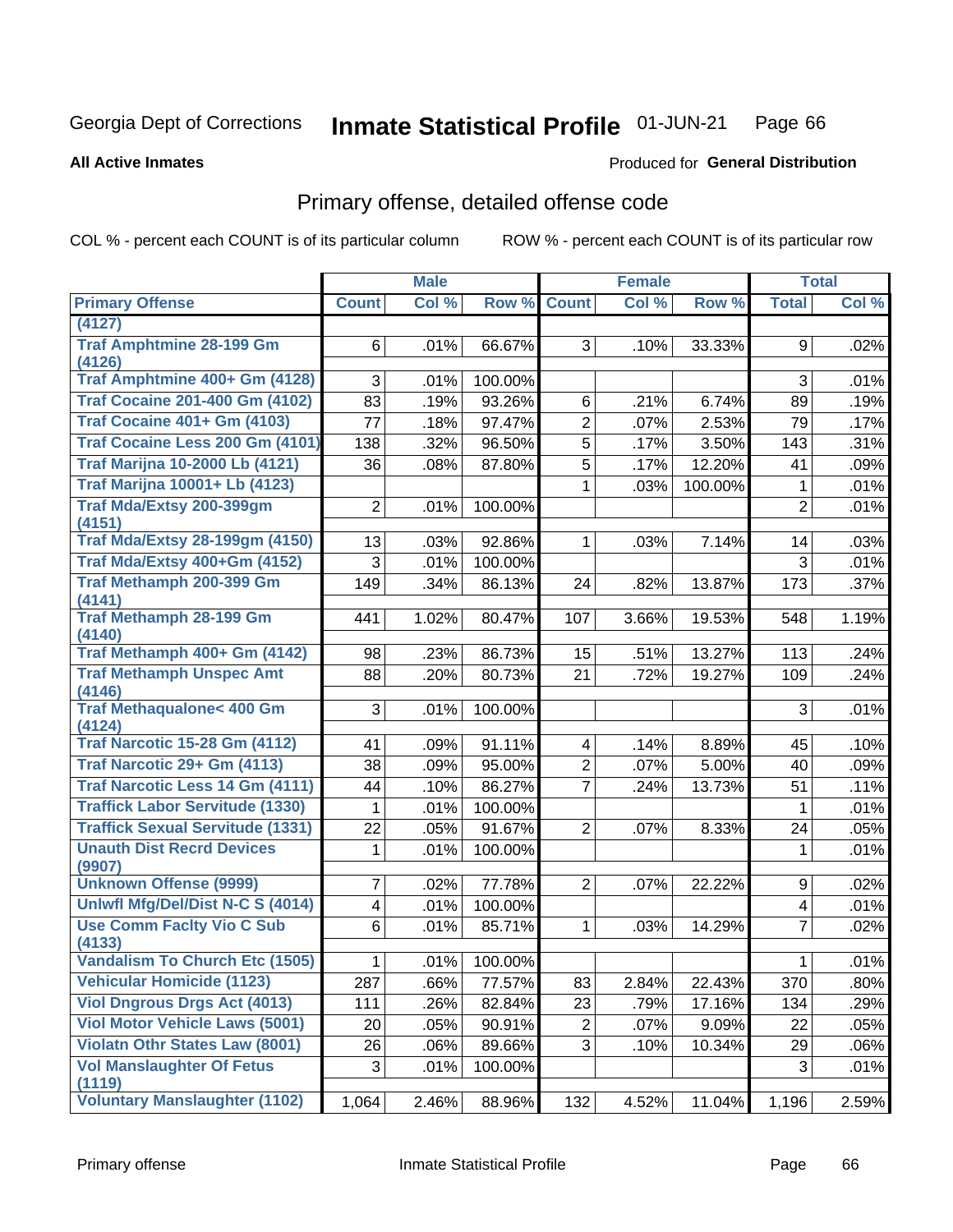### Inmate Statistical Profile 01-JUN-21 Page 67

### **All Active Inmates**

# **Produced for General Distribution**

# Primary offense, detailed offense code

COL % - percent each COUNT is of its particular column

|                                         |                | <b>Male</b> |         |                | <b>Female</b> |         |                | <b>Total</b> |
|-----------------------------------------|----------------|-------------|---------|----------------|---------------|---------|----------------|--------------|
| <b>Primary Offense</b>                  | <b>Count</b>   | Col %       | Row %   | <b>Count</b>   | Col %         | Row %   | <b>Total</b>   | Col %        |
| <b>Abandonment Of Dep Child (11)</b>    | 4              | .01%        | 100.00% |                |               |         | 4              | .01%         |
| <b>Assault &amp; Battery (21)</b>       | 5              | .01%        | 100.00% |                |               |         | 5              | .01%         |
| <b>Bad Checks (52)</b>                  | $\overline{2}$ | .01%        | 66.67%  | 1              | .03%          | 33.33%  | 3              | .01%         |
| <b>Burglary (45)</b>                    | 9              | .02%        | 100.00% |                |               |         | 9              | .02%         |
| <b>Cheating &amp; Swindling (51)</b>    |                | .01%        | 100.00% |                |               |         | 1              | .01%         |
| <b>Cpwl &amp; Concealed Weapon (93)</b> | 6              | .01%        | 100.00% |                |               |         | 6              | .01%         |
| <b>Crmnl Attempt (98)</b>               | 1              | .01%        | 100.00% |                |               |         | 1              | .01%         |
| <b>Cruelty To Children (37)</b>         | 1              | .01%        | 100.00% |                |               |         | 1              | .01%         |
| <b>Dui</b> (72)                         | 4              | .01%        | 100.00% |                |               |         | 4              | .01%         |
| Escape (92)                             | 3              | .01%        | 100.00% |                |               |         | 3              | .01%         |
| Forgery (55)                            | 4              | .01%        | 100.00% |                |               |         | 4              | .01%         |
| Lottery (54)                            |                | .01%        | 100.00% |                |               |         | 1              | .01%         |
| <b>Misc Misdemeanor (500)</b>           | $\overline{2}$ | .01%        | 100.00% |                |               |         | $\overline{2}$ | .01%         |
| <b>Other Misdemeanor (99)</b>           | 17             | .04%        | 94.44%  | 1              | .03%          | 5.56%   | 18             | .04%         |
| <b>Pointing Gun At Another (96)</b>     | 1              | .01%        | 100.00% |                |               |         | 1              | .01%         |
| <b>Poss Ntp Whiskey (64)</b>            | 3              | .01%        | 100.00% |                |               |         | 3              | .01%         |
| <b>Prostitution (81)</b>                |                |             |         | 1              | .03%          | 100.00% | 1              | .01%         |
| <b>Public Drunkenness (61)</b>          | 4              | .01%        | 100.00% |                |               |         | 4              | .01%         |
| Simple Assault (24)                     | 1              | .01%        | 100.00% |                |               |         | 1              | .01%         |
| <b>Simple Battery (25)</b>              |                | .01%        | 100.00% |                |               |         | 1              | .01%         |
| <b>Terroristic Threats (78)</b>         |                | .01%        | 100.00% |                |               |         | 1              | .01%         |
| <b>Theft By Taking - Larceny (41)</b>   | 32             | .07%        | 100.00% |                |               |         | 32             | .07%         |
| Viol Motor Veh Law (71)                 | 3              | .01%        | 100.00% |                |               |         | 3              | .01%         |
| <b>Wife Beating (28)</b>                | $\overline{2}$ | .01%        | 100.00% |                |               |         | $\overline{2}$ | .01%         |
| <b>Total Rported</b>                    | 43,277         | 100%        | 93.68%  | $\sqrt{2,922}$ | 100%          | 6.32%   | 46,199         | 101%         |

| N.<br>тео | 103    |       | 103    |
|-----------|--------|-------|--------|
|           | 43.380 | 2,922 | 46,302 |

| Mode (most frequent) | 1101 Murder | 1101 Murder | 1101 Murder |
|----------------------|-------------|-------------|-------------|
|                      |             |             |             |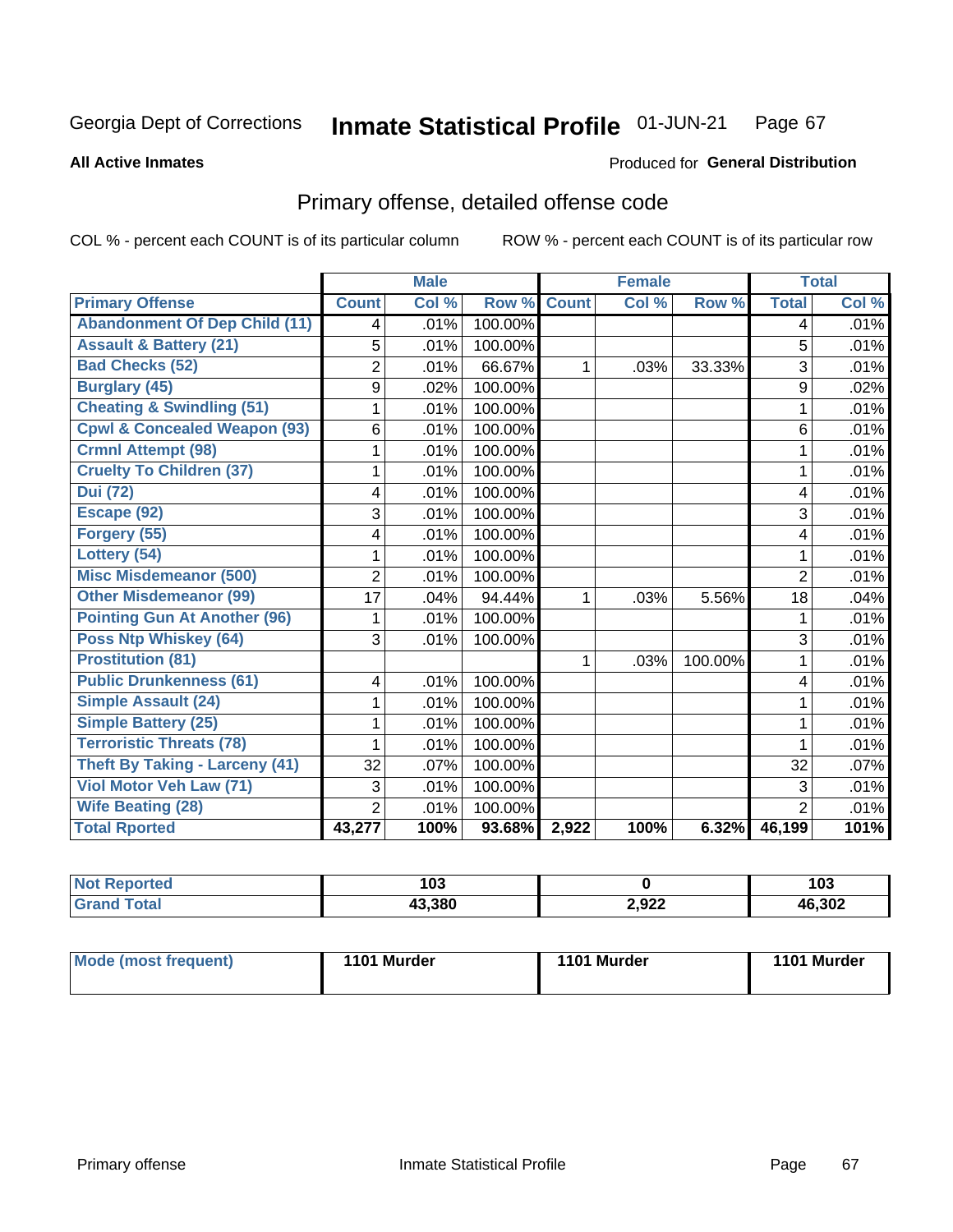#### Inmate Statistical Profile 01-JUN-21 Page 68

### **All Active Inmates**

# Produced for General Distribution

# County of conviction of primary offense

COL % - percent each COUNT is of its particular column

|     |                             |              | <b>Male</b> |                  |                         | <b>Female</b> |        |              | <b>Total</b> |
|-----|-----------------------------|--------------|-------------|------------------|-------------------------|---------------|--------|--------------|--------------|
|     | <b>County of Conviction</b> | <b>Count</b> | Col %       | Row <sub>%</sub> | <b>Count</b>            | Col %         | Row %  | <b>Total</b> | Col %        |
| 000 | <b>Unknown</b>              | 187          | .43%        | 94.44%           | 11                      | .38%          | 5.56%  | 198          | .43%         |
| 001 | <b>Appling County</b>       | 108          | .25%        | 96.43%           | 4                       | .14%          | 3.57%  | 112          | .24%         |
| 002 | <b>Atkinson County</b>      | 40           | .09%        | 93.02%           | 3                       | .10%          | 6.98%  | 43           | .09%         |
| 003 | <b>Bacon County</b>         | 65           | .15%        | 91.55%           | 6                       | .21%          | 8.45%  | 71           | .15%         |
| 004 | <b>Baker County</b>         | 13           | .03%        | 86.67%           | $\overline{2}$          | .07%          | 13.33% | 15           | .03%         |
| 005 | <b>Baldwin County</b>       | 279          | .64%        | 92.38%           | 23                      | .79%          | 7.62%  | 302          | .65%         |
| 006 | <b>Banks County</b>         | 67           | .15%        | 93.06%           | 5                       | .17%          | 6.94%  | 72           | .16%         |
| 007 | <b>Barrow County</b>        | 308          | .71%        | 90.86%           | 31                      | 1.06%         | 9.14%  | 339          | .73%         |
| 008 | <b>Bartow County</b>        | 597          | 1.38%       | 90.73%           | 61                      | 2.09%         | 9.27%  | 658          | 1.42%        |
| 009 | <b>Ben Hill County</b>      | 211          | .49%        | 95.91%           | $\boldsymbol{9}$        | .31%          | 4.09%  | 220          | .48%         |
| 010 | <b>Berrien County</b>       | 91           | .21%        | 96.81%           | 3                       | .10%          | 3.19%  | 94           | .20%         |
| 011 | <b>Bibb County</b>          | 952          | 2.19%       | 95.30%           | 47                      | 1.61%         | 4.70%  | 999          | 2.16%        |
| 012 | <b>Bleckley County</b>      | 57           | .13%        | 91.94%           | 5                       | .17%          | 8.06%  | 62           | .13%         |
| 013 | <b>Brantley County</b>      | 80           | .18%        | 86.02%           | 13                      | .44%          | 13.98% | 93           | .20%         |
| 014 | <b>Brooks County</b>        | 41           | .09%        | 100.00%          |                         |               |        | 41           | .09%         |
| 015 | <b>Bryan County</b>         | 40           | .09%        | 97.56%           | 1                       | .03%          | 2.44%  | 41           | .09%         |
| 016 | <b>Bulloch County</b>       | 425          | .98%        | 93.61%           | 29                      | .99%          | 6.39%  | 454          | .98%         |
| 017 | <b>Burke County</b>         | 201          | .46%        | 97.10%           | 6                       | .21%          | 2.90%  | 207          | .45%         |
| 018 | <b>Butts County</b>         | 112          | .26%        | 91.06%           | 11                      | .38%          | 8.94%  | 123          | .27%         |
| 019 | <b>Calhoun County</b>       | 25           | .06%        | 89.29%           | $\sqrt{3}$              | .10%          | 10.71% | 28           | .06%         |
| 020 | <b>Camden County</b>        | 160          | .37%        | 92.49%           | 13                      | .44%          | 7.51%  | 173          | .37%         |
| 021 | <b>Candler County</b>       | 101          | .23%        | 92.66%           | $\,8\,$                 | .27%          | 7.34%  | 109          | .24%         |
| 022 | <b>Carroll County</b>       | 519          | 1.20%       | 93.51%           | 36                      | 1.23%         | 6.49%  | 555          | 1.20%        |
| 023 | <b>Catoosa County</b>       | 317          | .73%        | 92.15%           | 27                      | .92%          | 7.85%  | 344          | .74%         |
| 024 | <b>Charlton County</b>      | 53           | .12%        | 88.33%           | $\overline{7}$          | .24%          | 11.67% | 60           | .13%         |
| 025 | <b>Chatham County</b>       | 1,544        | 3.56%       | 96.32%           | 59                      | 2.02%         | 3.68%  | 1,603        | 3.46%        |
| 026 | <b>Chattahoochee County</b> | 14           | .03%        | 100.00%          |                         |               |        | 14           | .03%         |
| 027 | <b>Chattooga County</b>     | 173          | .40%        | 88.72%           | 22                      | .75%          | 11.28% | 195          | .42%         |
| 028 | <b>Cherokee County</b>      | 498          | 1.15%       | 92.74%           | 39                      | 1.33%         | 7.26%  | 537          | 1.16%        |
| 029 | <b>Clarke County</b>        | 459          | 1.06%       | 94.25%           | 28                      | .96%          | 5.75%  | 487          | 1.05%        |
| 030 | <b>Clay County</b>          | 20           | .05%        | 83.33%           | $\overline{\mathbf{4}}$ | .14%          | 16.67% | 24           | .05%         |
| 031 | <b>Clayton County</b>       | 1,178        | 2.72%       | 93.42%           | 83                      | 2.84%         | 6.58%  | 1,261        | 2.72%        |
| 032 | <b>Clinch County</b>        | 37           | .09%        | 92.50%           | 3                       | .10%          | 7.50%  | 40           | .09%         |
| 033 | <b>Cobb County</b>          | 2,119        | 4.88%       | 93.68%           | 143                     | 4.89%         | 6.32%  | 2,262        | 4.89%        |
| 034 | <b>Coffee County</b>        | 244          | .56%        | 93.49%           | 17                      | .58%          | 6.51%  | 261          | .56%         |
| 035 | <b>Colquitt County</b>      | 196          | .45%        | 94.23%           | 12                      | .41%          | 5.77%  | 208          | .45%         |
| 036 | <b>Columbia County</b>      | 336          | .77%        | 90.57%           | 35                      | 1.20%         | 9.43%  | 371          | .80%         |
| 037 | <b>Cook County</b>          | 102          | .24%        | 92.73%           | 8                       | .27%          | 7.27%  | 110          | .24%         |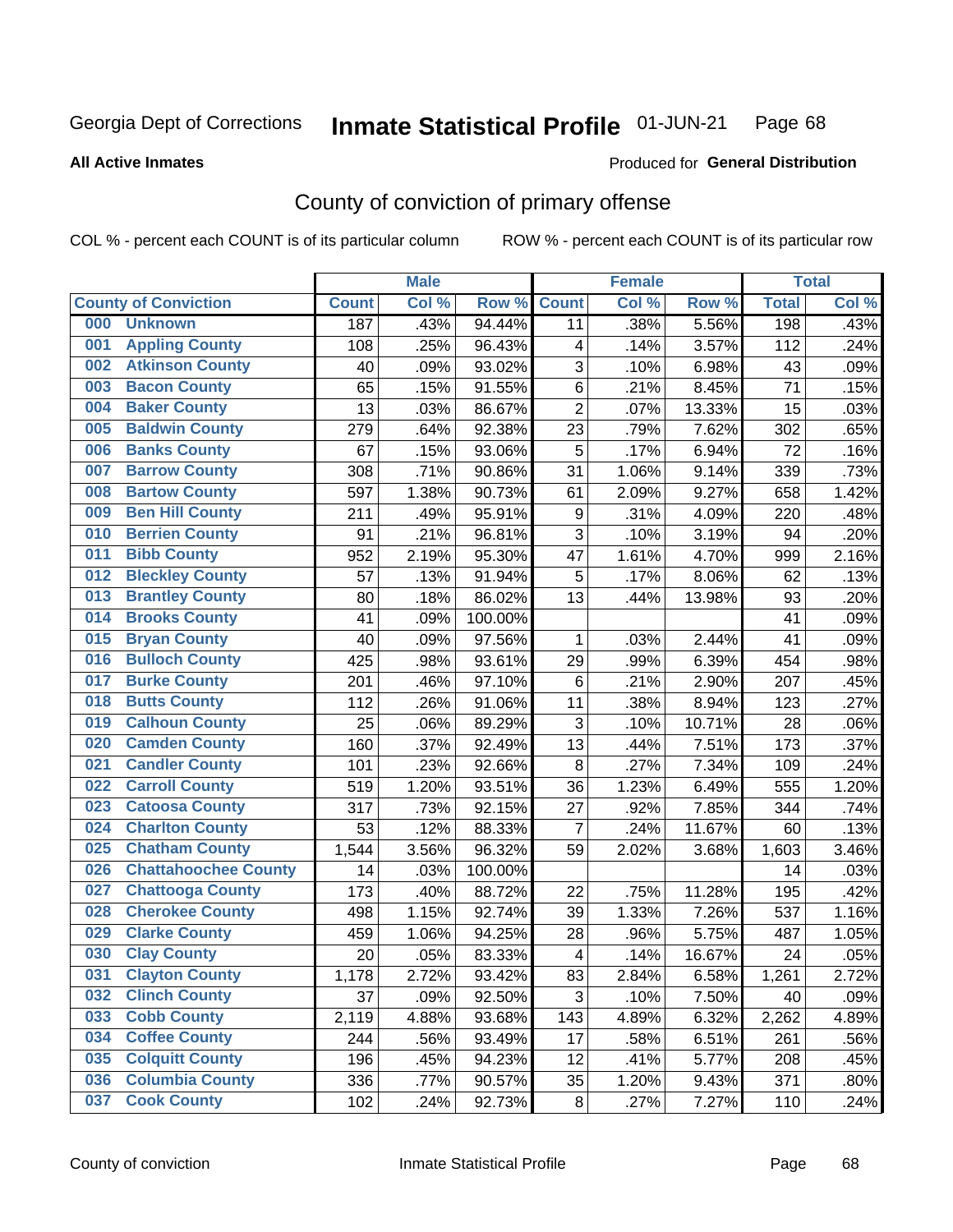### Inmate Statistical Profile 01-JUN-21 Page 69

### **All Active Inmates**

# Produced for General Distribution

# County of conviction of primary offense

COL % - percent each COUNT is of its particular column

|                                |                | <b>Male</b> |         |                           | <b>Female</b> |        |              | <b>Total</b> |
|--------------------------------|----------------|-------------|---------|---------------------------|---------------|--------|--------------|--------------|
| <b>County of Conviction</b>    | <b>Count</b>   | Col %       | Row %   | <b>Count</b>              | Col %         | Row %  | <b>Total</b> | Col%         |
| <b>Coweta County</b><br>038    | 534            | 1.23%       | 95.19%  | 27                        | .92%          | 4.81%  | 561          | 1.21%        |
| <b>Crawford County</b><br>039  | 20             | .05%        | 95.24%  | 1                         | .03%          | 4.76%  | 21           | .05%         |
| <b>Crisp County</b><br>040     | 328            | .76%        | 94.52%  | 19                        | .65%          | 5.48%  | 347          | .75%         |
| <b>Dade County</b><br>041      | 85             | .20%        | 96.59%  | $\ensuremath{\mathsf{3}}$ | .10%          | 3.41%  | 88           | .19%         |
| <b>Dawson County</b><br>042    | 91             | .21%        | 94.79%  | $\overline{5}$            | .17%          | 5.21%  | 96           | .21%         |
| 043<br><b>Decatur County</b>   | 210            | .48%        | 96.33%  | 8                         | .27%          | 3.67%  | 218          | .47%         |
| <b>Dekalb County</b><br>044    | 2,381          | 5.49%       | 95.35%  | 116                       | 3.97%         | 4.65%  | 2,497        | 5.39%        |
| <b>Dodge County</b><br>045     | 106            | .24%        | 92.17%  | 9                         | .31%          | 7.83%  | 115          | .25%         |
| <b>Dooly County</b><br>046     | 111            | .26%        | 94.87%  | 6                         | .21%          | 5.13%  | 117          | .25%         |
| 047<br><b>Dougherty County</b> | 705            | 1.63%       | 96.84%  | 23                        | .79%          | 3.16%  | 728          | 1.57%        |
| <b>Douglas County</b><br>048   | 899            | 2.07%       | 92.21%  | 76                        | 2.60%         | 7.79%  | 975          | 2.11%        |
| <b>Early County</b><br>049     | 76             | .18%        | 98.70%  | 1                         | .03%          | 1.30%  | 77           | .17%         |
| <b>Echols County</b><br>050    | 12             | .03%        | 92.31%  | $\mathbf{1}$              | .03%          | 7.69%  | 13           | .03%         |
| 051<br><b>Effingham County</b> | 190            | .44%        | 90.48%  | 20                        | .68%          | 9.52%  | 210          | .45%         |
| <b>Elbert County</b><br>052    | 125            | .29%        | 94.70%  | $\overline{7}$            | .24%          | 5.30%  | 132          | .29%         |
| <b>Emanuel County</b><br>053   | 145            | .33%        | 91.19%  | 14                        | .48%          | 8.81%  | 159          | .34%         |
| <b>Evans County</b><br>054     | 77             | .18%        | 95.06%  | 4                         | .14%          | 4.94%  | 81           | .17%         |
| <b>Fannin County</b><br>055    | 86             | .20%        | 88.66%  | 11                        | .38%          | 11.34% | 97           | .21%         |
| <b>Fayette County</b><br>056   | 284            | .65%        | 96.27%  | 11                        | .38%          | 3.73%  | 295          | .64%         |
| <b>Floyd County</b><br>057     | 805            | 1.86%       | 91.06%  | 79                        | 2.70%         | 8.94%  | 884          | 1.91%        |
| <b>Forsyth County</b><br>058   | 341            | .79%        | 91.67%  | 31                        | 1.06%         | 8.33%  | 372          | .80%         |
| <b>Franklin County</b><br>059  | 139            | .32%        | 85.80%  | 23                        | .79%          | 14.20% | 162          | .35%         |
| <b>Fulton County</b><br>060    | 4,313          | 9.94%       | 96.32%  | 165                       | 5.65%         | 3.68%  | 4,478        | 9.67%        |
| <b>Gilmer County</b><br>061    | 92             | .21%        | 90.20%  | 10                        | .34%          | 9.80%  | 102          | .22%         |
| <b>Glascock County</b><br>062  | $\overline{7}$ | .02%        | 100.00% |                           |               |        | 7            | .02%         |
| 063<br><b>Glynn County</b>     | 490            | 1.13%       | 94.59%  | 28                        | .96%          | 5.41%  | 518          | 1.12%        |
| <b>Gordon County</b><br>064    | 332            | .77%        | 90.96%  | 33                        | 1.13%         | 9.04%  | 365          | .79%         |
| <b>Grady County</b><br>065     | 135            | .31%        | 95.74%  | 6                         | .21%          | 4.26%  | 141          | .30%         |
| <b>Greene County</b><br>066    | 87             | .20%        | 95.60%  | 4                         | .14%          | 4.40%  | 91           | .20%         |
| <b>Gwinnett County</b><br>067  | 2,259          | 5.21%       | 94.36%  | 135                       | 4.62%         | 5.64%  | 2,394        | 5.17%        |
| <b>Habersham County</b><br>068 | 109            | .25%        | 90.83%  | 11                        | .38%          | 9.17%  | 120          | .26%         |
| 069<br><b>Hall County</b>      | 583            | 1.34%       | 93.13%  | 43                        | 1.47%         | 6.87%  | 626          | 1.35%        |
| <b>Hancock County</b><br>070   | 36             | .08%        | 92.31%  | 3                         | .10%          | 7.69%  | 39           | .08%         |
| <b>Haralson County</b><br>071  | 116            | .27%        | 92.06%  | 10                        | .34%          | 7.94%  | 126          | .27%         |
| 072<br><b>Harris County</b>    | 90             | .21%        | 91.84%  | 8                         | .27%          | 8.16%  | 98           | .21%         |
| <b>Hart County</b><br>073      | 158            | .36%        | 94.05%  | 10                        | .34%          | 5.95%  | 168          | .36%         |
| <b>Heard County</b><br>074     | 36             | .08%        | 94.74%  | $\overline{2}$            | .07%          | 5.26%  | 38           | .08%         |
| <b>Henry County</b><br>075     | 560            | 1.29%       | 92.41%  | 46                        | 1.57%         | 7.59%  | 606          | 1.31%        |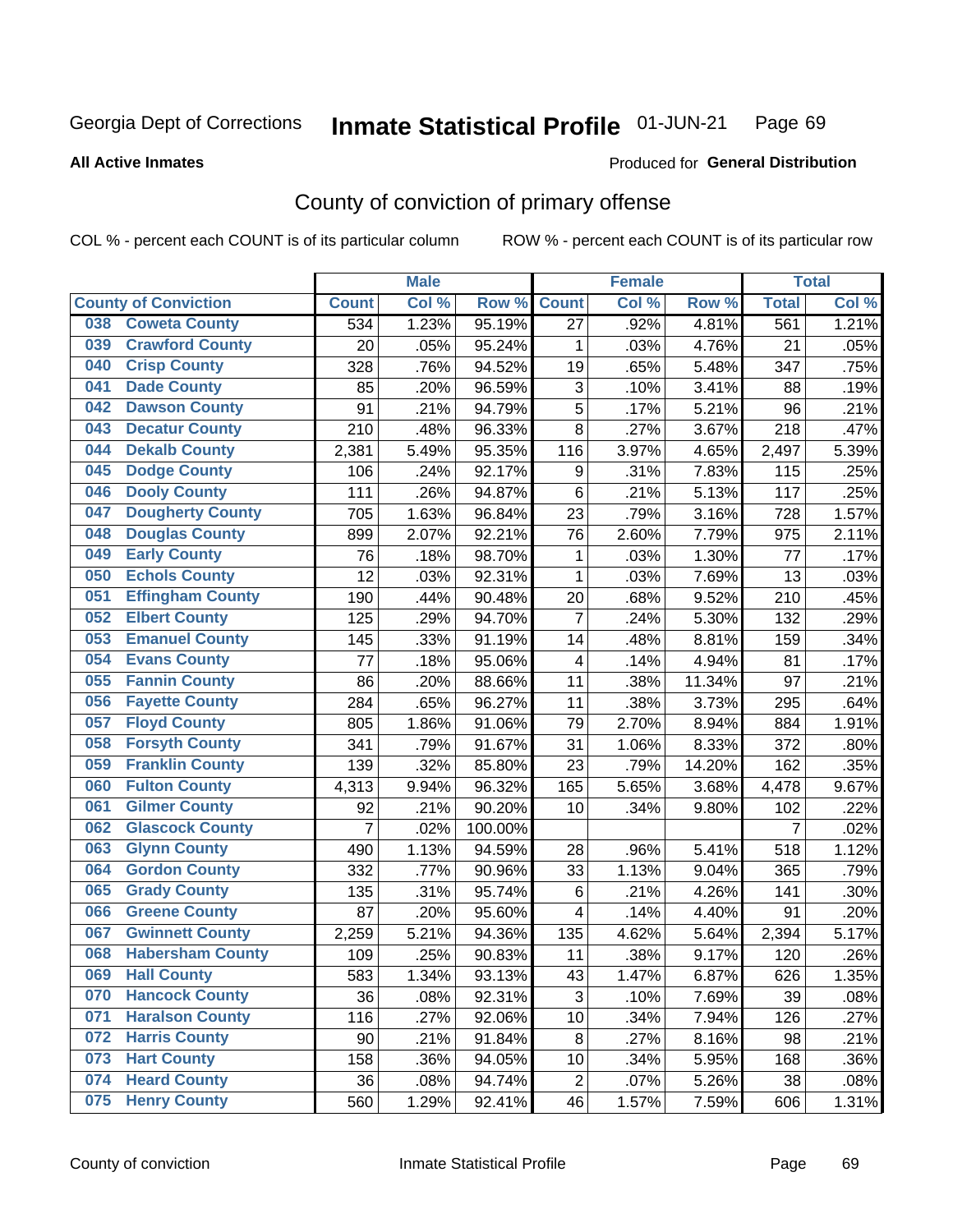### Inmate Statistical Profile 01-JUN-21 Page 70

### **All Active Inmates**

# Produced for General Distribution

# County of conviction of primary offense

COL % - percent each COUNT is of its particular column

|                  |                             |              | <b>Male</b> |         |                         | <b>Female</b> |        |                    | <b>Total</b> |
|------------------|-----------------------------|--------------|-------------|---------|-------------------------|---------------|--------|--------------------|--------------|
|                  | <b>County of Conviction</b> | <b>Count</b> | Col %       | Row %   | <b>Count</b>            | Col %         | Row %  | <b>Total</b>       | Col %        |
| 076              | <b>Houston County</b>       | 667          | 1.54%       | 91.62%  | 61                      | 2.09%         | 8.38%  | $\overline{728}$   | 1.57%        |
| 077              | <b>Irwin County</b>         | 56           | .13%        | 100.00% |                         |               |        | 56                 | .12%         |
| 078              | <b>Jackson County</b>       | 245          | .56%        | 91.76%  | 22                      | .75%          | 8.24%  | 267                | .58%         |
| 079              | <b>Jasper County</b>        | 52           | .12%        | 96.30%  | $\overline{2}$          | .07%          | 3.70%  | 54                 | .12%         |
| 080              | <b>Jeff Davis County</b>    | 80           | .18%        | 95.24%  | $\overline{\mathbf{4}}$ | .14%          | 4.76%  | 84                 | .18%         |
| 081              | <b>Jefferson County</b>     | 142          | .33%        | 94.67%  | 8                       | .27%          | 5.33%  | 150                | .32%         |
| 082              | <b>Jenkins County</b>       | 63           | .15%        | 92.65%  | 5                       | .17%          | 7.35%  | 68                 | .15%         |
| 083              | <b>Johnson County</b>       | 37           | .09%        | 97.37%  | $\mathbf{1}$            | .03%          | 2.63%  | 38                 | .08%         |
| 084              | <b>Jones County</b>         | 171          | .39%        | 86.36%  | 27                      | .92%          | 13.64% | 198                | .43%         |
| 085              | <b>Lamar County</b>         | 72           | .17%        | 90.00%  | $\bf 8$                 | .27%          | 10.00% | 80                 | .17%         |
| 086              | <b>Lanier County</b>        | 42           | .10%        | 87.50%  | $\,6$                   | .21%          | 12.50% | 48                 | .10%         |
| 087              | <b>Laurens County</b>       | 264          | .61%        | 92.96%  | 20                      | .68%          | 7.04%  | 284                | .61%         |
| 088              | <b>Lee County</b>           | 57           | .13%        | 87.69%  | 8                       | .27%          | 12.31% | 65                 | .14%         |
| 089              | <b>Liberty County</b>       | 177          | .41%        | 94.15%  | 11                      | .38%          | 5.85%  | 188                | .41%         |
| 090              | <b>Lincoln County</b>       | 30           | .07%        | 90.91%  | 3                       | .10%          | 9.09%  | 33                 | .07%         |
| 091              | <b>Long County</b>          | 58           | .13%        | 93.55%  | 4                       | .14%          | 6.45%  | 62                 | .13%         |
| 092              | <b>Lowndes County</b>       | 425          | .98%        | 95.72%  | 19                      | .65%          | 4.28%  | 444                | .96%         |
| 093              | <b>Lumpkin County</b>       | 72           | .17%        | 93.51%  | $\sqrt{5}$              | .17%          | 6.49%  | 77                 | .17%         |
| 094              | <b>Macon County</b>         | 43           | .10%        | 95.56%  | $\overline{2}$          | .07%          | 4.44%  | 45                 | .10%         |
| 095              | <b>Madison County</b>       | 121          | .28%        | 90.98%  | 12                      | .41%          | 9.02%  | 133                | .29%         |
| 096              | <b>Marion County</b>        | 23           | .05%        | 95.83%  | $\mathbf{1}$            | .03%          | 4.17%  | 24                 | .05%         |
| 097              | <b>Mcduffie County</b>      | 167          | .38%        | 93.82%  | 11                      | .38%          | 6.18%  | 178                | .38%         |
| 098              | <b>Mcintosh County</b>      | 50           | .12%        | 90.91%  | 5                       | .17%          | 9.09%  | 55                 | .12%         |
| 099              | <b>Meriwether County</b>    | 141          | .33%        | 92.16%  | 12                      | .41%          | 7.84%  | 153                | .33%         |
| 100              | <b>Miller County</b>        | 31           | .07%        | 100.00% |                         |               |        | 31                 | .07%         |
| 101              | <b>Mitchell County</b>      | 125          | .29%        | 93.28%  | 9                       | .31%          | 6.72%  | 134                | .29%         |
| 102              | <b>Monroe County</b>        | 145          | .33%        | 91.19%  | 14                      | .48%          | 8.81%  | 159                | .34%         |
| 103              | <b>Montgomery County</b>    | 24           | .06%        | 88.89%  | 3                       | .10%          | 11.11% | 27                 | .06%         |
| 104              | <b>Morgan County</b>        | 118          | .27%        | 90.08%  | 13                      | .44%          | 9.92%  | 131                | .28%         |
| 105              | <b>Murray County</b>        | 178          | .41%        | 87.68%  | 25                      | .86%          | 12.32% | 203                | .44%         |
| 106              | <b>Muscogee County</b>      | 1,004        | 2.31%       | 95.62%  | 46                      | 1.57%         | 4.38%  | $\overline{1,050}$ | 2.27%        |
| 107              | <b>Newton County</b>        | 594          | 1.37%       | 92.09%  | 51                      | 1.75%         | 7.91%  | 645                | 1.39%        |
| 108              | <b>Oconee County</b>        | 42           | .10%        | 100.00% |                         |               |        | 42                 | .09%         |
| 109              | <b>Oglethorpe County</b>    | 63           | .15%        | 98.44%  | $\mathbf{1}$            | .03%          | 1.56%  | 64                 | .14%         |
| 110              | <b>Paulding County</b>      | 211          | .49%        | 93.78%  | 14                      | .48%          | 6.22%  | 225                | .49%         |
| 111              | <b>Peach County</b>         | 71           | .16%        | 94.67%  | 4                       | .14%          | 5.33%  | 75                 | .16%         |
| $112$            | <b>Pickens County</b>       | 86           | .20%        | 92.47%  | $\overline{7}$          | .24%          | 7.53%  | 93                 | .20%         |
| $\overline{113}$ | <b>Pierce County</b>        | 106          | .24%        | 90.60%  | 11                      | .38%          | 9.40%  | 117                | .25%         |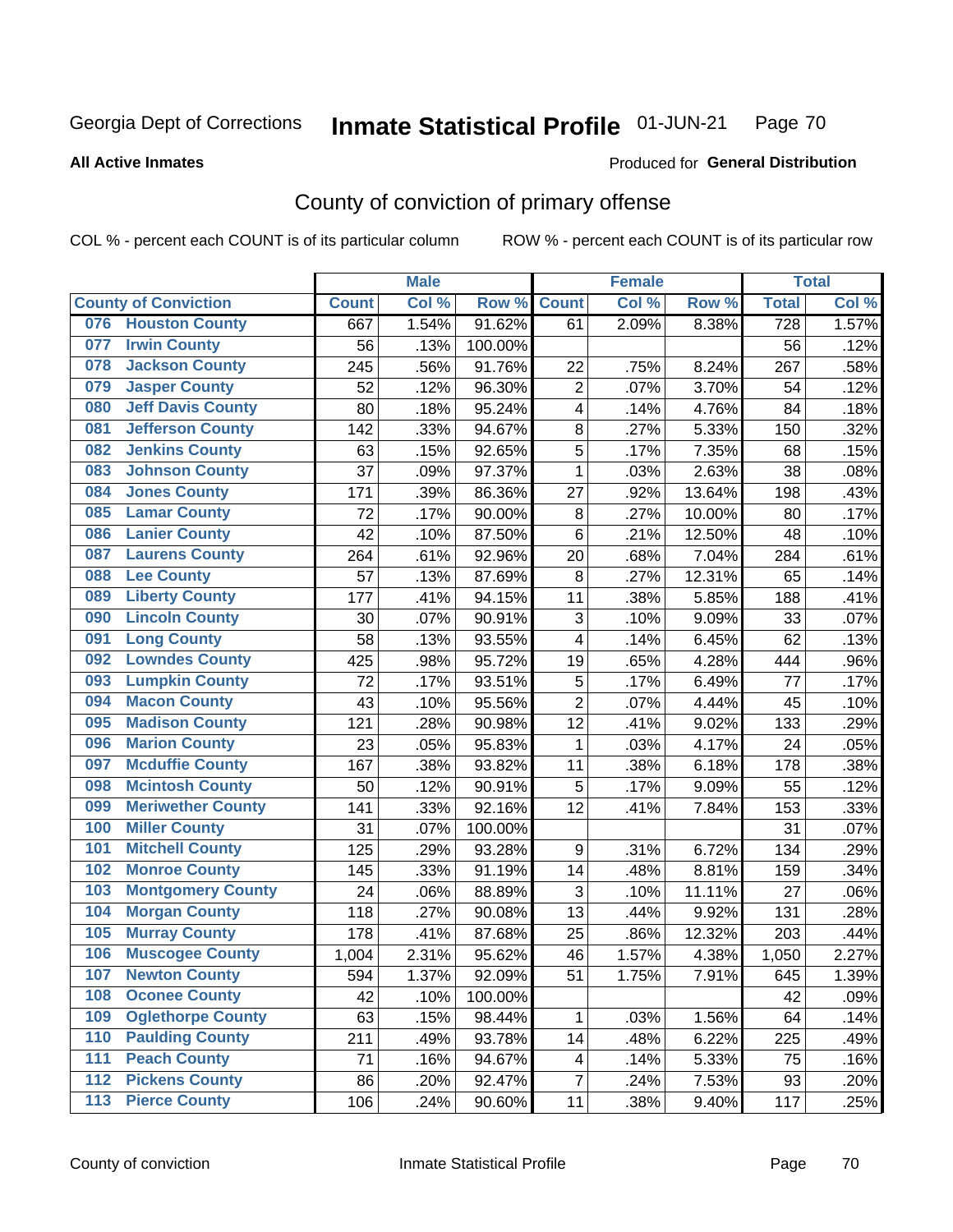### Inmate Statistical Profile 01-JUN-21 Page 71

**All Active Inmates** 

### Produced for General Distribution

# County of conviction of primary offense

COL % - percent each COUNT is of its particular column

|                                          |              | <b>Male</b> |         |                  | <b>Female</b> |        |                 | <b>Total</b> |
|------------------------------------------|--------------|-------------|---------|------------------|---------------|--------|-----------------|--------------|
| <b>County of Conviction</b>              | <b>Count</b> | Col %       | Row %   | <b>Count</b>     | Col %         | Row %  | <b>Total</b>    | Col %        |
| <b>Pike County</b><br>114                | 45           | .10%        | 90.00%  | $\overline{5}$   | .17%          | 10.00% | $\overline{50}$ | .11%         |
| <b>Polk County</b><br>$\overline{115}$   | 184          | .42%        | 91.09%  | 18               | .62%          | 8.91%  | 202             | .44%         |
| <b>Pulaski County</b><br>116             | 36           | .08%        | 90.00%  | 4                | .14%          | 10.00% | 40              | .09%         |
| <b>Putnam County</b><br>117              | 143          | .33%        | 93.46%  | 10               | .34%          | 6.54%  | 153             | .33%         |
| <b>Quitman County</b><br>118             | 10           | .02%        | 100.00% |                  |               |        | 10              | .02%         |
| <b>Rabun County</b><br>119               | 55           | .13%        | 84.62%  | 10               | .34%          | 15.38% | 65              | .14%         |
| <b>Randolph County</b><br>120            | 43           | .10%        | 95.56%  | $\overline{2}$   | .07%          | 4.44%  | 45              | .10%         |
| <b>Richmond County</b><br>121            | 1,594        | 3.67%       | 94.43%  | 94               | 3.22%         | 5.57%  | 1,688           | 3.65%        |
| <b>Rockdale County</b><br>122            | 364          | .84%        | 93.33%  | 26               | .89%          | 6.67%  | 390             | .84%         |
| <b>Schley County</b><br>123              | 15           | .03%        | 100.00% |                  |               |        | 15              | .03%         |
| <b>Screven County</b><br>124             | 96           | .22%        | 96.00%  | 4                | .14%          | 4.00%  | 100             | .22%         |
| <b>Seminole County</b><br>125            | 55           | .13%        | 88.71%  | $\overline{7}$   | .24%          | 11.29% | 62              | .13%         |
| <b>Spalding County</b><br>126            | 400          | .92%        | 93.46%  | 28               | .96%          | 6.54%  | 428             | .92%         |
| <b>Stephens County</b><br>127            | 124          | .29%        | 96.12%  | 5                | .17%          | 3.88%  | 129             | .28%         |
| <b>Stewart County</b><br>128             | 20           | .05%        | 86.96%  | 3                | .10%          | 13.04% | 23              | .05%         |
| <b>Sumter County</b><br>129              | 187          | .43%        | 96.39%  | 7                | .24%          | 3.61%  | 194             | .42%         |
| <b>Talbot County</b><br>130              | 22           | .05%        | 95.65%  | 1                | .03%          | 4.35%  | 23              | .05%         |
| <b>Taliaferro County</b><br>131          | 16           | .04%        | 100.00% |                  |               |        | 16              | .03%         |
| <b>Tattnall County</b><br>132            | 168          | .39%        | 89.36%  | 20               | .68%          | 10.64% | 188             | .41%         |
| <b>Taylor County</b><br>133              | 46           | .11%        | 88.46%  | $\,6$            | .21%          | 11.54% | 52              | .11%         |
| <b>Telfair County</b><br>134             | 94           | .22%        | 94.95%  | 5                | .17%          | 5.05%  | 99              | .21%         |
| <b>Terrell County</b><br>135             | 74           | .17%        | 97.37%  | $\boldsymbol{2}$ | .07%          | 2.63%  | 76              | .16%         |
| <b>Thomas County</b><br>136              | 186          | .43%        | 96.88%  | 6                | .21%          | 3.13%  | 192             | .41%         |
| <b>Tift County</b><br>137                | 294          | .68%        | 96.08%  | 12               | .41%          | 3.92%  | 306             | .66%         |
| <b>Toombs County</b><br>138              | 272          | .63%        | 93.47%  | 19               | .65%          | 6.53%  | 291             | .63%         |
| <b>Towns County</b><br>139               | 45           | .10%        | 76.27%  | 14               | .48%          | 23.73% | 59              | .13%         |
| <b>Treutlen County</b><br>140            | 64           | .15%        | 98.46%  | 1                | .03%          | 1.54%  | 65              | .14%         |
| <b>Troup County</b><br>141               | 532          | 1.23%       | 93.99%  | 34               | 1.16%         | 6.01%  | 566             | 1.22%        |
| <b>Turner County</b><br>142              | 59           | .14%        | 95.16%  | 3                | .10%          | 4.84%  | 62              | .13%         |
| <b>Twiggs County</b><br>$\overline{143}$ | 41           | .09%        | 93.18%  | 3                | .10%          | 6.82%  | 44              | .10%         |
| <b>Union County</b><br>144               | 86           | .20%        | 84.31%  | 16               | .55%          | 15.69% | 102             | .22%         |
| 145<br><b>Upson County</b>               | 155          | .36%        | 92.26%  | 13               | .44%          | 7.74%  | 168             | .36%         |
| <b>Walker County</b><br>146              | 414          | .95%        | 91.19%  | 40               | 1.37%         | 8.81%  | 454             | .98%         |
| <b>Walton County</b><br>147              | 612          | 1.41%       | 91.21%  | 59               | 2.02%         | 8.79%  | 671             | 1.45%        |
| <b>Ware County</b><br>148                | 235          | .54%        | 94.00%  | 15               | .51%          | 6.00%  | 250             | .54%         |
| <b>Warren County</b><br>149              | 28           | .06%        | 87.50%  | 4                | .14%          | 12.50% | 32              | .07%         |
| <b>Washington County</b><br>150          | 167          | .38%        | 94.35%  | 10               | .34%          | 5.65%  | 177             | .38%         |
| <b>Wayne County</b><br>151               | 180          | .41%        | 90.00%  | 20               | .68%          | 10.00% | 200             | .43%         |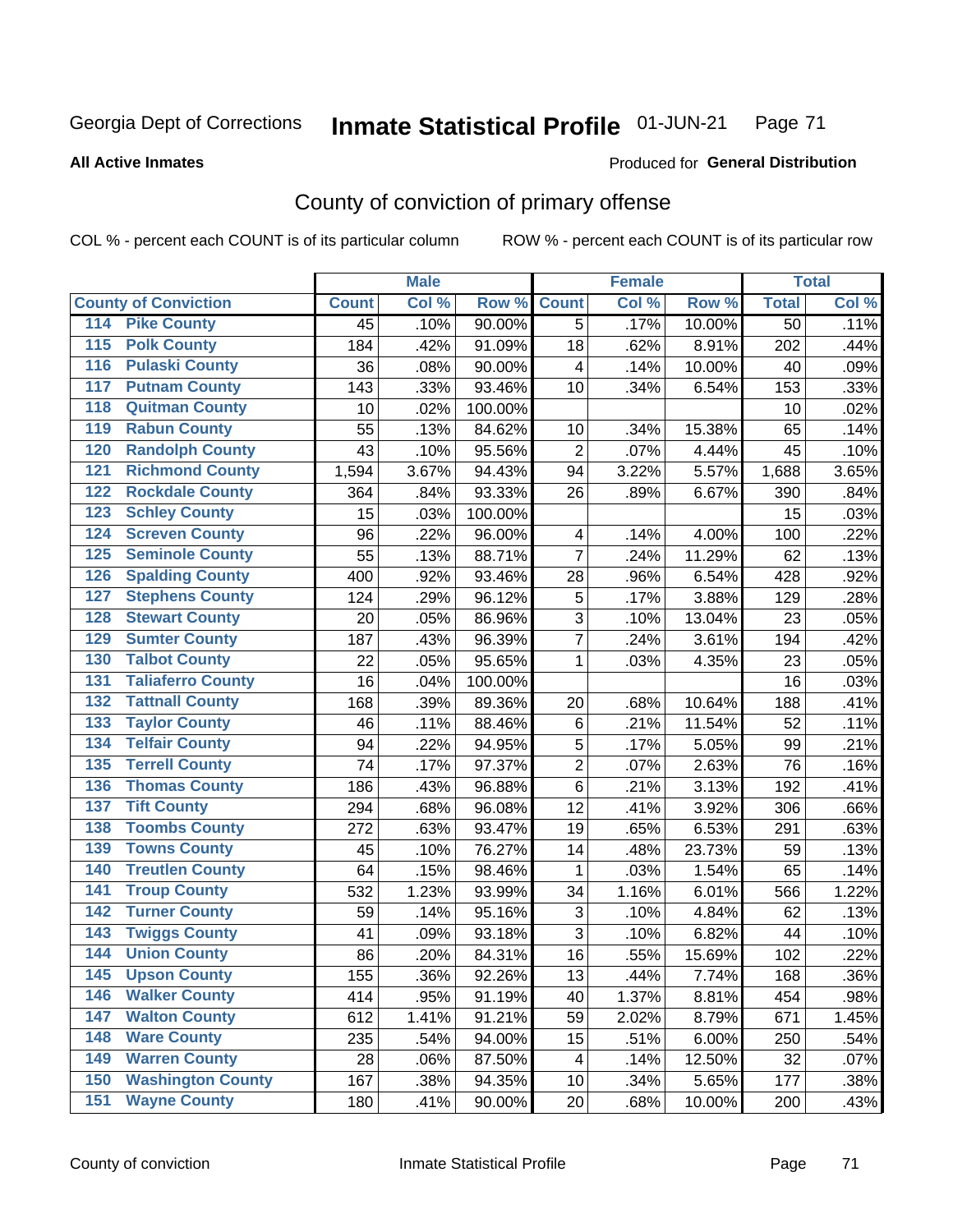### Inmate Statistical Profile 01-JUN-21 Page 72

**All Active Inmates** 

## Produced for General Distribution

# County of conviction of primary offense

COL % - percent each COUNT is of its particular column

|                                |              | <b>Male</b> |             |       | <b>Female</b> |        |              | <b>Total</b> |
|--------------------------------|--------------|-------------|-------------|-------|---------------|--------|--------------|--------------|
| <b>County of Conviction</b>    | <b>Count</b> | Col %       | Row % Count |       | Col %         | Row %  | <b>Total</b> | Col %        |
| <b>Webster County</b><br>152   | 6            | .01%        | 75.00%      | 2     | $.07\%$       | 25.00% | 8            | .02%         |
| <b>Wheeler County</b><br>153   | 20           | .05%        | 90.91%      | 2     | $.07\%$       | 9.09%  | 22           | .05%         |
| <b>White County</b><br>154     | 72           | .17%        | 93.51%      | 5     | .17%          | 6.49%  | 77           | .17%         |
| <b>Whitfield County</b><br>155 | 670          | 1.54%       | 88.62%      | 86    | 2.94%         | 11.38% | 756          | 1.63%        |
| <b>Wilcox County</b><br>156    | 51           | .12%        | 94.44%      | 3     | .10%          | 5.56%  | 54           | .12%         |
| <b>Wilkes County</b><br>157    | 61           | .14%        | 96.83%      | 2     | $.07\%$       | 3.17%  | 63           | .14%         |
| <b>Wilkinson County</b><br>158 | 41           | .09%        | 97.62%      |       | .03%          | 2.38%  | 42           | .09%         |
| <b>Worth County</b><br>159     | 123          | .28%        | 89.78%      | 14    | .48%          | 10.22% | 137          | .30%         |
| <b>Total Rported</b>           | 43,380       | 100%        | 93.69%      | 2,922 | 100%          | 6.31%  | 46,302       | 100%         |

| <b>Not Reported</b> |        |       |        |
|---------------------|--------|-------|--------|
| <b>Grand Total</b>  | 43,380 | 2,922 | 46,302 |

| Mode (most frequent) | <b>Fulton County</b> | <b>Fulton County</b> | <b>Fulton County</b> |
|----------------------|----------------------|----------------------|----------------------|
|                      |                      |                      |                      |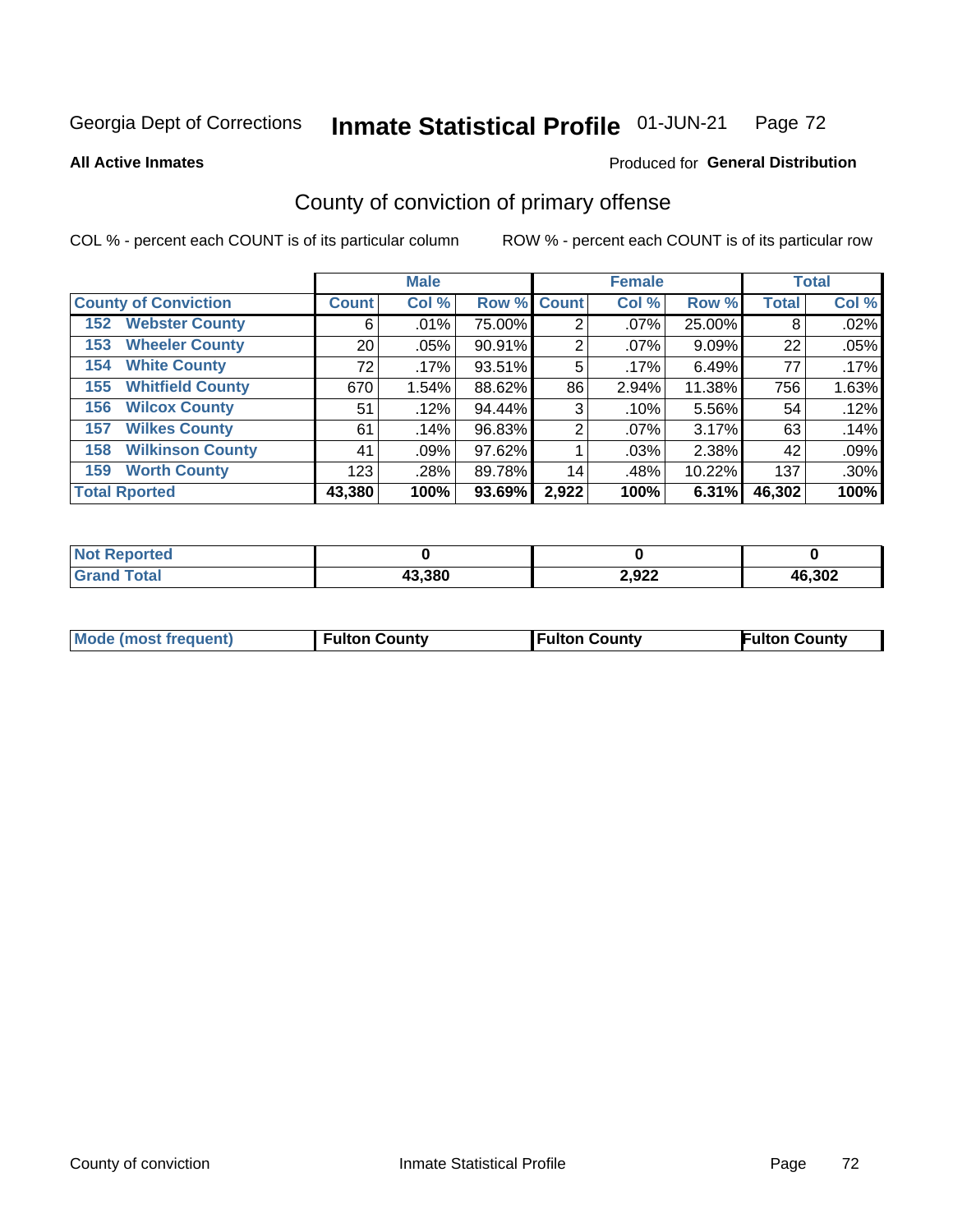# Georgia Dept of Corrections **All Active Inmates**

### Inmate Statistical Profile 01-JUN-21 Page 73

Produced for General Distribution

# Circuit of conviction of primary offense

COL % - percent each COUNT is of its particular column ROW % - percent each COUNT is of its particular row

|                         |                                 | <b>Male</b>        |       |        | <b>Female</b>   |       |        | <b>Total</b> |       |
|-------------------------|---------------------------------|--------------------|-------|--------|-----------------|-------|--------|--------------|-------|
|                         | <b>Circuit of Conviction</b>    | <b>Count</b>       | Col % | Row %  | <b>Count</b>    | Col % | Row %  | <b>Total</b> | Col % |
| 1                       | <b>Alapaha Circuit</b>          | $\overline{312}$   | .72%  | 93.13% | $\overline{23}$ | .79%  | 6.87%  | 335          | .73%  |
| $\overline{2}$          | <b>Alcovy Circuit</b>           | 1,206              | 2.79% | 91.64% | 110             | 3.78% | 8.36%  | 1,316        | 2.85% |
| $\overline{\mathbf{3}}$ | <b>Atlanta Circuit</b>          | 4,313              | 9.99% | 96.32% | 165             | 5.67% | 3.68%  | 4,478        | 9.71% |
| 4                       | <b>Atlantic Circuit</b>         | 570                | 1.32% | 92.68% | 45              | 1.55% | 7.32%  | 615          | 1.33% |
| 5                       | <b>Augusta Circuit</b>          | 2,131              | 4.93% | 94.04% | 135             | 4.64% | 5.96%  | 2,266        | 4.91% |
| $\overline{6}$          | <b>Blue Ridge Circuit</b>       | 498                | 1.15% | 92.74% | 39              | 1.34% | 7.26%  | 537          | 1.16% |
| 7                       | <b>Brunswick Circuit</b>        | $\overline{1,018}$ | 2.36% | 93.65% | 69              | 2.37% | 6.35%  | 1,087        | 2.36% |
| 8                       | <b>Chattahoochee Circuit</b>    | 1,199              | 2.78% | 95.08% | 62              | 2.13% | 4.92%  | 1,261        | 2.74% |
| 9                       | <b>Cherokee Circuit</b>         | 929                | 2.15% | 90.81% | 94              | 3.23% | 9.19%  | 1,023        | 2.22% |
| 10                      | <b>Clayton Circuit</b>          | 1,178              | 2.73% | 93.42% | 83              | 2.85% | 6.58%  | 1,261        | 2.74% |
| $\overline{11}$         | <b>Cobb Circuit</b>             | 2,119              | 4.91% | 93.68% | 143             | 4.91% | 6.32%  | 2,262        | 4.91% |
| 12                      | <b>Conasauga Circuit</b>        | 848                | 1.96% | 88.43% | 111             | 3.81% | 11.57% | 959          | 2.08% |
| 13                      | <b>Cordele Circuit</b>          | 701                | 1.62% | 94.99% | 37              | 1.27% | 5.01%  | 738          | 1.60% |
| $\overline{14}$         | <b>Coweta Circuit</b>           | 1,762              | 4.08% | 94.07% | 111             | 3.81% | 5.93%  | 1,873        | 4.06% |
| 15                      | <b>Dougherty Circuit</b>        | 705                | 1.63% | 96.84% | 23              | .79%  | 3.16%  | 728          | 1.58% |
| 16                      | <b>Dublin Circuit</b>           | 406                | .94%  | 94.20% | 25              | .86%  | 5.80%  | 431          | .93%  |
| 17                      | <b>Eastern Circuit</b>          | 1,544              | 3.57% | 96.32% | 59              | 2.03% | 3.68%  | 1,603        | 3.48% |
| 18                      | <b>Flint Circuit</b>            | 560                | 1.30% | 92.41% | 46              | 1.58% | 7.59%  | 606          | 1.31% |
| 19                      | <b>Griffin Circuit</b>          | 884                | 2.05% | 93.94% | 57              | 1.96% | 6.06%  | 941          | 2.04% |
| 20                      | <b>Gwinnett Circuit</b>         | 2,259              | 5.23% | 94.36% | 135             | 4.64% | 5.64%  | 2,394        | 5.19% |
| $\overline{21}$         | <b>Houston Circuit</b>          | 667                | 1.54% | 91.62% | 61              | 2.10% | 8.38%  | 728          | 1.58% |
| $\overline{22}$         | <b>Lookout Mountain Circuit</b> | 989                | 2.29% | 91.49% | 92              | 3.16% | 8.51%  | 1,081        | 2.34% |
| 23                      | <b>Macon Circuit</b>            | 1,043              | 2.41% | 95.25% | 52              | 1.79% | 4.75%  | 1,095        | 2.38% |
| 24                      | <b>Middle Circuit</b>           | 827                | 1.91% | 93.34% | 59              | 2.03% | 6.66%  | 886          | 1.92% |
| $\overline{25}$         | <b>Mountain Circuit</b>         | 288                | .67%  | 91.72% | 26              | .89%  | 8.28%  | 314          | .68%  |
| 26                      | <b>Northeastern Circuit</b>     | 674                | 1.56% | 93.35% | 48              | 1.65% | 6.65%  | 722          | 1.57% |
| $\overline{27}$         | <b>Northern Circuit</b>         | 606                | 1.40% | 91.96% | 53              | 1.82% | 8.04%  | 659          | 1.43% |
| 28                      | <b>Ocmulgee Circuit</b>         | 927                | 2.15% | 91.78% | 83              | 2.85% | 8.22%  | 1,010        | 2.19% |
| 29                      | <b>Oconee Circuit</b>           | 337                | .78%  | 92.33% | 28              | .96%  | 7.67%  | 365          | .79%  |
| 30                      | <b>Ogeechee Circuit</b>         | 774                | 1.79% | 93.03% | 58              | 1.99% | 6.97%  | 832          | 1.80% |
| $\overline{31}$         | <b>Pataula Circuit</b>          | 309                | .72%  | 95.08% | 16              | .55%  | 4.92%  | 325          | .70%  |
| 32                      | <b>Piedmont Circuit</b>         | 620                | 1.44% | 91.45% | 58              | 1.99% | 8.55%  | 678          | 1.47% |
| 33                      | <b>Rome Circuit</b>             | 805                | 1.86% | 91.06% | 79              | 2.71% | 8.94%  | 884          | 1.92% |
| 34                      | <b>South Georgia Circuit</b>    | 508                | 1.18% | 94.78% | 28              | .96%  | 5.22%  | 536          | 1.16% |
| 35                      | <b>Southern Circuit</b>         | 860                | 1.99% | 95.77% | 38              | 1.31% | 4.23%  | 898          | 1.95% |
| 36                      | <b>Southwestern Circuit</b>     | 328                | .76%  | 93.71% | 22              | .76%  | 6.29%  | 350          | .76%  |
| 37                      | <b>Stone Mountain Circuit</b>   | 2,381              | 5.51% | 95.35% | 116             | 3.98% | 4.65%  | 2,497        | 5.42% |
| 38                      | <b>Tallapoosa Circuit</b>       | 300                | .69%  | 91.46% | 28              | .96%  | 8.54%  | 328          | .71%  |
| 39                      | <b>Tifton Circuit</b>           | 532                | 1.23% | 94.83% | 29              | 1.00% | 5.17%  | 561          | 1.22% |
| 40                      | <b>Toombs Circuit</b>           | 309                | .72%  | 93.92% | 20              | .69%  | 6.08%  | 329          | .71%  |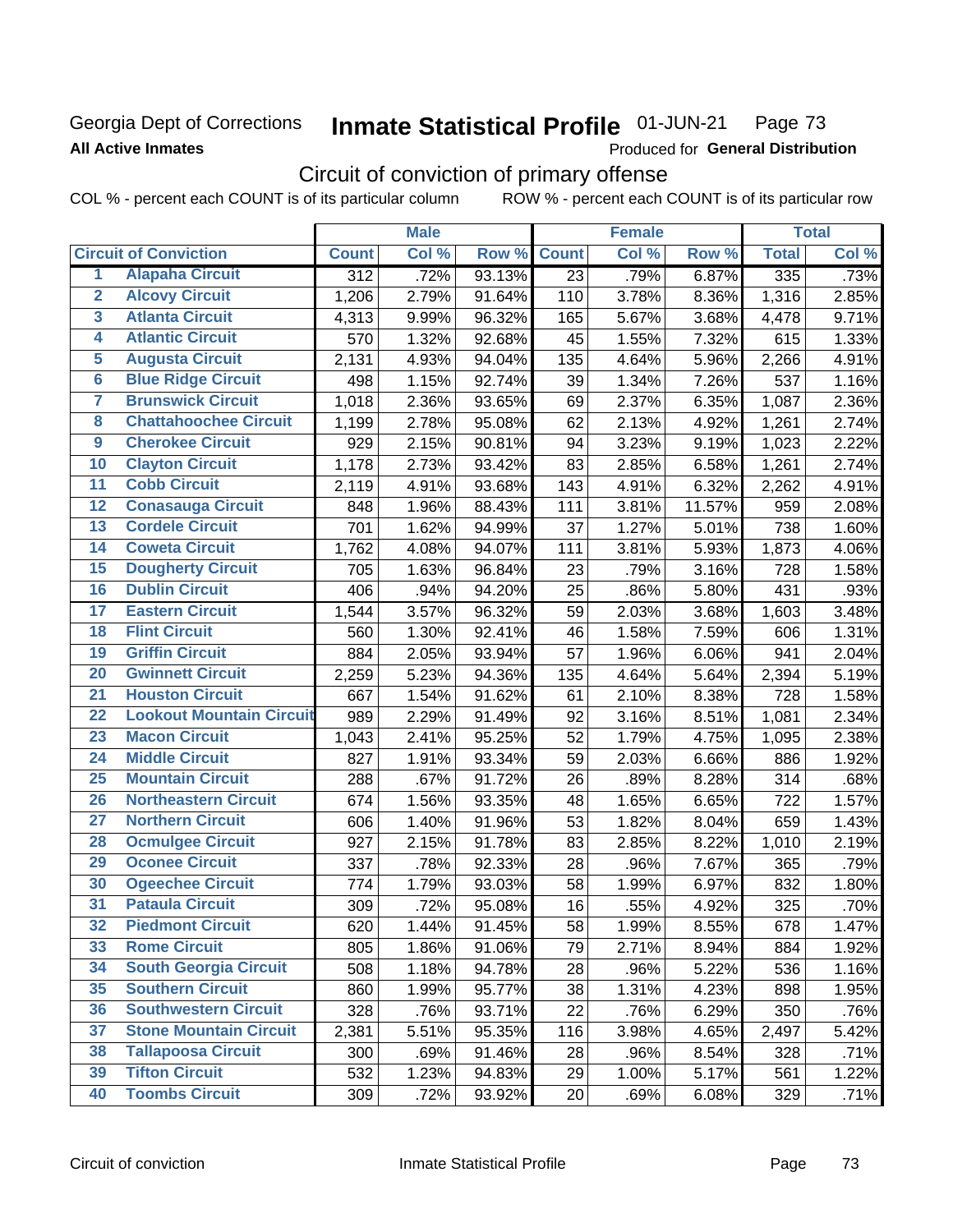### Georgia Dept of Corrections **All Active Inmates**

#### Inmate Statistical Profile 01-JUN-21 Page 74

Produced for General Distribution

## Circuit of conviction of primary offense

|                      |                                  |              | <b>Male</b> |        |              | <b>Female</b> |        | <b>Total</b> |        |
|----------------------|----------------------------------|--------------|-------------|--------|--------------|---------------|--------|--------------|--------|
|                      | <b>Circuit of Conviction</b>     | <b>Count</b> | Col %       | Row %  | <b>Count</b> | Col %         | Row %  | <b>Total</b> | Col %  |
| 41                   | <b>Waycross Circuit</b>          | 783          | 1.81%       | 91.90% | 69           | 2.37%         | 8.10%  | 852          | 1.85%  |
| 42                   | <b>Western Circuit</b>           | 501          | 1.16%       | 94.71% | 28           | .96%          | 5.29%  | 529          | 1.15%  |
| 43                   | <b>Rockdale Circuit</b>          | 364          | .84%        | 93.33% | 26           | .89%          | 6.67%  | 390          | .85%   |
| 44                   | <b>Douglas Circuit</b>           | 899          | 2.08%       | 92.21% | 76           | 2.61%         | 7.79%  | 975          | 2.11%  |
| 45                   | <b>Appalachian Circuit</b>       | 264          | .61%        | 90.41% | 28           | .96%          | 9.59%  | 292          | .63%   |
| 46                   | <b>Enotah Circuit</b>            | 275          | .64%        | 87.30% | 40           | 1.37%         | 12.70% | 315          | .68%   |
| 47                   | <b>Bell-Forsyth J.C.</b>         | 341          | .79%        | 91.67% | 31           | 1.06%         | 8.33%  | 372          | .81%   |
| 48                   | <b>Towaliga Judicial Circuit</b> | 329          | .76%        | 90.88% | 33           | 1.13%         | 9.12%  | 362          | .79%   |
| 49                   | <b>Paulding Circuit</b>          | 211          | .49%        | 93.78% | 14           | .48%          | 6.22%  | 225          | .49%   |
| <b>Total Rported</b> |                                  | 43,193       | 100%        | 93.69% | 2,911        | 100%          | 6.31%  | 46,104       | 100%   |
| <b>Not Reported</b>  |                                  |              | 187         |        |              | 11            |        |              | 198    |
| <b>Grand Total</b>   |                                  |              | 43,380      |        |              | 2,922         |        |              | 46,302 |

| 'otal                    | 43.38U  | 2.922   | 40.JUZ  |
|--------------------------|---------|---------|---------|
| <b>Mode</b><br>frequent) | Atlanta | Atlanta | Atlanta |
|                          |         |         |         |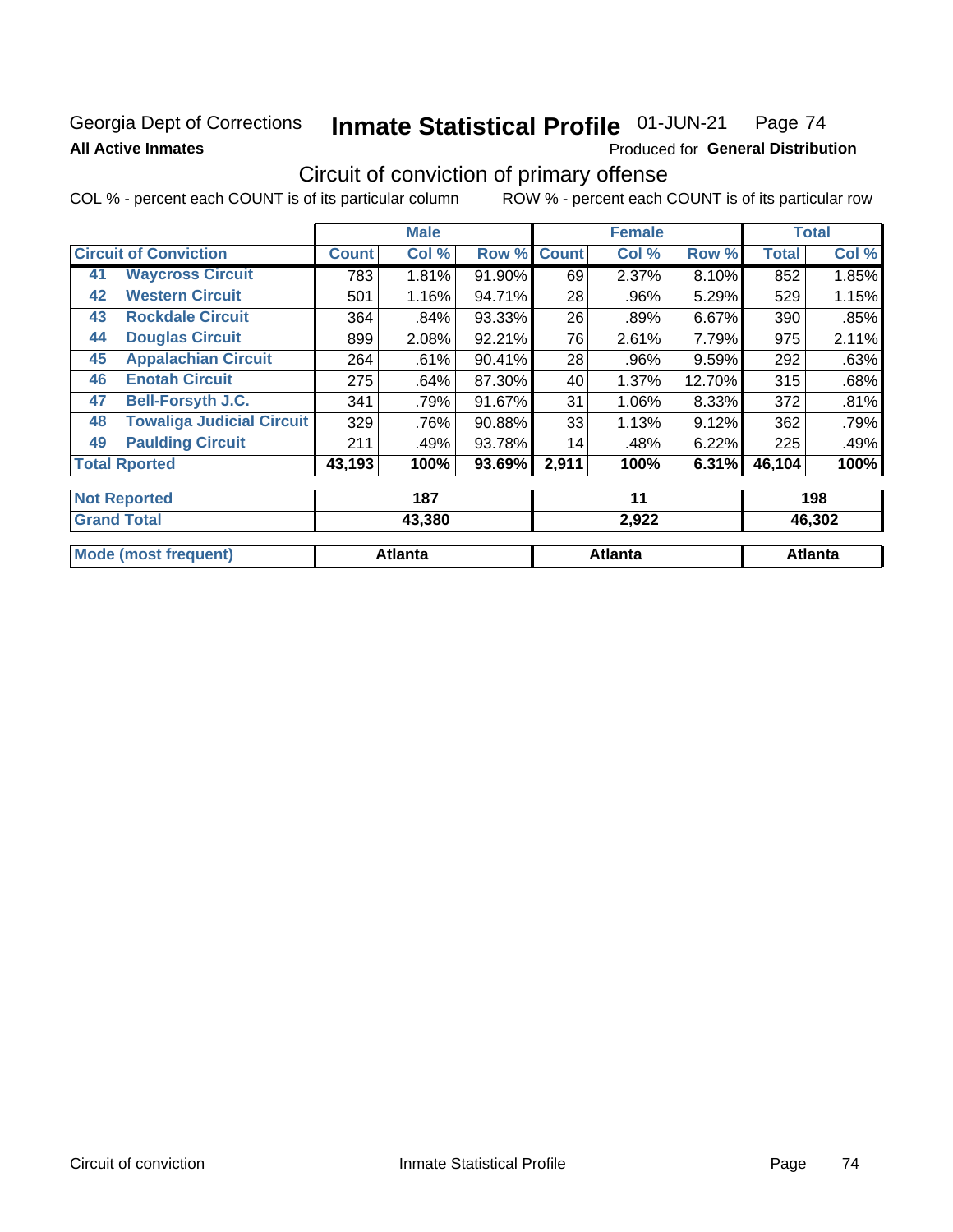### **All Active Inmates**

#### Produced for **General Distribution**

## Years served (jail + prison) in this incarceration

|                              |              | <b>Male</b> |                  |                  | <b>Female</b> |                  |              | <b>Total</b> |
|------------------------------|--------------|-------------|------------------|------------------|---------------|------------------|--------------|--------------|
| <b>Years Served</b>          | <b>Count</b> | Col %       | Row <sup>%</sup> | <b>Count</b>     | Col %         | Row <sub>%</sub> | <b>Total</b> | Col%         |
| Less than one year           | 5,773        | 13.31%      | 92.24%           | 486              | 16.63%        | 7.76%            | 6,259        | 13.52%       |
| 1 to 1.99 years              | 5,414        | 12.48%      | 91.67%           | 492              | 16.84%        | 8.33%            | 5,906        | 12.76%       |
| 2 to 2.99 years              | 4,695        | 10.83%      | 91.31%           | 447              | 15.30%        | 8.69%            | 5,142        | 11.11%       |
| 3 to 3.99 years              | 3,918        | 9.03%       | 92.45%           | 320              | 10.95%        | 7.55%            | 4,238        | 9.15%        |
| 4 to 4.99 years              | 3,111        | 7.17%       | 93.96%           | 200              | 6.84%         | 6.04%            | 3,311        | 7.15%        |
| $\overline{5}$ to 5.99 years | 2,527        | 5.83%       | 94.54%           | 146              | 5.00%         | 5.46%            | 2,673        | 5.77%        |
| 6 to 6.99 years              | 2,102        | 4.85%       | 93.13%           | 155              | 5.30%         | 6.87%            | 2,257        | 4.88%        |
| 7 to 7.99 years              | 1,848        | 4.26%       | 95.26%           | 92               | 3.15%         | 4.74%            | 1,940        | 4.19%        |
| <b>8 to 8.99 years</b>       | 1,655        | 3.82%       | 94.19%           | 102              | 3.49%         | 5.81%            | 1,757        | 3.80%        |
| 9 to 9.99 years              | 1,427        | 3.29%       | 95.64%           | 65               | 2.22%         | 4.36%            | 1,492        | 3.22%        |
| 10 to 10.99 years            | 1,196        | 2.76%       | 95.76%           | 53               | 1.81%         | 4.24%            | 1,249        | 2.70%        |
| 11 to 11.99 years            | 902          | 2.08%       | 94.35%           | 54               | 1.85%         | 5.65%            | 956          | 2.07%        |
| 12 to 12.99 years            | 809          | 1.87%       | 96.20%           | 32               | 1.10%         | 3.80%            | 841          | 1.82%        |
| 13 to 13.99 years            | 854          | 1.97%       | 96.17%           | 34               | 1.16%         | 3.83%            | 888          | 1.92%        |
| 14 to 14.99 years            | 737          | 1.70%       | 95.96%           | 31               | 1.06%         | 4.04%            | 768          | 1.66%        |
| 15 to 15.99 years            | 586          | 1.35%       | 95.75%           | 26               | 0.89%         | 4.25%            | 612          | 1.32%        |
| 16 to 16.99 years            | 476          | 1.10%       | 94.63%           | 27               | 0.92%         | 5.37%            | 503          | 1.09%        |
| 17 to 17.99 years            | 453          | 1.04%       | 95.37%           | 22               | 0.75%         | 4.63%            | 475          | 1.03%        |
| 18 to 18.99 years            | 485          | 1.12%       | 94.73%           | 27               | 0.92%         | 5.27%            | 512          | 1.11%        |
| 19 to 19.99 years            | 410          | 0.95%       | 97.16%           | 12               | 0.41%         | 2.84%            | 422          | 0.91%        |
| 20 to 20.99 years            | 354          | 0.82%       | 97.79%           | 8                | 0.27%         | 2.21%            | 362          | 0.78%        |
| 21 to 21.99 years            | 322          | 0.74%       | 94.71%           | 18               | 0.62%         | 5.29%            | 340          | 0.73%        |
| 22 to 22.99 years            | 309          | 0.71%       | 95.67%           | 14               | 0.48%         | 4.33%            | 323          | 0.70%        |
| 23 to 23.99 years            | 349          | 0.80%       | 96.94%           | 11               | 0.38%         | 3.06%            | 360          | 0.78%        |
| 24 to 24.99 years            | 324          | 0.75%       | 97.30%           | $\boldsymbol{9}$ | 0.31%         | 2.70%            | 333          | 0.72%        |
| 25 to 25.99 years            | 296          | 0.68%       | 97.37%           | 8                | 0.27%         | 2.63%            | 304          | 0.66%        |
| 26 to 26.99 years            | 287          | 0.66%       | 98.29%           | $\overline{5}$   | 0.17%         | 1.71%            | 292          | 0.63%        |
| 27 to 27.99 years            | 232          | 0.53%       | 97.48%           | 6                | 0.21%         | 2.52%            | 238          | 0.51%        |
| 28 to 28.99 years            | 172          | 0.40%       | 98.85%           | $\overline{c}$   | 0.07%         | 1.15%            | 174          | 0.38%        |
| 29 to 29.99 years            | 153          | 0.35%       | 96.23%           | $\,6$            | 0.21%         | 3.77%            | 159          | 0.34%        |
| Thirty + years               | 1,195        | 2.76%       | 99.01%           | 12               | 0.41%         | 0.99%            | 1,207        | 2.61%        |
| <b>Total Reported</b>        | 43,371       | 100%        | 93.69%           | 2,922            | 100%          | 6.31%            | 46,293       | 100.0%       |

| <b>Not Reported</b> |        |            |        |
|---------------------|--------|------------|--------|
| <b>Grand Total</b>  | 43,380 | 2,922      | 46,302 |
|                     |        |            |        |
| $1.88 - 1.1$        | 7.04   | <b>FAF</b> | 774    |

| Mean (average)       | 7.91               | 5.15            | 7.74          |
|----------------------|--------------------|-----------------|---------------|
| Median (middle)      | 4.59               | 3.075           | 4.46          |
| Mode (most frequent) | Less than one year | 1 to 1.99 years | Less than one |
|                      |                    |                 | vear          |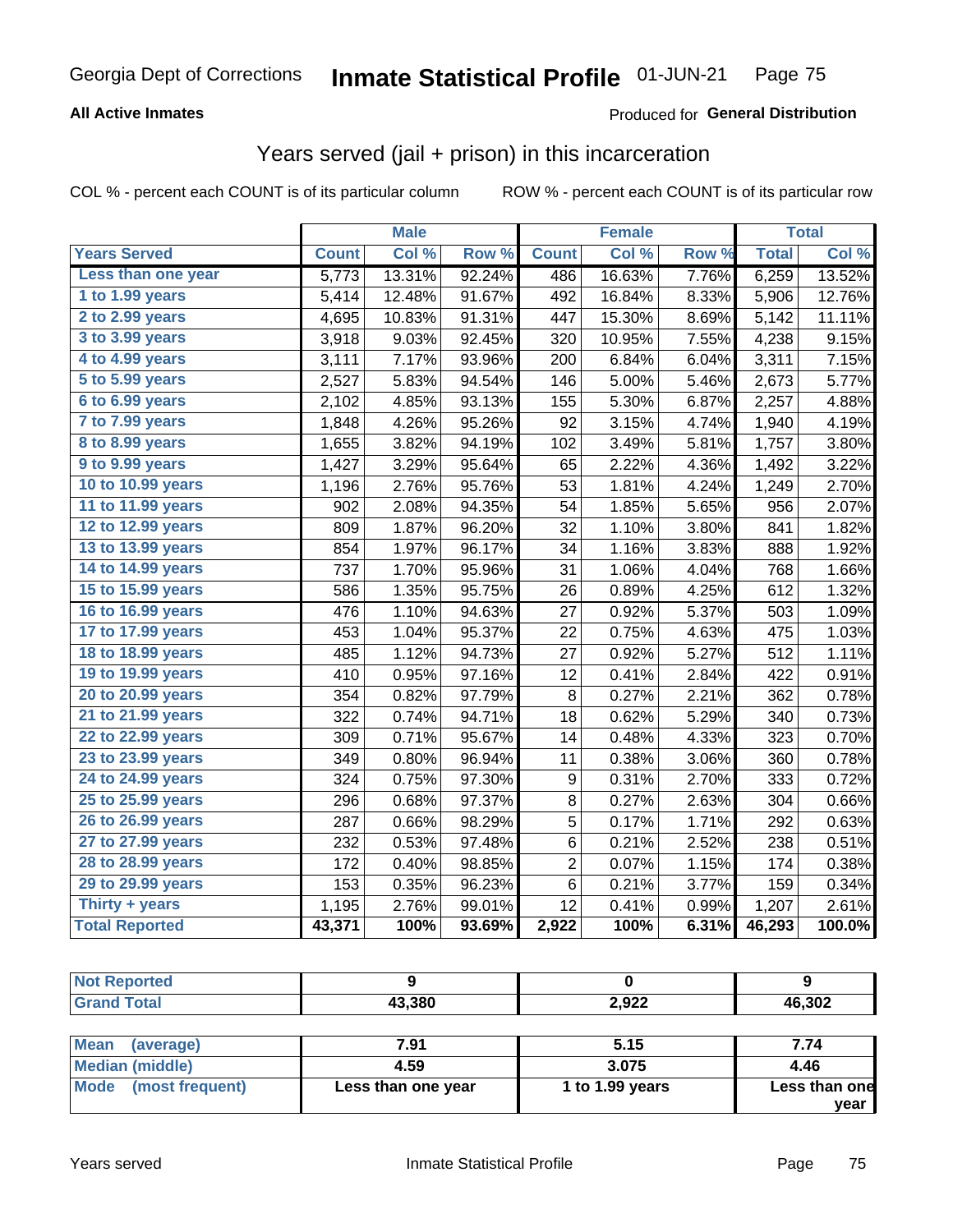#### **All Active Inmates**

Produced for **General Distribution**

### Results of most recent HIV tests

|                         | <b>Male</b>  |        | <b>Female</b> |              |          | Total    |        |        |
|-------------------------|--------------|--------|---------------|--------------|----------|----------|--------|--------|
| <b>HIV Test Results</b> | <b>Count</b> | Col %  | Row %I        | <b>Count</b> | Col %    | Row %    | Total  | Col %  |
| <b>Positive</b>         | 517          | 1.35%  | 93.49%        | 36           | $1.47\%$ | $6.51\%$ | 553    | 1.36%  |
| <b>Negative</b>         | 37,752       | 98.64% | 93.98%        | 2,420        | 98.53%   | 6.02%    | 40,172 | 98.63% |
| Indeterminate           | ົ            | 0.01%  | 100.00%       |              |          |          |        | 0.01%  |
| <b>Total Reported</b>   | 38,272       | 100%   | 93.97%        | 2.456        | 100%     | 6.03%    | 40,728 | 100%   |

| <b>Not Reported</b> | 5,108  | .<br>46t | - -- - |
|---------------------|--------|----------|--------|
| ⊺otal               | 43.380 | 2,922    | 46,302 |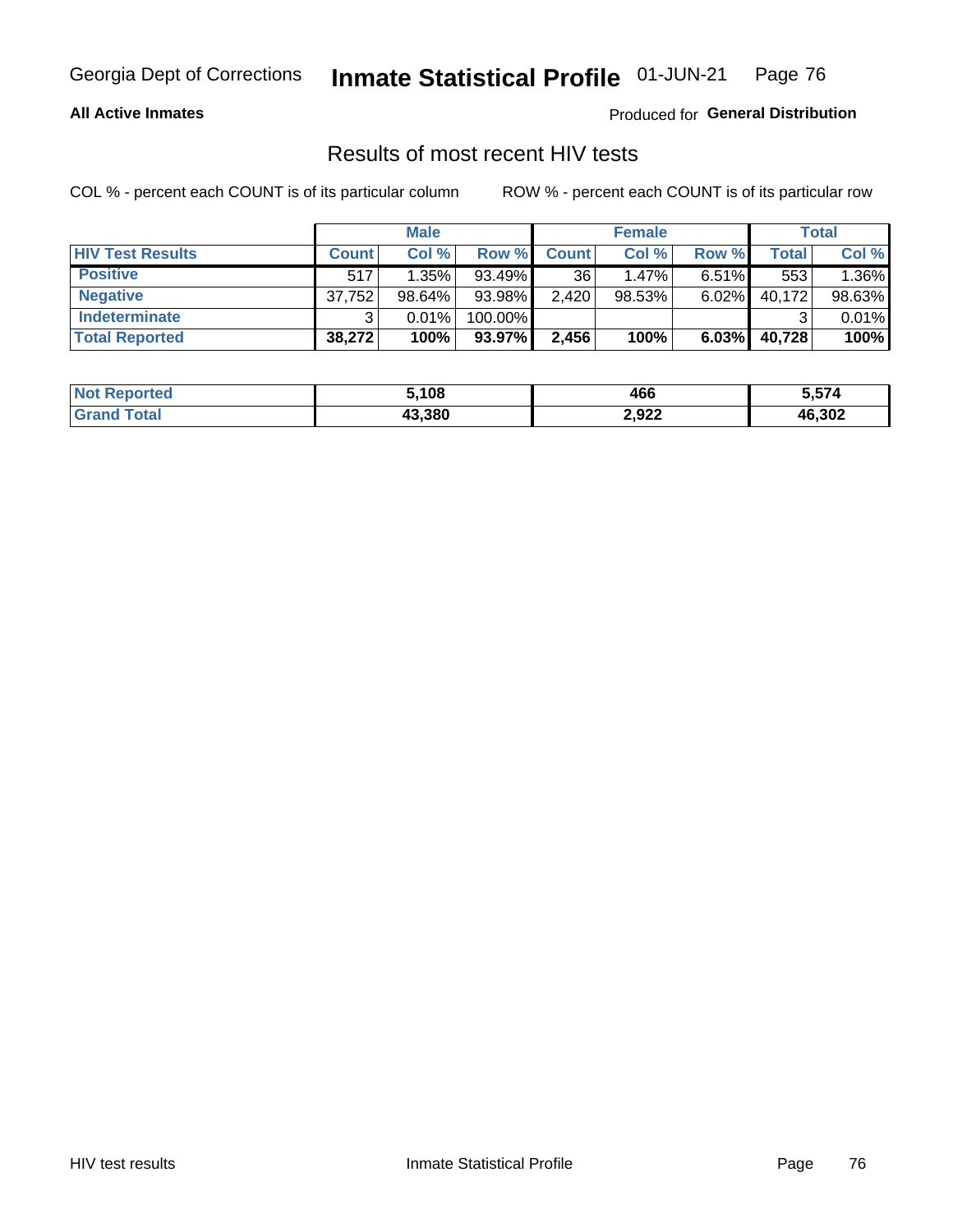#### **All Active Inmates**

#### Produced for **General Distribution**

### Results of most recent tuberculosis test

|                                  | <b>Male</b>  |        | <b>Female</b> |              |          | Total    |        |        |
|----------------------------------|--------------|--------|---------------|--------------|----------|----------|--------|--------|
| <b>Tuberculosis Test Results</b> | <b>Count</b> | Col %  | Row %         | <b>Count</b> | Col %    | Row %    | Total  | Col %  |
| <b>Positive on current test</b>  | 5.064        | 12.83% | 98.03%        | 102          | $3.87\%$ | $1.97\%$ | 5,166  | 12.27% |
| <b>Positive on previous test</b> | ົ            | 0.01%  | 100.00%       |              |          |          |        | 0.01%  |
| <b>Negative</b>                  | 34.401       | 87.16% | $93.14\%$     | 2.534        | 96.13%   | $6.86\%$ | 36,935 | 87.73% |
| <b>Total Reported</b>            | 39,467       | 100%   | $93.74\%$     | 2,636        | 100%     | $6.26\%$ | 42,103 | 100.0% |

| <b>Not Reported</b> | 3,913  | 286   | 1,199  |
|---------------------|--------|-------|--------|
| Total               | 43,380 | 2,922 | 46,302 |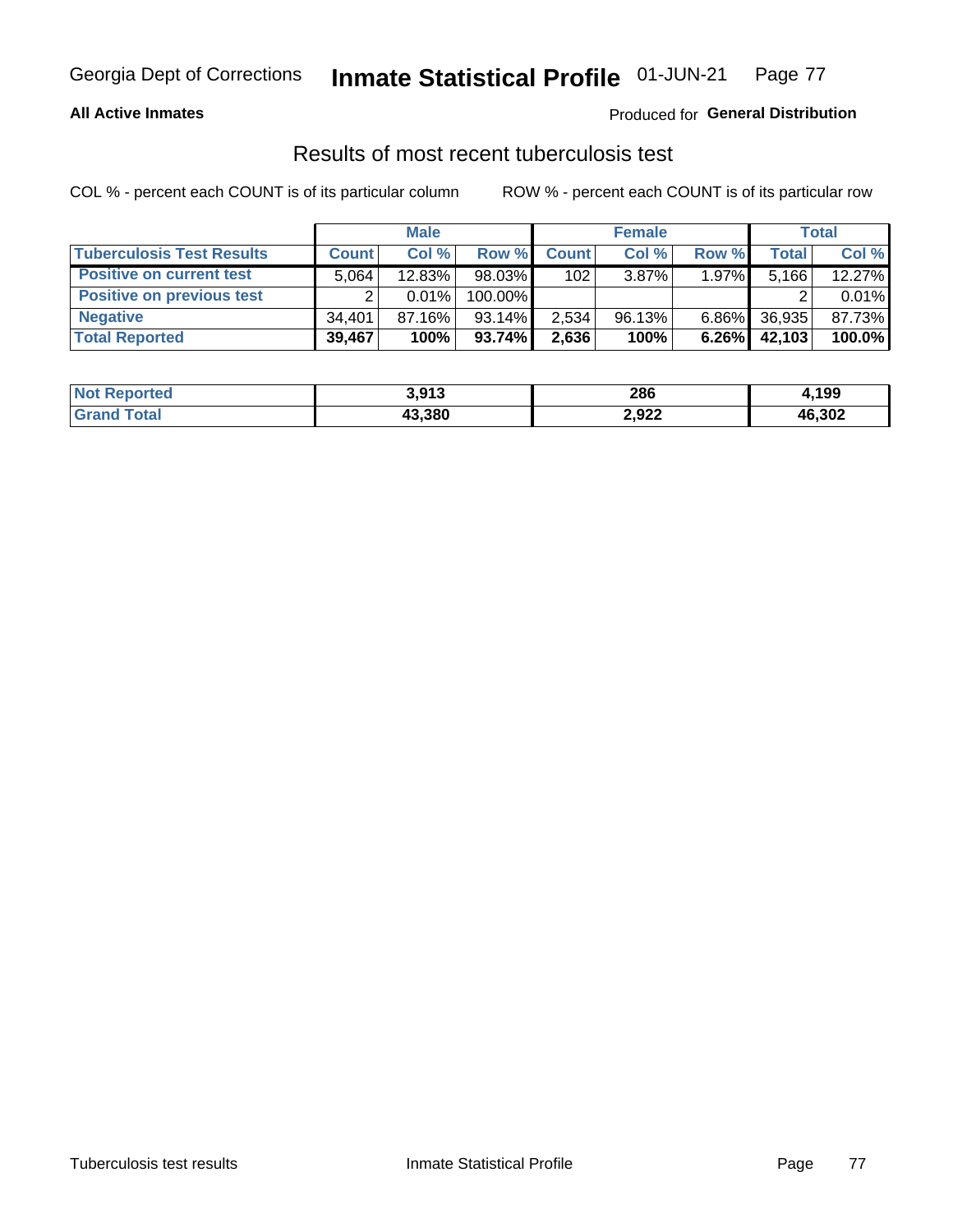#### **All Active Inmates**

Produced for **General Distribution**

### Results of most recent syphilis test

|                                 | <b>Male</b>  |        |           | <b>Female</b> | Total  |          |       |        |
|---------------------------------|--------------|--------|-----------|---------------|--------|----------|-------|--------|
| <b>Syphilis Test Results</b>    | <b>Count</b> | Col%   | Row %     | <b>Count</b>  | Col %  | Row %    | Total | Col %  |
| <b>Positive on current test</b> | 132          | 1.42%  | 94.96%    |               | 2.17%  | $5.04\%$ | 139   | .45%   |
| <b>Negative</b>                 | 9.160        | 98.58% | 96.67%    | 316           | 97.83% | $3.33\%$ | 9.476 | 98.55% |
| <b>Total Reported</b>           | 9,292        | 100%   | $96.64\%$ | 323           | 100%   | $3.36\%$ | 9,615 | 100%   |

| <b>Not Reported</b> | 34,088 | 2,599 | 36,687 |
|---------------------|--------|-------|--------|
| <b>Grand Total</b>  | 43,380 | 2,922 | 46,302 |